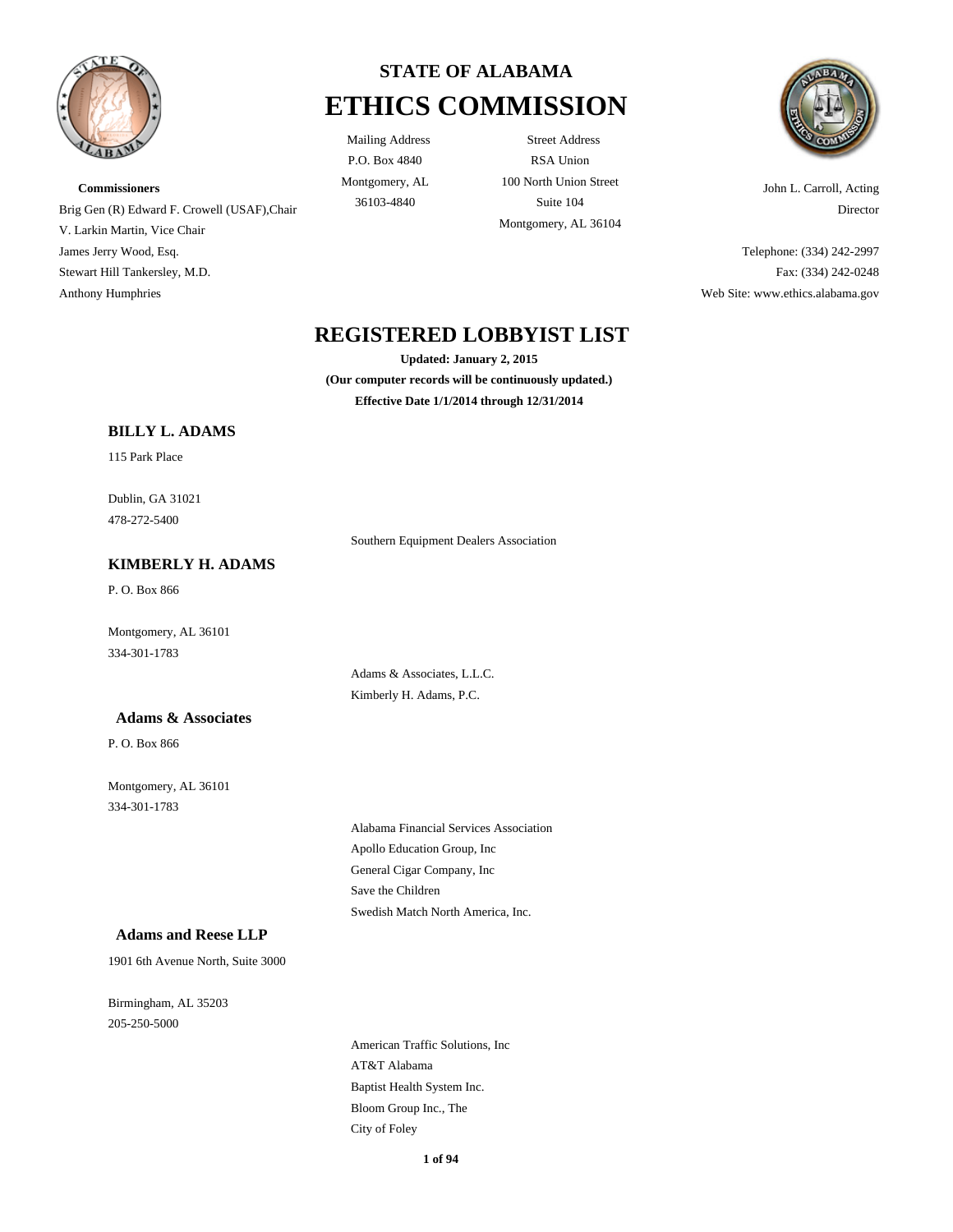Goodwyn, Mills & Cawood Inc. Grifols Inc. Health Management Associates Gilead Sciences, Inc. City of Jackson, Alabama City of Mobile Darden Restaurants Regional Care Hospital Partners Troy University Wetlands Solutions, LLC MERSCORP Holdings Inc. Humana Inc. Kid One Transport, Inc. Luxottica Retail of North America

### **JOHN Q. ADAMS, III**

P.O.Box 240

334-265-2732 Montgomery, AL 36101

> Adams & Associates, L.L.C. Alabama Poultry & Egg Association Kimberly H. Adams, P.C.

### **Kimberly H Adams, PC**

P. O. Box 866

334-301-1783 Montgomery, AL 36101

> AltaPointe Health Systems, Inc. American International Group, Inc (AIG) Association of Alabama Camps Alabama Tourism Partnership Alabama High School Athletic Association Alabama Land Title Association Alabama Municipal Court Clerks & Magistrate Association National Waste & Recycling Association Tom Coker & Associates Waste Management, Southern Group League of Southeastern Credit Unions Bradford Health Services Brookwood Medical Center Coastal Conservation Association

#### **ANNE T ADKINS**

7755 Halcyon Forest Trail

334-396-2419 Montgomery, AL 36117

Hope For Hero's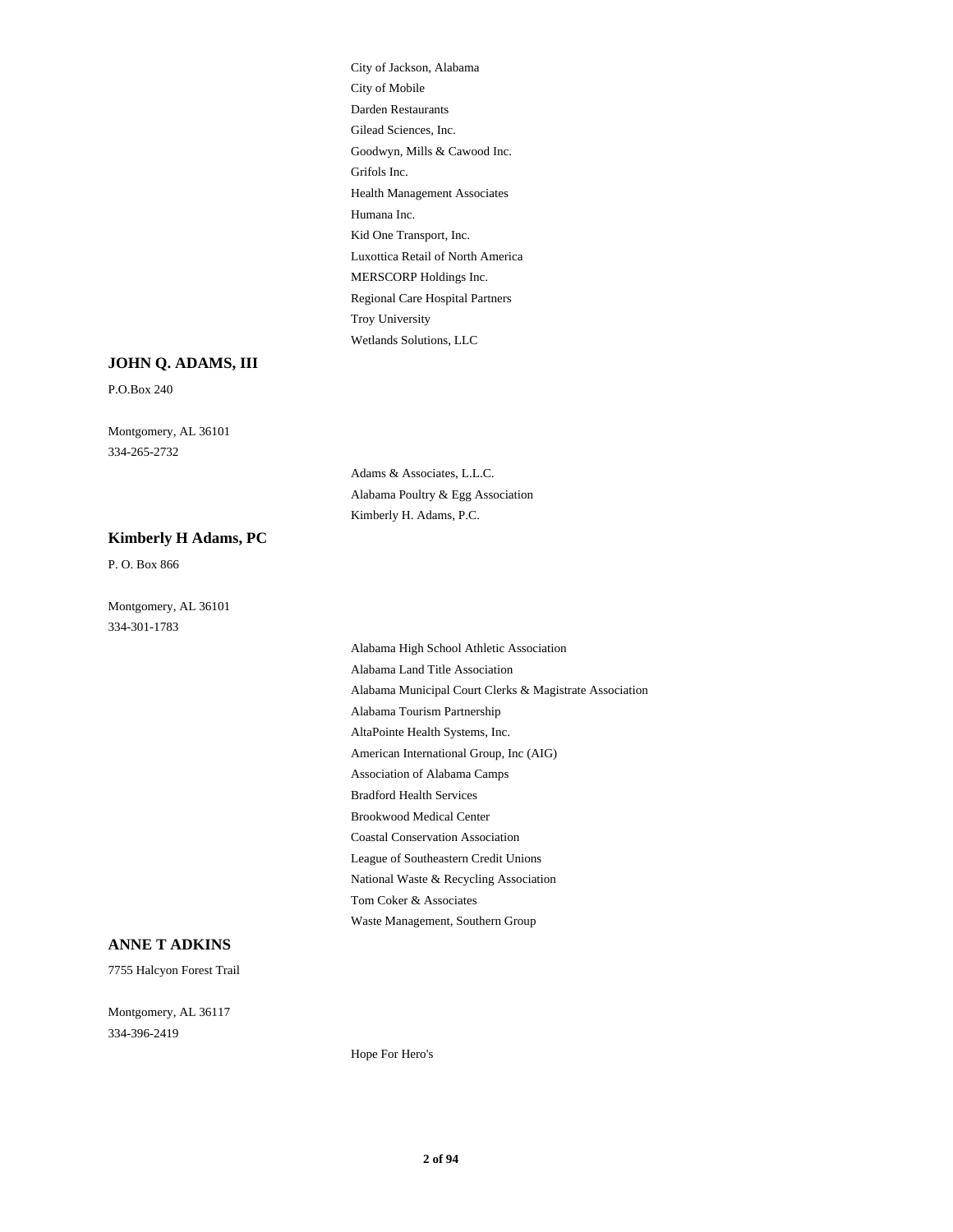### **GLYN A. AGNEW**

600 19th Street North -28th Floor

205-714-0722 Birmingham, AL 35203

AT&T Alabama

Novartis Vaccines Novartis Vaccines

# **DONNA M. ALEXANDER**

125 S. Ripely Street

334-649-4455 Montgomery, AL 36104

Alabama Wholesale Beer Associaton

# **KARITA AMBROSE**

co Nielsen Merksamer, et al.

415-389-6800 San Rafael, CA 94901

**DIANA ANDERSON**

P.O. Box 4177

334-834-9790 Montgomery, AL 36103

Alabama Education Association

# **GUILLAUME C. ANTHONY**

2637 Westwood Drive

Montgomery, AL 36108 334-354-1764

Guillaume Anthony

# **J. KNOX ARGO**

6706 Taylor Circle

334-279-0088 Montgomery, AL 36117

> Entertainment Software Association DeHart & Darr Associates, Inc. American Insurance Association United Services Automobile Association Reinsurance Association of America Motion Picture Association of America, Inc.

# **EUGENIA LEBLANC ARMBRECHT**

3512 Scenic Drive

251-605-1188 Mobile, AL 36605

AT&T Alabama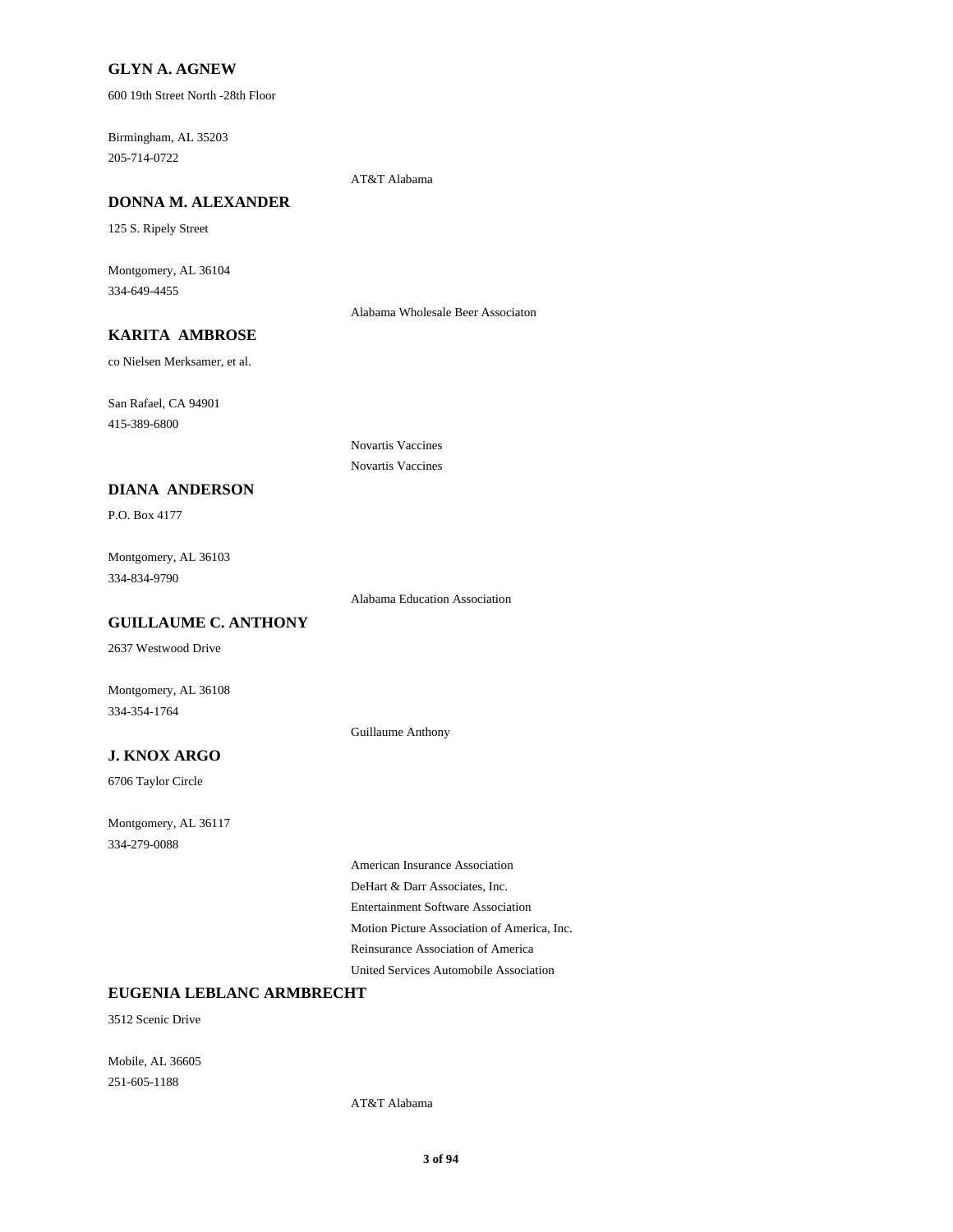## **ASHTON LEIGH ARRINGTON**

1901 Sixth Ave North

205-488-3552 Birmingham, AL 35203-2618

Blue Cross & Blue Shield of Alabama

# **CLAIRE HANNAH AUSTIN**

803 Adams Avenue

334-262-4656 Montgomery, AL 36104

> American Legal Finance Association Alabama Bail Bond Association, Inc Waste Management, Southern Group Argos Cement, LLC

## **GINGER AVERY**

P.O. Box 1187

334-262-4974 Montgomery, AL 36101

Alabama Association for Justice

Alabama Nursing Home Association

# **JACKIE F. AYERS**

4156 Carmichael Road

334-271-6214 Montgomery, AL 36106

### **CRAIG H. BAAB**

309 N. Hull St.

334-263-0086 Montgomery, AL 36104

Alabama Appleseed Center for Law & Justice, Inc.

Alabama Self-Insured Workers Compensation Fund

# **FREDA H. BACON**

Post Office Box 59509

205-868-6900 Birmingham, AL 35259

# **JUSTIN T. BAILEY**

P.O. Box 1187

334-262-4974 Montgomery, AL 36101

Alabama Association for Justice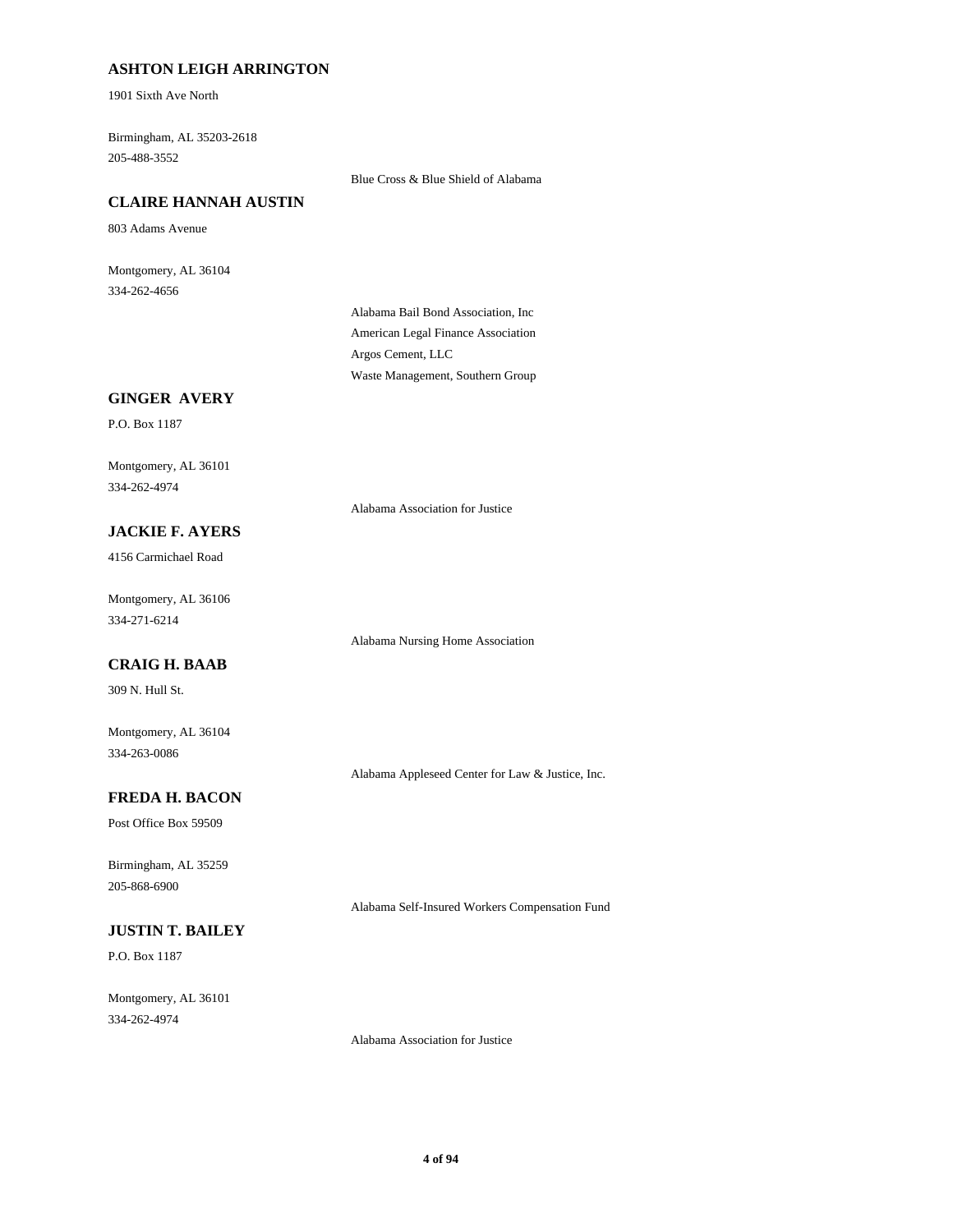## **CHRISTINE BAKER**

600 N 18th St.

205-257-1617 Birmingham, AL 35203

#### Alabama Power Company

# **JIMMY H BAKER**

4266 Lomac Street

334-215-9320 Montgomery, AL 36106

> Alabama Department of Postsecondary Education Alabama Pharmacy Association Alabama Primary Health Care Association

# **WIL BAKER**

AMEC -22787 Highway 59

251-947-6288 Robertsdale, AL 36567

Alabama Medical Education Consortium

## **S. EASON BALCH, JR.**

P.O.Box 306

205-226-3461 Birmingham, AL 35201

Alabama Power Company

# **GEORGE E BARBER**

#2 Office Park Circle, Suite 200

Birmingham, AL 35223 205-871-3734

Alabama Coal Association

# **DANIEL BARBERA**

1404 Carissa Court

985-630-2575 Covington, LA 70433

Eli Lilly and Company

# **JON D. BARGANIER**

8112 Henslow Court

334-324-8120 Montgomery, AL 36117

Eli Lilly and Company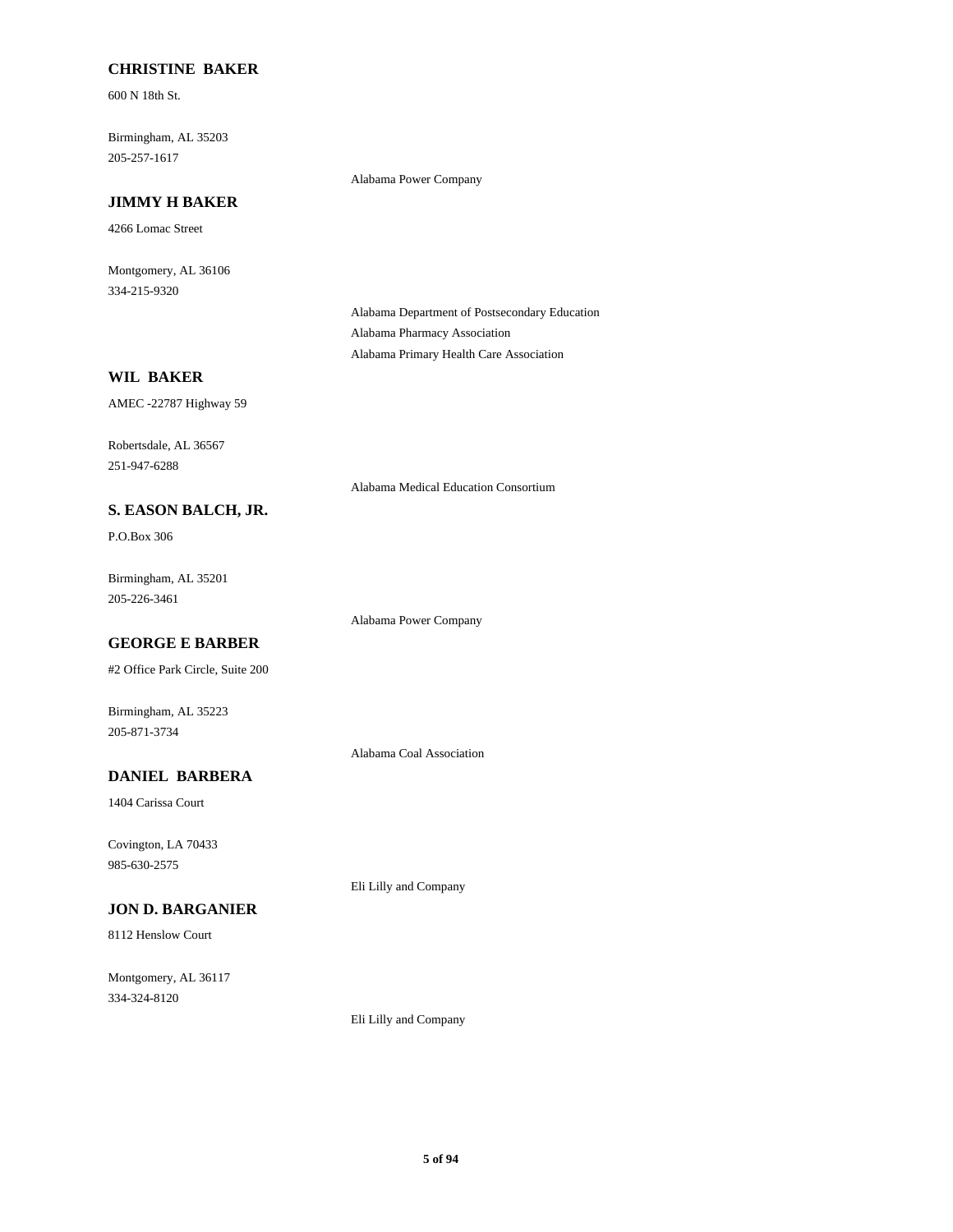#### **BRETT BARLEY**

825 K Street, Second Floor

916-287-9220 Sacramento, CA 95814

## **ANTHONY L. BARNES**

P.O. Box 550405

205-328-3330 Birmingham, AL 35255

City of Birmingham, Alabama

StudentsFirst

### **JIM BARTON**

105 Tallapoosa Street , Suite 105

334-356-5628 Montgomery, AL 36104

Barton & Kinney, LLC

#### **Barton & Kinney, LLC**

105 Tallapoosa Street , Suite 105

334-356-5628 Montgomery, AL 36104

> My Ideal Doctor Petroleum and Convenience Marketers of Alabama Home Builders Association of Alabama Humane Society of the United States, The Tax Management Associates, Inc. The American Society for the Prevention of Cruelty to Animals Poarch Band of Creek Indians Signal Ship Repair, LLC ESC Central Alabama Dental Association Alabama Beer Association Alabama Retail Association Andre Reid and Associates American Suntanning Association

#### **ROGER LEE BATES**

2001 Park Place North

205-324-4400 Birmingham, AL 35203

> Alabama Department of Postsecondary Education Alabama Pharmacy Association Alabama Primary Health Care Association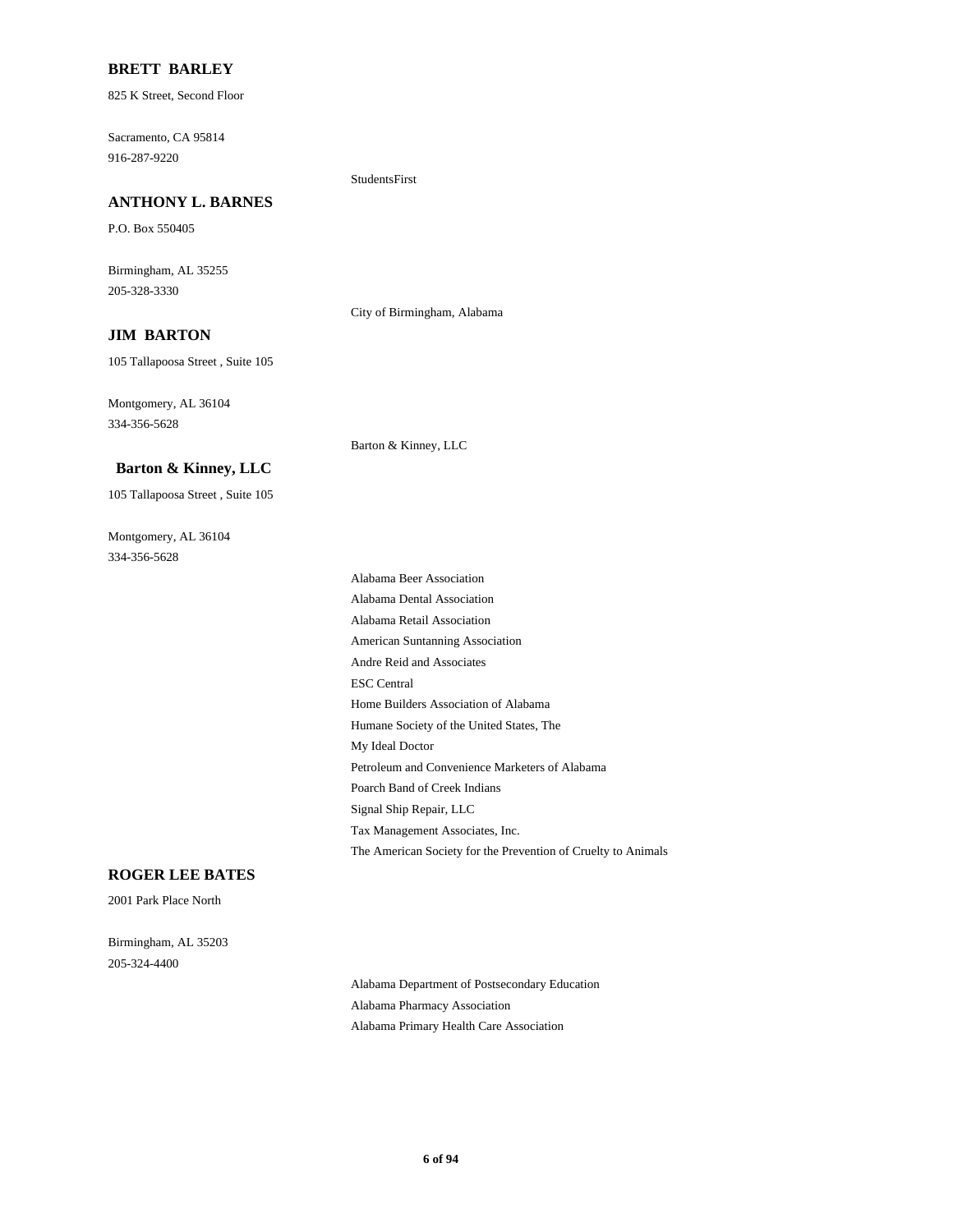### **JOEL BATTEN**

412 Turtle Run Court

904-568-5881 Ponte Vedra Beach, FL 32082

AstraZeneca Pharmaceuticals, LP

# **JERRY BAXLEY**

3203 Brentwood

334-414-0252 Montgomery, AL 36111

> Data Exchange & Storage, Inc InCare Technologies, Inc

### **MATTHEW BEAM**

The Landmark Center, Suite 600

205-874-6241 Birmingham, AL 35203

Alabama Self-Storage Association

# **VIRGINIA BEAR**

PO Box 2339

334-354-9517 Montgomery, AL 36102

Alabama Beverage Association

# **ERIC BECK**

P.O. Box 4177

Montgomery, AL 36103 334-834-9790

Alabama Education Association

### **SIDNEY BELCHER**

P.O. Box 11000

334-288-3900 Montgomery, AL 36191-0001

Alabama Farmers Federation/Alfa

### **LA''KEITHA BENSON**

P.O. Box 4177

334-834-9790 Montgomery, AL 36103

Alabama Education Association

## **JACK BIDDLE, III**

1000 Urban Center Drive

205-945-6551 Vestavia Hills, AL 35242

Drummond Company Inc.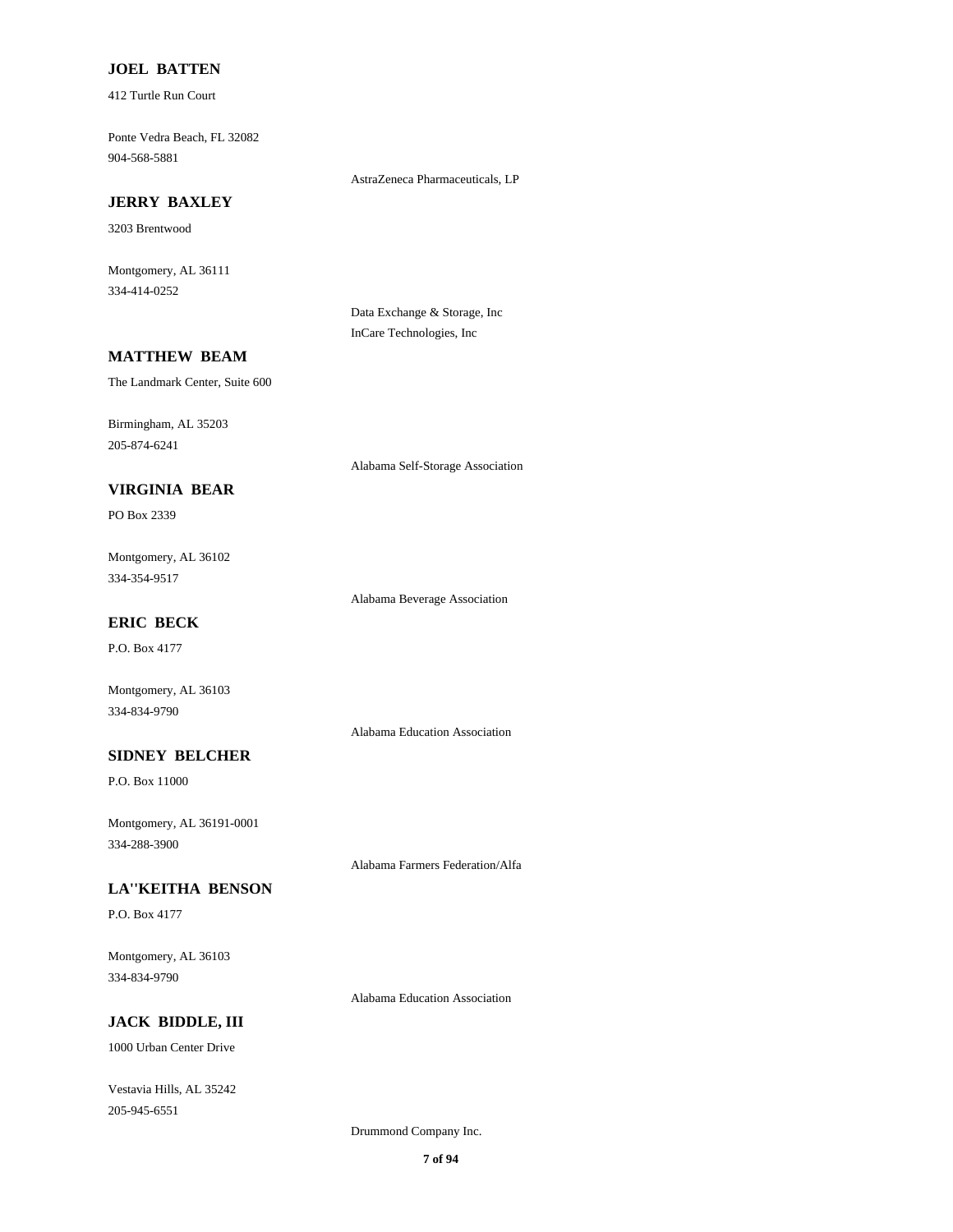#### **TRACEE BINION**

P.O Box 4177

334-834-9790 Montgomery, AL 36103

Alabama Education Association

# **JEANNINE P. BIRMINGHAM**

P O Box 242987

334-834-7650 Montgomery, AL 36124

Alabama Society of Certified Public Accountants

# **ROBERT BLACK**

Black Smith Multi-Media, Inc

334-286-1771 Montgomery, AL 36116

Black Smith Multi- Media,Inc

#### **ROSEMARY BLACKMON**

500 North East Blvd.

334-272-8781 Montgomery, AL 36117

Alabama Hospital Association

# **JOSH OLIVER BLADES**

445 Dexter Avenue, Suite 9075

Montgomery, AL 36104 334-956-7613

# Brookdale Senior Living, Inc. Bradley Arant Boult Cummings LLP Associated Builders & Contractors of Alabama, Inc. Raytheon Company Pfizer Inc. Community Choice Financial

## **YASHIBA GLENN BLANCHARD JD**

1841 Cedarwood Road

205-705-9379 Vestavia, AL 35216

#### A & E SERVICES COMPANY

### **The Bloom Group, Inc.**

401 Adams Avenue

334-244-8948 Montgomery, AL 36104

> Alabama League of Municipalities Adams and Reese LLP American Council of Engineering Companies of Alabama (ACECA/Alabama)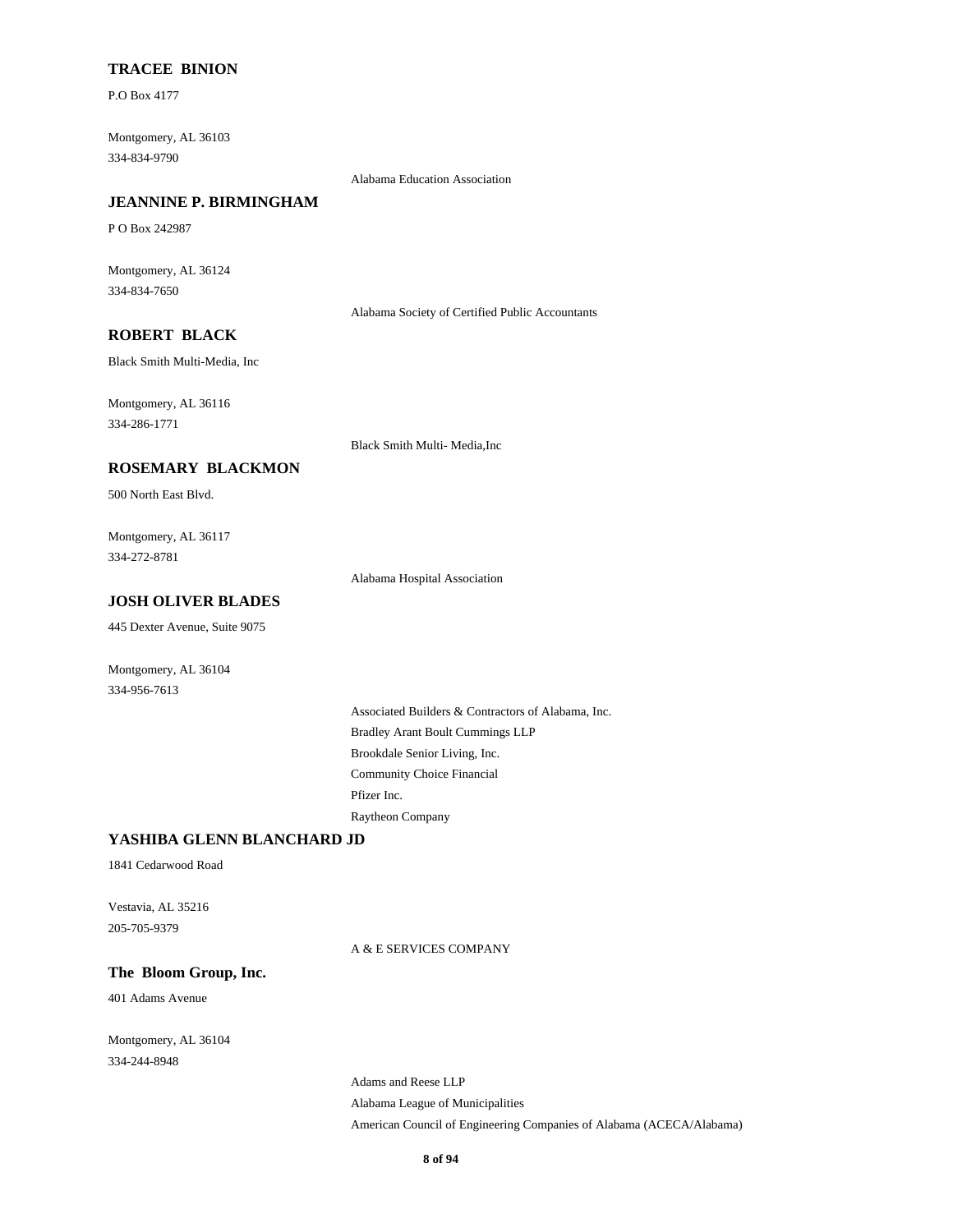Coosa Valley Medical Center Classic Optical Laboratories, Inc. Data Recognition Corporation Koch Companies Public Sector, LLC and Its Affiliates HMR of Alabama, Inc Bloom Group Inc., The Amerigroup, Inc. Carmeuse Lime & Stone Corporation City of Wetumpka City of Tuscaloosa Seraaj Family Homes, Inc., The Sequel TSI Talladega College Voices for Alabama's Children Thornton Farrish Incorporated March of Dimes -- Alabama State Chapter Manufacture Alabama Pioneer Green Energy, LLC School Superintendents of Alabama (SSA) Republic Services dba Allied Waste Services, LLC

#### **HAL W. BLOOM, JR.**

401 Adams Avenue

334-244-8948 Montgomery, AL 36104

Bloom Group Inc., The

### **RILEY SIKES BLOUNT**

P.O. Box 230666

Montgomery, AL 36123 334-271-2281

Alabama Cable Telecommunications Association

# **MARY BOEHM**

P O Box 4433

334-279-1886 Montgomery, AL 36103

A+ Education Partnership

#### **HAROLD HAMPTON BOLES**

Balch & Bingham LLP

205-226-3471 Birmingham, AL 35203

Alabama Bankers Association, Inc.

## **CHERYL DENISE BONNEAU**

5015 Woods Crossing

334-260-4015 Montgomery, AL 36106

National Association of Social Workers-Alabama Chapter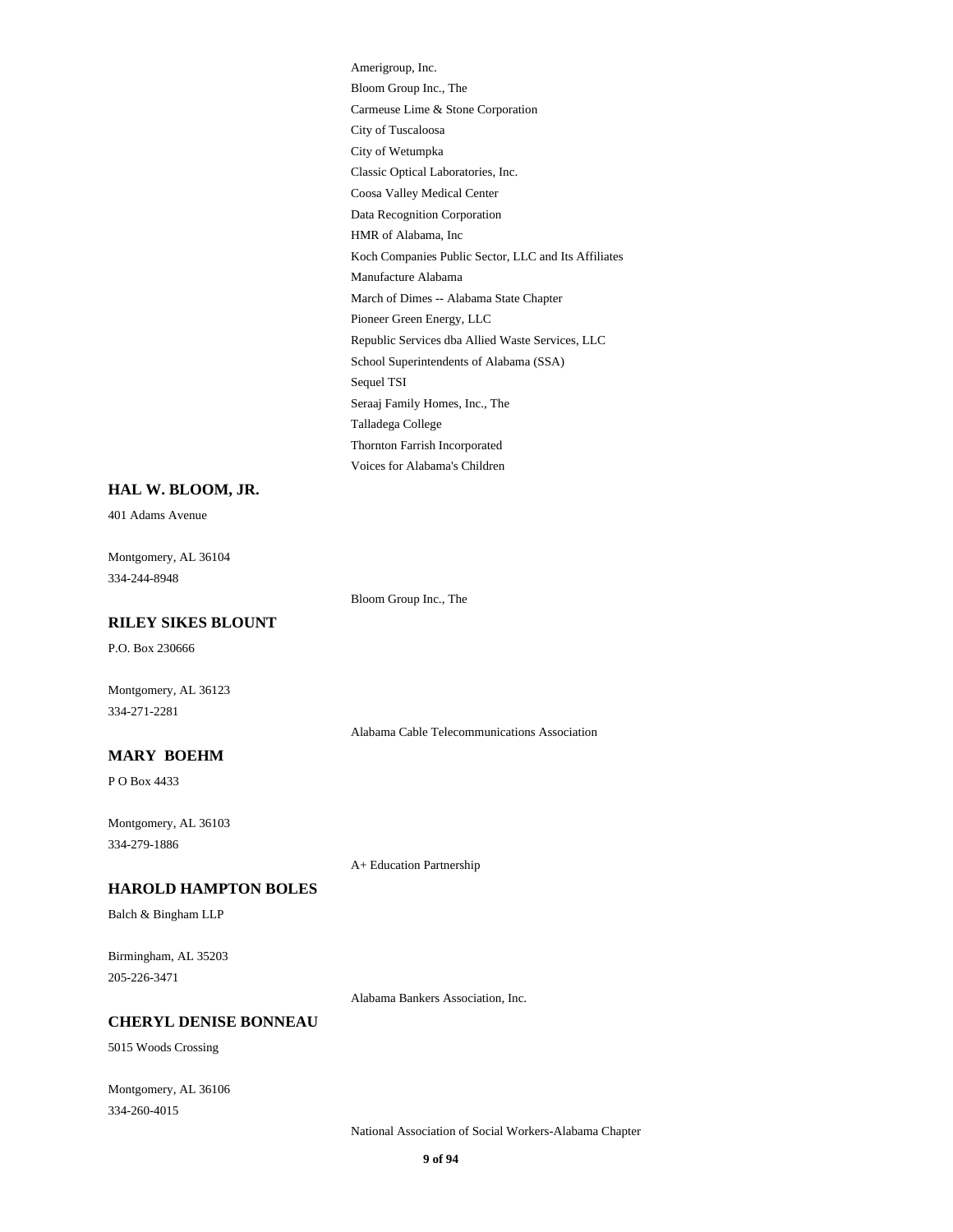### **C. BRITTON BONNER**

11 North Water Street

205-250-5000 Mobile, AL 36633

Adams and Reese LLP

# **CATHY S. BOOTH**

212 Snake Hill Road

205-655-2699 Trussville, AL 35173

National Council on Compensation Insurance Inc.

# **ALEXIA BORDEN**

105 Tallapoosa St

334-269-3119 Montgomery, AL 36104

Alabama Power Company

#### **MATTHEW W. BOWDEN**

Alabama Power Company

205-257-4075 Birmingham, AL 35203

Alabama Power Company

Brick Industry Association, Inc.

# **ALEXANDER T BRADFORD**

3379 Peachtree Rd, NE

Atlanta, GA 30326 404-446-1667

# **STEPHEN E. BRADLEY**

2101 Highland Avenue, Suite 420

205-933-6676 Birmingham, AL 35205

> Decatur-Morgan County Chamber of Commerce Evson , Inc Honda Manufacturing of Alabama, LLC Baptist Health System Inc. Business Alliance for Responsible Development (BARD) CSX Transportation, Inc. Lehigh Cement Company Regional Care Hospital Partners SouthWest Water Company White Rock Quarries Lhoist North America Martin Marietta Aggregates Monsanto Company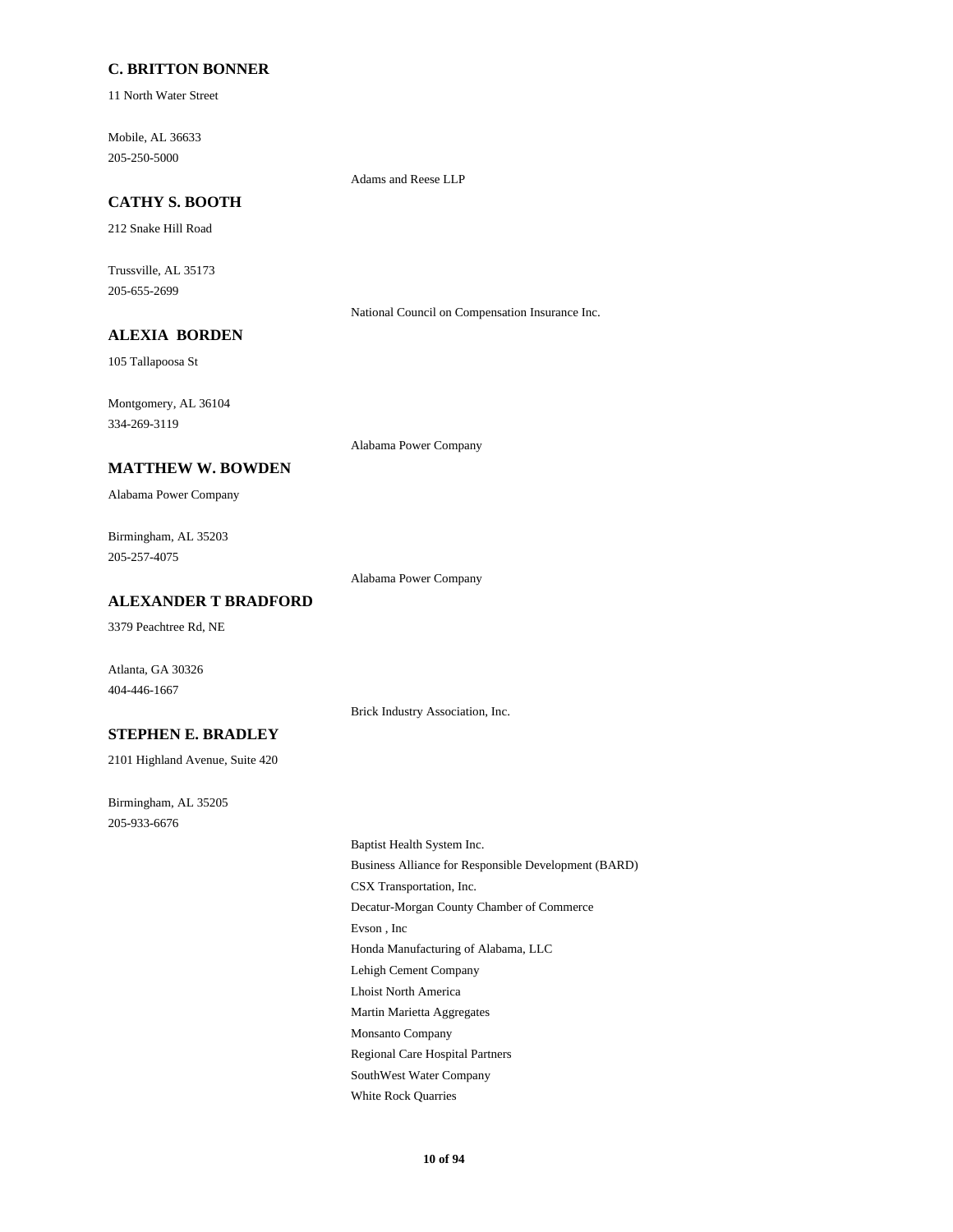## **JEFFREY JOSEPH BRADWELL**

2108 East South Blvd.

334-613-4795 Montgomery, AL 36116

Alfa Insurance Group and Affiliates

# **SONNY BRASFIELD**

100 North Jackson Street

334-263-7594 Montgomery, AL 36103

Association of County Commissions of Alabama

# **FRED O. BRASWELL**

P.O. Box 244014

334-215-2732 Montgomery, AL 36124

Alabama Rural Electric Association of Cooperatives

#### **MELANIE R. BRIDGEFORTH**

P.O. Box 4576

334-213-2410 Montgomery, AL 36103

Voices for Alabama's Children

# **SCOTT A. BROCK**

901 North Ride

Tallahassee, FL 33303 850-222-3141

Bristol-Myers Squibb Company

### **DARRELL DEAN BROCK, JR**

3000 Research Forest Drive

859-327-9999 The Woodlands, TX 77381

ARC Terminals Holdings, LLC

#### **CAROL A. BROWN**

2 N. Jackson Street, Suite 300

334-240-7400 Montgomery, AL 36104

Southern Strategy Group of Alabama, LLC

# **DONOVAN BROWN**

215 S. Monroe Street

850-681-2615 Tallahassee, FL 32301

Property Casualty Insurers Association of America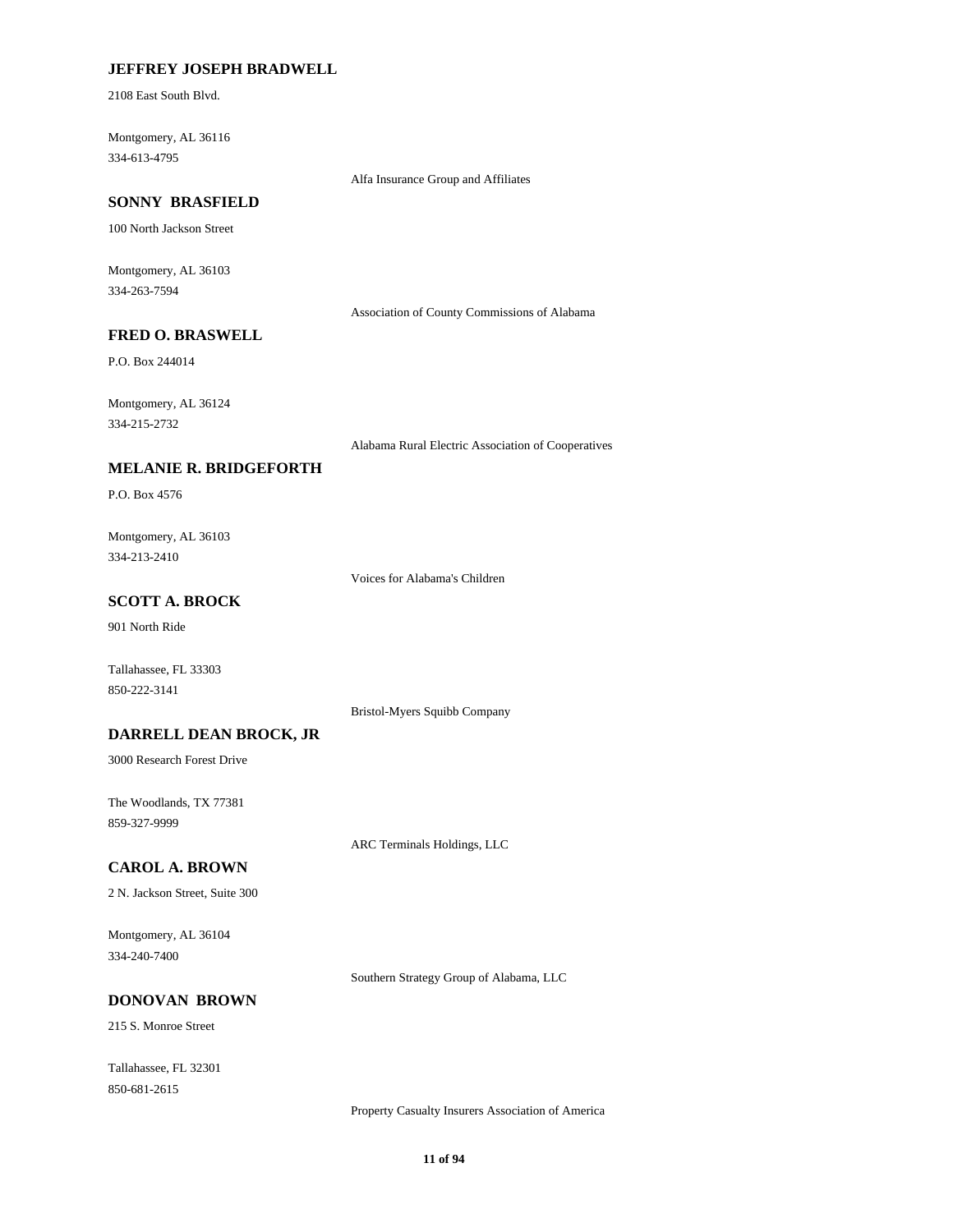## **J. TIM BROWN**

P.O. Box 160

334-832-3888 Montgomery, AL 36101

### **JOSHUA BROWN**

c/o Nielsen Merksamer, et al.

415-389-6800 San Rafael, CA 94901

Pfizer Inc.

# **MONESIA BROWN**

1700 North Monroe Street

850-296-6258 Tallahassee, FL 32303

# **STEVE G BROWN**

8349 Grayson Grove

334-303-9808 Montgomery, AL 36117

Practice Management Institute

Wal-Mart Stores, Inc.

Alabama Power Company

Alabama Retail Association

# **RICHARD E. BROWN JR.**

7265 Halcyon Summit Dr.

Montgomery, AL 36117 334-263-5757

#### **BRENT BUCHANAN**

1709 Taliaferro Trail

334-239-3903 Montgomery, AL 36117

Public Strategy Associates, LLC

#### **ANNA B. BUCKALEW**

P.O. Box 79

334-240-9423 Montgomery, AL 36101

Montgomery Area Chamber of Commerce

# **RONALD E. BUFORD**

P. O. Box 2641

205-257-2433 Birmingham, AL 35203

Alabama Power Company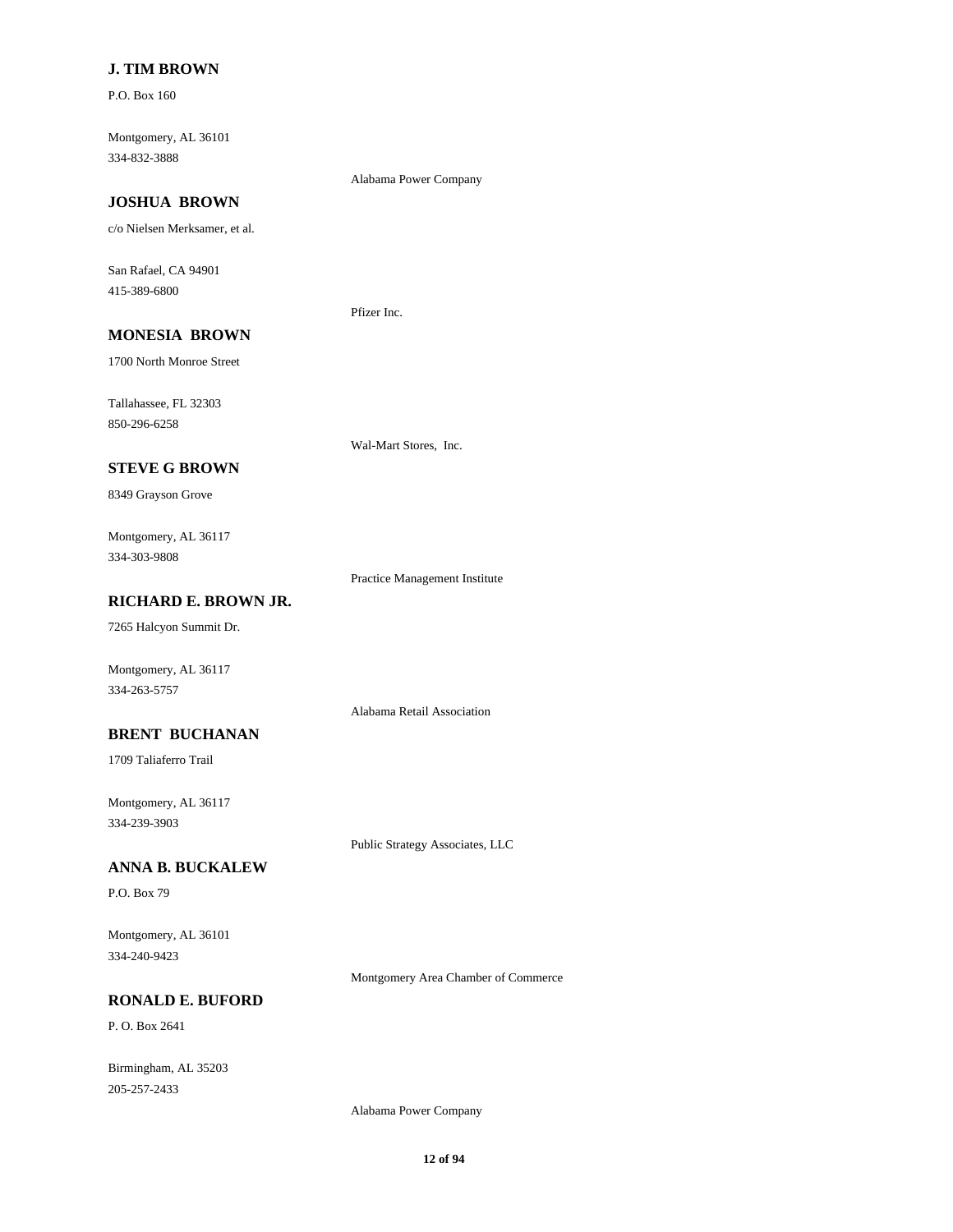### **GREG BUTRUS**

P.O. Box 306

205-226-8776 Birmingham, AL 35201

#### Alabama Power Company

# **AMANDA G. BUTTENSHAW**

1043 Ambassador Court

334-273-7895 Montgomery, AL 36117

Alabama Optometric Association

# **STACI BUTTS**

P.O. Box 4177

334-834-9790 Montgomery, AL 36103

Alabama Education Association

#### **TIM BYLER**

172 Peppertree Drive

423-349-0689 Kingsport, TN 37664

Novartis Pharmaceuticals Corporation

# **MOLLY ANNE CAGLE**

401 Adams Avenue

Montgomery, AL 36104 334-386-3000

Manufacture Alabama

#### **PATRICK VINCENT CAGLE**

441 High Street, Suite 108

334-354-0107 Montgomery, AL 36101

JobKeeper Alliance

#### **MALCOLM CALHOUN**

3800 Llyde Lane

334-244-2413 Montgomery, AL 36106

Select Management Resources, Inc.

# **MYLA CALHOUN**

505 20th Street N. Suite 200

205-241-8124 Birmingham, AL 35203

Birmingham Business Alliance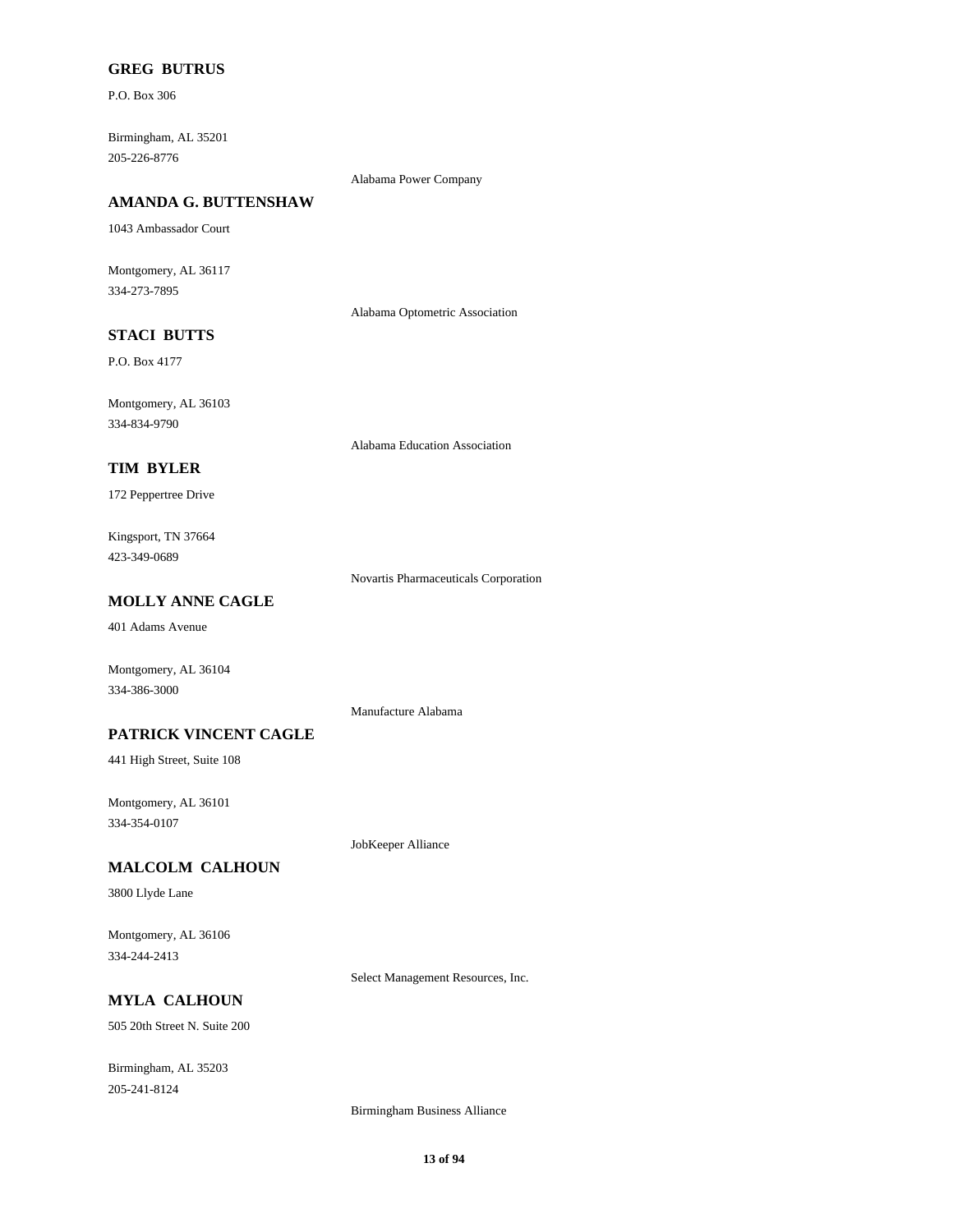# **H. L. (SONNY) CALLAHAN**

602-B Azalea Road

251-602-4950 Mobile, AL 36609

> Poarch Band of Creek Indians Thompson Engineering, Inc

### **REBECCA P. CAMERIO**

401 Adams Avenue

334-386-3000 Montgomery, AL 36104

Manufacture Alabama

Tim Cameron

## **TIM N CAMERON**

PO Box 59345

205-746-9696 Homewood, AL 35259

### **DAVID CAMPBELL**

P.O. Box 381236

205-981-0086 Birmingham, AL 35238-1236

Subcontractors Association of Alabama

# **GINNY CAMPBELL**

3054 McGehee Road

334-612-8167 Montgomery, AL 36111

American Cancer Society Cancer Action Network

# **MINDA RILEY CAMPBELL**

3530 Independence Drive

205-484-0099 Homewood, AL 35209

> Baker Donelson Bearman Caldwell and Berkowitz PC Bob Riley & Associates, LLC W.W. Grainger, Inc.

# **WILLIAM J. CANARY**

2 North Jackson Street

334-834-6000 Montgomery, AL 36101-0076

Business Council of Alabama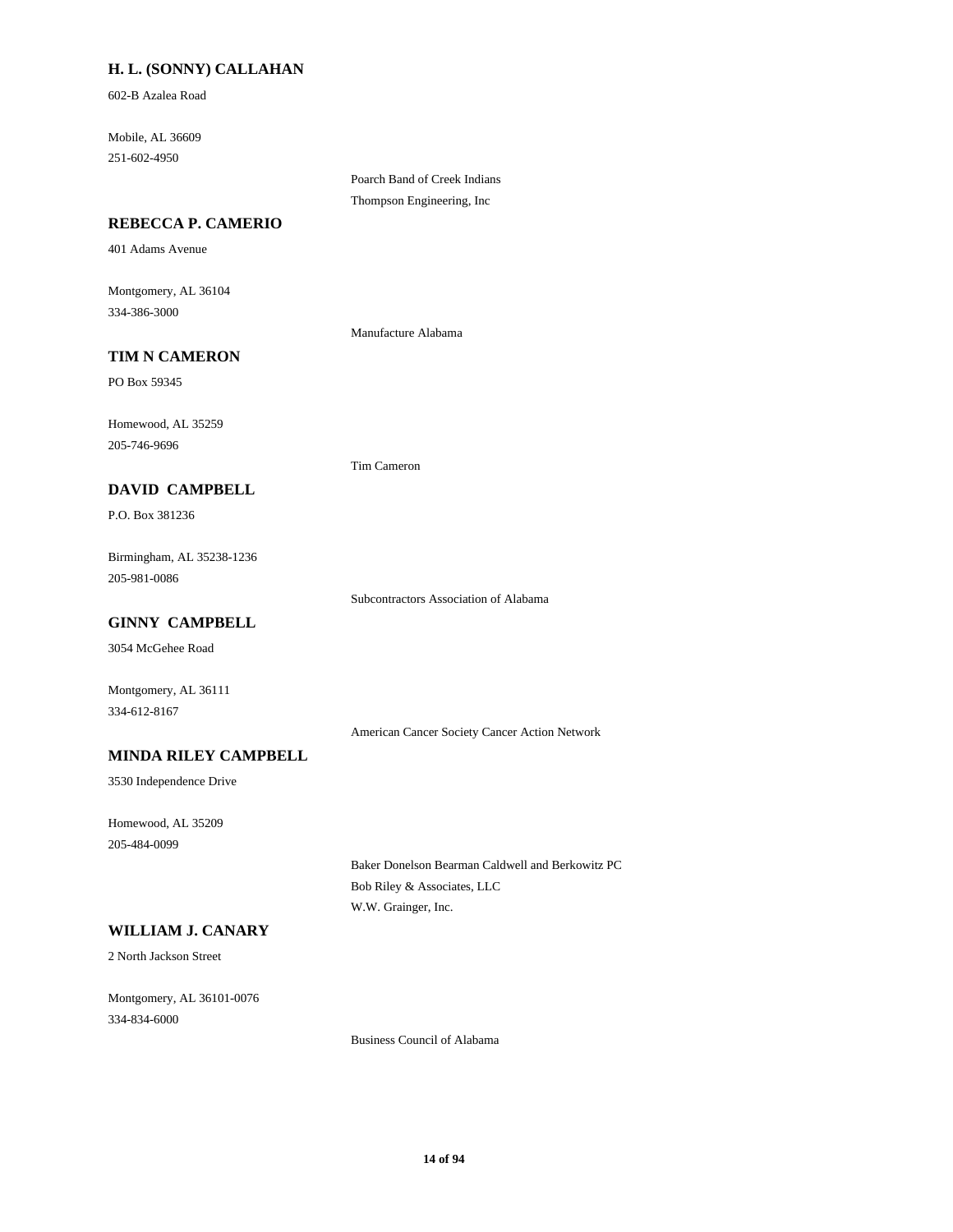### **RYAN CANTRELL**

PO Box 241185

334-201-4949 Montgomery, AL 36124

American Federation for Children

# **JAMES P. CARNES**

207 Montgomery St.

334-832-9060 Montgomery, AL 36104

Alabama Arise

# **DAVID LYNN CARROLL**

2200 Jack Warner Parkway

205-391-3300 Tuscaloosa, AL 35401

Hunt Refining Company

#### **MARY MARGARET CARROLL**

423 S Hull Street

334-262-2577 Montgomery, AL 36104

Fine, Geddie & Associates, LLC

# **RICHARD B. CARSON**

848 Washington Avenue

334-954-2500 Montgomery, AL 36104

Medical Assoc. of the State of Alabama/Alabama Board of Medical Examiners

### **RENEE ANNE CASILLAS**

531 Herron Street

334-264-1500 Montgomery, AL 36104

> American Council of Engineering Companies of Alabama (ACECA/Alabama) Joint Engineers Council of Alabama (JECA)

#### **LEIGHA MARIE CAUTHEN**

P.O. Box 3612

334-834-4006 Montgomery, AL 36109

Alabama Agribusiness Council

# **ROY ZEBBULON CHAMLEE**

PO Box 19001 (29602)

864-458-6098 Greenville, SC 29615

Michelin North America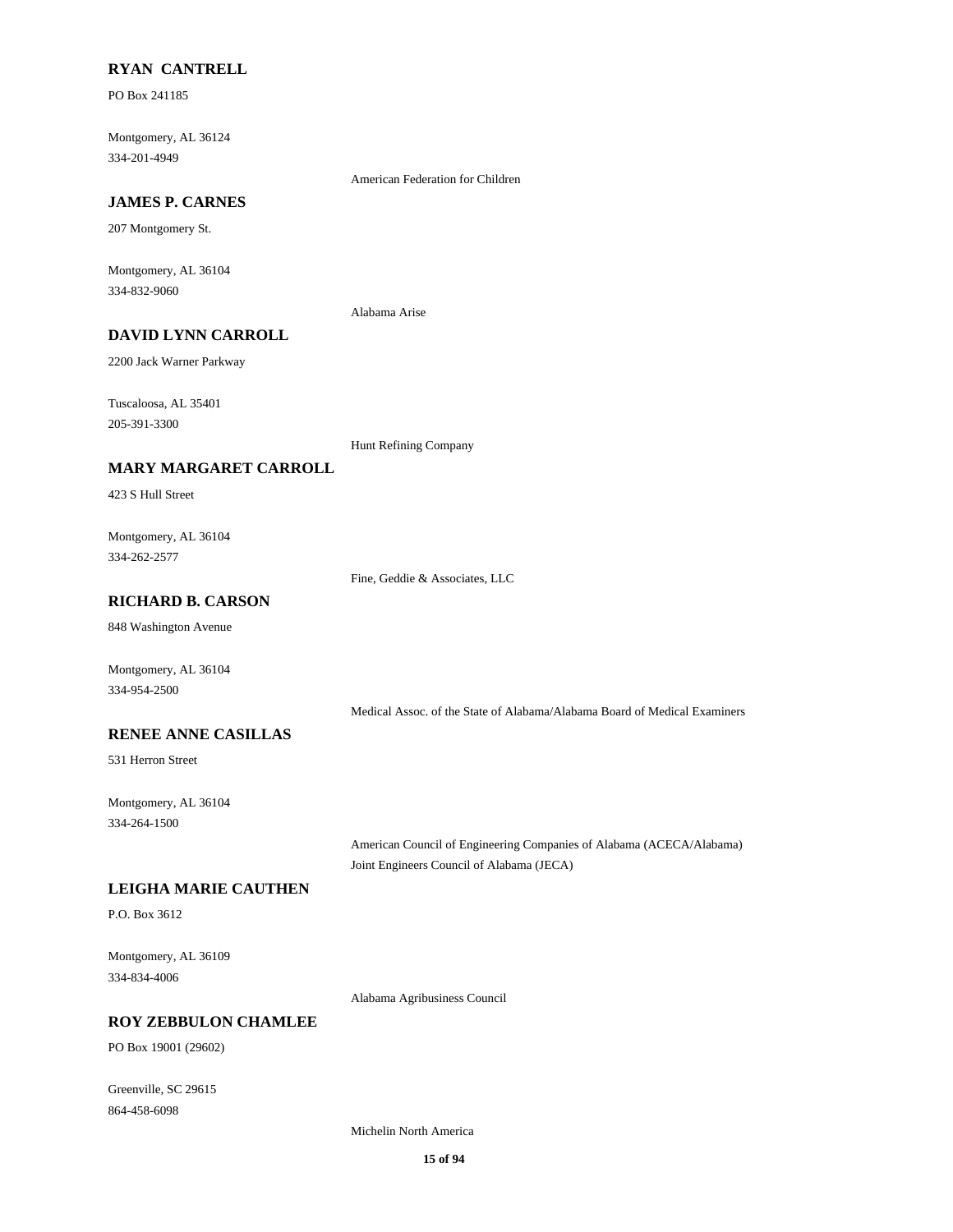#### **GRAHAM L. CHAMPION**

Post Office Box 242217

334-324-9306 Montgomery, AL 36124-2217

> American Diabetes Association American Heart Association Bank of America Corporation Alabama Funeral Directors Association Alabama Recycling Association American Academy of Pediatrics, Alabama Chapter eBay, Inc NAMI - Alabama Public Strategies, LLC Stephen Bradley & Associates Endo Health Solutions Funeral Trust of Alabama Institute of Scrap Recycling Industries, Inc. - New South Chapter

## **LINDA M. CHAMPION**

Post Office Box 242217

334-324-9307 Montgomery, AL 36124-2217

> American Academy of Pediatrics, Alabama Chapter Public Strategies, LLC

### **LORI LINDSEY CHAMPION**

644 S. Perry Street

334-262-5478 Montgomery, AL 36104

> Alabama Education Association BP America Inc. Matrix ,LLC

### **JANICE J. CHARLESWORTH**

828 Washington Avenue

334-262-4177 Montgomery, AL 36104

Alabama Education Retirees Association

## **REX CHEATHAM**

P.O. Box 4177

334-834-9790 Montgomery, AL 36103

Alabama Education Association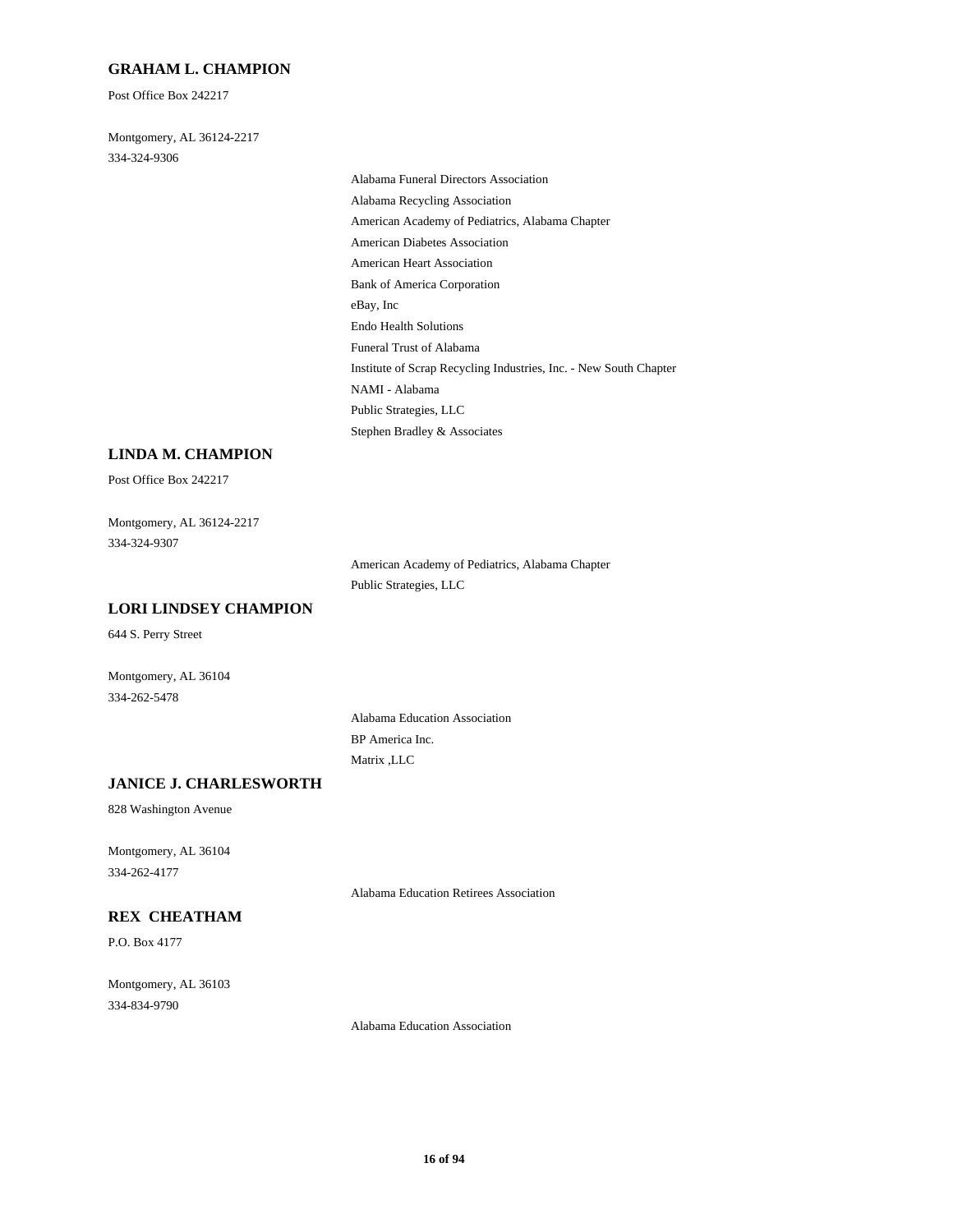### **JIM CHESNUTT**

P.O. Box 428

334-265-3610 Montgomery, AL 36101

## **MARTIN W. CHRISTIE**

445 Dexter Avenue

334-264-0508 Montgomery, AL 36104

> United States Steel Corporation Weber Merritt o/b/o Zogenix Webster,Henry, Lyons,White,Bradwell & Black PC obo AL Municipal Ins.Corp City of Gulf Shores Cash America International Inc. Columbia Southern University City of Montgomery Alabama Railway Association Alabama Cable Telecommunications Association Blue Cross & Blue Shield of Alabama Alabama State Troopers Association Rheem Manufacturing Company NextEra Energy Resources LLC T-Mobile USA, Inc. Sanofi Pasteur c/o Multistate Associates Inc. International Wines Incorporated GUMBO MMA Realty Capital JM Family Enterprises Inc.

Council for Leaders in Alabama Schools (CLAS)

#### **GEORGE N. CLARK**

401 Adams Ave.

334-386-3000 Montgomery, AL 36104

### **DANA CLEMENT**

P.O. Box 4177

334-834-9790 Montgomery, AL 36103

Alabama Education Association

Manufacture Alabama

# **MAJOR CLICK**

1502 Morning Sun Circle

205-229-1629 Birmingham, AL 35242

Rigsby-McGhee Farm Foundation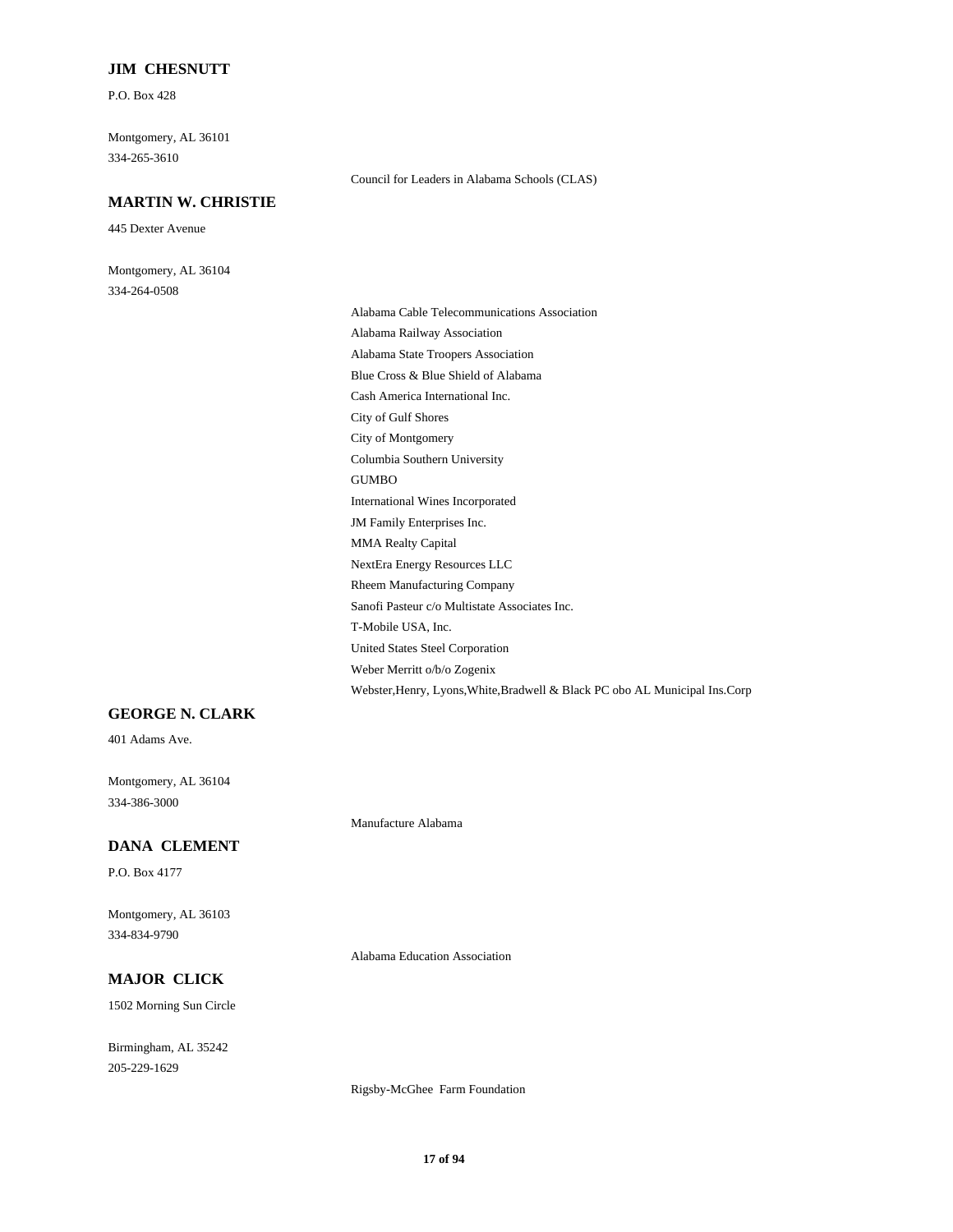### **JOSEPH RAYMOND CLIFTON**

555 Alabama St

334-265-8733 Montgomery, AL 36104

Alabama Forestry Association

# **BILL COBB**

P.O. Box 640175

334-324-9050 Pike Road, AL 36064

> Alabama Alarm Association AT&T Alabama Mobile Gas Service Corporation

# **GREGORY D. COCHRAN**

535 Adams Avenue

334-262-2566 Montgomery, AL 36104

Alabama League of Municipalities

#### **JASON COCHRAN**

22 Inverness Center Pkwy

205-437-2159 Bimingham, AL 35242

League of Southeastern Credit Unions

# **KIM COCHRAN**

1837 Cedarwod Rd

Vestavia Hills, AL 35216 205-823-9801

American Cancer Society Cancer Action Network

# **THOMAS E. COKER**

Post Office Box 3294

334-265-0024 Montgomery, AL 36109

> **18 of 94** Alabama Independent School Association Alabama Power Company Alabama State Board of Medical Examiners Alabama Academy of Ophthalmology Alabama District Attorneys Association Alabama Hospital Association Kathy Roe Buttram Troy University USA Research and Technology Corporation Zarzaur & Schwartz, PC Medical Association of the State of Alabama Sanders Lead Company, Inc. Tom Coker & Associates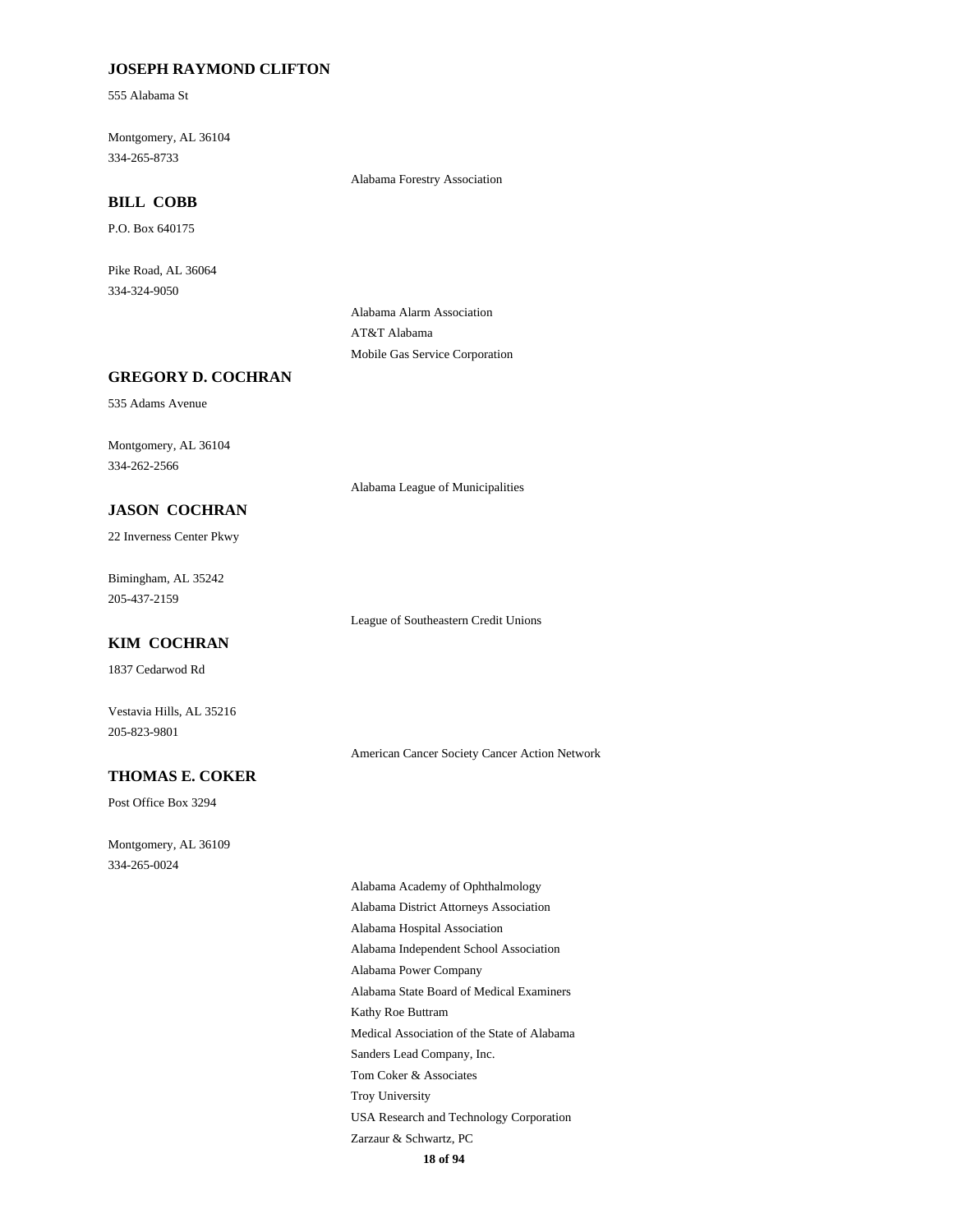#### **DAVID COLE**

P.O. Box 11000

334-288-3900 Montgomery, AL 36191-0001

## **P. MICHAEL COLE**

315 West Market Street

256-232-2010 Athens, AL 35611 Alabama Farmers Federation/Alfa

Walter Energy, Inc Plains All American Pipeline, L.P. City of Athens City of Huntsville Energen Corporation AT&T Alabama Alabama Coal Association Alabama Power Company Alabama Rural Water Association H. Dean Buttram, Jr. Limestone County Water & Sewer Authority Parrish Waterworks & Sewer Board Patrick L. O'Sullivan Limestone County Commission Health Care Authority of Athens & Limestone County, The Hudson-Alpha Institute for Biotechnology James R. Hudson, Jr.

# **DARBY S. COLEMAN**

P.O. Box 63

334-868-3139 Montgomery, AL 36101

> Alabama Contractors Association Parsons & Whittemore, Inc

## **GEORGE BARON COLEMAN**

PO Box 789

334-300-3781 Montgomery, AL 36101

Coleman Kennamer, LLC

# **THOMAS COLEY, JR**

P.O. Box 4177

334-834-9790 Montgomery, AL 36103

Alabama Education Association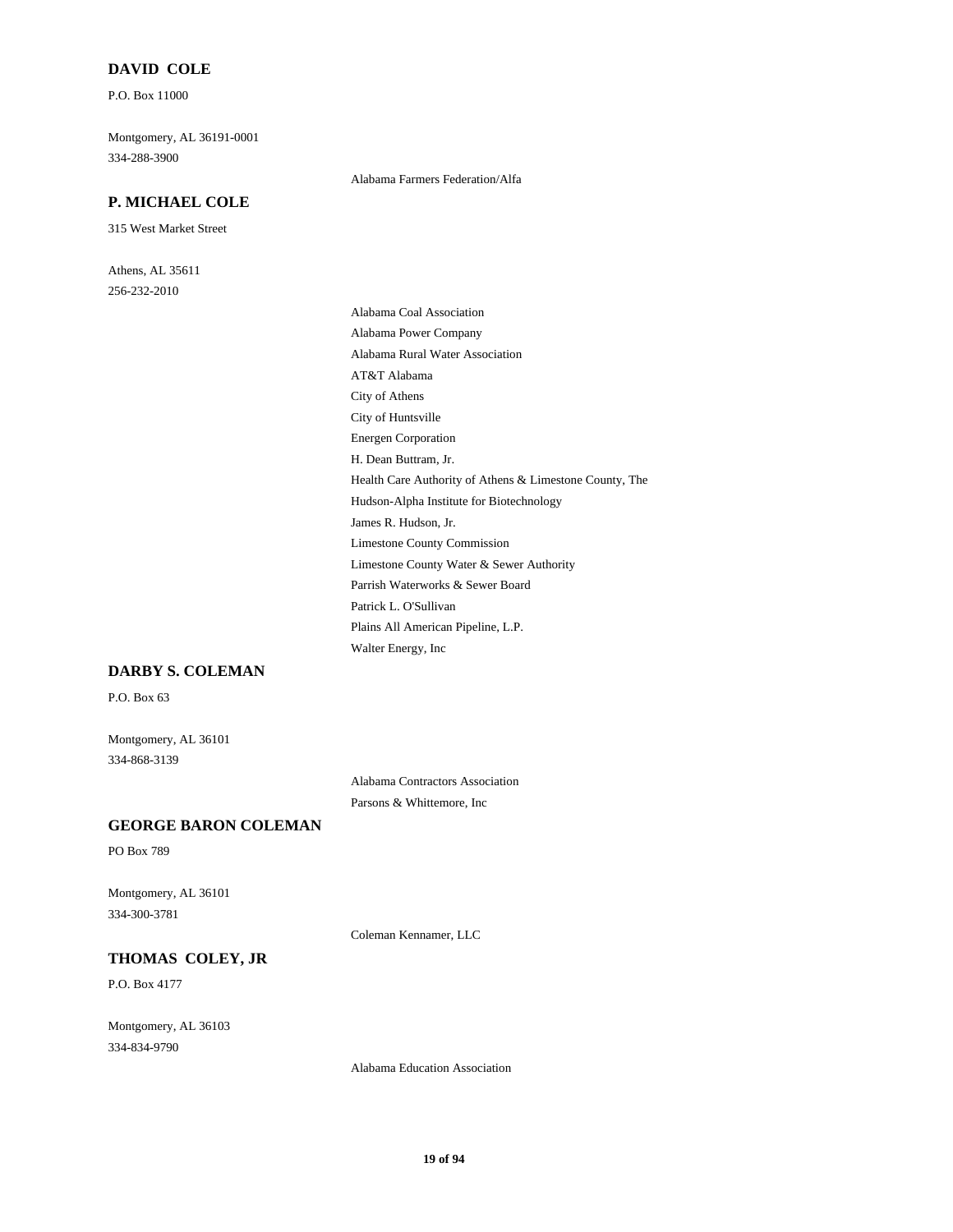## **ROBIN ALLISON COLLINS**

450 Century Park South

205-824-0103 Birmingham, AL 35226

### **ROGER DEAN COLLINS**

6675 Chelsea Gardens Way

770-205-4924 Cumming, GA 30040

Sunovion Pharmaceuticals Inc.

# **SEAN M. COLLINS**

333 N Point Center East

678-297-9365 Alpharetta, GA 30022

Altria Client Services,Inc, and its Affiliates

March of Dimes -- Alabama State Chapter

## **MARK COLSON**

2 North Jackson Street

334-834-6000 Montgomery, AL 36101-0076

Business Council of Alabama

# **DAVID JACKSON CONNER**

110 Courthouse Square

Bay Minette, AL 36507 251-937-1750

> Baldwin County Commission Baldwin County Sewer Service, LLC City of Spanish Fort, Alabama

#### **MARTIN J CONNORS**

236 Weatherly Club Drive

205-908-6617 Alabaster, AL 35007

Republic Services dba Allied Waste Services, LLC

# **JDANNY COOPER**

3066 Zelda Road #202

334-220-2069 Montgomery, AL 36106

> Alabama Council for Affordable and Rural Housing, Inc. (ALCARH) Bob Riley & Associates, LLC J Danny Cooper, LLC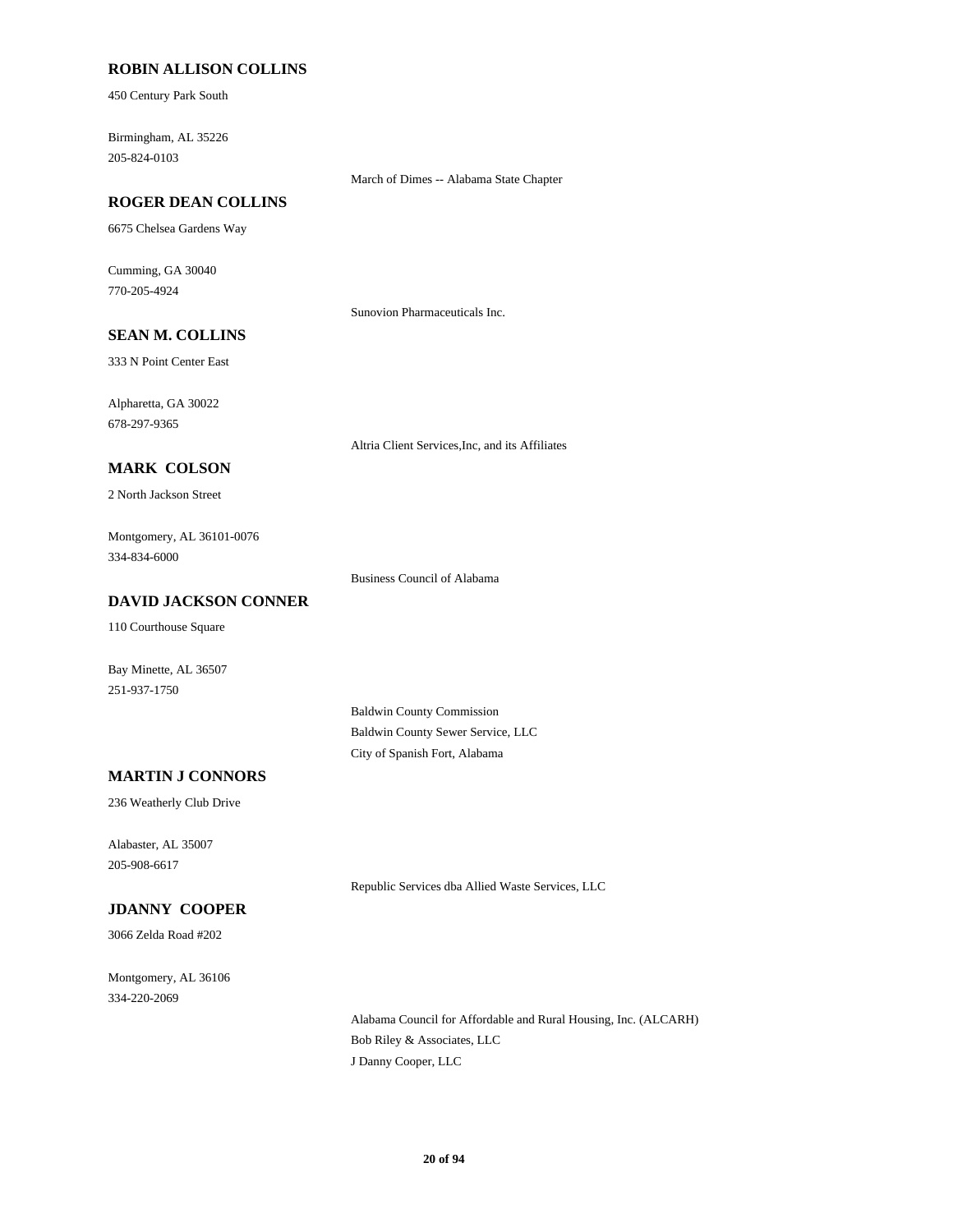# **KATHY LYNN COPELAND**

P.O. Box 35

205-505-9225 Vincent, AL 35178

White Rock Quarries

# **JEFF COPESKEY**

2350 Kerner Blvd., Ste. 250

225-977-1158 San Rafael, CA 94901

Exxon Mobil Corporation

# **DANNY CORBETT**

Post Office Box 21

334-799-6922 Montgomery, AL 36101

Alabama Physical Therapy Association

# **NIKO CORLEY**

848 Washington Avenue

# 334-261-2000 Montgomery, AL 36104

Medical Assoc. of the State of Alabama/Alabama Board of Medical Examiners

# **SHEILA CORNELISON**

P.O. Box 4177

Montgomery, AL 36103 334-834-9790

# Alabama Education Association

**ANGELA CORNUTT**

P.O. Box 4177

334-834-9790 Montgomery, AL 36103

Alabama Education Association

## **DRAYTON HAMILTON COSBY**

P. O. Box 683

205-410-6822 Selma, AL 36701

> Cosby Development Service Advisors Cosby Company Zero RPM, Inc. SOMS Technologies, LLC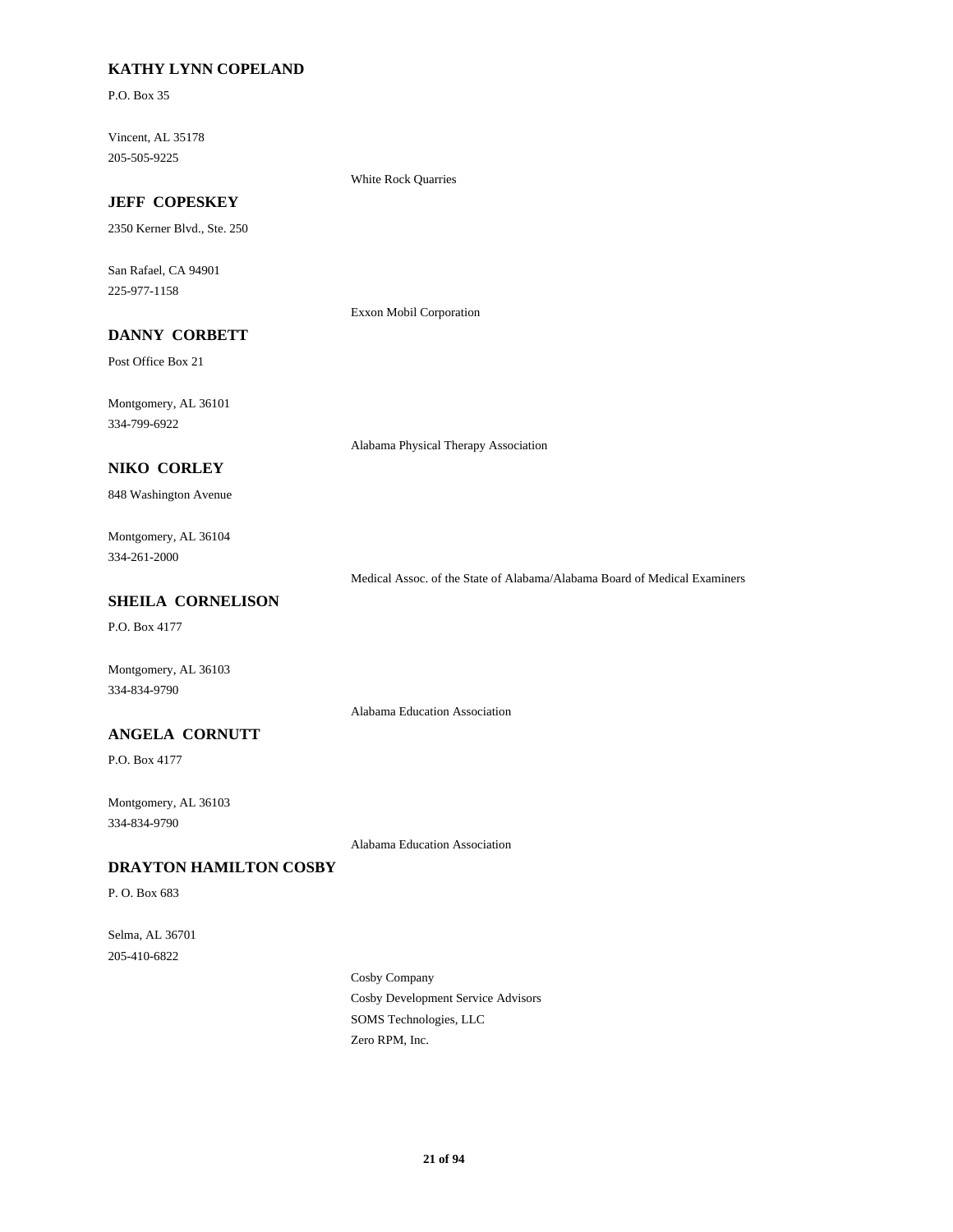### **WILLIAM F. NOOPIE COSBY, JR.**

P.O. Box 683

334-412-1008 Selma, AL 36702

> Alabama Department of Agriculture & Industries Alabama Scenic River Trail Alabama Association of Regional Councils Alabama Association of Conservation Districts Alabama Association of RC&D Councils Alabama Sports Festival Motorola Solutions, Inc. Valley Services, Inc. Eagles' Wings, Inc Black Belt Treasures Cosby Company

# **BRAXTON COMER COUNTS, III**

602-B Azalea Road

251-709-0920 Mobile, AL 36609

> Baldwin County Commission Poarch Band of Creek Indians

CSX Transportation, Inc.

# **JANE RHEA COVINGTON**

5200 Maryland Way

615-371-6300 Brentwood, TN 37027

#### **BRETT COWDEN**

1709 Taliaferro Trail

334-356-1305 Montgomery, AL 36117

Public Strategy Associates, LLC

# **MORGAN COWLING**

401 Adams Avenue, Suite 710

334-386-3000 Montgomery, AL 36104

Manufacture Alabama

#### **STEPHANIE B. CRAFT**

4266 Lomac Street

334-271-8820 Montgomery, AL 36106

Williford & Associates,LLC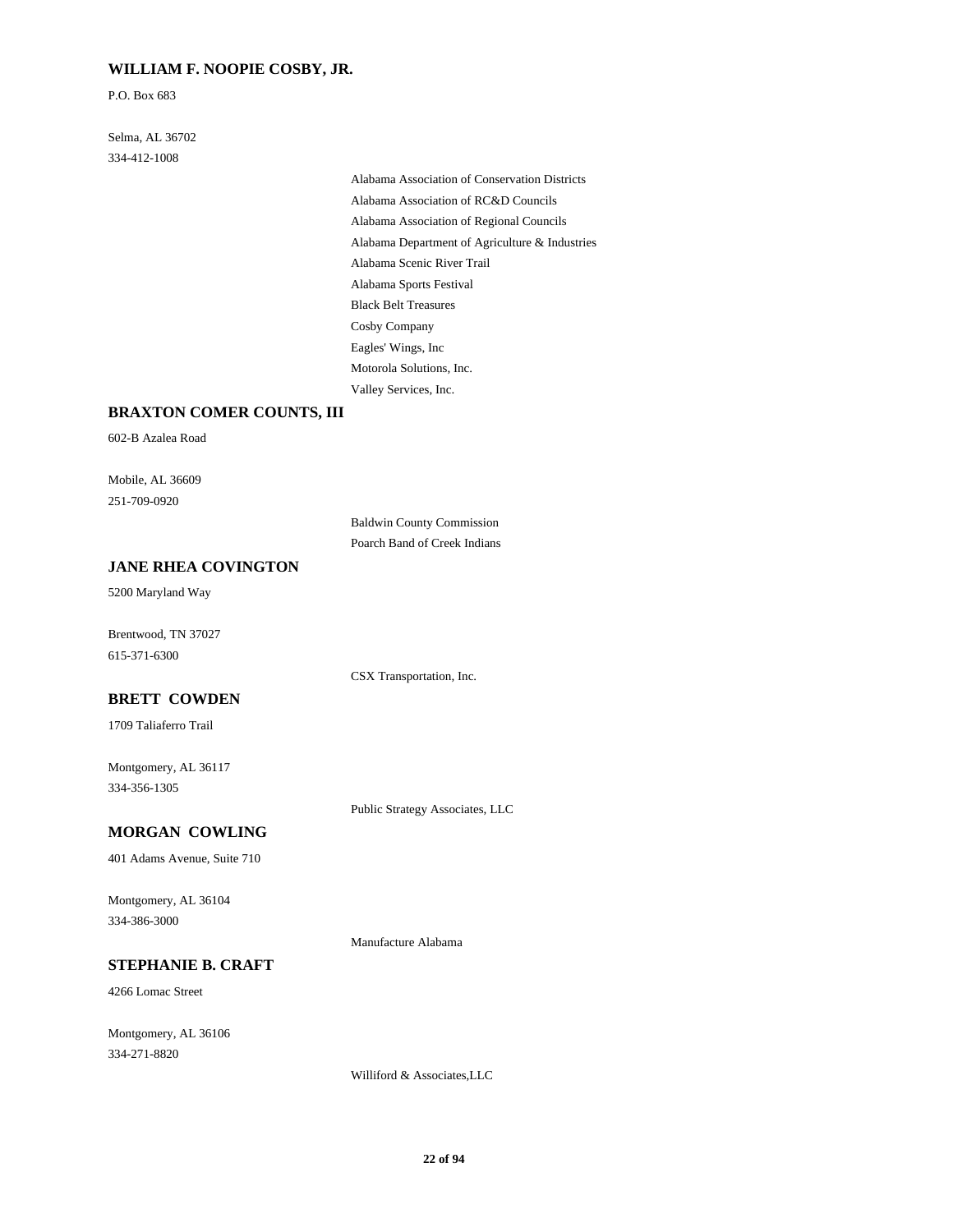#### **JOHN D. CRAWFORD**

4120 Wall Street

334-244-2187 Montgomery, AL 36106

> Alabama Probate Judges Association Alabama Association of Retired Senior Volunteer Programs AT&T Alabama Children First Alliance of Alabama Birmingham Jefferson Convention Complex Advanced Disposal Service 3M Corporation Alabama Association for Behavior Analysis Alabama Association of Private Colleges & Schools Alabama Association of Nurse Anesthetists Children First Foundation, Inc. Regional Care Hospital Partners Florence, LLC MCNA-Managed Care of North America, Inc State Farm Mutual Automobile Insurance Company, Inc. Transocean Offshore Deepwater Drilling, Inc Town of Pike Road, Alabama Franklin Resources Group, LLC Economic Development Association of Alabama Inc. Friends of the Alabama Archives General Retirement System for Employees of Jefferson County Fuller, Copeland And Associates

#### **JENNIFER CROOK**

3028 Twin Oaks Drive

Vestavia, AL 35243 205-873-1332

#### **CASSANDRA CROSBY**

PO Box 5167

334-669-2719 Montgomery, AL 36104

**ROBERT T. CROWE**

1316 Wakefield Lane

205-613-7345 Vestavia Hills, AL 35243 City of Millbrook Elmore County Commission Montgomery County Commission

Alabama Birth Coalition

BNSF Railway Company Alabama Utility Contractors Association RT Crowe & Associates Dayjon, Inc.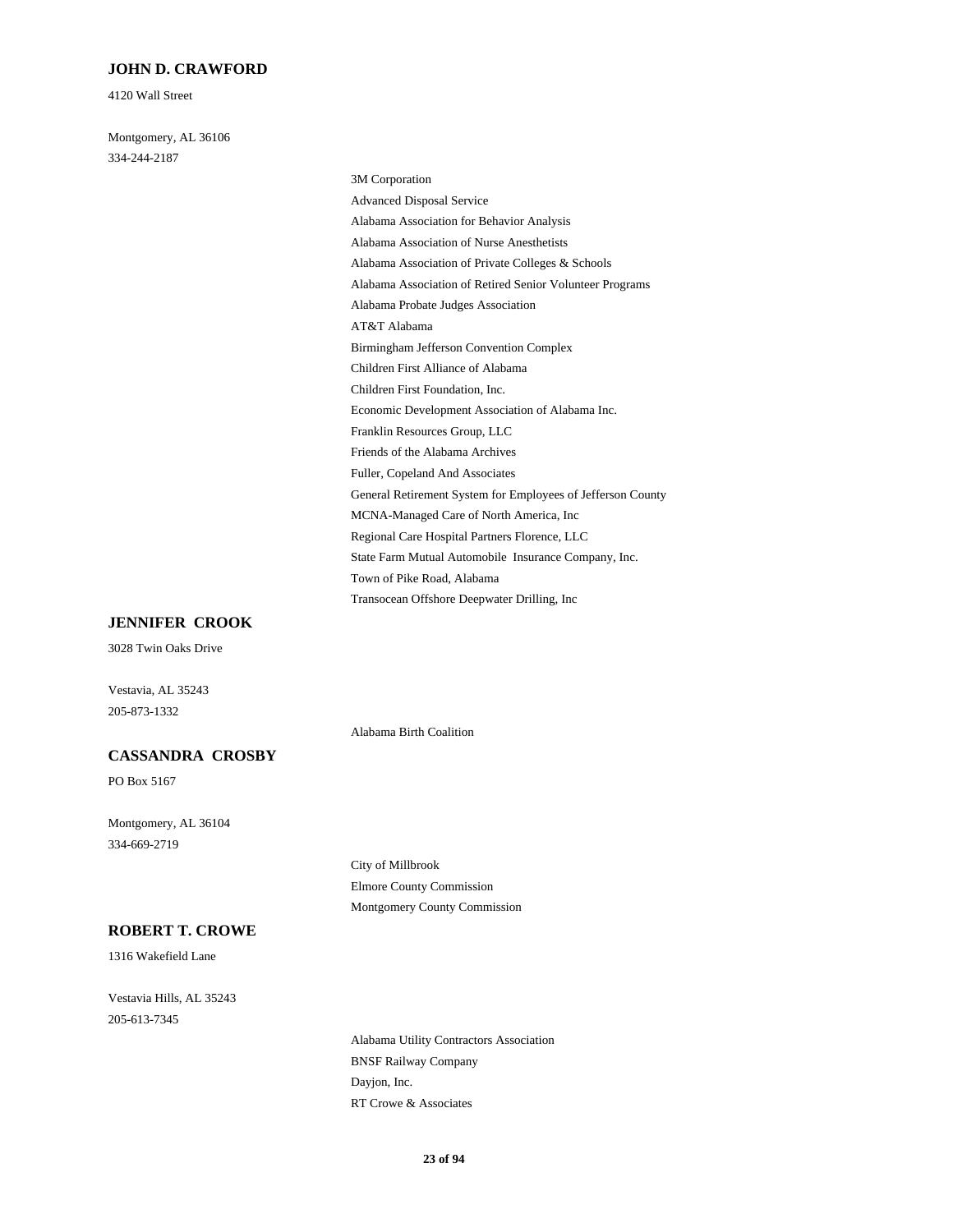# **DANIEL SARGEANT CUSHING**

2653-B Old Shell Road

251-471-9885 Mobile, AL 36607

Poarch Band of Creek Indians

# **GREGORY DANIELS**

303 Cherokee Drive

205-755-7693 Clanton, AL 35045

International Brotherhood of Electrical Workers (I.B.E.W.)

# **THOMAS R. DART**

Post Office Box 231058

334-271-4625 Montgomery, AL 36123-1058

Automobile Dealers Association of Alabama, Inc.

#### **KIM L. DAVIS**

P.O. Box 230655

### 334-538-3427 Montgomery, AL 36123

Kim and Company Communications

# **WILLIAM JASON DAVIS**

P.O. Box 160

Montgomery, AL 36101 334-832-3886

Alabama Power Company

#### **WILLIAM RUSSELL DAVIS**

7515 Halcyon Summit Drive

334-834-3006 Montgomery, AL 36117

Home Builders Association of Alabama

### **ALLISON DE LA TORRE**

PO Box 4433

334-450-1027 Montgomery, AL 36103

A+ Education Partnership

# **GINA DEARBORN**

105 Tallapoosa Street

334-265-4929 Montgomery, AL 36104

> Alabama Podiatric Medical Association Alabama Interior Design Coalition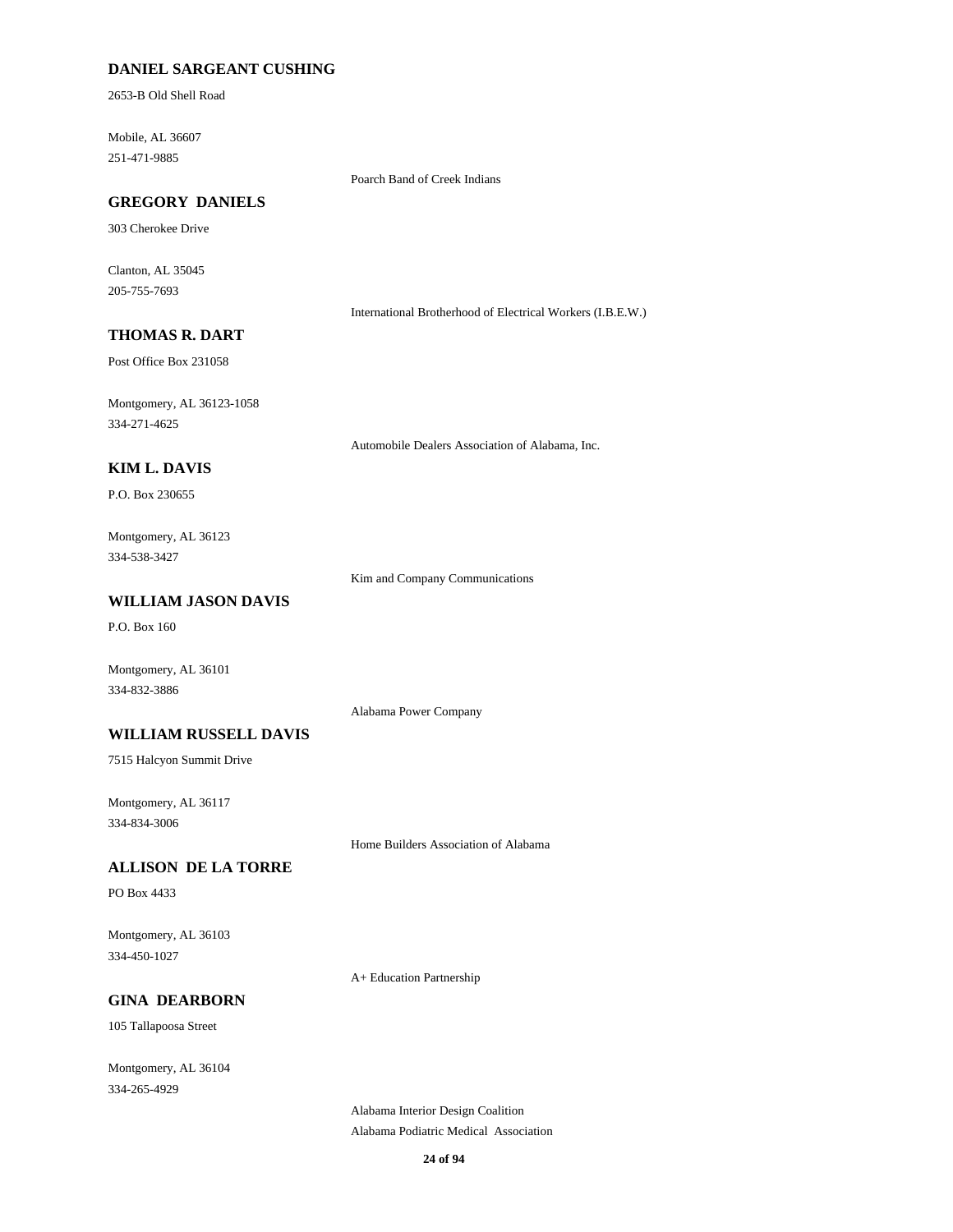Google, Inc. Rialto Capital Management Express Scripts Holding Co. American Academy of Ophthalmology Distilled Spirits Council of the United States Toyota Motor North America, Inc. Tucker Consulting, LLC Tom Coker & Associates Sprint Corporation TMX Finance

# **RYAN deGRAFFENRIED,III**

2620 6th Street

205-345-1314 Tuscaloosa, AL 35401

Franklin Resources Group, LLC

# **JIM DELATTE**

39483 Bay Drive

985-370-4741 Ponchatoula, LA 70454

Takeda Pharmaceuticals America

### **JACOB JAMES DENNEY**

400 WASHINGTON AVE

334-956-8200 MONTGOMERY, AL 36104

Southern Poverty Law Center, Inc.

### **REBECCA G DEPALMA**

2025 3rd Avenue N. Suite 500

205-323-1888 Birmingham, AL 35203

Birmingham Water Works Board

## **JAMES LEE DILL**

P O Box 820

205-601-9275 Pelham, AL 35124

Alabama Council of Community Mental Health Boards

### **ASENITH DIXON**

1919 M Street NW, Suite 300

404-337-3979 Washington, DC 20036

College Board, The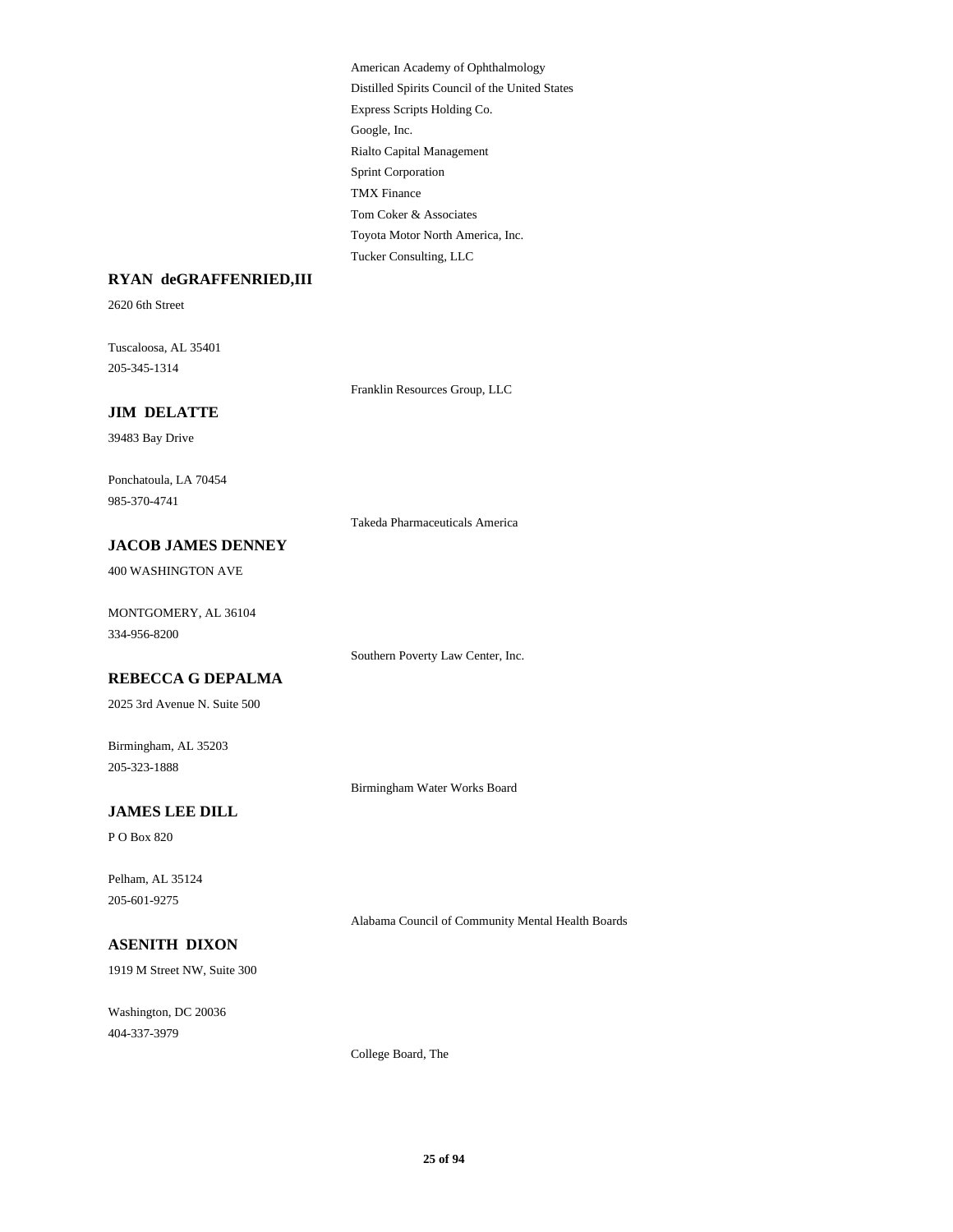### **WATSON DONALD**

2000 9th Avenue South

205-581-2641 Birmingham, AL 35205

Southern Research Institute

# **RONALD H. DOUGHTY**

751 Broad St.

512-343-9932 Newark, NJ 07102

Prudential Financial, Inc.

# **G. Edgar DOWNING, JR.**

2828 Dauphin Street

251-450-4772 Mobile, AL 36606

Mobile Gas Service Corporation

## **DANIEL DOYLE**

2960 Millwater Crossing

678-889-2780 Dacula, GA 30019

Boehringer Ingelheim Pharmaceuticals, Inc.

# **RON DRINKARD**

PO Box 5229

Montgomery, AL 36103 334-399-0123

> City of Millbrook Elmore County Commission Montgomery County Commission

#### **LIBERTY DUKE**

P O Box 1151

334-220-2484 Clanton, AL 35046

> Benjamin Gordon Main, Sr. Fromagerie Belle Chevre, Inc

# **MATTHEW L DUKE**

2002 Old St. Augustine Road

850-513-3542 Tallahassee, FL 32301

Accenture LLP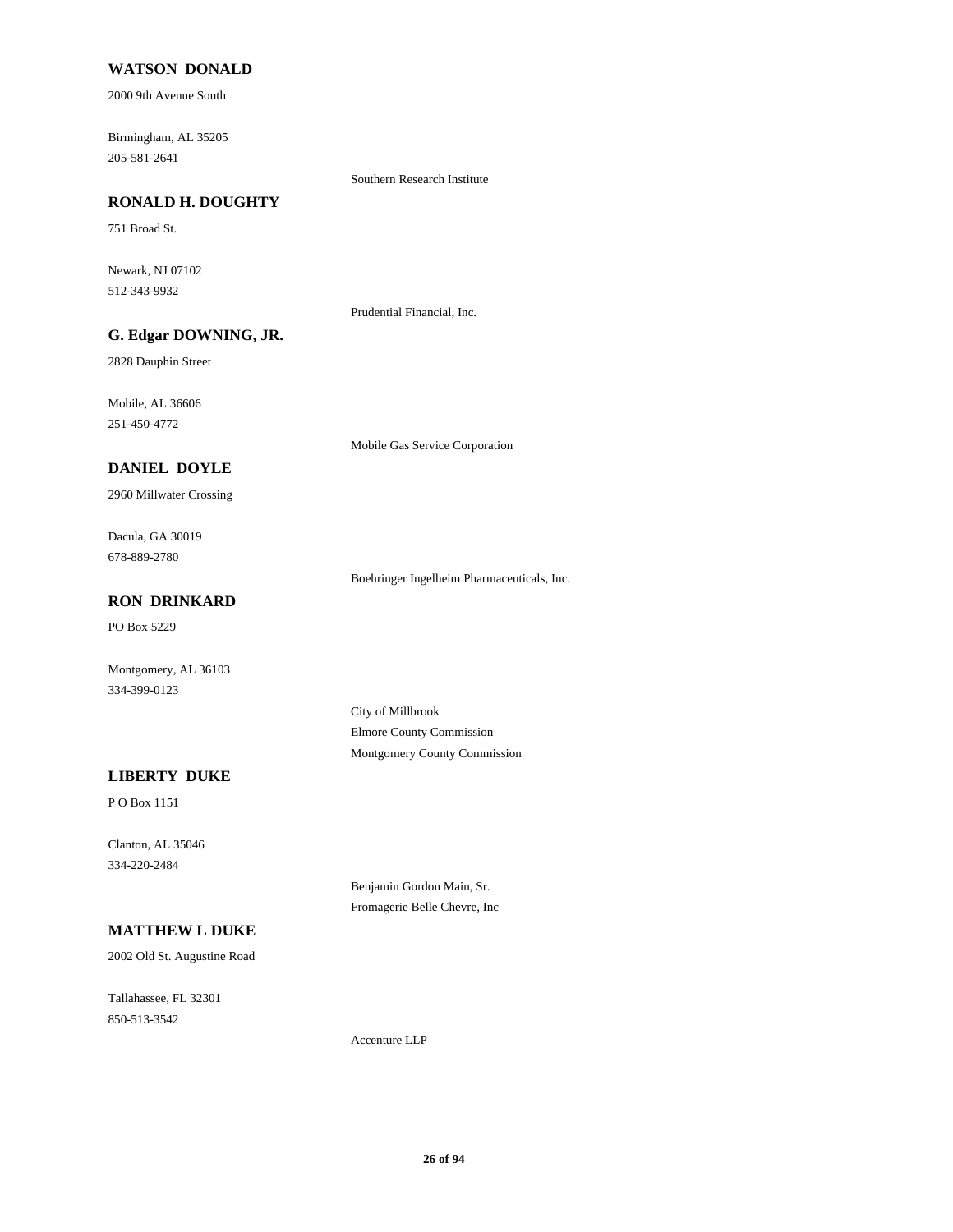## **JAMES DUPREE, JR.**

401 Adams Ave.

334-244-8948 Montgomery, AL 36104

> American Lung Association Plains-Gulf Region Alabama Network of Children's Advocacy Centers, Inc. (ANCAC) Bloom Group Inc., The UHS of Delaware Electric Cities of Alabama

# **MATTHEW DURDIN**

P.O. Box 11000

334-288-3900 Montgomery, AL 36191-0001

Alabama Farmers Federation/Alfa

 **Dutko Worldwide LLC**

100 M Street SE

202-484-4884 Washington, DC 20003

> Ad Astra Information Systems, LLC Amplify Education, Inc.

Alabama State Nurses Association

# **WILLIAM DON EDDINS**

337 E. Magnolia Avenue

334-821-9981 Auburn, AL 36830

### **Edge Group,LLC**

Post Office Box 240193

334-301-1201 Montgomery, AL 36124

Wells Fargo & Co.

### **SUZANNE EDWARDS**

1116 Gregory Ave

334-549-2534 Montgomery, AL 36111

> Alabama Association of Circuit and District Judges Alabama State Bar Amy Herring & Associates

### **NANCY ANNE EKBERG**

P.O. Box 10746

205-967-2897 Birmingham, AL 35202

Alabama Citizens for Constitutional Reform, Inc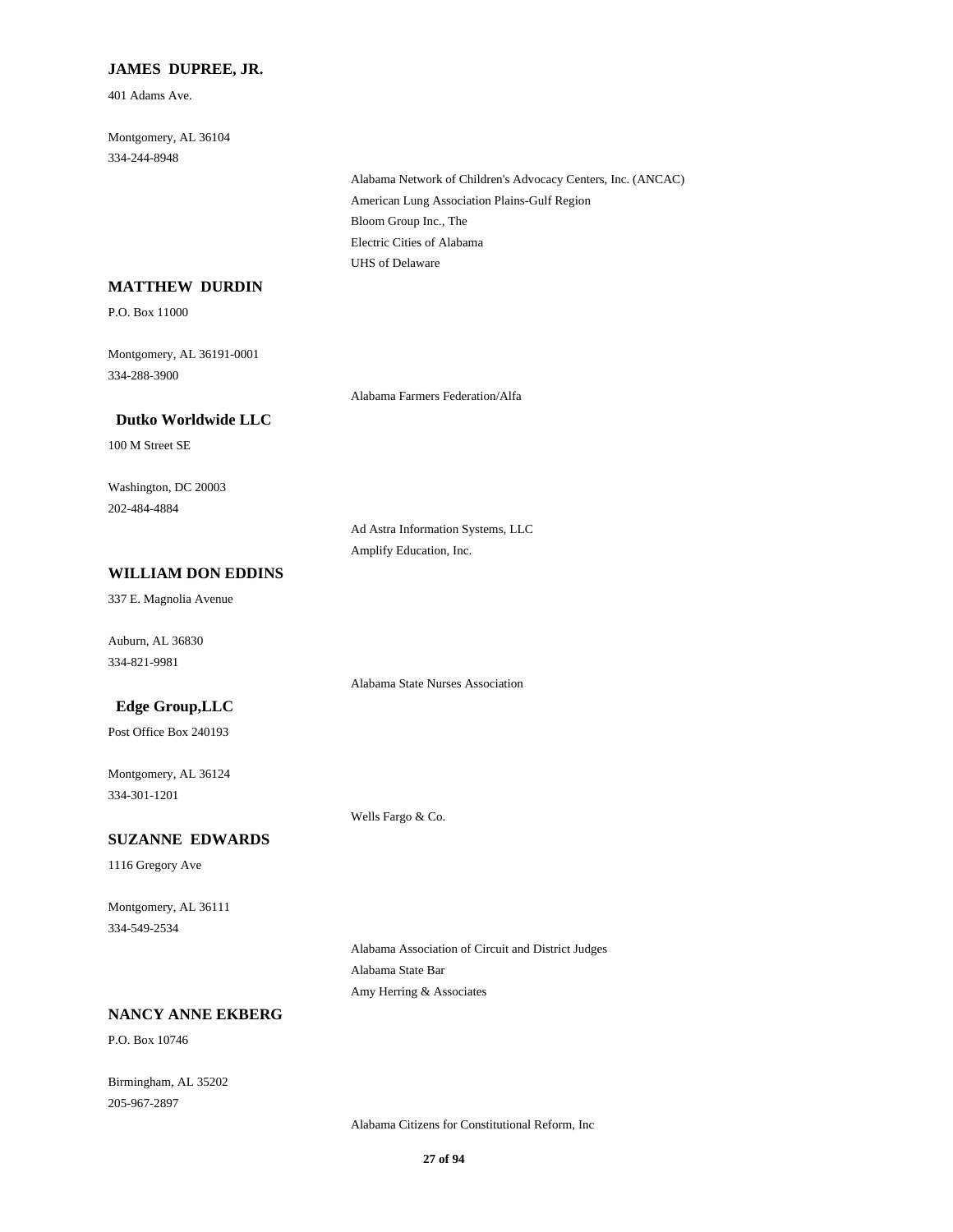### **KENNETH ELDER**

co Nielsen Merksamer, et al.

415-389-6800 San Rafael, CA 94901

### **F. NEAL ELDERS**

402-F South Decatur Street

334-264-8758 Montgomery, AL 36104

United Transportation Union

Novartis Vaccines

# **ROSEMARY W. ELEBASH**

NFIB

615-872-5326 Montgomery, AL 36117

National Federation of Independent Business

#### **SUSIE ELLISON**

PO Box 428

334-265-3610 Montgomery, AL 36101

Council for Leaders in Alabama Schools (CLAS)

# **BRUCE P. ELY**

One Federal Place

205-521-8366 Birmingham, AL 35203

> Alabama Retail Association Bradley Arant Boult Cummings LLP Council On State Taxation

#### **Engage South**

1709 Taliaferro Trail

334-356-1305 Montgomery, AL 36117

> Public Strategy Associates, LLC Movero, Inc Amy Herring & Associates SpeakWrite Smart Start of Alabama Schneider Electric

### **BRAD ENGLISH**

3324 Independence Drive

205-871-7737 Birmingham, AL 35209

Alabama Press Association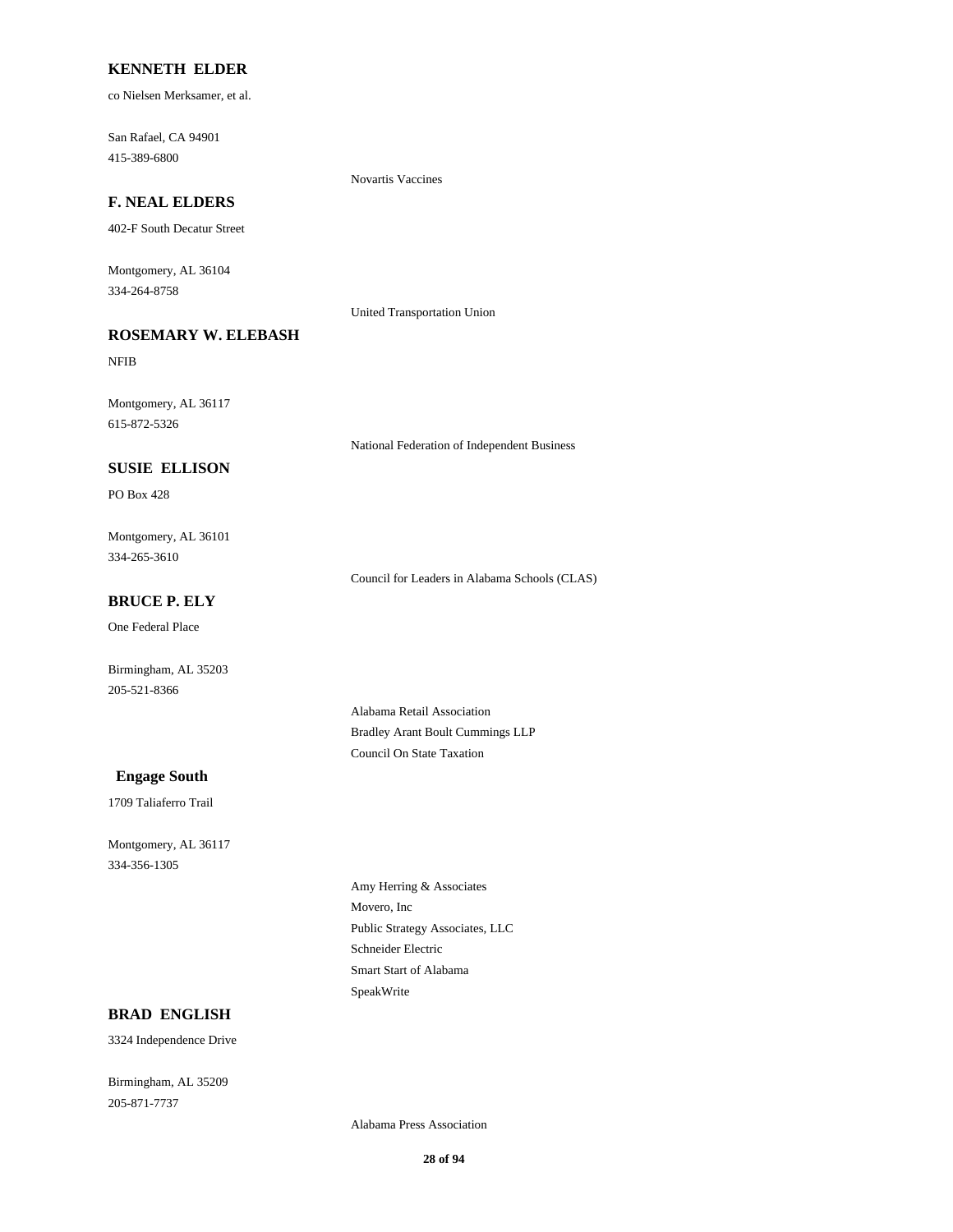#### **GREGG B. EVERETT**

PO Drawer 4540

334-244-1111 Montgomery, AL 36117

Alabama Hospital Association

# **RONALD E. EZELL**

441 High Street

334-265-8086 Montgomery, AL 36104

Government Corporate Partners, LLC

# **SHAY FARLEY**

309 N. Hull St.

334-263-0086 Montgomery, AL 36104

Alabama Appleseed Center for Law & Justice, Inc.

### **RACHEL FARMER**

8550 United Plaza Blvd. Ste 703

225-237-2214 Baton Rouge, LA 70809

United HealthCare Services, Inc.

Alabama Education Association

# **LISA FAUST**

P.O. Box 4177

334-834-9790 Montgomery, AL 36103-4177

#### **JOHN FRANK FILGO**

7550 Halcyon Pointe Drive

334-834-3983 Montgomery, AL 36117

#### **CLARK D. FINE**

423 South Hull Street

334-262-2577 Montgomery, AL 36104

> Alabama A&M University Fine, Geddie & Associates, LLC

Alabama Trucking Association

# **JAMES KENNITH FINE**

681 Circle Heights Drive

205-288-3296 Birmingham, AL 35214

International Brotherhood of Electrical Workers (I.B.E.W.)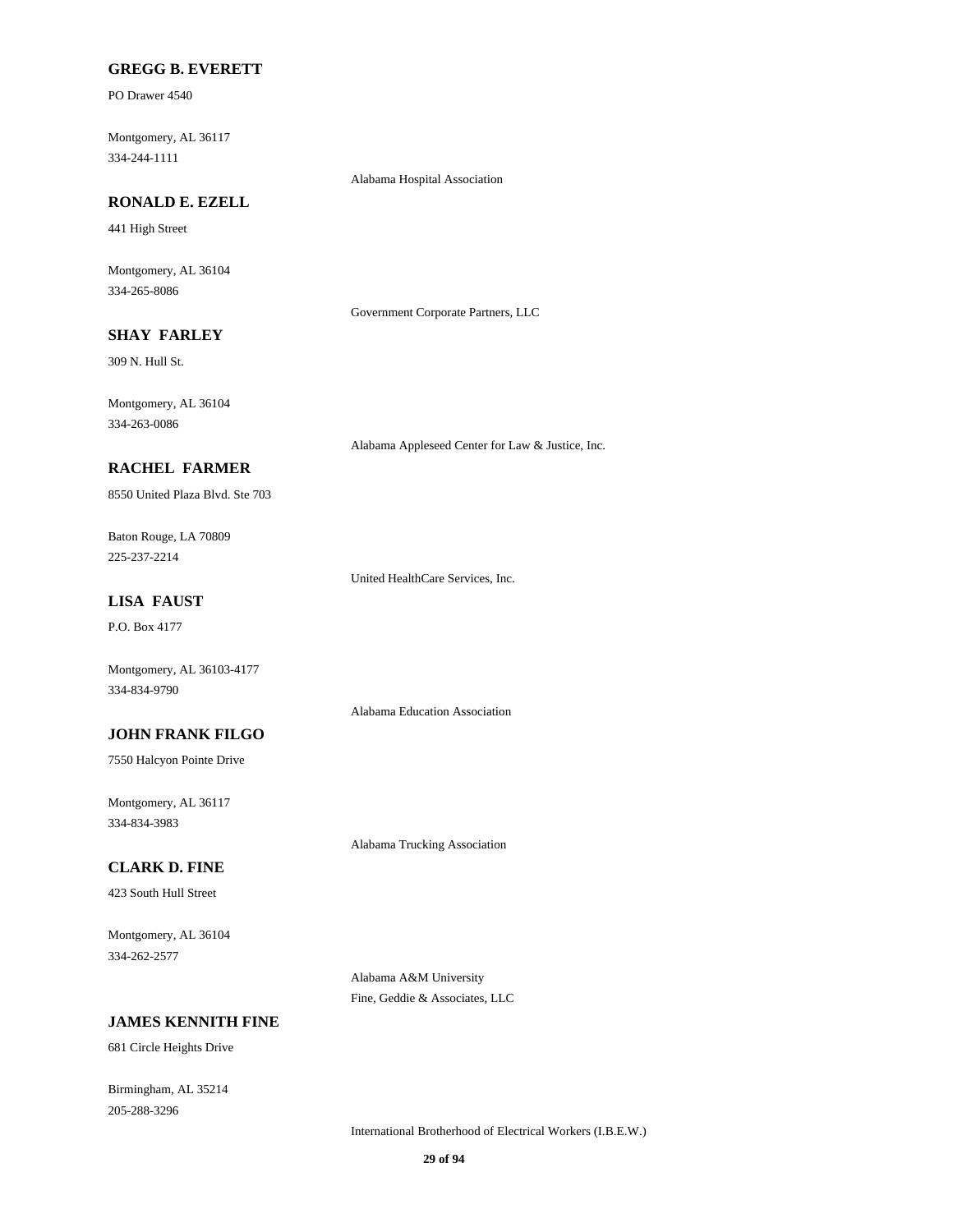#### **JOE L. FINE**

423 South Hull Street

334-262-2577 Montgomery, AL 36104

#### Fine, Geddie & Associates, LLC

#### **Fine Geddie & Associates, LLC**

423 S. Hull Street

334-262-2577 Montgomery, AL 36104

21CT, INC.

Enhanced Capital Partners,LLC Drummond Company Inc. Cyberonics, Inc Fast Enterprises, LLC Exxon Mobil Corporation Enterprise Leasing Company-South Central, LLC CVS Health Capstone Foundation Blue Cross & Blue Shield of Alabama CompassLearning Community Health Systems Professional Services Corporation Colonial Pipeline Company Molina Healthcare Inc. Microsoft Corporation Merck Sharp & Dohme Corp. Outdoor Advertising Association of Alabama National Information Consortium (NIC) MedBenefitsUSA, LLC Globe Metallurgical, Inc. Global Tel\*Link Corporation General Electric Co. McWane, Inc. Health Group of Alabama Great Southern Wood Alabama Power Company Alabama Optometric Association Alabama State Port Authority Alabama Society of Certified Public Accountants Blake Enterprises Alabama Nursing Home Association Alabama Manufactured Housing Association Bayer Properties AT&T Alabama Birmingham Water Works Board Birmingham Airport Authority AltaPointe Health Systems, Inc. Alfa Insurance Group and Affiliates American Family Life Assurance Company (AFLAC) Altria Client Services,Inc, and its Affiliates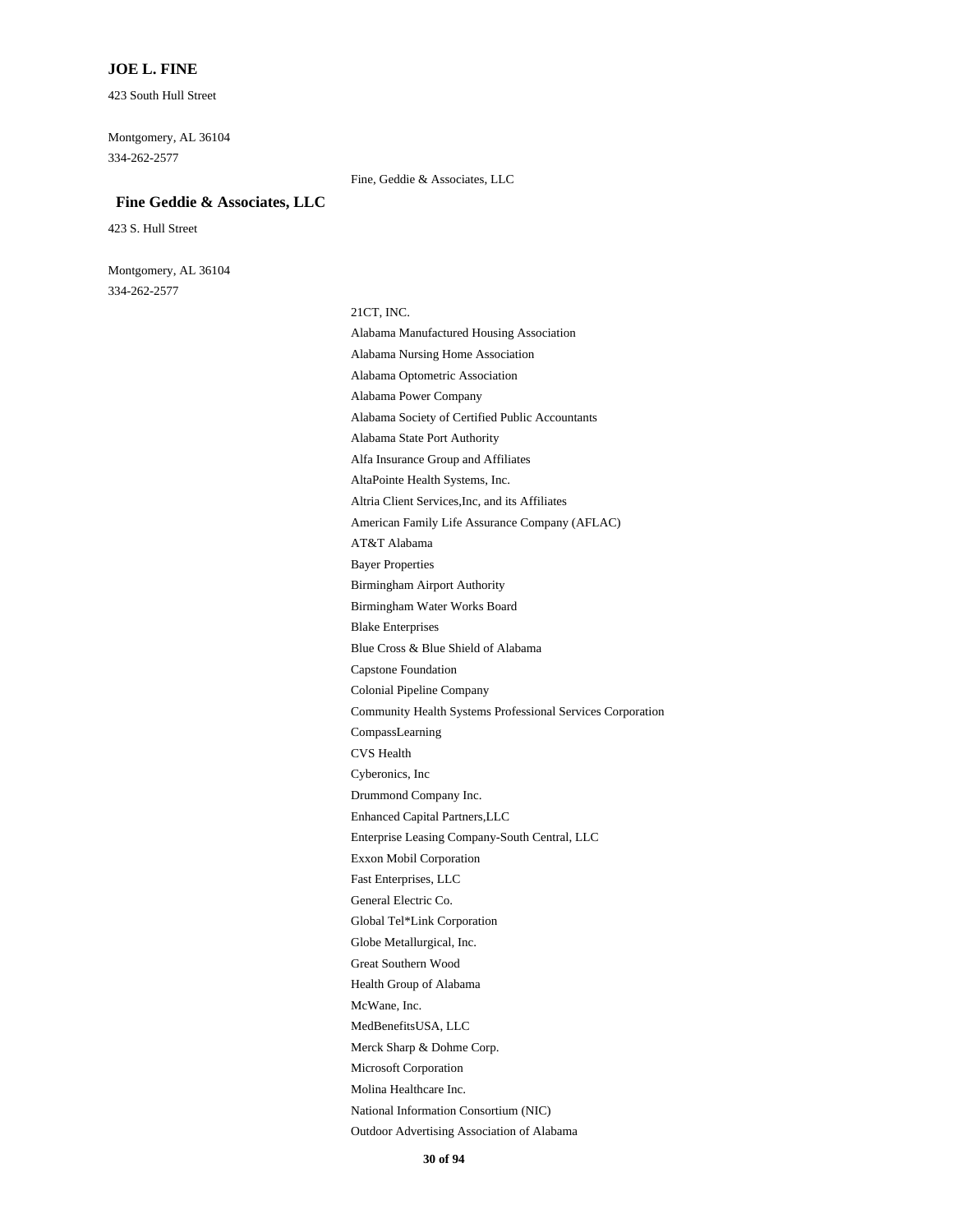Retirement Systems of Alabama Rust Consulting Inc. Regions Financial Corporation Ozark Striping Company Protective Life Corporation VIEability, Inc Vulcan Materials Company Tigers Unlimited Foundation Sabic Innovative Plastics US LLC Sterne Agee and Leach Group Inc

### **HARVEY FISCHER**

2615 Medical Center Pkwy #1570

615-497-3479 Murfreesboro, TN 37129

Farmers Group, Inc.

# **JAMES B. FLETCHER**

4264 Lomac Street

334-272-3800 Montgomery, AL 36106

Petroleum and Convenience Marketers of Alabama

## **JOHN W. FLOYD**

401 Adams Ave.

334-244-8948 Montgomery, AL 36104

> Bloom Group Inc., The Electric Cities of Alabama

### **J. TYLER FONDREN**

770 Washington Avenue

334-834-1428 Montgomery, AL 36104

AT&T Alabama

# **VERNER KIMBLE FORRISTER**

Post Office Box 612

334-832-9060 Montgomery, AL 36101-0612

Alabama Arise

## **KERON S. FORTE**

828 Washington Ave.

334-262-4177 Montgomery, AL 36104

Alabama Education Retirees Association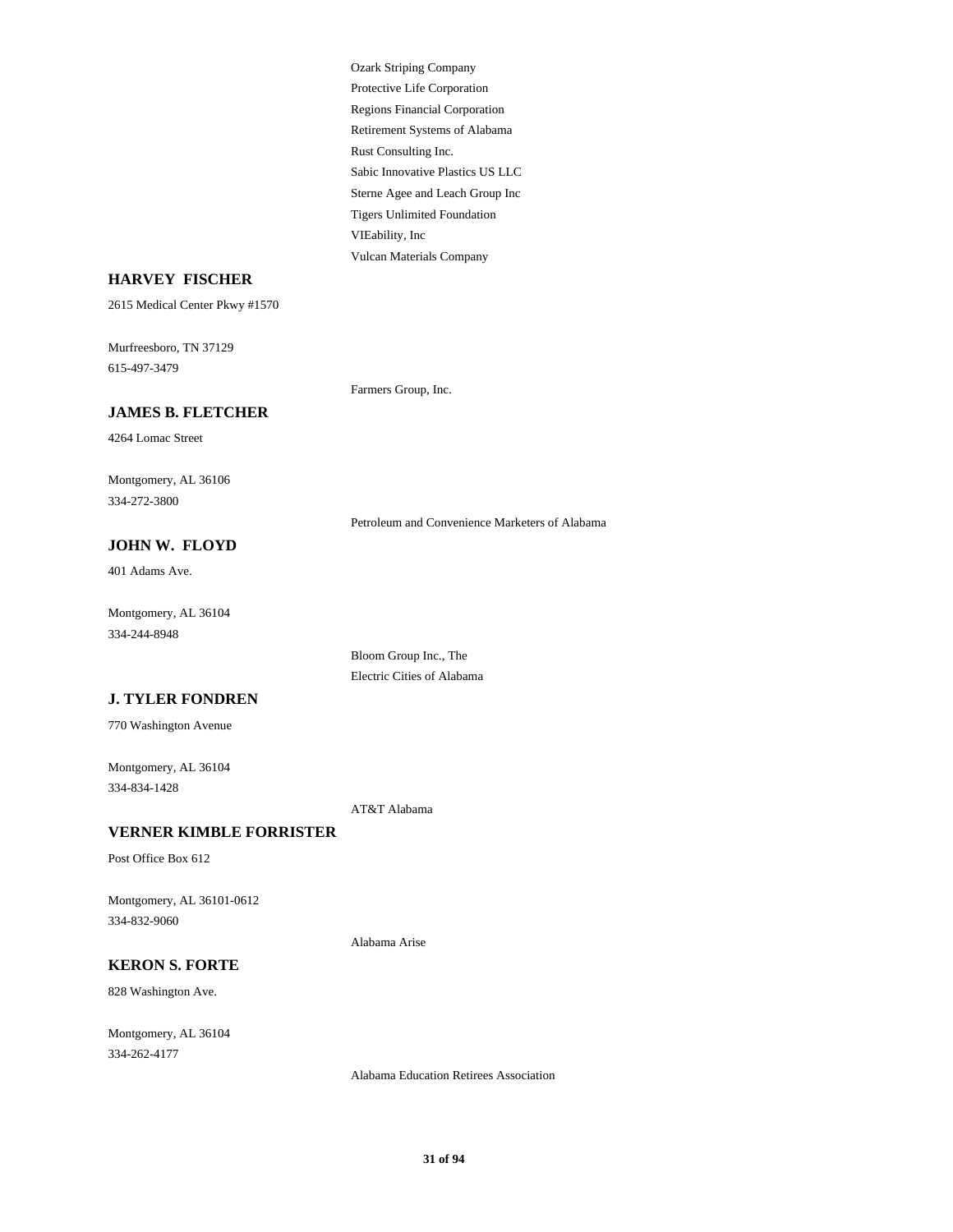#### **E. CRUM FOSHEE**

441 High Street

334-215-8821 Montgomery, AL 36104

> Foshee & Associates, Inc. Poarch Band of Creek Indians Tom Coker & Associates

# **LISA FRYE FOUNTAIN**

173 Medical Center Drive

334-358-9590 Prattville, AL 36066

Alabama Propane Gas Association

### **ROBERT PHILLIP FOWLER**

1901 6th Avenue North, Suite 1500

205-226-8733 Birmingham, AL 35203

> Business Alliance for Responsible Development (BARD) White Rock Quarries

# **PECK FOX**

445 Dexter Avenue, Suite 8040

334-262-2001 Montgomery, AL 36104-3719

> Dish Network IBM DIRECTV, INC Blue Cross & Blue Shield of Alabama Children's Hospital of Alabama dba Children's of Alabama Regions Financial Corporation The Westervelt Company Mutual Savings Life Insurance Company Lloyd's America, Inc. McLane Company, Inc. Alabama Land Title Association Baptist Health System Inc.

#### **M. D. FRANK**

2223 3rd Avenue North

205-368-1988 Irondale, AL 35210-1125

### **L. EARL FRANKS**

926 Pelham Street

334-265-3610 Montgomery, AL 36104 Brotherhood of Locomotive Engineers & Trainmen

**32 of 94** Council for Leaders in Alabama Schools (CLAS)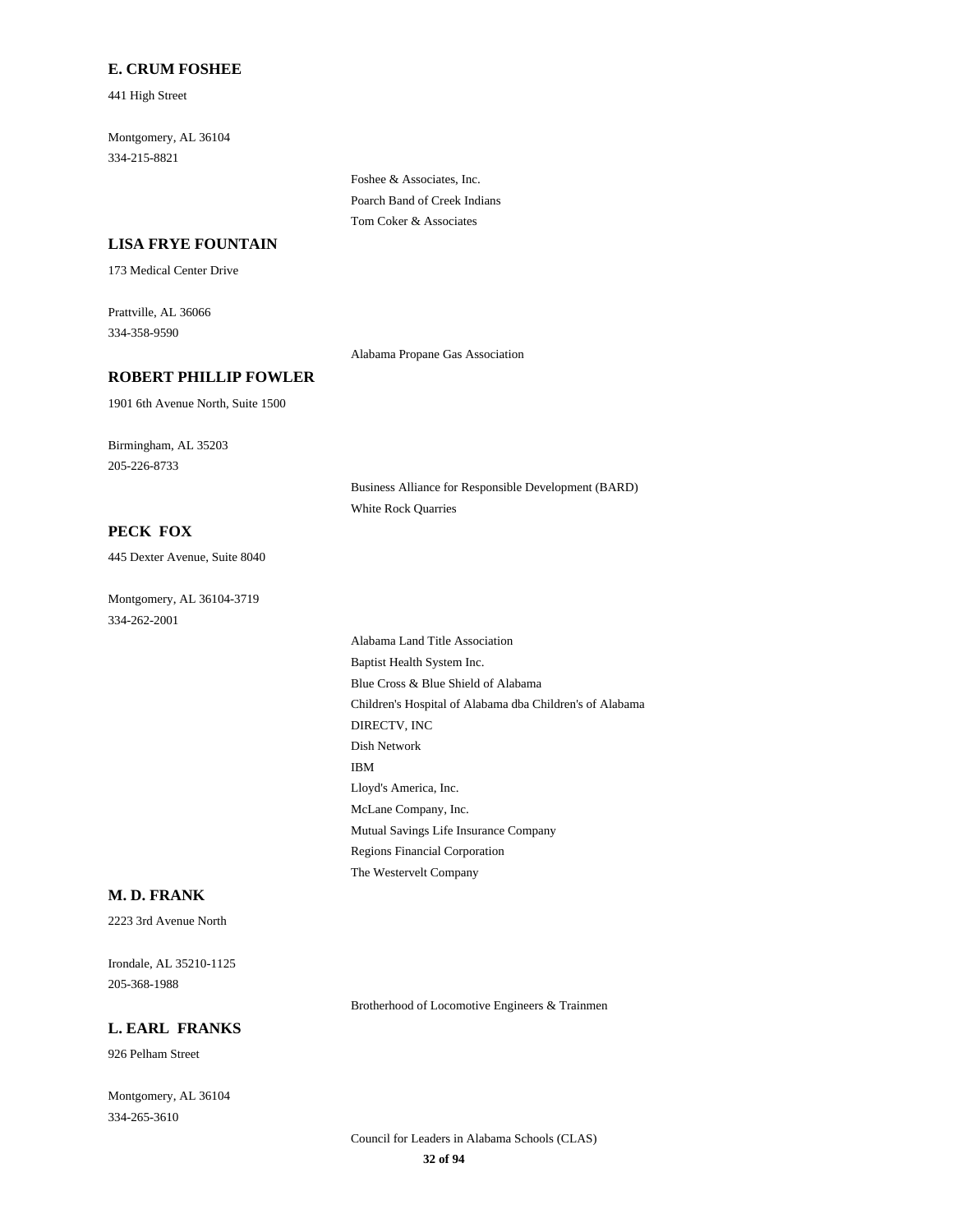### **WILLIAM R. FRANKS**

675 Lake Crest Drive

205-478-2413 Hoover, AL 35226

BNSF Railway Company

# **BRITTANY FREEMAN**

1155 Rhyne Chase SE

404-386-3523 Smyrna, GA 30082

American Diabetes Association

# **DEWAYNE FREEMAN**

801 Adams Avenue

334-269-5450 Montgomery, AL 36104

> AstraZeneca Pharmaceuticals, LP Alabama Wholesale Distributors Association SouthEast Consultants Dauphin Island Sea Lab

# **MARK L. GAINES**

Adams & Reese LLP

205-250-5000 Birmingham, AL 35203

#### **BLAINE GALLIHER**

P. O. Box 1949

334-241-0078 Montgomery, AL 36102

Windom,Galliher & Associates

Adams and Reese LLP

# **LEAH GARNER**

2 North Jackson Street

334-834-6000 Montgomery, AL 36104

### **KEVIN R. GARRISON**

420 20th Street North

205-328-0480 Birmingham, AL 35203

Business Council of Alabama

Baker Donelson Bearman Caldwell and Berkowitz PC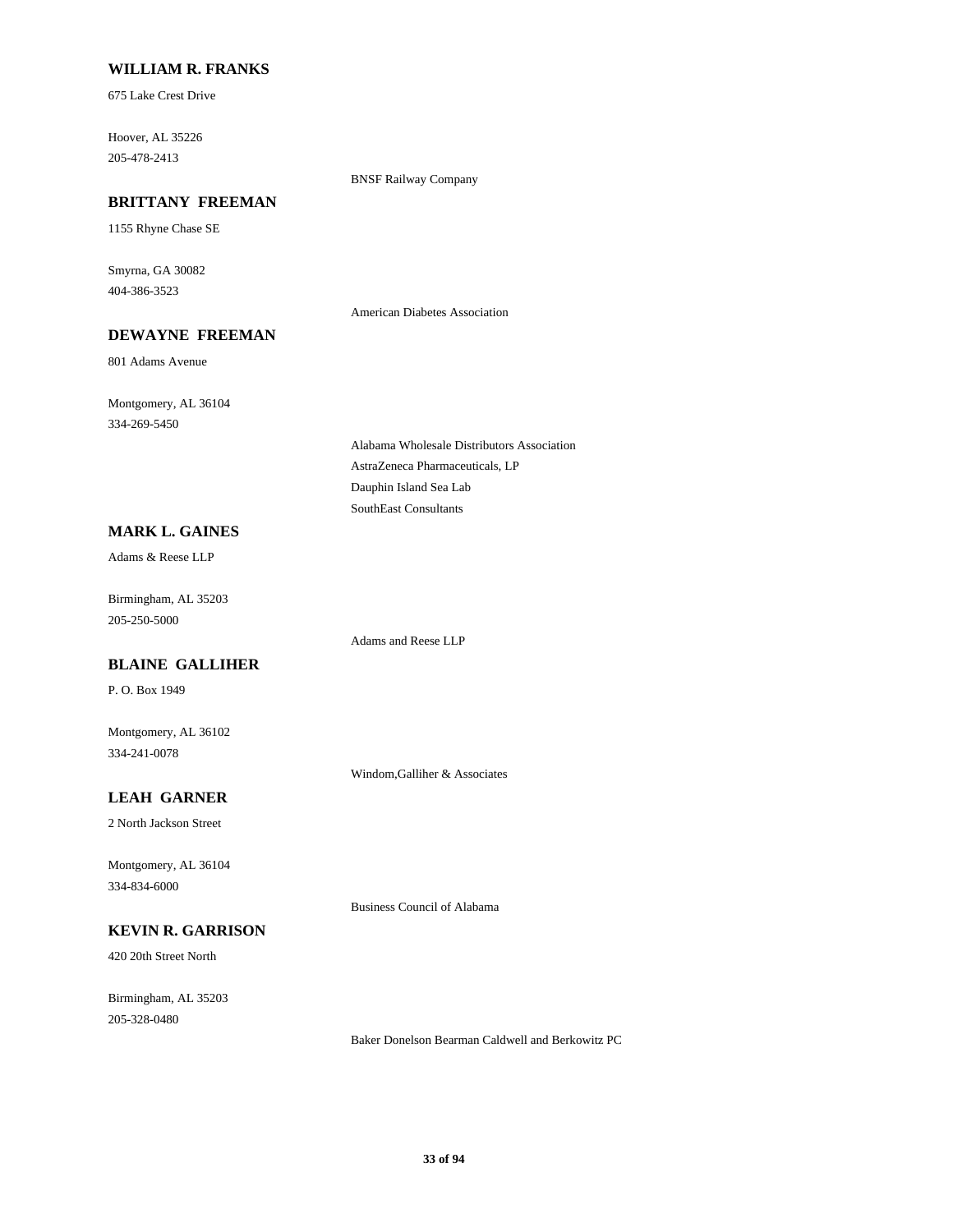## **ROBERT B. GEDDIE, JR.**

423 South Hull Street

334-262-2577 Montgomery, AL 36104

Fine, Geddie & Associates, LLC

# **RANDALL L. GEORGE**

P.O. Box 79

334-240-9423 Montgomery, AL 36101

Montgomery Area Chamber of Commerce

# **MURFEE GEWIN**

4200 Stone River Circle

Birmingham, AL 35213

205-879-7096

Eagle Forum of Alabama

### **JOEL IVERSON GILBERT**

Balch & Bingham, LLP

205-251-8100 Birmingham, AL 35203

Business Alliance for Responsible Development (BARD)

# **MINDY SUSAN GILBERT**

800 Highway 78E,#200202

Jasper, AL 35501 205-471-5541

Humane Society of the United States, The

### **AIMEE GILROY**

c/o Nielsen Merksamer, et al.,

415-389-6800 San Rafael, CA 94901

Raytheon Company

#### **KENNETH GLASGOW**

403 West Powell St.

334-791-2433 Dothan, AL 36303

T.O.P.S./DPA/PCP

# **CARYN GLEASON**

co Nielsen Merksamer, et al.

415-389-6800 San Rafael, CA 94901

Novartis Vaccines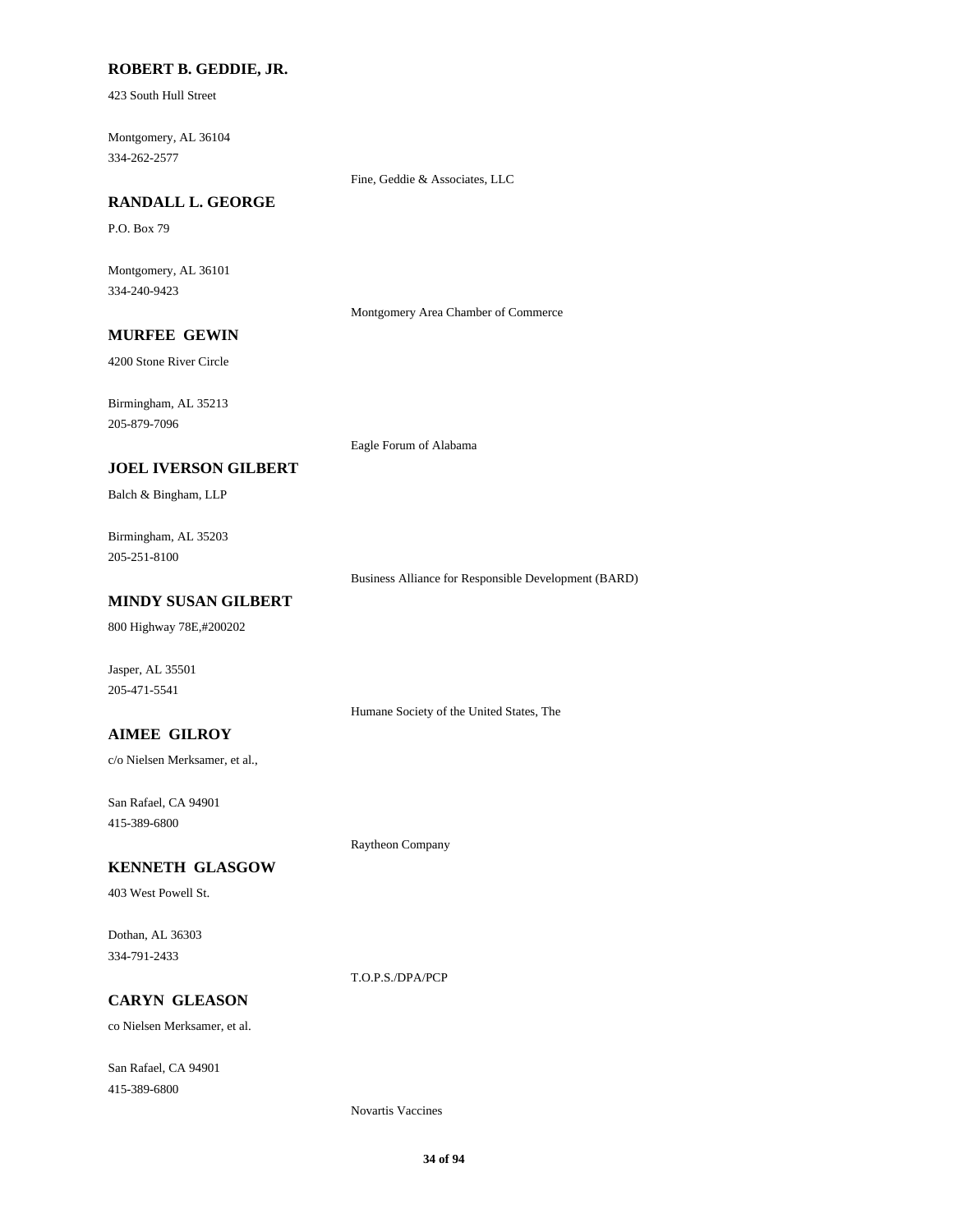#### **RICHARD GLENN**

401 Adams Avenue

334-386-3000 Montgomery, AL 36104

Manufacture Alabama

# **TREY GLENN**

P.O. Box 661313

334-201-1818 Birmingham, AL 35266

> Blue Ridge Consulting, Inc Business Council of Alabama

### **JOSEPH C. GODFREY**

2376 Lakeside Drive

205-985-9062 Birmingham, AL 35244

Alabama Citizens Action Program(ALCAP)

# **THOMAS K GODFREY**

UnitedHealthcare

225-237-2213 Baton Rouge, LA 70809

United HealthCare Services, Inc.

# **ROBERT D GOODWIN**

P.O. Box 4177

334-834-9790 Montgomery, AL 36103

Alabama Education Association

# **WILLIAM GOOLSBY**

3 South Jackson Street

334-264-5537 Montgomery, AL 36104

Miller Development Group

# **TIM L. GOTHARD**

3050 Lanark Road

334-285-4550 Millbrook, AL 36054

Alabama Wildlife Federation

### **Government Corporate Partners, LLC**

441 High Street

334-265-8086 Montgomery, AL 36104

Alabama Podiatric Medical Association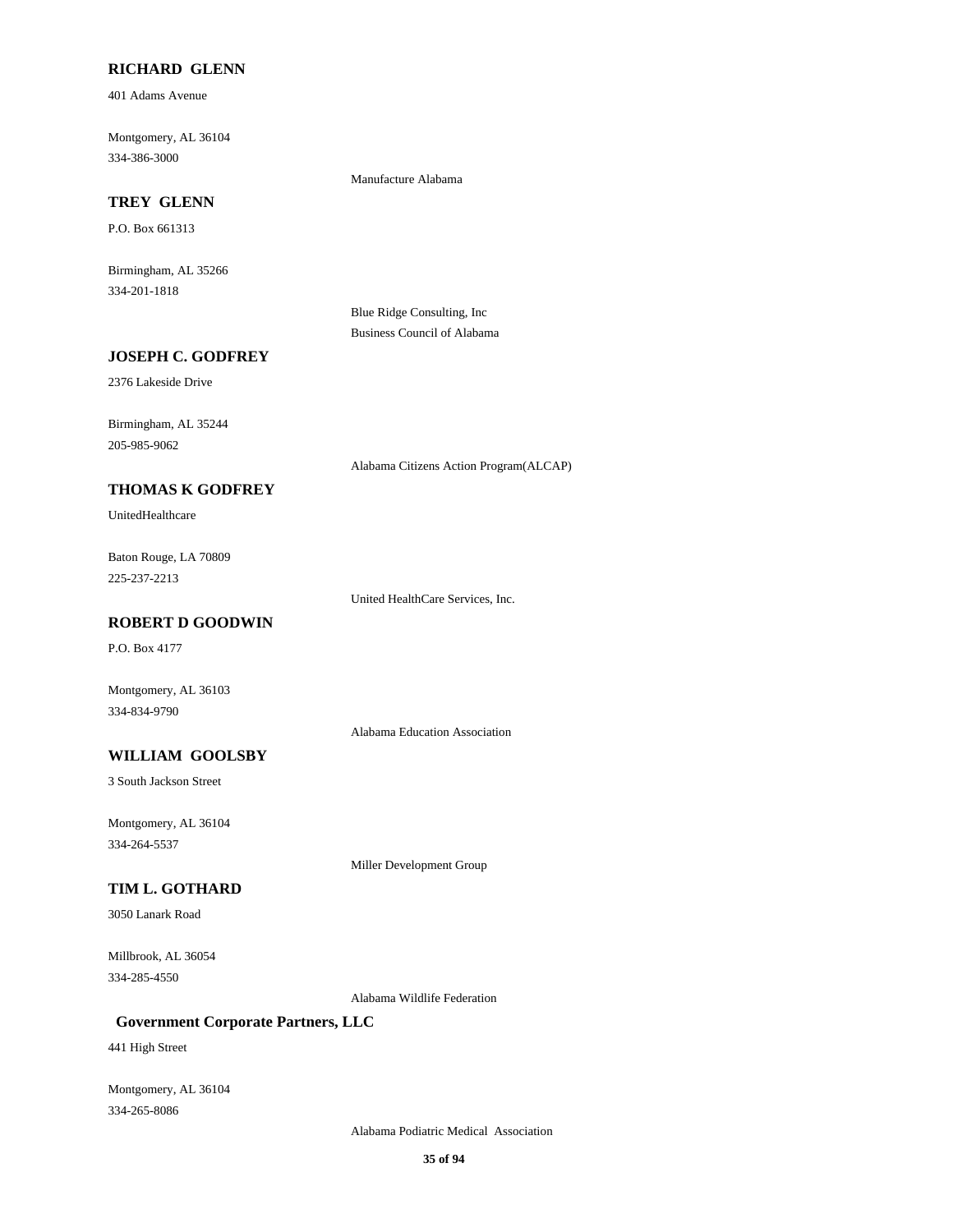Consumer Lending Alliance Alabama Power Company Poarch Band of Creek Indians Talladega Superspeedway Southern Communications Services Inc dba Southern LINC Wireless

### **SALLIE OWEN GOWAN**

100 N. Jackson Street

334-263-7594 Montgomery, AL 36103

Association of County Commissions of Alabama

# **GREGORY T. GRAVES**

P.O. Box 4177

334-834-9790 Montgomery, AL 36103-4177

Alabama Education Association

## **JIM GRAY**

314 Valley Green Court

404-909-9326 Woodstock, GA 30189

Eli Lilly and Company

# **LOGAN GRAY**

2 N. Jackson Street, Suite 300

334-240-6900 Montgomery, AL 36104

Southern Strategy Group of Alabama, LLC

## **JOEL T. GREENE**

Post Office Box 79

334-834-5200 Montgomery, AL 36101

Montgomery Area Chamber of Commerce

# **WILLIAM STANLEY GREGORY**

445 Dexter Avenue

334-956-7700 Montgomery, AL 36104

Insurance Auto Auctions Corp.

#### **ROBERT D GRIFFITH**

4410 Watermelon Road

205-345-1520 Northport, AL 35473

Alabama Dermatology Assoc.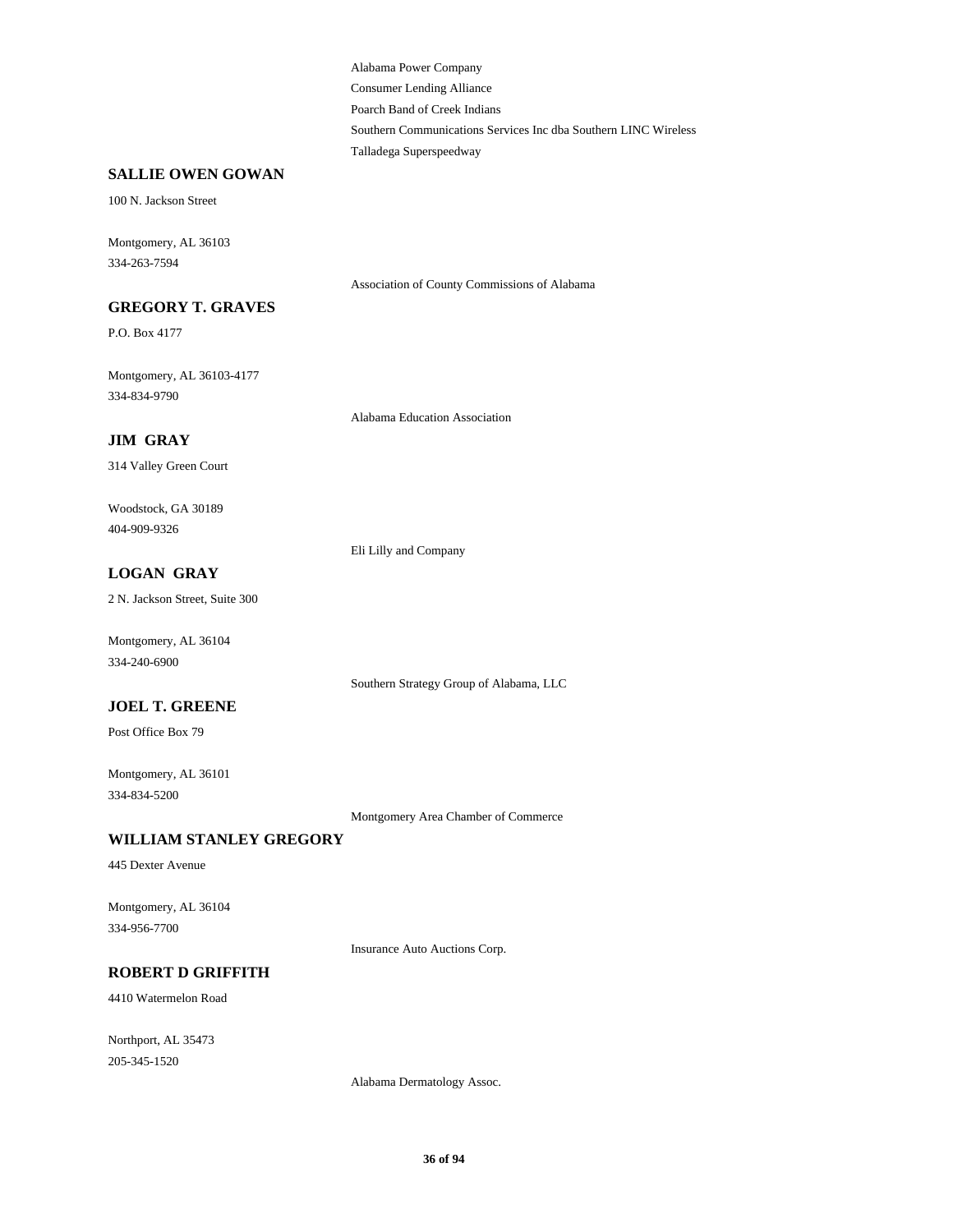#### **JAMES HILLMAN GRIGGS**

204 Nichols Avenue

251-928-0800 Fairhope, AL 36532

#### Thompson Engineering, Inc

## **CHRISTOPHER R. GRISSOM**

Bradley Arant Boult Cummings LLP

205-521-8514 Birmingham, AL 35203

Bradley Arant Boult Cummings LLP

Alabama Arise

## **CAROL GUNDLACH**

P.O. Box 1188

334-832-9060 Montgomery, AL 36101

#### **JOHN J. GUTHRIE, JR.**

1806 Loch Avenue

205-908-3060 Cullman, AL 35055

#### **JOHN P. HAGOOD**

2 N. Jackson Street

Montgomery, AL 36104 334-262-1800

Fultondale Gas Board City of Fultondale Jefferson County Mayors Association HBDA,Inc

CSX Transportation, Inc. Corrections Corporation of America Intel Corporation Energen Corporation Comcast Alabama Recycling Association Alabama Graphite Company, Inc. Centene Corporation Capitol Resources of Alabama, LLC K12 Inc. U.S. Chamber/Inst. for Legal Reform Thompson Engineering, Inc Uber Technologies, Inc The Louis Berger Group Southern Light Lorillard Tobacco Company TexPar Energy, LLC Teach For America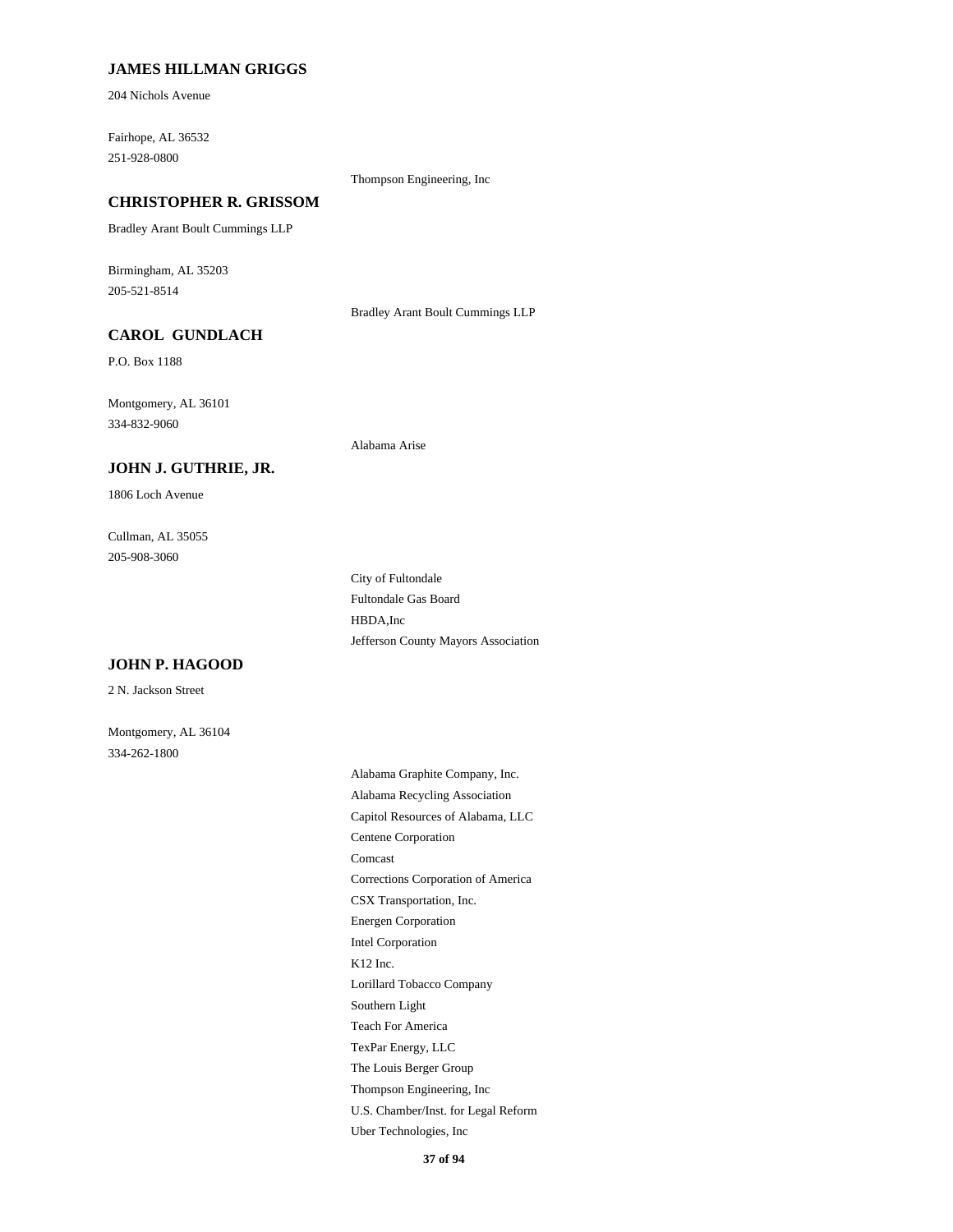#### **JOHN Q HAMM**

100 N. Jackson Street

334-263-7594 Montgomery, AL 36103

Association of County Commissions of Alabama

#### **IVAN HAND**

1901 Sixth Avenue North

205-254-1000 Birmingham, AL 35203-2618

Blue Cross & Blue Shield of Alabama

#### **JONATHAN HAND**

P.O. Box 1550

334-954-3221 Montgomery, AL 36102

Electric Cities of Alabama

## **PAUL M. HANKINS**

5950 Carmichael Place

334-356-2220 Montgomery, AL 36117

Alabama Association of Independent Colleges & Universities

#### **SUSAN R. HANSEN**

4120 Wall Street

Montgomery, AL 36106 334-244-2187

Franklin Resources Group, LLC

#### **MICHAEL PRUITT HARBIN**

600 North 19th Street

205-714-0523 Birmingham, AL 35203

AT&T Alabama

#### **BRIAN HARDIN**

P.O. Box 11000

334-288-3900 Montgomery, AL 36191-0001

Alabama Farmers Federation/Alfa

## **BLAKE HARDWICH**

401 Adams Avenue

334-386-3000 Montgomery, AL 36104

Manufacture Alabama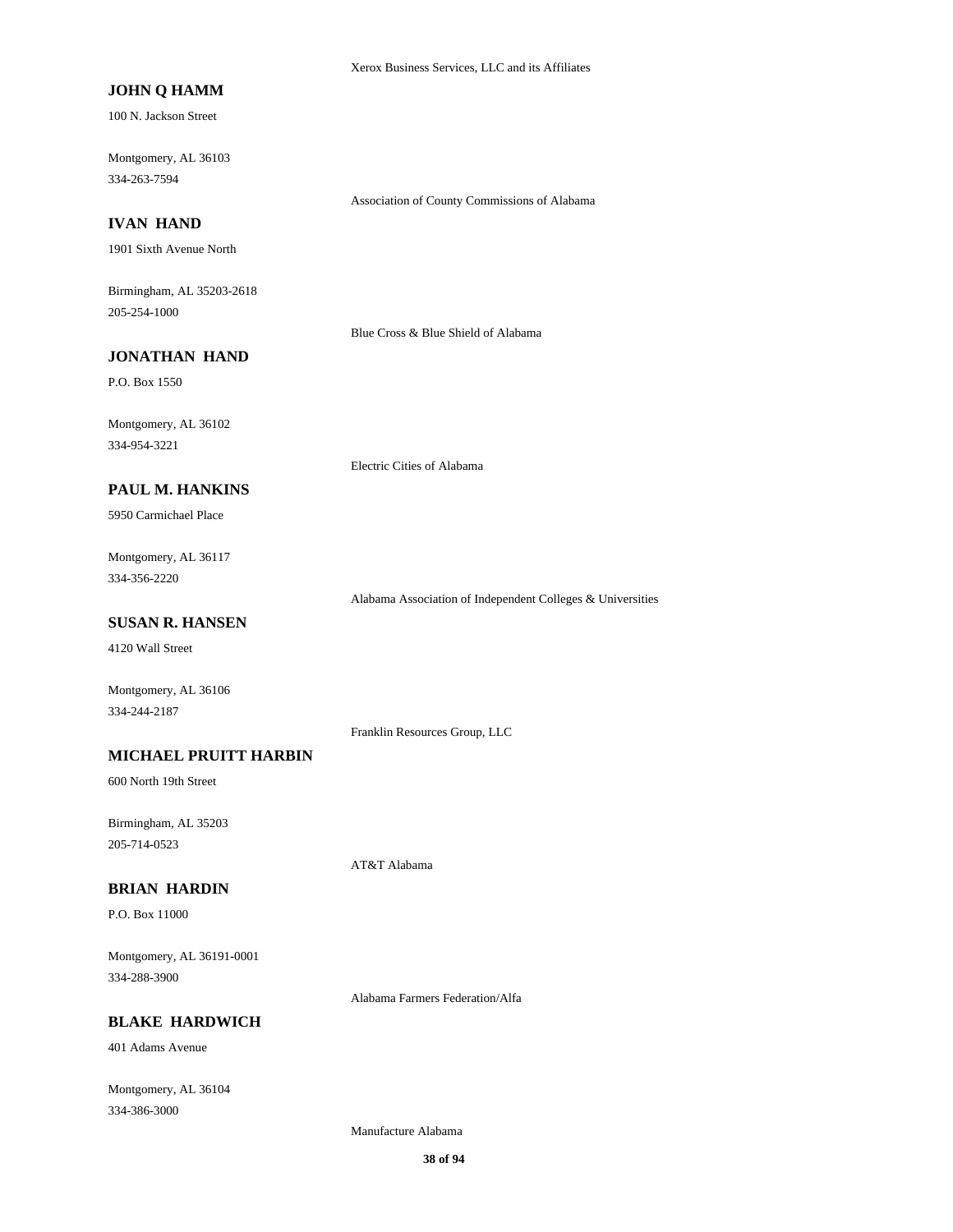## **DAVID BRIAN HARGROVE**

308 Clinton Avenue West

256-603-0920 Huntsville, AL 35801

AT&T Alabama

## **BRANDER CAPPAERT HARPER**

238 West Main Street

228-861-9528 Dothan, AL 36301

Wiregrass Construction Company

## **TAYLOR F. HARPER**

P.O. Box 229

334-269-5450 Grand Bay, AL 36541

> Dauphin Island Sea Lab Alabama Wholesale Distributors Association Alabama Power Company Town of Dauphin Island SouthEast Consultants Pharmaceutical Research and Manufacturers of America (PhRMA)

## **DREW HARRELL**

2 North Jackson Street

Montgomery, AL 36104 334-834-6000

Business Council of Alabama

## **GEORGE B HARRIS**

PO Box 43485

334-462-7665 Birmingham, AL 35243

> City of Thomasville, Alabama City of Center Point, Alabama Law Offices of George Harris, LLC SoZo Group, LLC Monroeville Monroe County Economic Development Association

## **STEVE HARRIS**

825 K Street, Second Floor

916-287-9220 Sacramento, CA 95814

StudentsFirst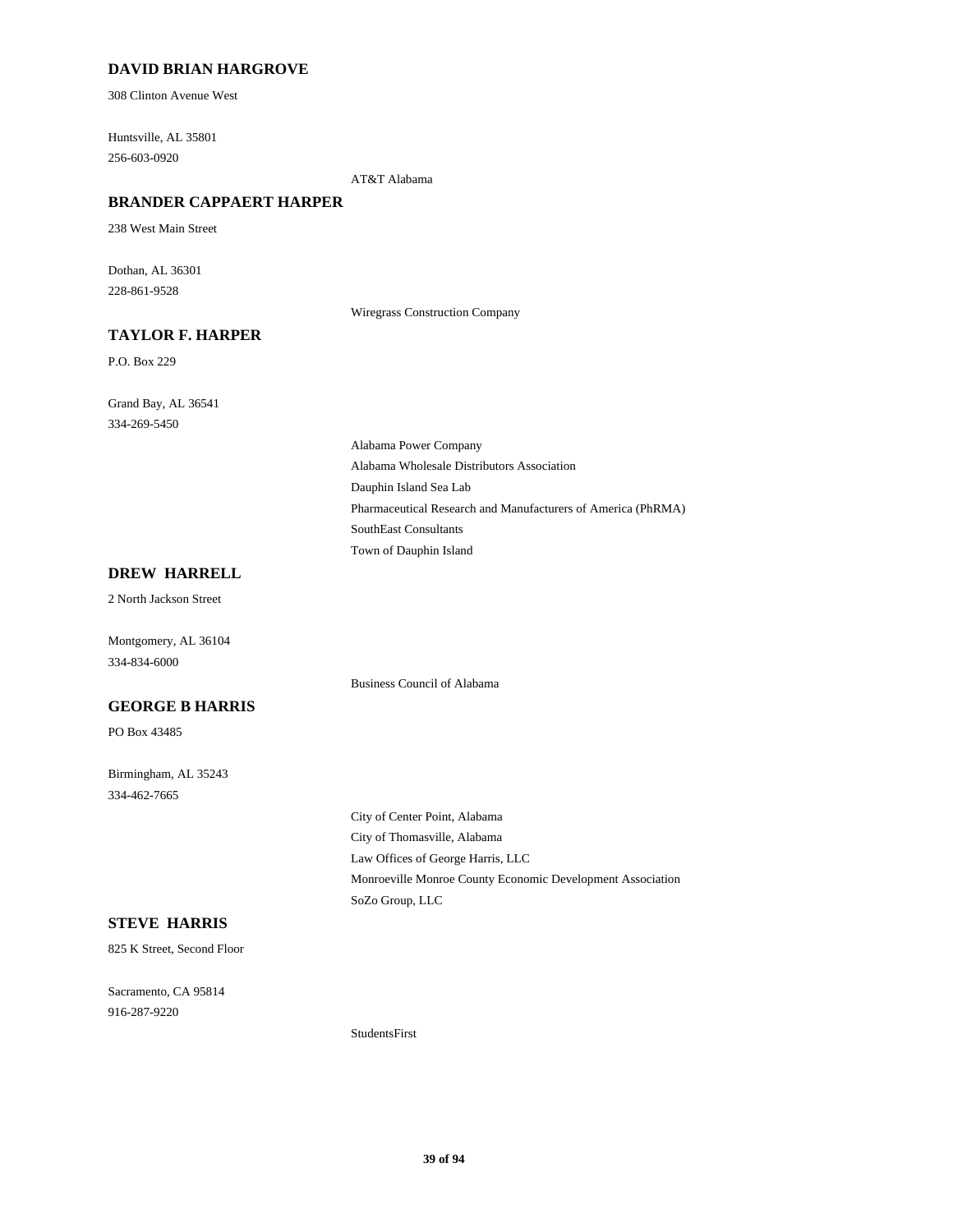#### **THOMAS A HARRIS**

PO Box 2641

205-257-2925 Birmingham, AL 35203

## Alabama Power Company

**DAWN HATHCOCK**

P.O. Box 79

334-240-9423 Montgomery, AL 36101

Montgomery Area Chamber of Commerce

## **QUINTIN HAWKINS**

P.O. Box 240522

334-233-1307 Montgomery, AL 36124

> Anheuser-Busch Companies Alabama Tobacconist Assoc. Alabama Nursing Home Association IPCPR United HealthCare Services, Inc. QH Consulting, LLC Public Strategy Associates, LLC

#### **RANDY C. HELMS**

P. O. Box 640602

Pike Road, AL 36064 334-462-2653

> Alabama Circuit Clerks Association Randy C. Helms LLC

## **CURTIS A. HENLEY**

435 South McDonough Street

334-834-1061 Montgomery, AL 36104

Alabama AFL-CIO

General Motors

## **ERIC HENNING**

124 W. Allegan

517-377-6906 Lansing, MI 48933

#### **AMY B. HERRING**

1348 Magnolia Curve

334-315-8003 Montgomery, AL 36106

Alabama Association for Justice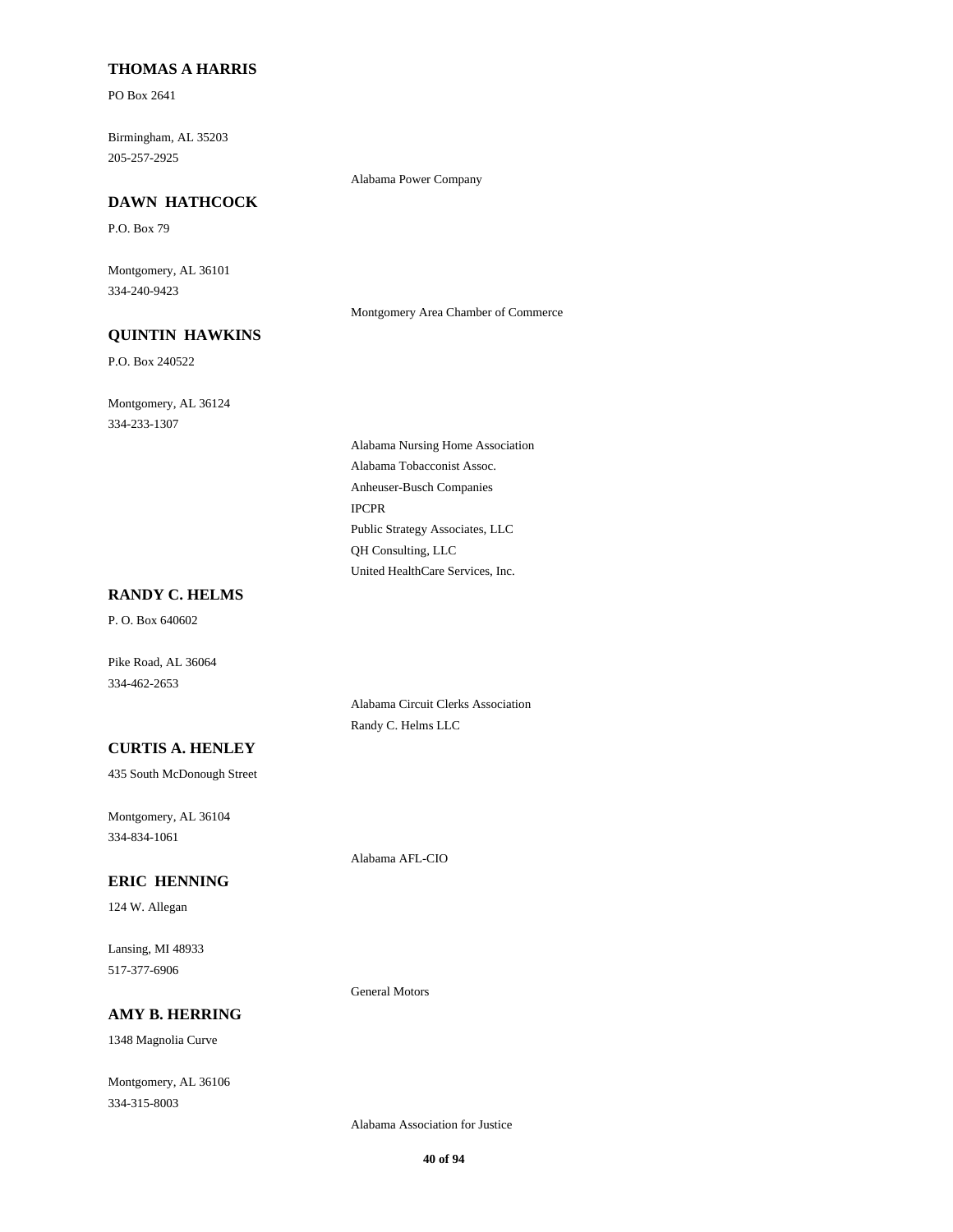Amy Herring & Associates Alabama Power Company AT&T Alabama Verizon Wireless Inc Travis Reed

#### **DANNY M. HESTER**

Post Office Box 241882

334-235-0306 Montgomery, AL 36124

> Alabama State Troopers Association Gryphon Inc.

# P.O. Box 4177

**RHONDA HICKS**

334-834-9790 Montgomery, AL 36103

#### **LAMAR HIGGINS**

423 South Hull Street

334-262-2577 Montgomery, AL 36104

> YMCA's of Alabama Alabama A&M University Fine, Geddie & Associates, LLC

Alabama Education Association

#### **CHIP HILL**

8712 Vintage Way

334-332-8225 Montgomery, AL 36116

**RANDALL IAN HILLMAN**

515 South Perry St.

334-242-4191 Montgomery, AL 36104

#### **J. D. HOBBIE**

2155 Highway 42 South

770-389-5391 McDonough, GA 30252-7636 Alabama Education Association Hill Strategies, LLC

Alabama District Attorneys Association

**41 of 94**

Southern States Police Benevolent Association, Inc.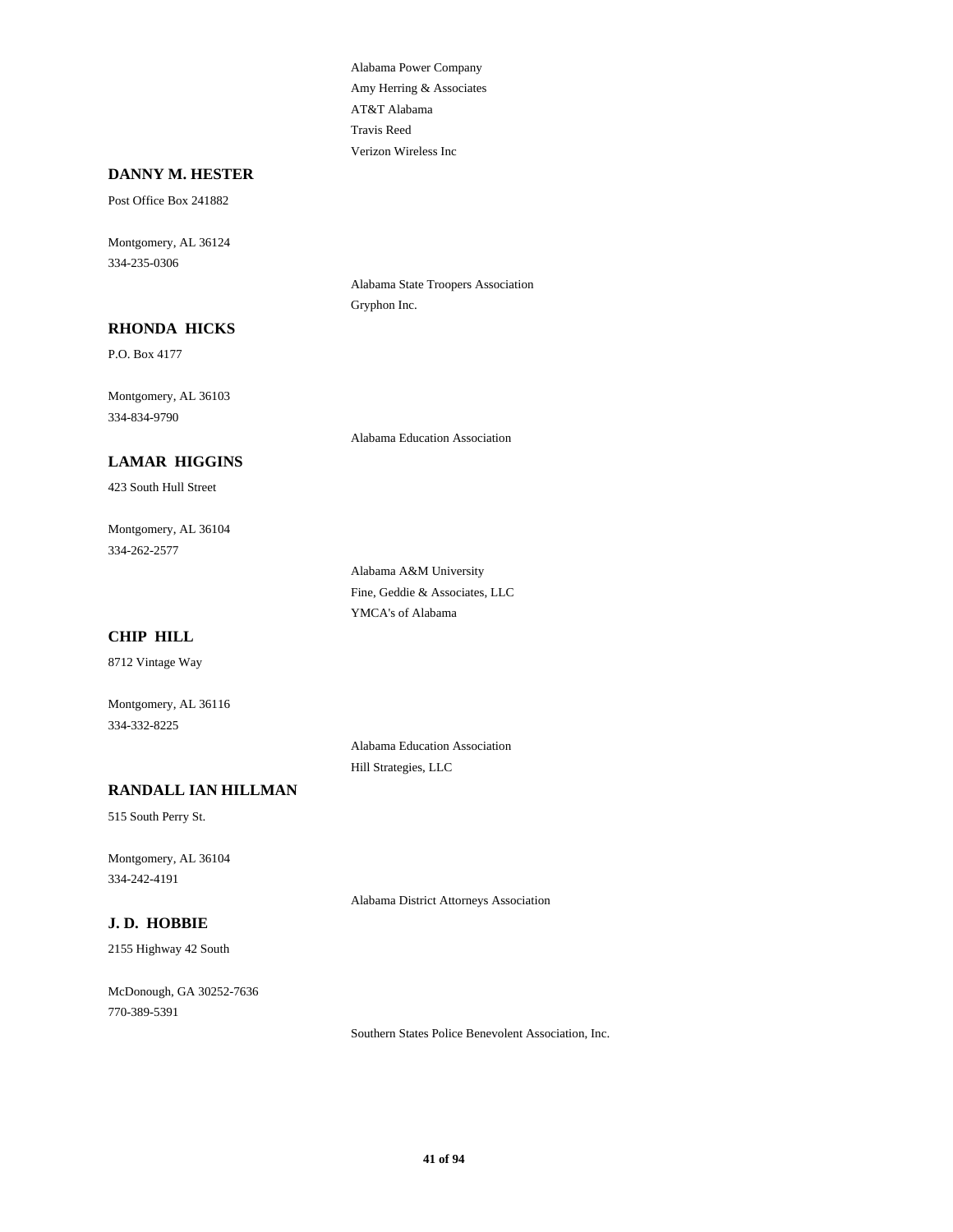#### **LAUREN HODGE**

450 S. Union Street

334-834-9116 Montgomery, AL 36104

#### Alabama Retired State Employees Association

## **FRANK D. HOLDEN**

5921 Carmichael Road

334-262-5523 Montgmery, AL 36117

Assisted Living Association of Alabama

#### **HORACE H. HORN, JR.**

770 Washington Avenue

334-834-9513 Montgomery, AL 36104

## **J. MICHAEL HORSLEY**

500 North East Boulevard

334-272-8781 Montgomery, AL 36117

Alabama Hospital Association

Power South Energy

Alabama Retail Association

## **ALISON S. HOSP**

7265 Halcyon Summit Drive

Montgomery, AL 36117 334-263-5757

#### **EDWARD A. HOSP**

1901 Sixth Avenue North, Suite 2400

205-254-1000 Birmingham, AL 35203-2618

> Children's Hospital of Alabama dba Children's of Alabama Business Council of Alabama Dish Network DIRECTV, INC Alabama Land Title Association Access to Justice Commission Blue Cross & Blue Shield of Alabama Baptist Health System Inc. IBM The Westervelt Company Regions Financial Corporation McGraw-Hill Global Education Holdings and Affiliates Lloyd's America, Inc. Mutual Savings Life Insurance Company McLane Company, Inc.

> > **42 of 94**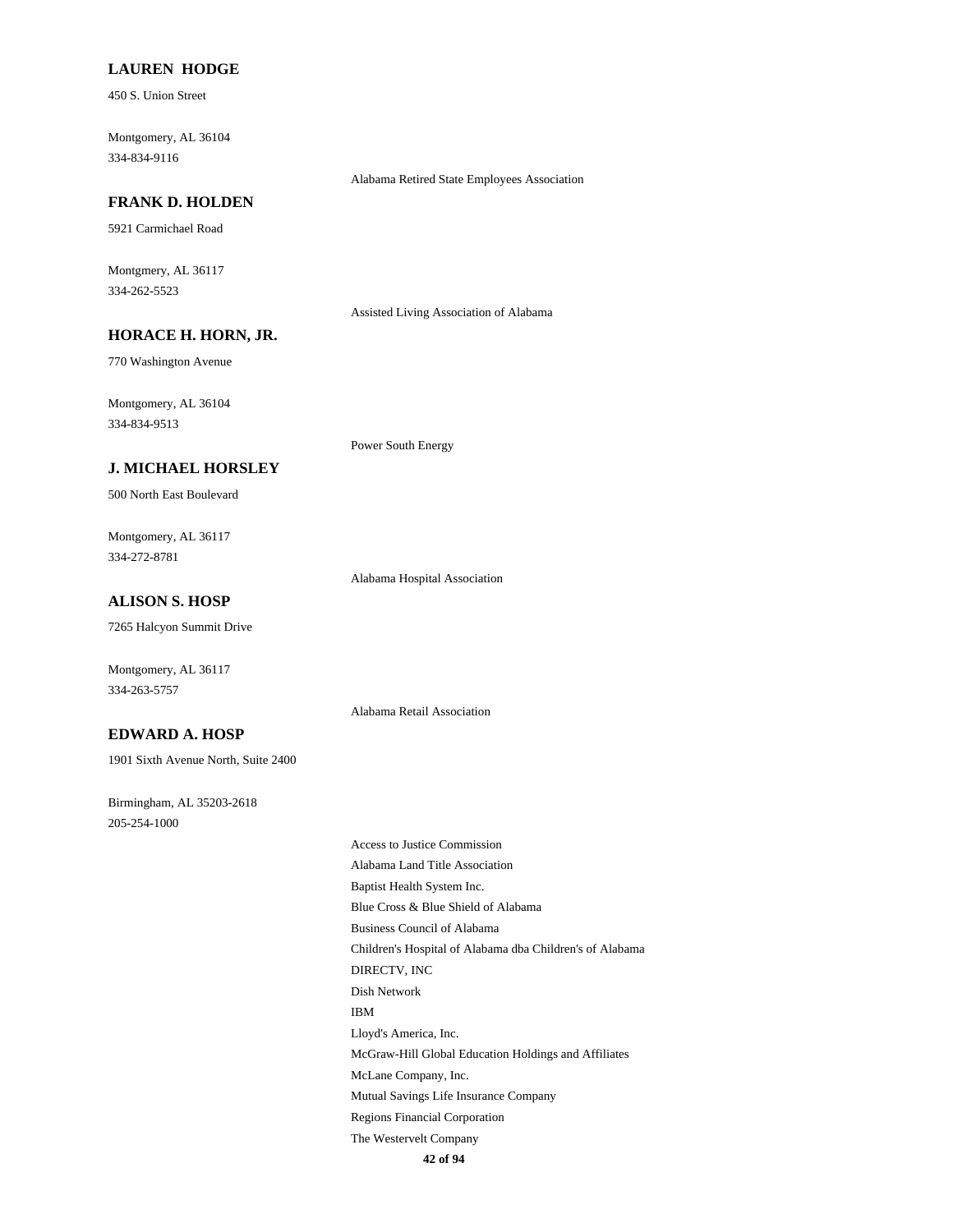TMX Finance Wal-Mart Stores, Inc.

#### **DANNE J. HOWARD**

770 Washington Avenue

334-272-8781 Montgomery, AL 36104

## **EBONY HOWARD**

400 Washington Avenue

334-956-8200 Montgomery, AL 36104

Southern Poverty Law Center, Inc.

Alabama Hospital Association

# **TIM HOWE**

121 Coosa Street

334-262-5200 Montgomery, AL 36104

> Dax R. Swatek & Associates, L.L.C. Swatek, Azbell, Howe & Ross

## **ALISON DYAN HOWELL**

505 North 20th Street

205-241-8108 Birmingham, AL 35203

Birmingham Business Alliance

## **SALLY B. HOWELL**

Post Office Box 230488

334-277-9700 Montgomery, AL 36123-0488

Alabama Association of School Boards

## **M. ANN HUCKSTEP**

1901 6th Avenue North, Suite 3000

205-250-5000 Birmingham, AL 35203

## **JOHN HUDSON**

P.O. Box 4177

334-834-9790 Montgomery, AL 36103

Alabama Education Association

Adams and Reese LLP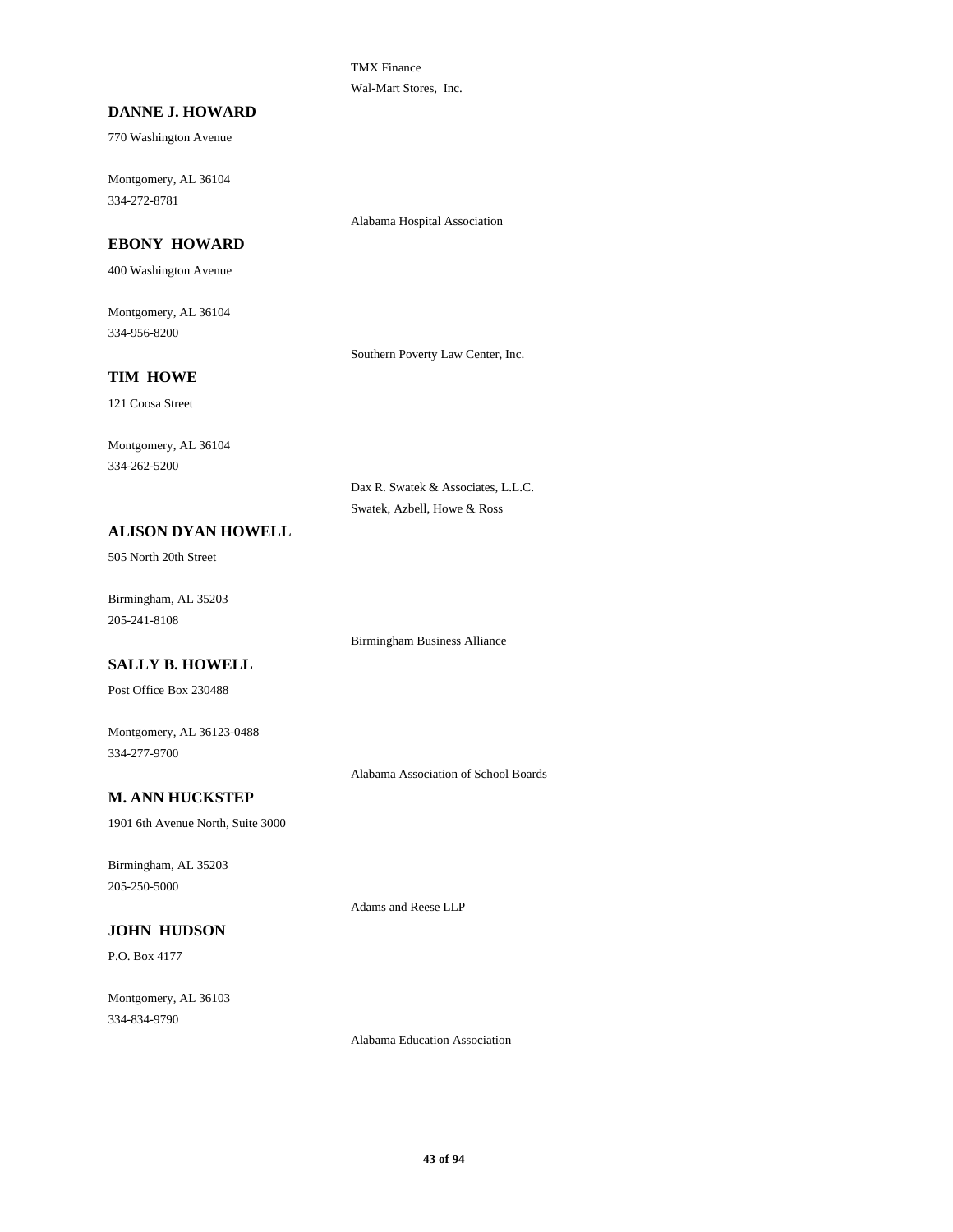## **NICHOLAS COLE HUGHES**

6706 Taylor Circle

334-279-0088 Montgomery, AL 36117

J. Knox Argo, P.C.

## **BILL HUSKEY**

317 South 14th Street

919-531-9746 Nashville, TN 37206

SAS Institute Inc.

## **C. WAYNE HUTCHENS**

600 North 19th Street

205-714-0717 Birmingham, AL 35203

AT&T Alabama

#### **CAMERON LANCE HYCHE**

4029 Milner Way

205-789-1446 Hoover, AL 35242

> Greystone Public Affairs, LLC Impact Alabama

## **DORIS HYDRICK**

Post Office Box 241607

334-244-7828 Montgomery, AL 36124-1607

Alabama Manufactured Housing Association

## **JANA KENNAMER INGELS**

P O Box 789

334-590-9621 Montgomery, AL 36101

> Alabama Brewers Guild Coleman Kennamer, LLC

## **EDWIN G INGRAM**

1209 Hickory Lane

334-826-1426 Auburn, AL 36830

Bayer Corporation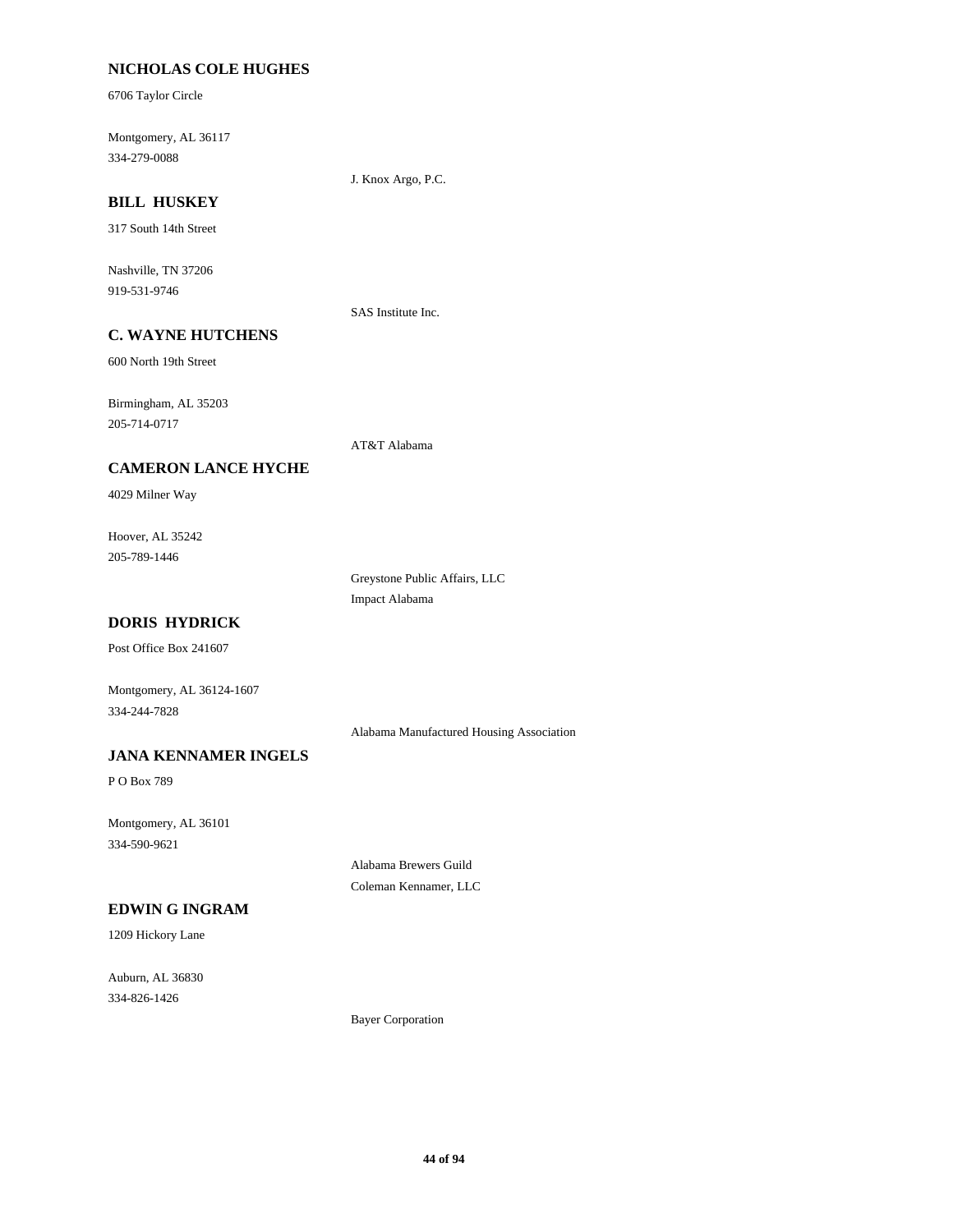## **RAGAN INGRAM**

9221 Stillforest Court

334-782-6850 Montgomery, AL 36117

> Blue Cross & Blue Shield of Alabama Windom,Galliher & Associates

#### **DENNIS L. IRELAND**

3240 Monte D'Oro Circle

205-542-2627 Hoover, AL 35216

Dennis L. Ireland

## **CHRIS V. ISAACSON**

555 Alabama Street

334-265-8733 Montgomery, AL 36104-4395

# **JASON ISBELL**

P.O. Box 241166

334-244-9456 Montgomery, AL 36124

Alabama Bankers Association, Inc.

Alabama Forestry Association

## **GREGORY IVES**

8 Muirfield Lane

Huntsville, AL 35802 256-479-2322

Bristol-Myers Squibb Company

#### **ROBERT MARK JACKSON**

848 Washington Avenue

334-261-2000 Montgomery, AL 36104

> Medical Assoc. of the State of Alabama/Alabama Board of Medical Examiners Medical Association of the State of Alabama

## **GARRETT B JEMISON**

4120 Wall Street

334-244-2187 Montgomery, AL 36106

Franklin Resources Group LLC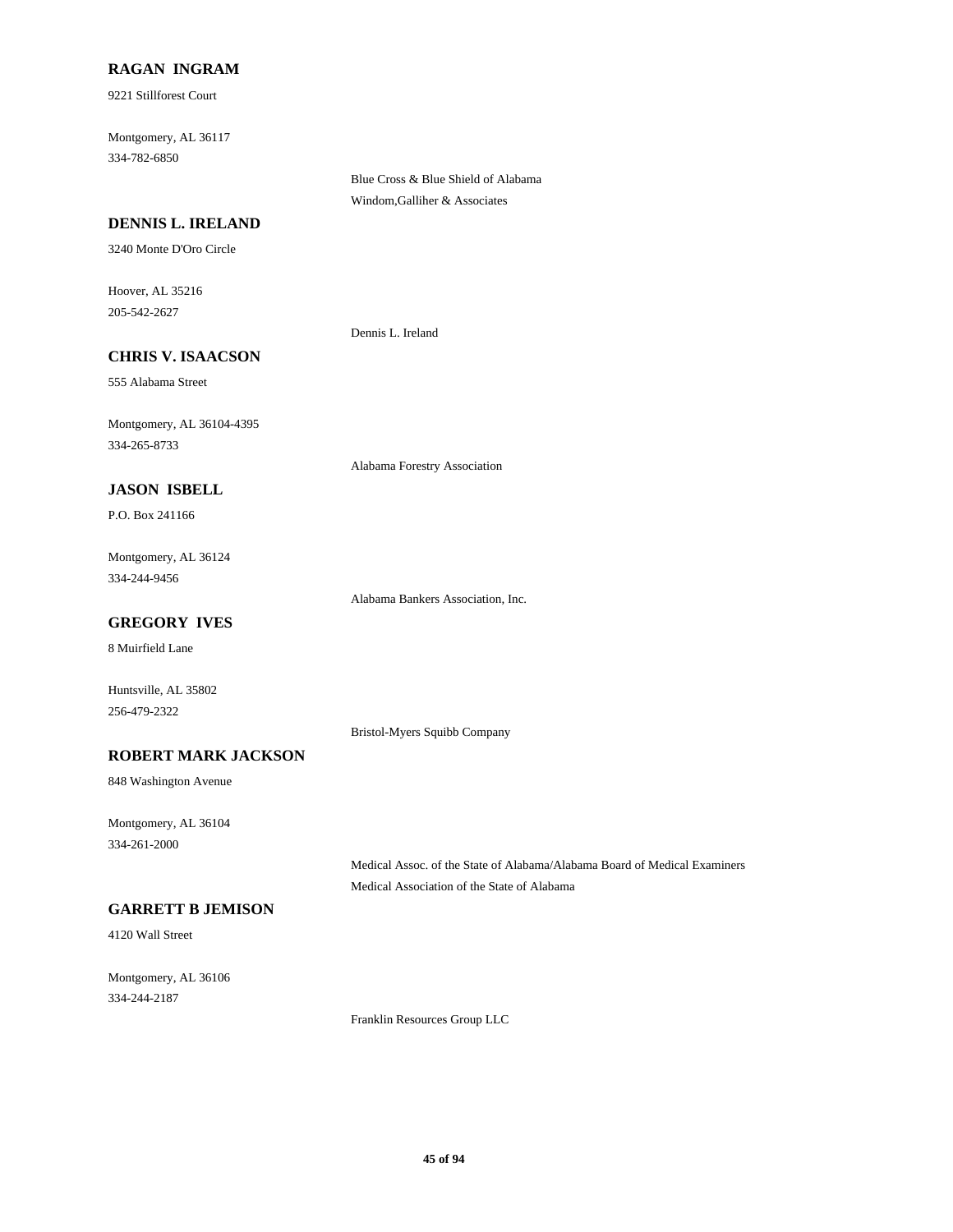#### **RHONDA JETT**

P.O. Box 4177

334-834-9790 Montgomery, AL 36103

Alabama Education Association

# **LA'KISKA JIMMAR**

P.O. Box 4177

334-834-9790 Montgomery, AL 36103

Alabama Education Association

## **BRETT R. JOHNSON**

7265 Halcyon Summit Drive

334-263-5757 Montomery, AL 36117

Alabama Retail Association

#### **GLORIA JOHNSON**

P. O. Box 4177

334-834-9790 Montgomery, AL 36103

Alabama Education Association

## **ALAN ERIC JOHNSTON**

Suite 107

Birmingham, AL 35242 205-408-8893

Citizens for a Better Alabama

#### **HAMILTON ROBERT JOHNSTON**

535 Adams Avenue

334-262-2566 Montgomery, AL 36104

Alabama League of Municipalities

#### **KEITH JOHNSTON**

2829 2nd Ave S #282

205-745-3060 Birmingham, AL 35233-2838

Southern Environmental Law Center

# **THOMAS J. JOINER**

8006 Mountbatten Road, N.E.

205-758-8298 Tuscaloosa, AL 35406

Exxon Mobil Corporation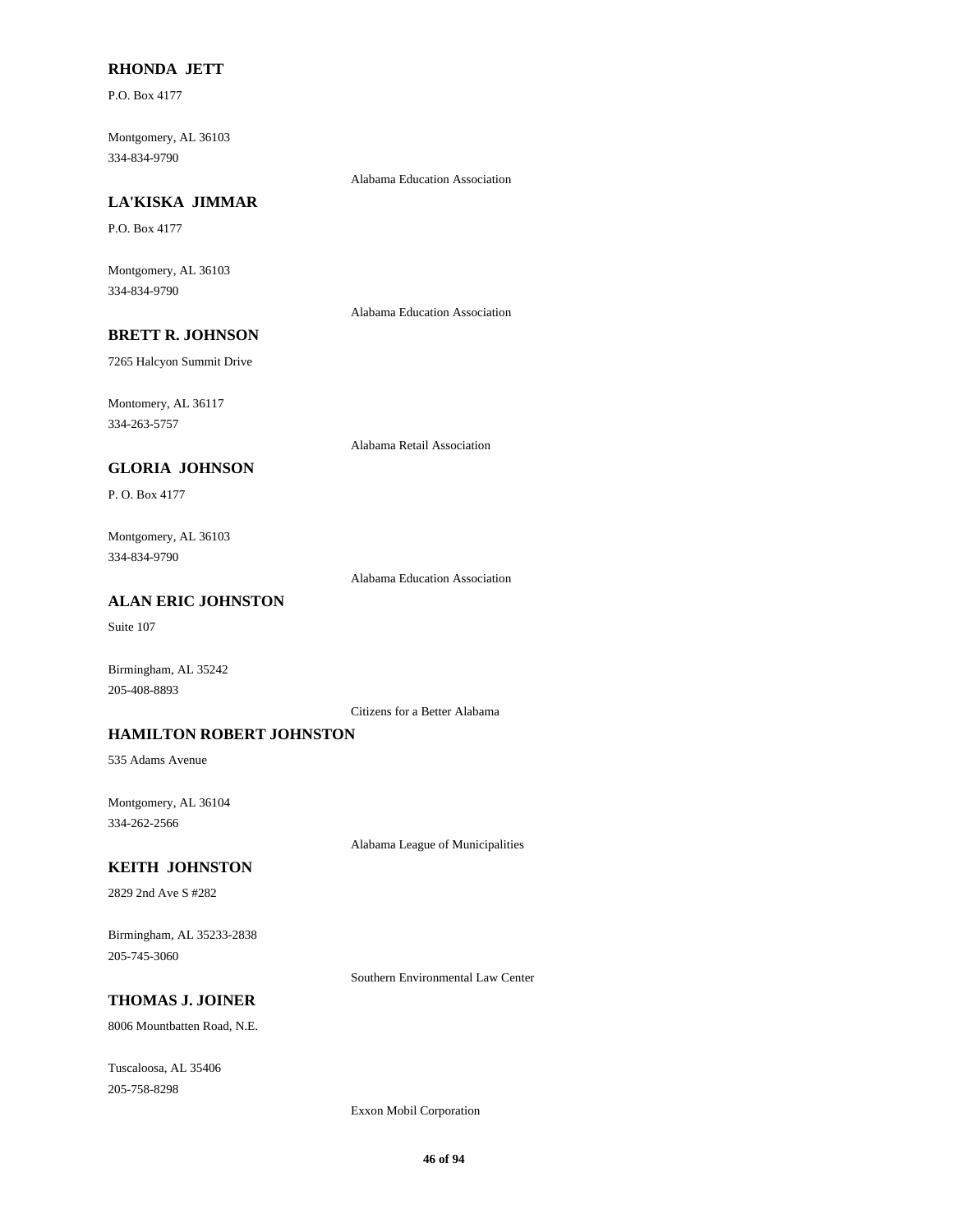## **GREGORY JONES**

P. O. Box 5278

334-834-7400 Montgomery, AL 36103

Jones Group, LLC, The

# **RANDY E JONES**

120 Vulcan Road

205-790-3020 Birmingham, AL 35209

Alabama Independent Dealers Association

## **The Jones Group, LLC**

10 Court Square

334-834-7400 Montgomery, AL 36104

> Pioneer Green Energy, LLC StudentsFirst Tuskegee University Pfizer Inc. Blue Cross & Blue Shield of Alabama Castal Resources Birmingham Water Works Board Alabama Alliance of Boys & Girls Clubs, Inc. Alabama State University Human Resources Development Institute LKQ Corporation Community Education Centers, Inc. City of Montgomery Community Action Association of Alabama

#### **GUY JORDAN**

c/o Nielsen Merksamer, et al.,

415-389-6800 San Rafael, CA 94901

#### **CASEY KELLEY**

1005 Congress Avenue

512-542-7814 Austin, TX 78701

Exelon Generation Company

Pfizer Inc.

#### **JAMES ALEXANDER KELLY**

215 S. Monroe Street

850-391-4200 Tallahassee, FL 32301-1804

Excellence in Education National, Inc.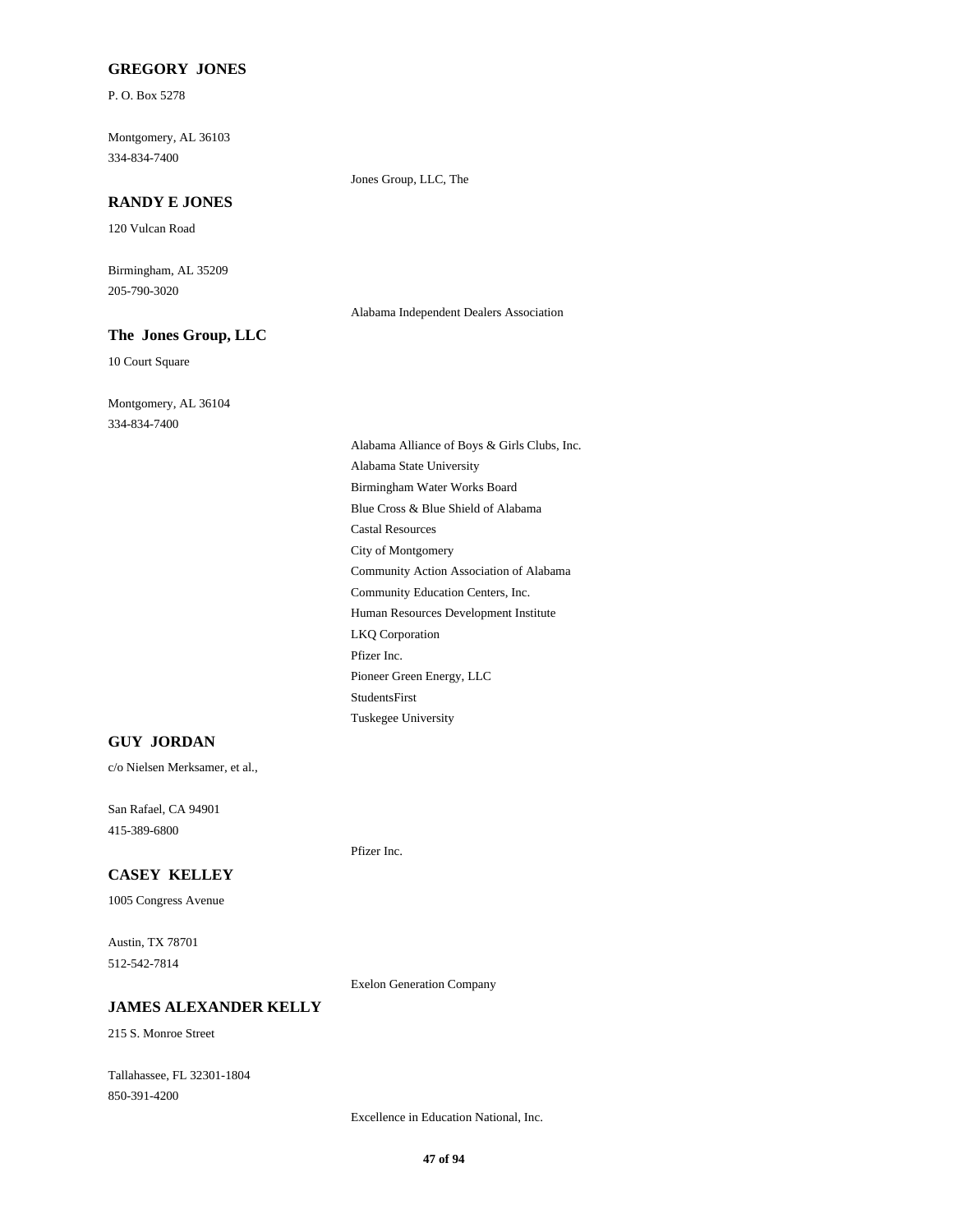#### **LIANE KELLY**

450 South Union Street

334-834-9116 Montgomery, AL 36104

Alabama Retired State Employees Association

## **SUSAN E. KENNEDY**

P.O. Box 4177

334-834-9790 Montgomery, AL 36103

Alabama Education Association

## **ALLISON KING**

P.O. Box 4177

334-834-9790 Montgomery, AL 36103

Alabama Education Association

#### **ALISON M. KINNEY**

105 Tallapoosa Street

334-356-5628 Montgomery, AL 36104

Barton & Kinney, LLC

## **PHILLIP E. KINNEY**

105 Tallapoosa Street , Suite 105

Montgomery, AL 36104 334-356-5628

Barton & Kinney, LLC

#### **KARLA KIRIAKO**

905 Juniper Street NE

404-376-3620 Atlanta, GA 30309

Sanofi US

## **KATHLEEN KIRKPATRICK**

P.O. Box 59554

334-513-1103 Birmingham, AL 35259

United States Green Building Council Alabama Chapter

## **DUNCAN KIRKWOOD**

825 K Street, Second Floor

916-287-9220 Sacramento, CA 95814

#### StudentsFirst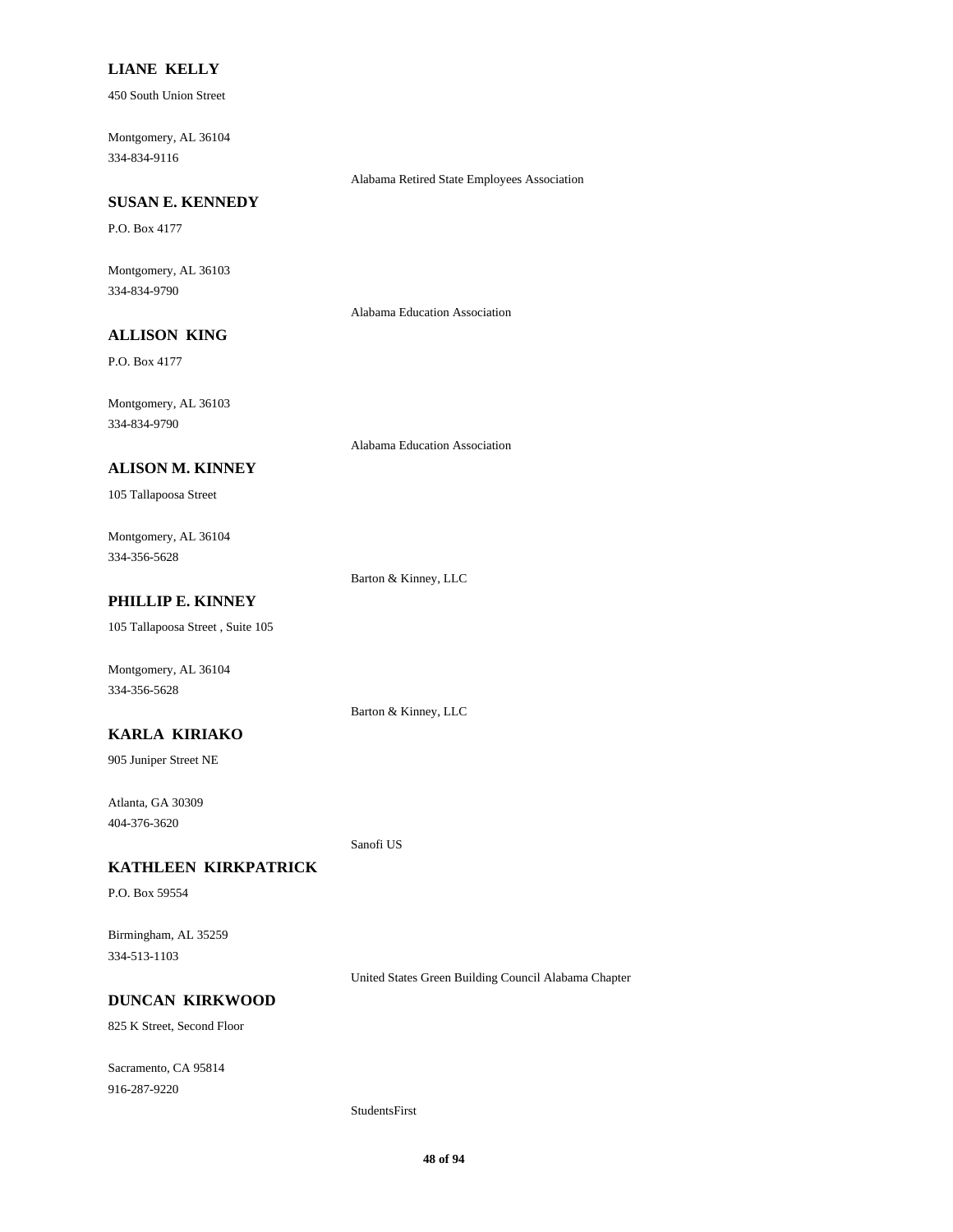## **TAMMY KNIGHT-FLEMING**

P O Box 6574

334-782-2053 Montgomery, AL 36106

> Alabama Education Association Knight Fleming & Associates, LLC

#### **RICHARD E. KOERNER**

542 Pinetree Lane

334-277-0106 Montgomery, AL 36109

Alabama Voters for Responsible Animal Legislation (AVRAL)

#### **MEEGAN LALLY SPICER**

159 Crocker Park Blvd., Suite 400

440-385-4348 Westlake, OH 44145

> Johnson Controls, Inc Plastech Manufacturing Company, LLC

#### **LANNY LANCASTER**

P.O. Box 4177

334-834-9790 Montgomery, AL 36103

Alabama Education Association

## **LILLI LAND**

725 Moores Mill Drive

334-740-0404 Auburn, AL 36830

> Alabama Counseling Association Alabama Kidney Foundation, Inc.

#### **MICHAEL WAYNE LANDERS**

1102 W Magnolia Drive

256-267-5494 Sylacauga, AL 35150

Sylacauga Chamber of Commerce

## **DENNIS CARLETON LATHAM**

4420 Coosada Road

334-517-4557 Millbrook, AL 36054

1Latham Ministries, Inc. T.O.P.S./DPA/PCP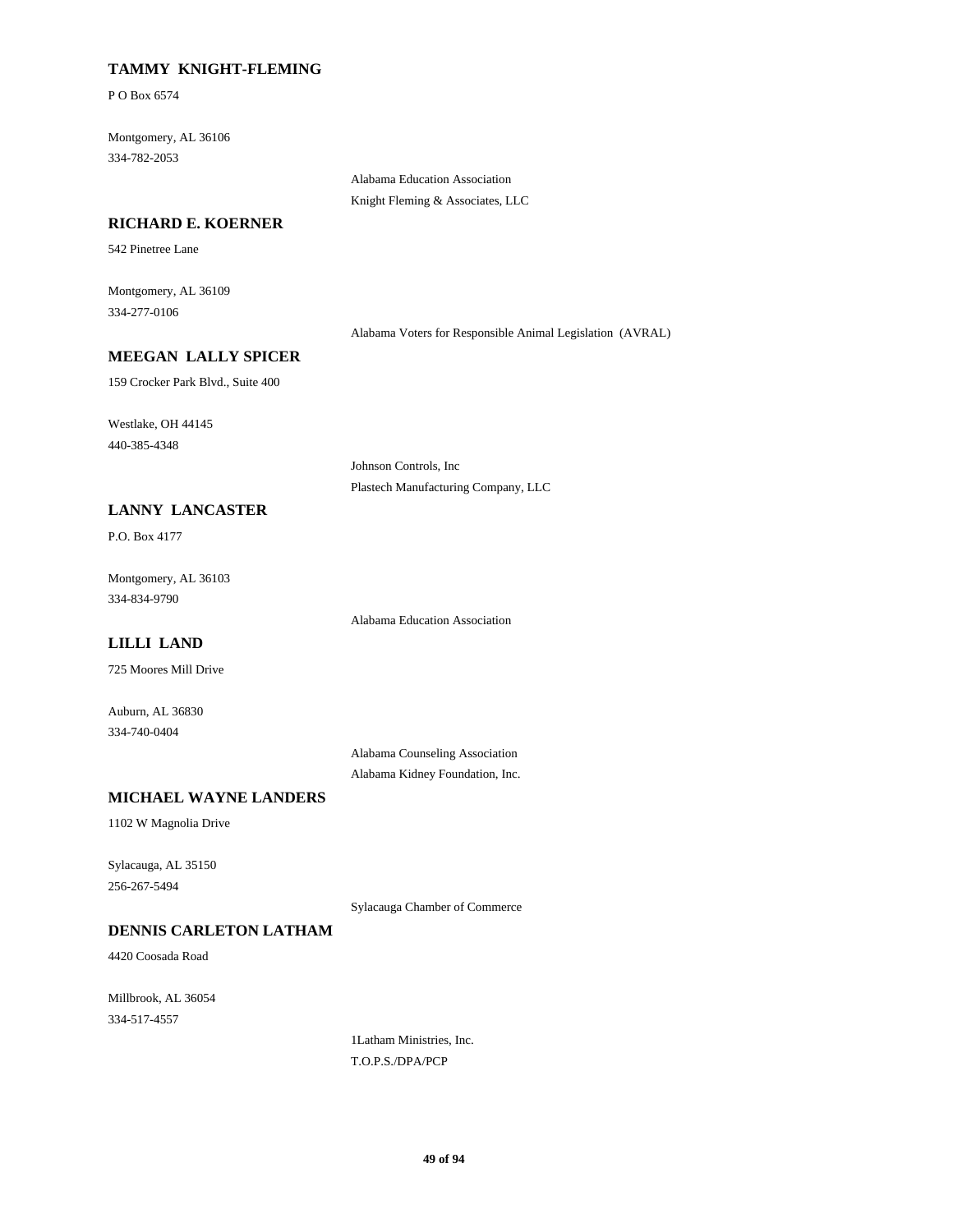#### **C. DENNIS LATHEM**

3829 Lorna Road

205-733-8087 Hoover, AL 35244

Coalbed Methane Association of Alabama

## **ELIZABETH KENNEDY LAWLOR**

770 Washington Avenue

334-262-7602 Montgomery, AL 36104

Norfolk Southern Corporation

## **THOMAS E. LAYFIELD**

630 Adams Avenue

334-832-4331 Montgomery, AL 36104

Alabama Road Builders Association

#### **WINSTON LEAVELL**

1348 Magnolia Curve

334-328-6063 Montgomery, AL 36106

> Alabama Clean Fuels Coalition, Inc. ACLU of Alabama, Inc. Lorillard Tobacco Company Five Corners Strategies LLC

#### **ARCH MCDOWELL LEE**

Post Office Box 11563

Montgomery, AL 36111-0563 334-300-4034

> Community Loans of America AAA - Alabama Motorists Assn., Inc. Sunshine Village Poarch Band of Creek Indians

#### **CURT LEE**

403 9th Avenue

205-387-0015 Jasper, AL 35501

> **50 of 94** Alabama Vending Association AT&T Alabama Alabama Education Association A. G. Gaston Construction Company, Inc Alabama Association for Justice Plasma Protein Therapeutics Association Pioneer Green Energy, LLC City of Birmingham, Alabama City of Jasper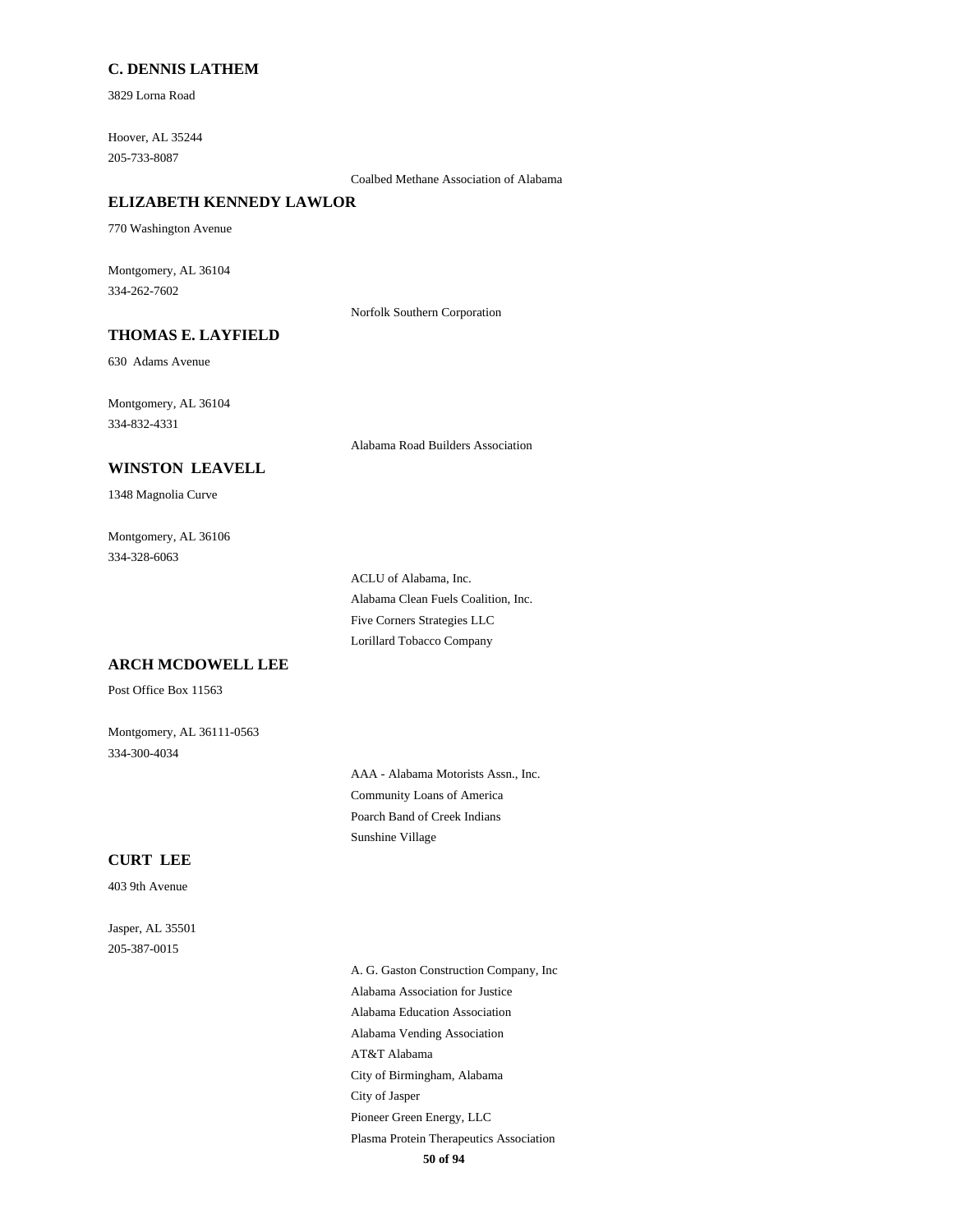## **LINDA LEE**

19 South Jackson Street

334-954-2543 Montgomery, AL 36104

American Academy of Pediatrics, Alabama Chapter

#### **TAMARA YOUNG LEE**

1506 Beasley Street

334-421-0149 Tuskegee, AL 36088

Tamara Young Lee Esquire

## **LORELEI A. LEIN**

535 Adams Avenue

334-262-2566 Montgomery, AL 36104

Alabama League of Municipalities

## **CHARMELLE LEWIS**

P.O. Box 4177

334-834-9790 Montgomery, AL 36103

Alabama Education Association

## **NATHAN LINDSAY**

Business Council of Alabama

Montgomery, AL 36104 334-834-6000

Business Council of Alabama

## **PATRICK C. LINDSEY**

Matrix, LLC

334-262-5478 Montgomery, AL 36106

Alabama Education Association

## **JANICE LOCKE**

P.O Box 4177

334-834-9790 Montgomery, AL 36103

Alabama Education Association

## **GEORGE GREGORY LOCKLIER**

500 North East Blvd

334-272-8781 Montgomery, AL 36117

Alabama Hospital Association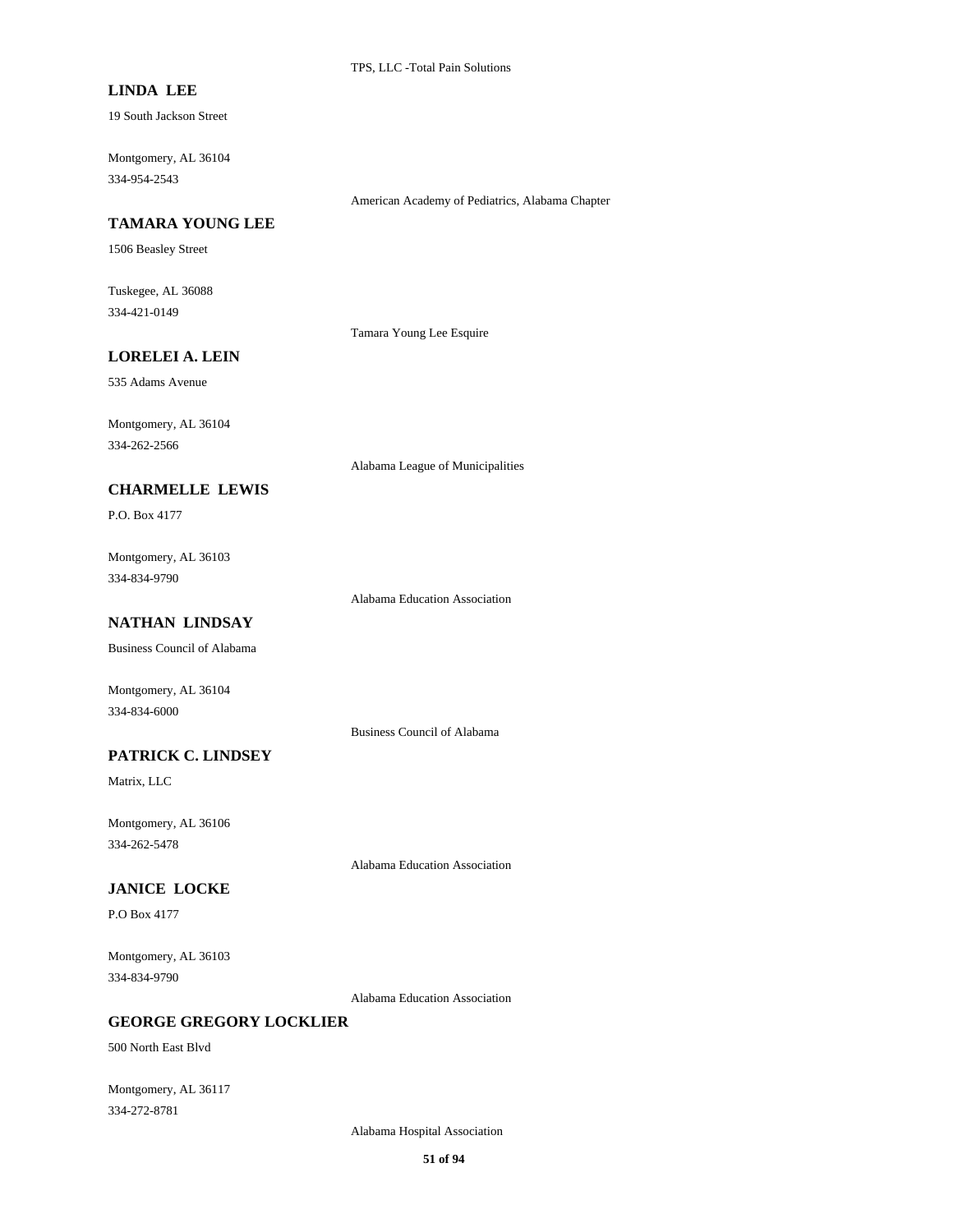## **JOCELYN LOGAN**

P.O. Box 4177

334-834-9790 Montgomery, AL 36103

Alabama Education Association

## **JULIUS KENNETH LOVE**

2501 Bell Rd

334-224-0822 Montgomery, AL 36117

> Alabama Association of Independent Colleges & Universities I 4 Learning, Inc. Smart Work Ethics

## **DAVID W. LOWERY**

4120 Wall Street

205-222-7133 Montgomery, AL 36106

> Alabama Towing & Recovery Association Alabama Press Association David Lowery & Associates United Cerebral Palsy of Greater Birmingham Fraternal Order of Police #1

#### **DAVID LUCKIE**

1166 Ginger Dr

251-375-6354 Mobile, AL 36693

## **ABBY LYNN LUKER**

401 Adams Avenue, Suite 710

334-386-3000 Montgomery, AL 36104

## **ASHLEY LYERLY**

P.O. Box 661465

205-968-2266 Birmingham, AL 35226

American Lung Association of the Southeast American Lung Association Plains-Gulf Region

## **PAT LYNCH**

2316 1st Avenue South

205-907-7446 Birmingham, AL 35233

Pat Lynch & Associates

Manufacture Alabama

David Luckie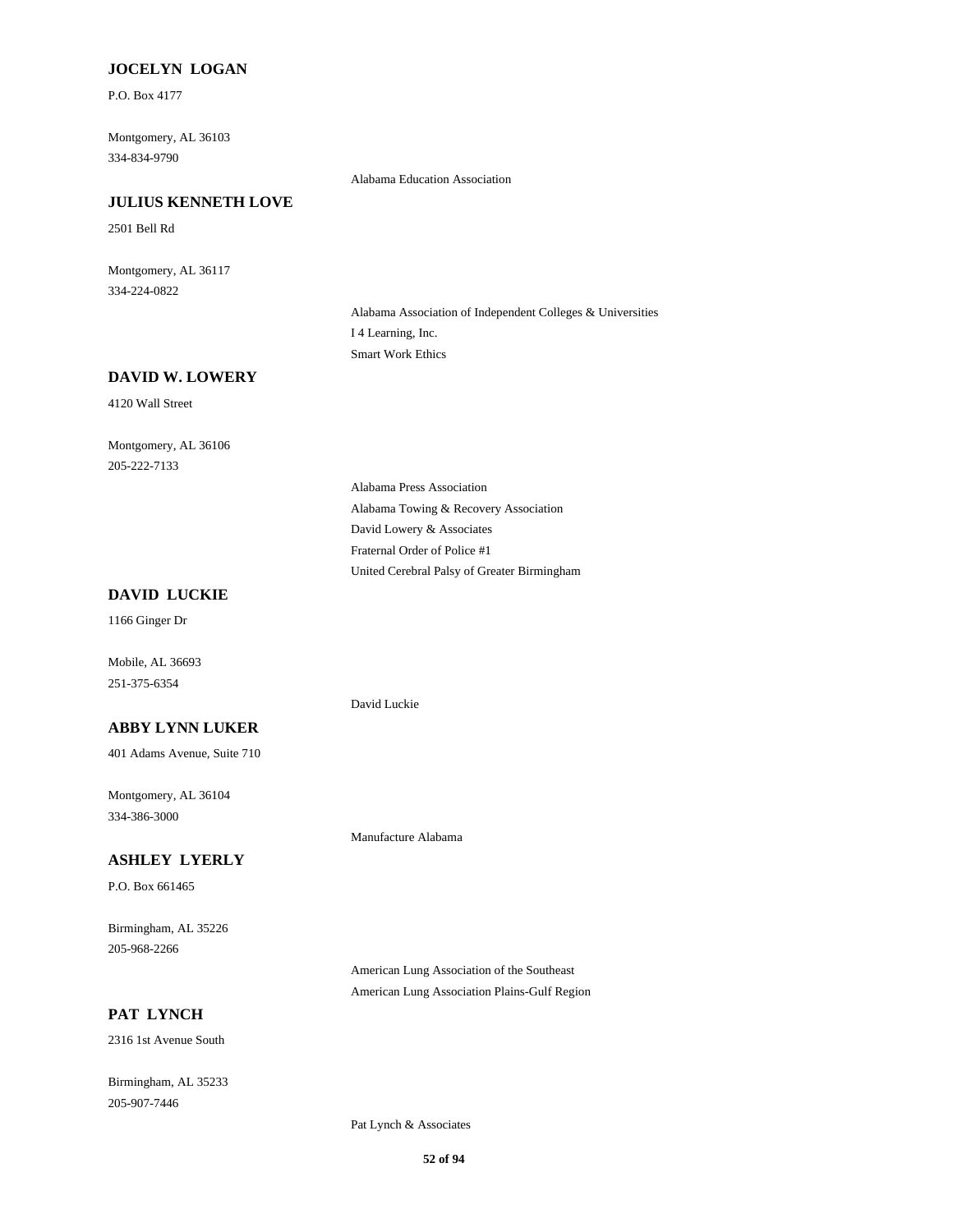#### **TYNETTE LYNCH**

1240 Highland Lakes Trail

205-790-8727 Birmingham, AL 35242

#### **Pat Lynch & Associates**

2316 1st Avenue South

205-907-7446 Birmingham, AL 35233 Pat Lynch & Associates

Bullying First Response Business Systems Consultants Alabama Bail Agents Association Alliant Data Systems Lemak Sports Medicine National Center For Sports Safety Drayer Physiotherapy Honours Golf

#### **BETH MARIETTA LYONS**

9 North Conception Street

251-690-9111 Mobile, AL 36602

> Mobile County Communications District Mobile County Commission Probate Court of Mobile County Mobile New Car & Truck Dealers Association Mobile Bar Pilots, LLC Mercy Medical City of Mobile Mobile Area Chamber of Commerce Mobile Airport Authority

#### **HENRY C. MABRY, III**

PO Box 4177

334-834-9790 Montgomery, AL 36103-4177

Alabama Education Association

#### **LABARRON MACK**

P.O. Box 4177

334-834-9790 Montgomery, AL 36103

Alabama Education Association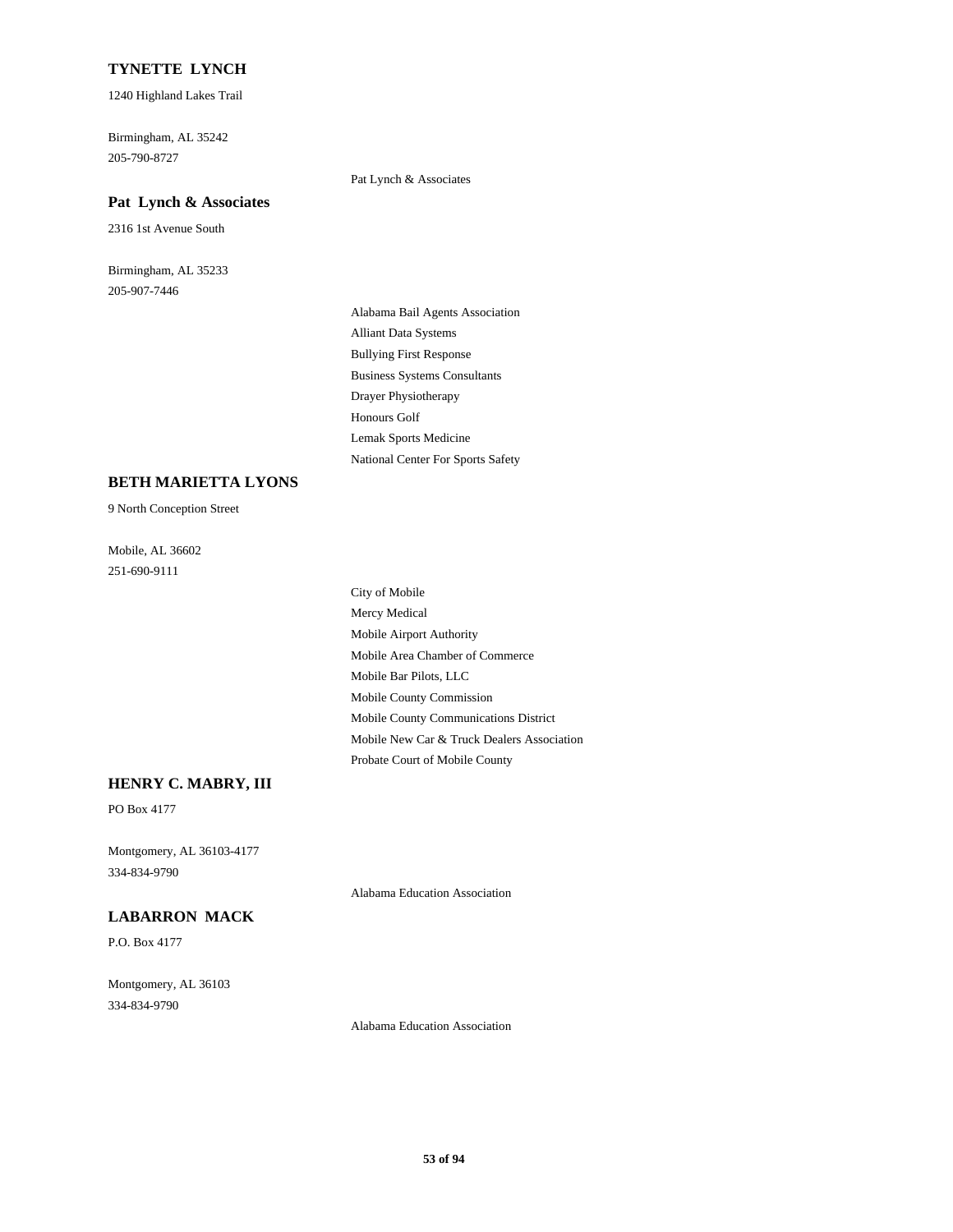## **ERIC G MACKEY**

400 S. Union St.

334-262-0014 Montgomery, AL 36104

## **ROBIN D MACKEY**

2531 Ste. B Bell Road

256-310-6621 Montgomery, AL 36117

#### **MELVIN L. MARAMAN**

453 South Hull Street

334-303-6458 Montgomery, AL 36104 School Superintendents of Alabama (SSA)

Alabama Network of Family Resource Centers

Franklin Resources Group, LLC James Dupree Consumer Healthcare Products Association Deloitte Consulting LLP Jones Group, LLC, The Novartis Pharmaceuticals Corporation Purdue Pharma LP Melvin Maraman & Associates NHS Management LLC

#### **AMY H. MARLOWE**

Post Office Box 4177

Montgomery, AL 36103-4177 334-834-9790

Alabama Education Association

## **BILL T. MARSH**

4360 Maplewood Drive

205-901-6111 Trussville, AL 35173

Children's Hospital of Alabama dba Children's of Alabama

## **CHRISTINE ELIZABETH MARSH**

230 East 10th Street

256-741-7340 Anniston, AL 36207

Sarrell Regional Dental Center for Public Health, Inc.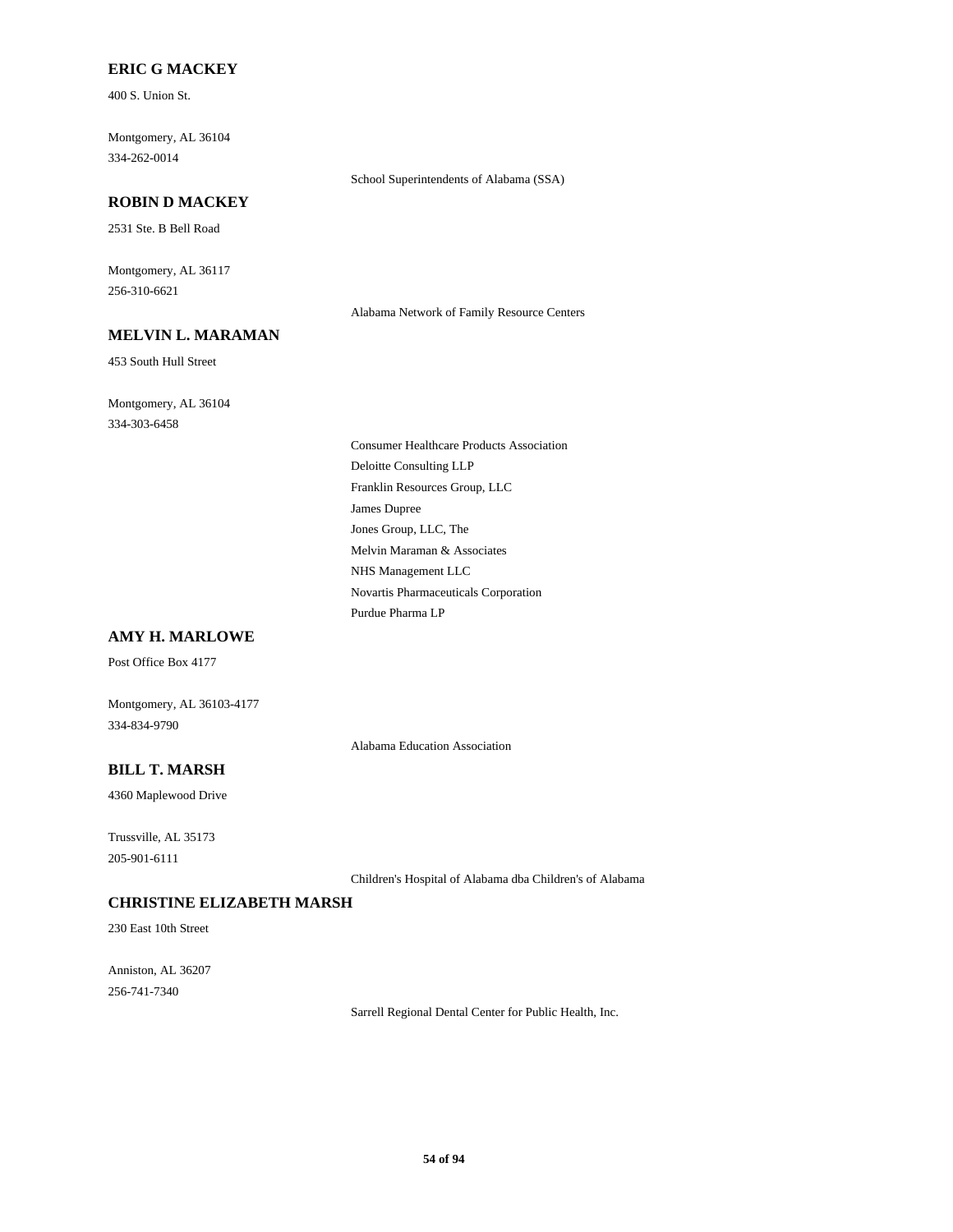#### **ELFRIEDE MARSH**

P.O. Box 4177

334-834-9790 Montgomery, AL 36103

Alabama Education Association

## **JEFF ARCHER MARTIN**

613 Ridge Park Drive

334-221-5882 Montgomery, AL 36117

> Conservation Alabama Alabama Veterinary Medical Association Down Home Alabama LLC RAM Publications, Inc. Equality Alabama

## **MICHAEL SHAUN MARTIN**

435 S McDonough Street

334-834-1061 Montgomery, AL 36104

Alabama AFL-CIO

## **CAMERON MARTINDALE**

P.O. Box 79

334-832-4790 Montgomery, AL 36101

Montgomery Area Chamber of Commerce

#### **CHARLES MASK**

522 Washington Ave.

334-262-3808 Montgomery, AL 36104

Alabama Association of REALTORS

## **FELICIA MASON**

3324 Independence Drive

205-871-7737 Birmingham, AL 35209

Alabama Press Association

## **Matrix, LLC**

644 South Perry Street

334-262-5478 Montgomery, AL 36104

Matrix ,LLC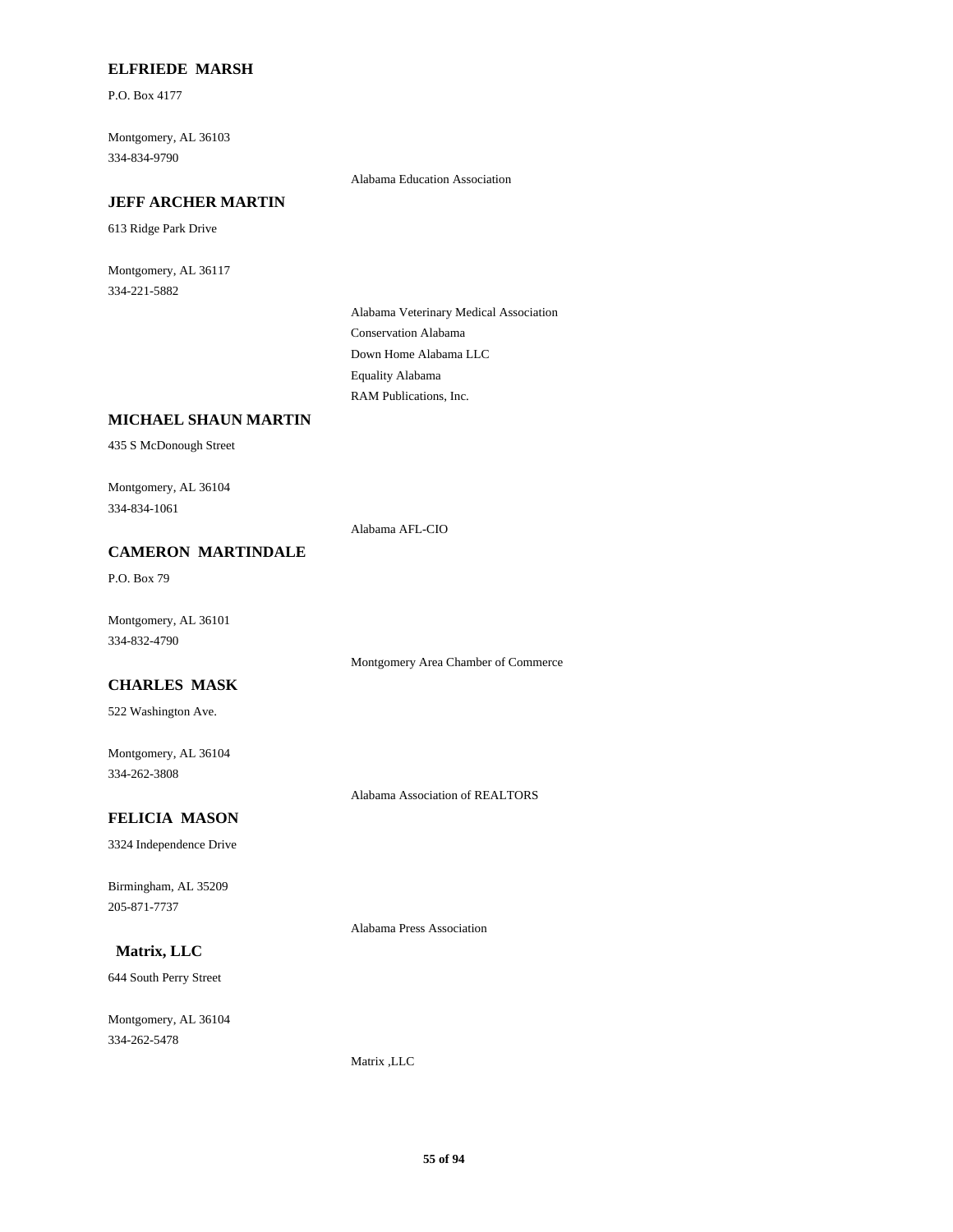#### **BARRY MATSON**

515 South Perry Street

334-242-4191 Montgomery, AL 36104

Alabama District Attorneys Association

## **EDWIN J. (Mac) McARTHUR**

110 North Jackson Street

334-293-3022 Montgomery, AL 36104

Alabama State Employees Association

## **ROY MCAULEY**

401 Adams Avenue, Suite 710

334-386-3000 Montgomery, AL 36104

Manufacture Alabama

#### **FRED JESTER McCALLUM, JR.**

600 North 19th Street

205-714-0625 Birmingham, AL 35203

AT&T Alabama

## **JIM BROOKS MCCLENDON**

401 Adams Avenue, Suite 710

Montgomery, AL 36104 334-386-3000

Manufacture Alabama

#### **JOSEPH BENJAMIN MCCORMICK**

825 Cauthen Drive

334-264-1155 Montgomery, AL 36105

Cauthen and Associates

#### **DAN HARDY McCRARY**

1710 Sixth Avenue North

205-226-3409 Birmingham, AL 35203

Alabama Power Company

## **JESSE MCDANIEL**

P.O. Box 4177

334-834-9790 Montgomery, AL 36103

Alabama Education Association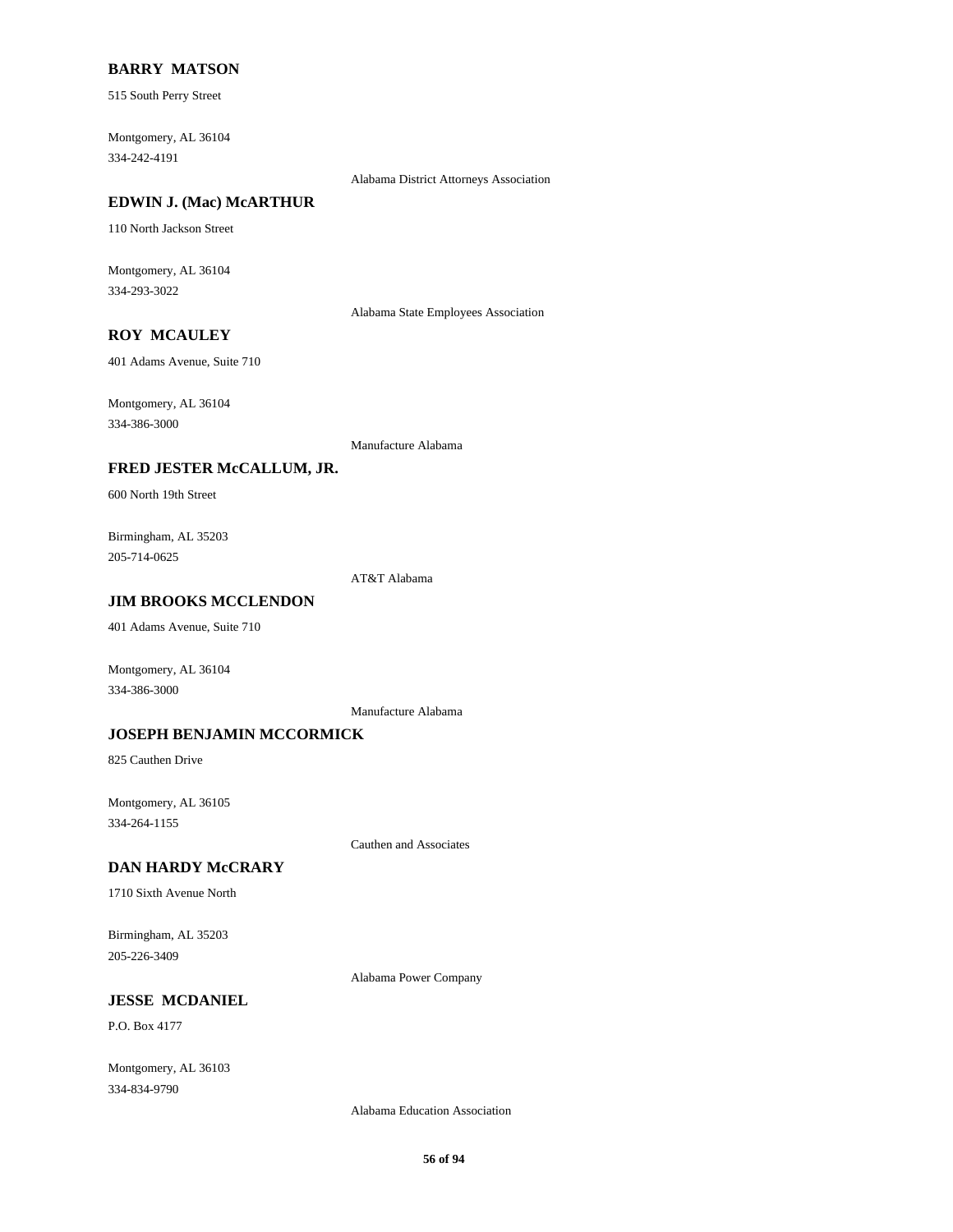## **MATTHEW C. McDONALD**

RSA Battle House Tower

251-439-7576 Mobile, AL 36602

> Alabama Civil Justice Reform Committee NextEra Energy Resources LLC Property Casualty Insurers Association of America

## **LAURENCE J. MCDUFF**

1901 6th Avenue North, Suite 3000

205-250-5000 Birmingham, AL 35203

Adams and Reese LLP

## **DAVID ALAN MCELHANEY**

102 Clinton Ave West

407-341-4462 Huntsville, AL 35801

Global Recruiters of Huntsville

#### **AMY ELIZABETH MCGHEE**

117 Wicker Way

251-654-3677 Daphne, AL 36526

Rigsby-McGhee Farm Foundation

## **ASHLEY MCLAIN**

P.O. Box 4177

334-834-9790 Montgomery, AL 36103-4177

Alabama Education Association

## **C WAYNE MCMAHAN**

1147 Tecumseh Point Rd

334-224-5253 Eclectic, AL 36024

Tom Coker & Associates

## **HARRY M. McMILLAN**

Post Office Box 241651

334-244-9119 Montgomery, AL 36124-1651

McMillan & Associates LLC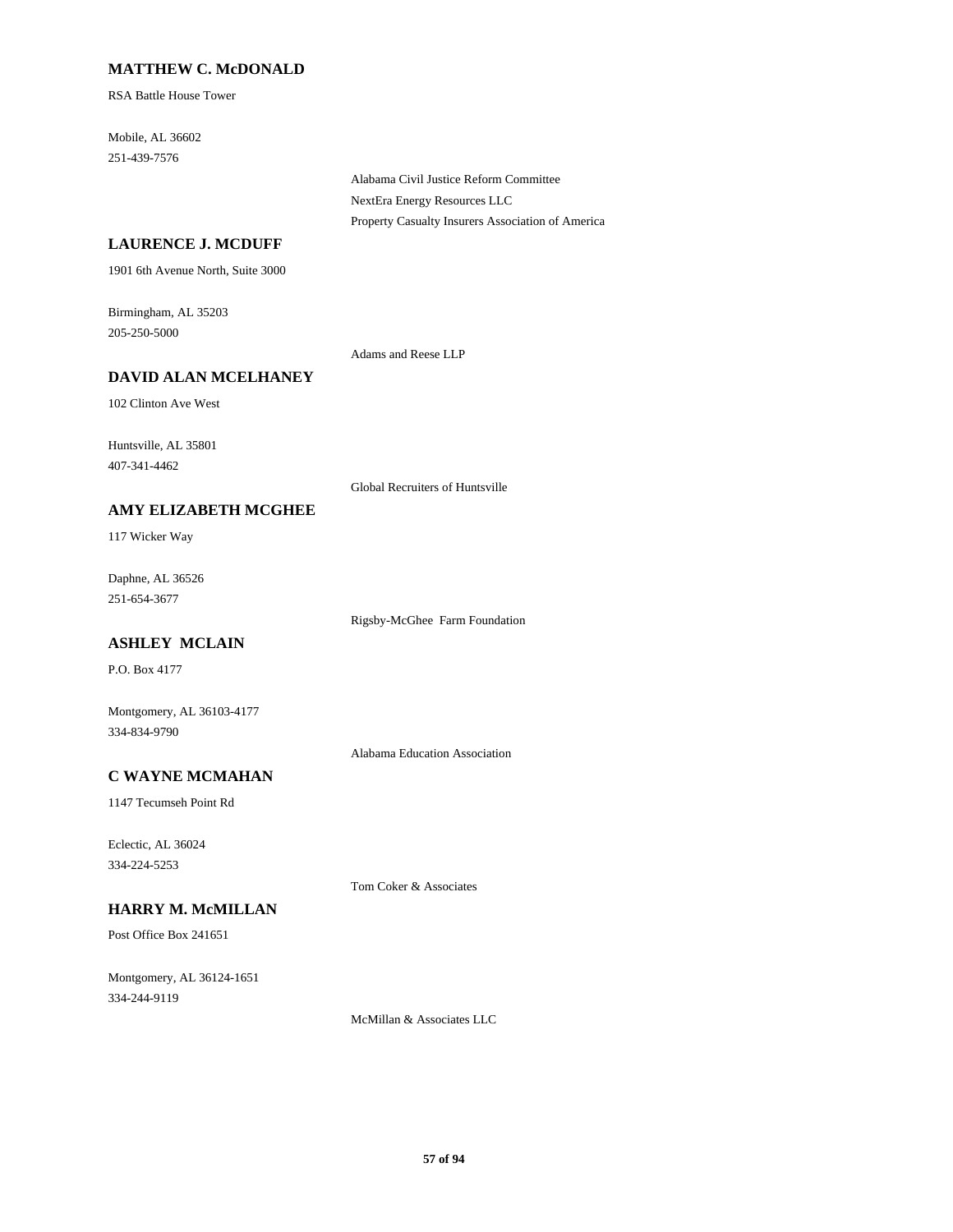## **JAKE LOWREY MCMILLAN**

2777 Zelda Road

334-322-7462 Montgomery, AL 36106

> Alabama Private Investigators Association Alabama Association of Regulatory Boards H.U.N.T. Alabama Warren & Company Inc. Mike Weeks & Associates

## **ROBERT SCOTT MCMILLAN**

1335 Cameron Ct.

334-799-5000 Montgomery, AL 36117

> General Motors H.D.I. Solutions, LLC Alabama Black Belt Adventures Association Alabama Wildlife Federation St. Vincent's Health System Tuskegee University ( CAENS) H.I.D./ Health Information Designs, LLC R.S. McMillan, LLC

#### **McMillan & Associates, LLC**

P. O. Box 241651

334-244-9119 Montgomery, AL 36124

> Alabama Water & Waste Water Institute Alabama Onsite Wastewater Association Alabama Association of School Boards BBVA Compass Tuskegee University ( CAENS) McMillan & Associates LLC Bloom Group Inc., The

#### **ELLEN MCNAIR**

P.O. Box 79

334-240-9423 Montgomery, AL 36101

Montgomery Area Chamber of Commerce

#### **EDGAR RANDALL MCRAE, JR.**

4770A Woodmere Blvd.

334-272-8780 Montgomery, AL 36106

International Paper Company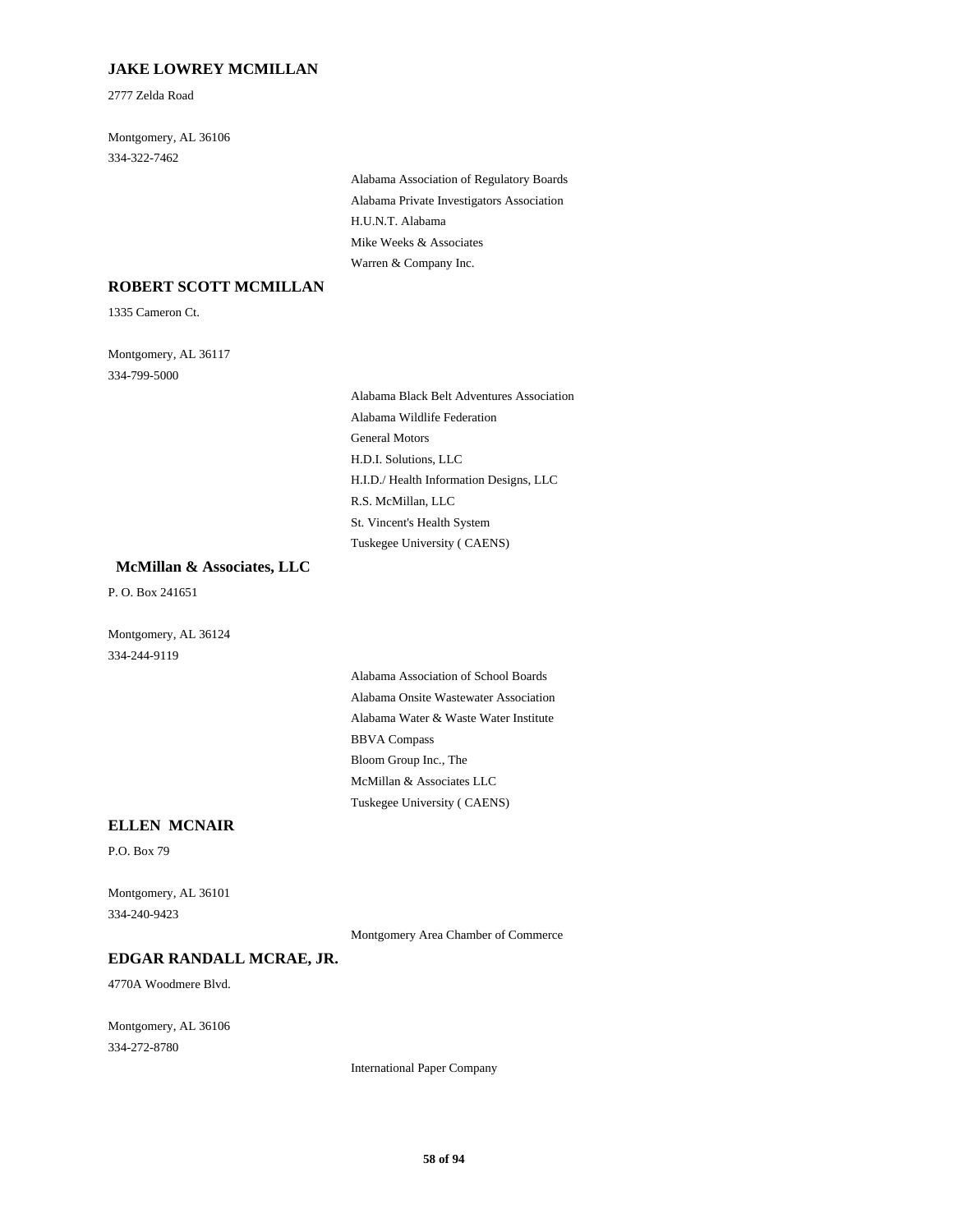## **PATRICK D MCWHORTER**

Post Office Box 241281

334-288-6178 Montgomery, AL 36124

> Assurant Inc. Allstate Insurance Companies Alabama Grocers Association Gulfstream Natural Gas System, L. L. C. Williams Companies, The The McWhorter Group, Inc Shelton Fireworks

#### **P. DYER MCWHORTER, JR.**

PO Box 241281

334-221-8133 Montgomery, AL 36124

The McWhorter Group, Inc

## **JAMES COOPER MEADE**

10025 Investment Drive, Suite 200

865-671-4749 Knoxville, TN 37932

TDS Telecom

StudentsFirst

## **CHARLOTTE MEADOWS**

825 K Street, 2nd Floor

916-287-9220 Sacramento, CA 95814

## **J. ROBIN MEARS**

2534 Decatur Highway

205-631-3000 Gardendale, AL 35071

Alabama Christian Education Association

## **MARK MECKLER**

17341-D Pickwick Drive

540-441-7227 Purcellville, VA 20132

Convention of States Action

## **CHRISTY MEHAFFEY**

1425 I-85 Parkway , Suite C

334-396-6314 Montgomery, AL 36106

> Children First Alliance of Alabama Children First Foundation, Inc.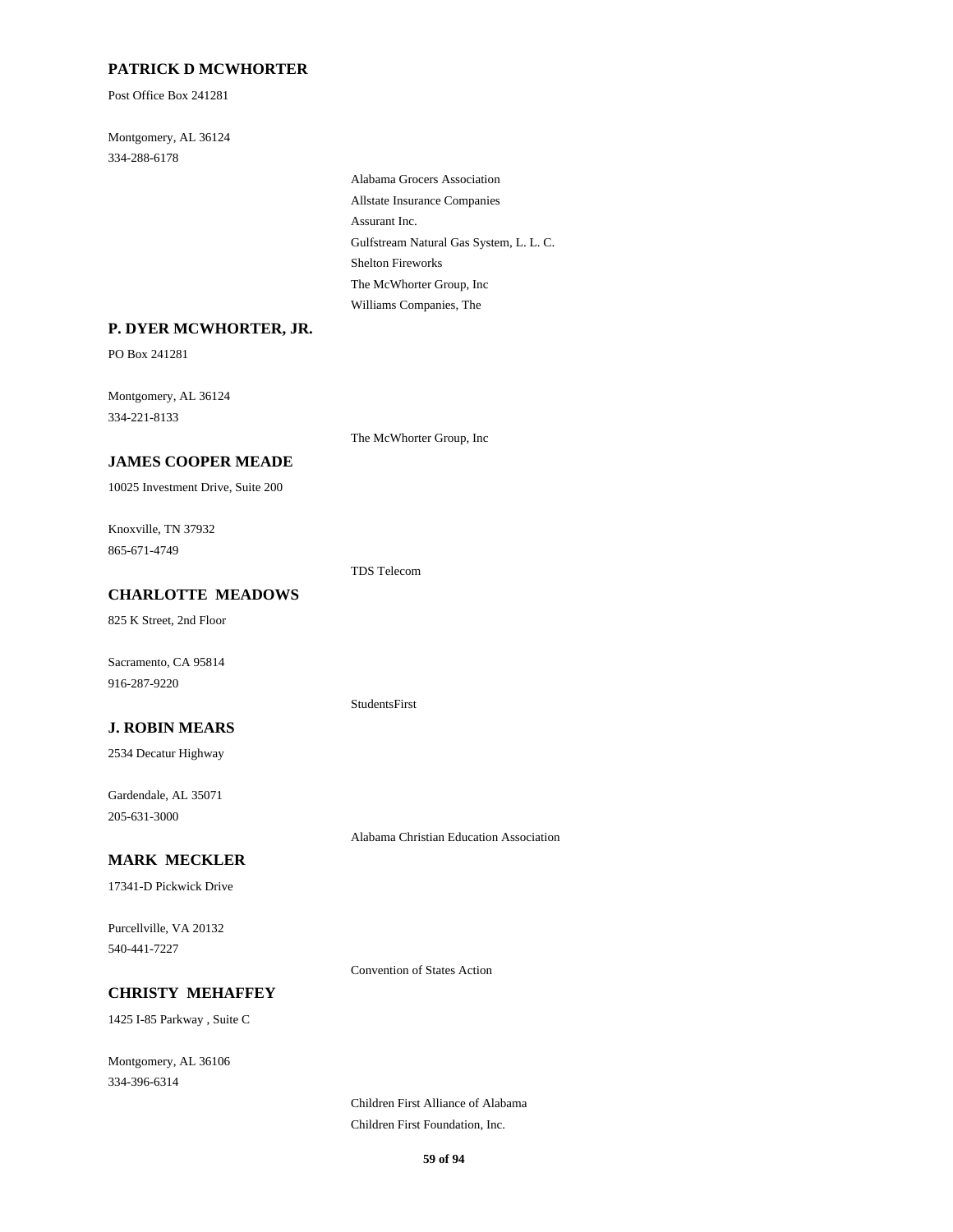#### Franklin Resources Group, LLC

#### **TIM MELTON**

825 K Street, 2nd Floor

916-287-9220 Sacramento, CA 95814

StudentsFirst

#### **JIM S. MERCER**

835 County Road 445

205-837-2370 Centre, AL 35960

> Alabama Dermatology Society Bayer Corporation Pharmaceutical Research and Manufacturers of America (PhRMA)

#### **JAMES MICHAEL MERRILL**

2012 Seaton Park

334-279-9755 Montgomery, AL 36116

Alabama Academy of Ophthalmology

#### **MICHAEL MIERZWINSKI**

co Nielsen Merksamer, et al.

415-389-6800 San Rafael, CA 94901

#### **DEBORAH K. MILLER**

3 South Jackson Street

334-264-5537 Montgomery, AL 36104

Miller Development Group

Allergan, Inc.

Miller Development Group

## **JEFF M. MILLER**

3 South Jackson Street

334-264-5537 Montgomery, AL 36104

#### **Miller Development Group**

3 South Jackson Street

334-264-5537 Montgomery, AL 36104

> Alabama Restaurant and Hospitality Association Alabama Association of REALTORS Alabama Association of Health Plans Alabama State Chiropractic Association AmerOnc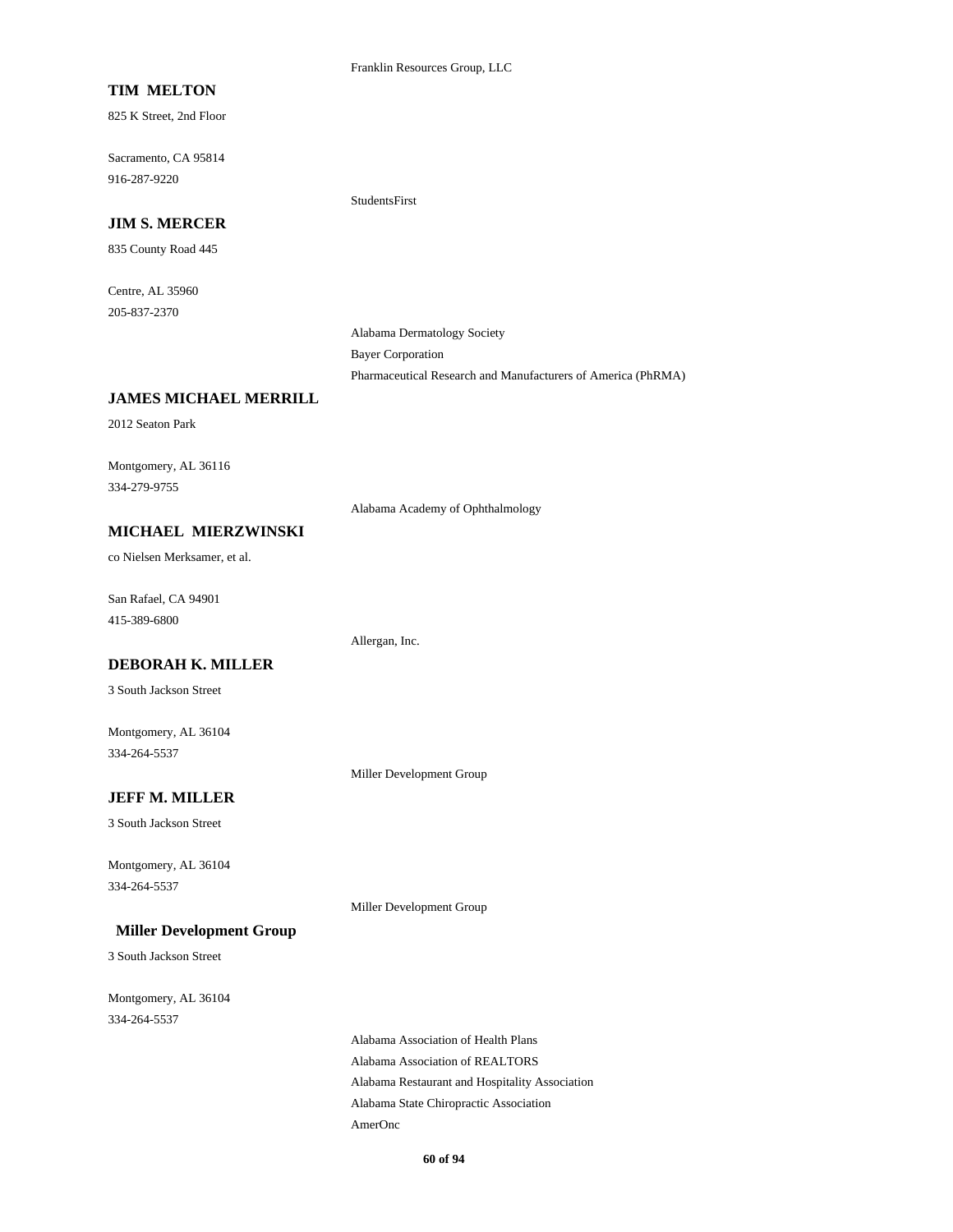Jacksonville State University Integrated Computer Systems, Inc. Deborah K. Miller, LLC Mylan, Inc MTB Group, Inc MedSym CGI Technologies & Solutions Baker Donelson Bearman Caldwell and Berkowitz PC Association of Alabama Tax Administrators Civil Air Patrol Alabama Wing City of Troy City of Dothan SR Systems Specialty Vehicle Institute of America Southeast Cancer Network Vision Research Corporation Subcontractors Association of Alabama Strategic Development Group Recovery Audit Specialists, LLC Professional Services Group Pike County Commission Select Management Resources, Inc. Scott Drummond Recreation Vehicle Industry Association

## **DANIEL ROSS MITCHELL**

PO Box 830605

Birmingham, AL 35283-0605 205-715-5820

Baptist Health System Inc.

## **STEVE MITCHELL**

3741 Kinross Drive

205-335-5430 Birmingham, AL 35242

#### **JESSICA W MONROE**

354 Cornell Ave

225-205-3503 Baton Rouge, LA 70808

Johnson & Johnson

GlaxoSmithKline

#### **JERRY MOORE**

25 Massachusetts Ave, NW,

202-639-3800 Washington, DC 20001

TEVA Pharmaceuticals USA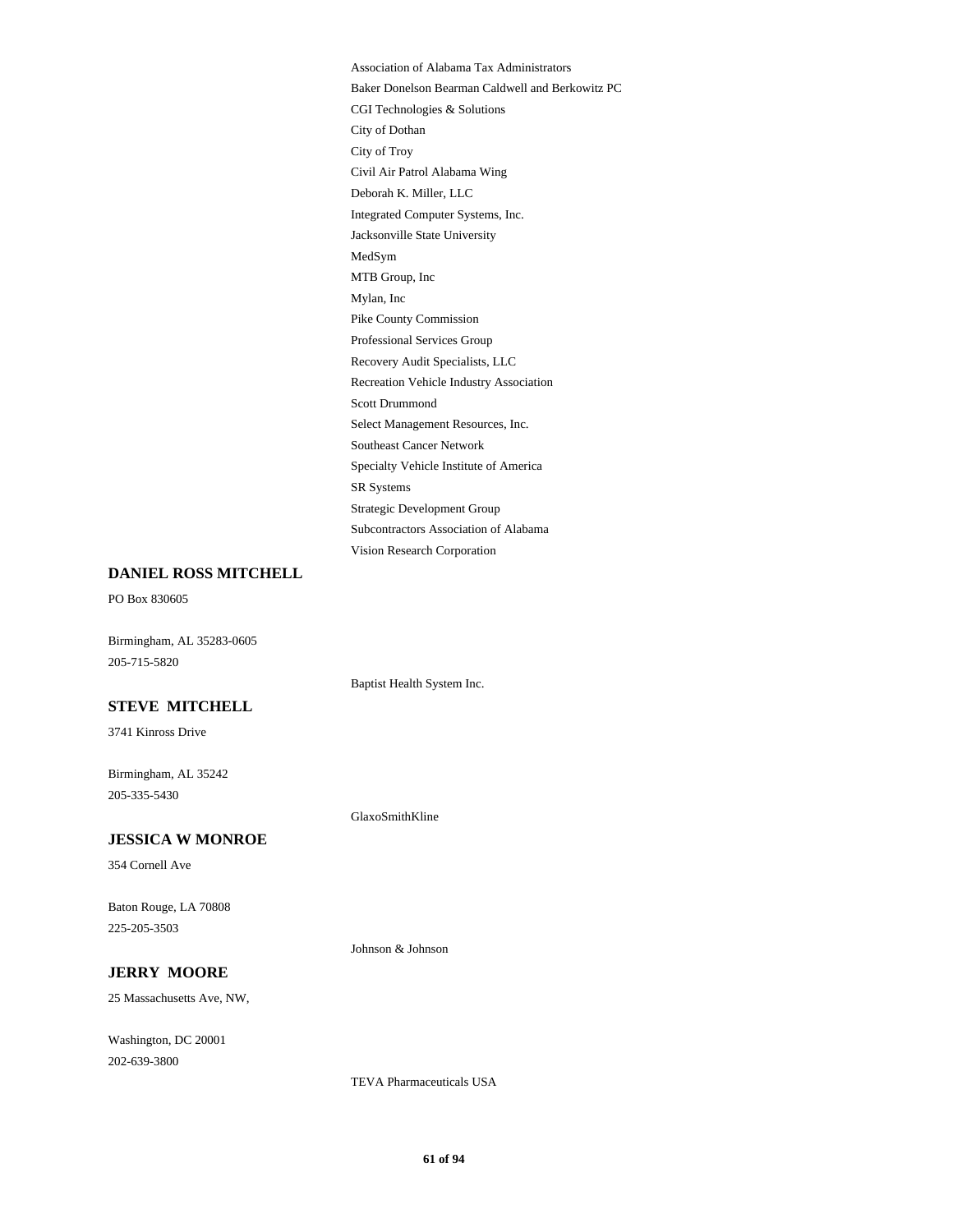#### **JOHN H MOORE**

441 High Street Suite 112

334-265-8086 Montgomery, AL 36104

> InfoPro Corporation Government Corporate Partners, LLC Teague, Gray & Moore,LLC Poarch Band of Creek Indians

## **TONY MOORE**

801 Adams Avenue

334-269-5450 Montgomery, AL 36104

> Bristol-Myers Squibb Company SouthEast Consultants

#### **HAROLD DEAN MOOTY, JR.**

600 Clay Street

334-264-0400 Montgomery, AL 36104

Petroleum and Convenience Marketers of Alabama

## **ANGELA MORGAN**

P.O. Box 4177

334-834-9790 Montgomery, AL 36103

Alabama Education Association

#### **MARIA MORRIS**

400 Washington Ave

334-956-8200 Montgomery, AL 36104

Southern Poverty Law Center, Inc.

#### **JEREMIAH M. MOSLEY**

3530 Independence Drive

205-484-0099 Birmingham, AL 35205

Bob Riley & Associates, LLC

## **MTB Group, Inc.**

3 South Jackson Street

334-223-6272 Montgomery, AL 36104

> E Computer Technologies Alabama Association of Health Plans Strategic Development Group Miller Development Group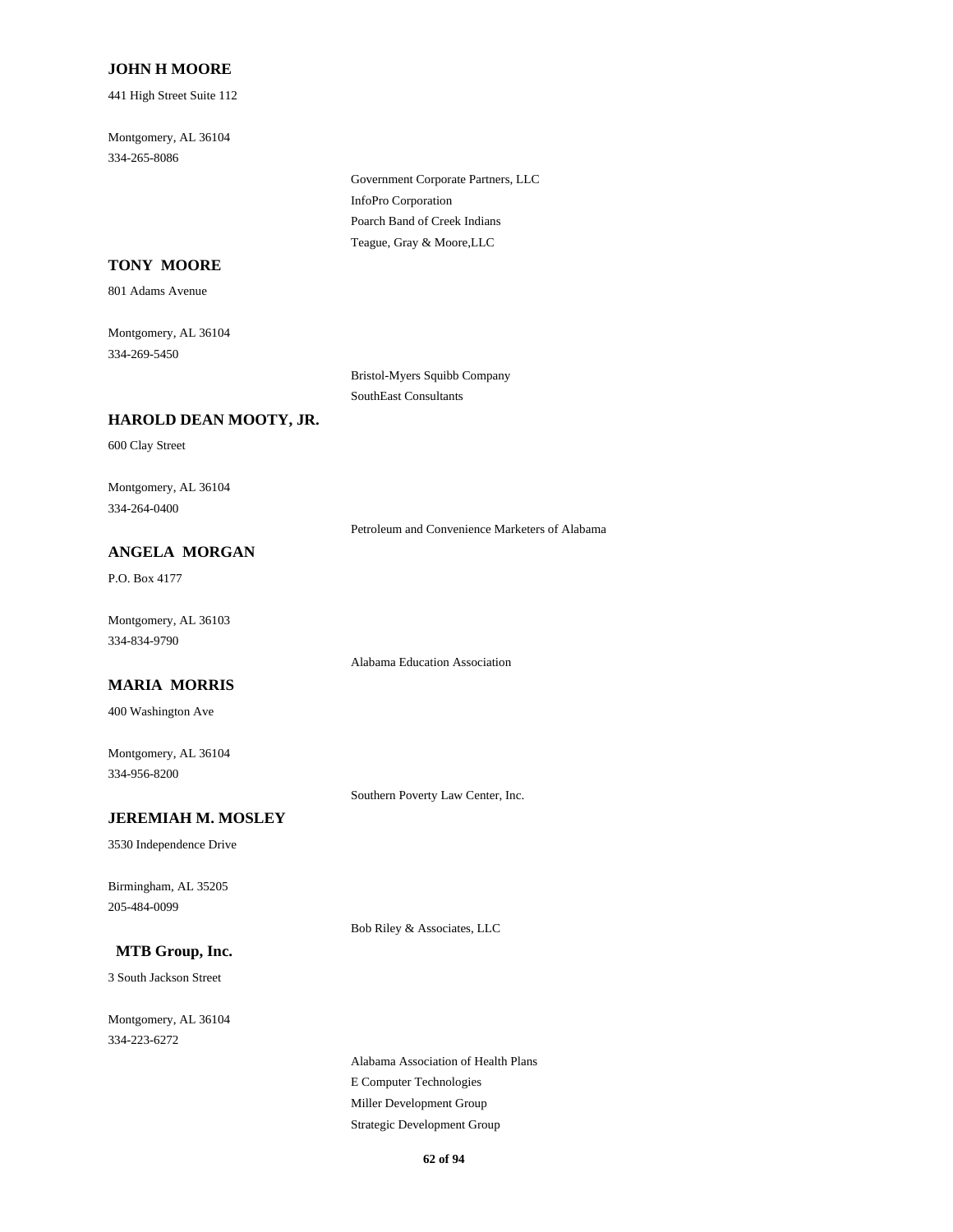#### **JEANENE MULLINS**

P.O. Box 4177

334-834-9790 Montgomery, AL 36103-4177

#### **JAY MURRILL**

412 Edgeland Place

205-215-0077 Birmingham, AL 35209

> AIDS Alabama, Inc. Alabama Occupational Therapy Association

Alabama Education Association

#### **GUY DENNIS NABORS**

614 S. Hull Street

334-262-2000 Montgomery, AL 36104

> Providence Health System W.W. Grainger, Inc.

Gentiva Health Services, Inc.

## **HEIDI NETTLES**

Alabama Education Association

334-834-9790 Montgomery, AL 36103

Alabama Education Association

## **JOHN W NIXON**

840 Miami Place

205-586-5085 Birmingham, AL 35214

Alabama School of Fine Arts Foundation

## **STEPHANIE B. NORRELL**

Post Office Box 241651

334-244-9119 Montgomery, AL 36124-1651

**CAROLINE NOVAK**

P.O. Box 4433

334-279-1886 Montgomery, AL 36103

A+ Education Partnership

McMillan & Associates LLC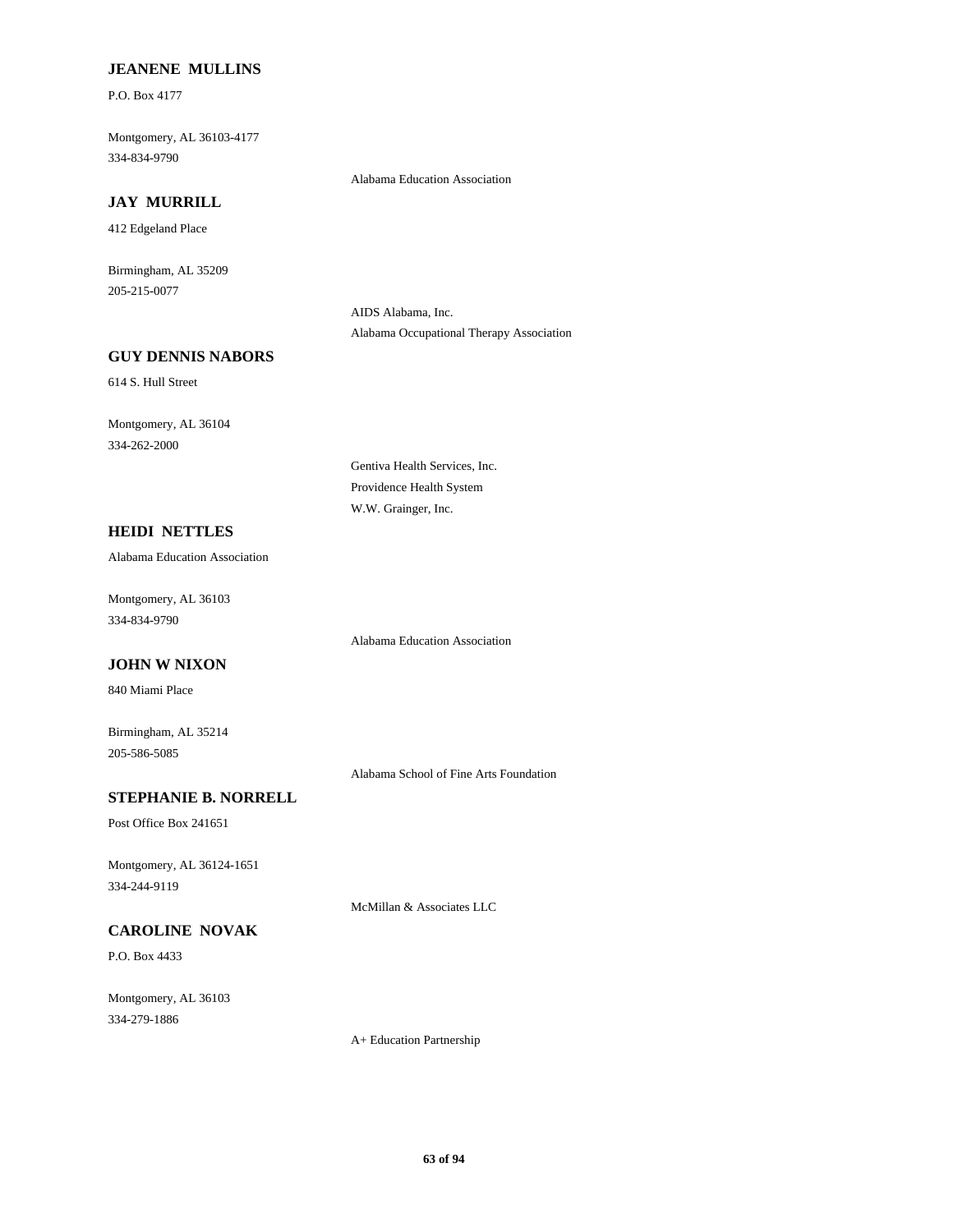## **JANET NOVATNAK**

P.O. Box 4177

334-834-9790 Montgomery, AL 36103

#### **BARBARA S. O'BRIEN**

1600 West 7th Street

817-335-1100 Fort Worth, TX 76102

Cash America International Inc.

Alabama Education Association

## **WILLIAM F. O'CONNOR, JR.**

250 Commerce Street

334-462-7389 Montgomery, AL 36104

> Alabama Nursing Home Association UAB Health System Volkert , Inc.

#### **REBECCA O'HARA**

1482 Lee Avenue

850-339-6211 Tallahassee, FL 32303

Gilead Sciences, Inc.

# **MICHAEL O'MALLEY**

3 South Jackson Street

334-462-1300 Montgomery, AL 36104

> Alabama Association of Health Plans MTB Group, Inc Strategic Development Group

#### **DENISE OLIVER**

Alabama Supercomputer Authority

334-832-2405 Montgomery, AL 36104

Alabama Supercomputer Authority

# **MELISSA V. OLIVER**

129 West Columbus Street

256-825-9296 Dadeville, AL 36853

Alabama Arise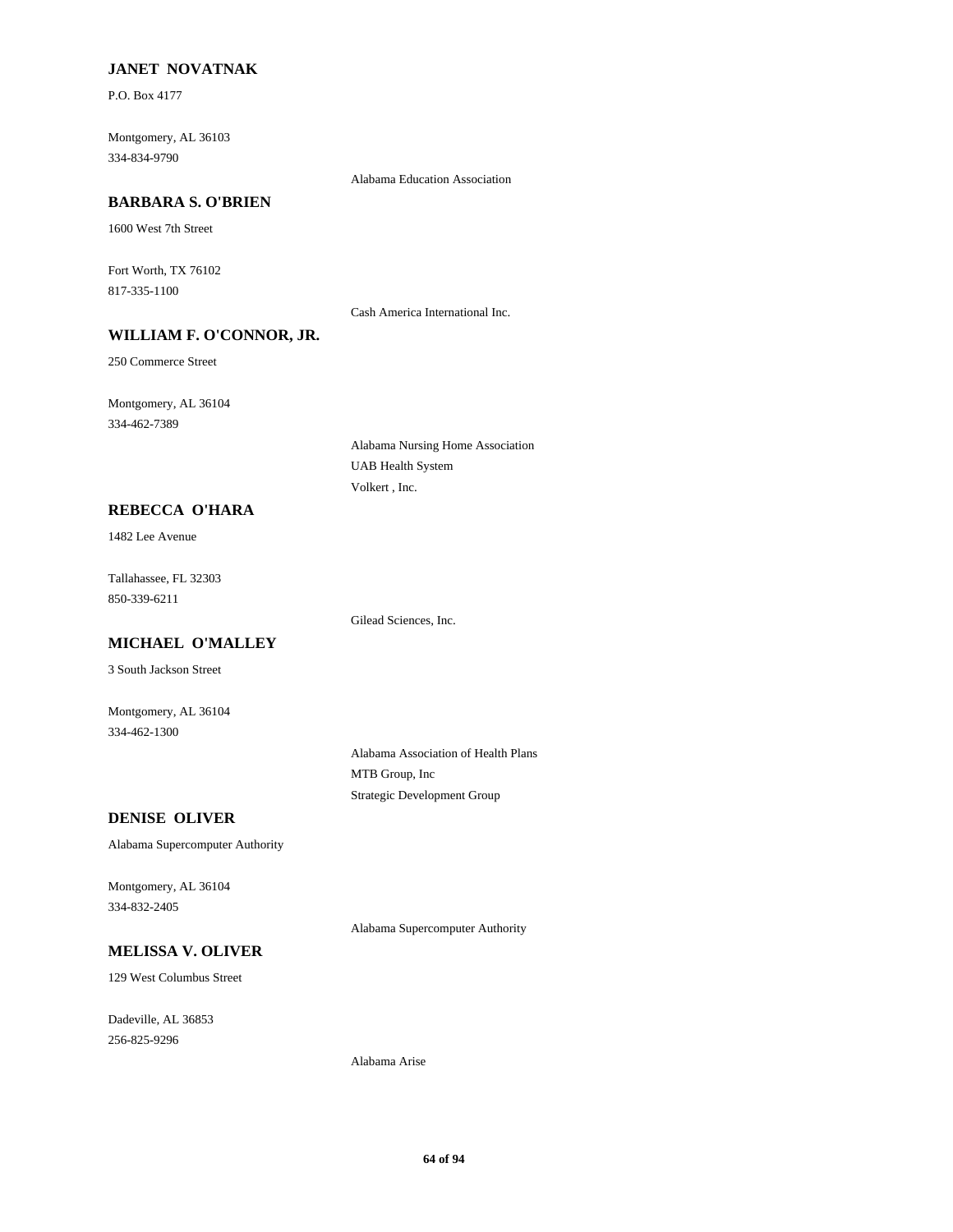#### **ALLEN EARLE OWEN**

MeadWestvaco,Corp.

334-855-5377 Phenix City, AL 36868

MeadWestvaco Corporation

Boise Paper

## **BRANDON OWENS**

3914 Watermelon Rd #8B

205-454-7151 Northport, AL 35473

Alabama Beverage Licensees Association

## **MARTY LEE PARKER**

4585 Industrial Road

251-246-8238 Jackson, AL 36545

#### **MILTON K. PARSONS**

105 Magnolia Place Drive

334-221-2405 Wetumpka, AL 36093

> Bama Bail Bonds Organized Seafood Association of Alabama, Inc.

## **G. FERRELL PATRICK**

6251 Kathmoor Drive

Montgomery, AL 36117 334-315-1353

> Community Health Solutions of America Community Health Systems Professional Services Corporation Eastman Chemical Company American Pharmacy Cooperative, Inc. Capitol Policy Group Cigar Association of America, Inc. Falcon, LLC Patrick Company, The RAI Service Company SAS Institute Inc. Hewlett-Packard International Biodegradable Products Institute, DBA BPI ITEACH US

#### **BENJAMIN W. PATTERSON**

423 S. Hull Street

334-262-2577 Montgomery, AL 36104

Fine, Geddie & Associates, LLC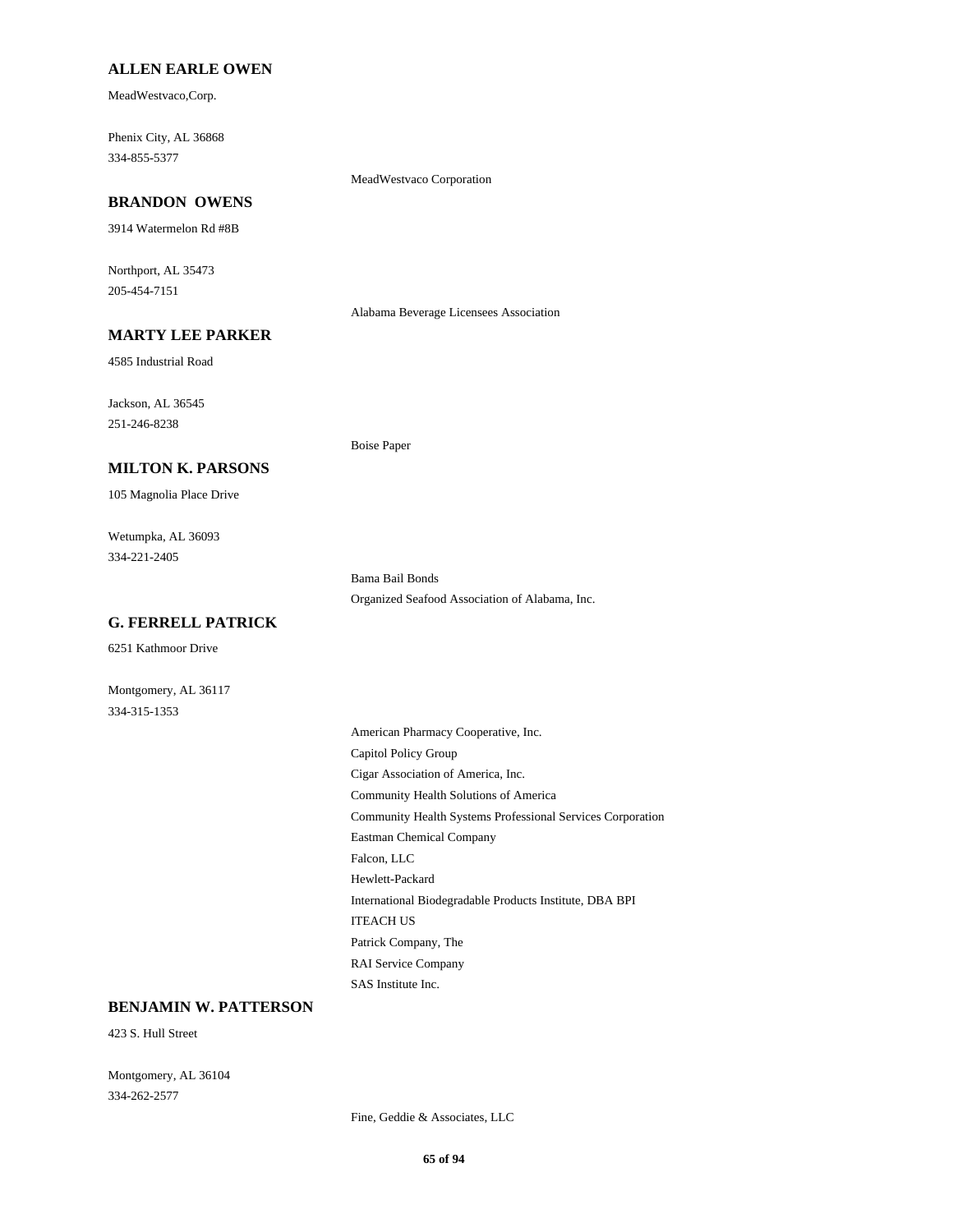#### **BRANDON PECK**

100 M Street, SE

202-863-7755 Washington, DC 20003

#### **DEAN R. PEELER**

462 South Union Street

334-834-9707 Montgomery, AL 36104

Alabama Petroleum Council, A Div. of API

## **DARYL OSCAR PERKINS**

1600 5th Street NW

205-533-4871 Birmingham, AL 35215

#### **GILES PERKINS**

1901 6th Avenue North, Suite 3000

205-250-5000 Birmingham, AL 35203

**JOSEPH W. PERKINS**

644 South Perry Street

334-262-5478 Montgomery, AL 36104

> Alabama Education Association Alabama Nursing Home Association Matrix ,LLC

Adams and Reese LLP

Birmingham Business Alliance City of Birmingham, Alabama Master Solutions, LLC

Dutko Worldwide LLC Johnson Controls, Inc

#### **STEPHANIE PETELOS**

2100 Riverchase Center

205-543-5528 Hoover, AL 35244

ProctorU

#### **LYNN PETTWAY**

P.O. Box 4177

334-834-9790 Montgomery, AL 36103

Alabama Education Association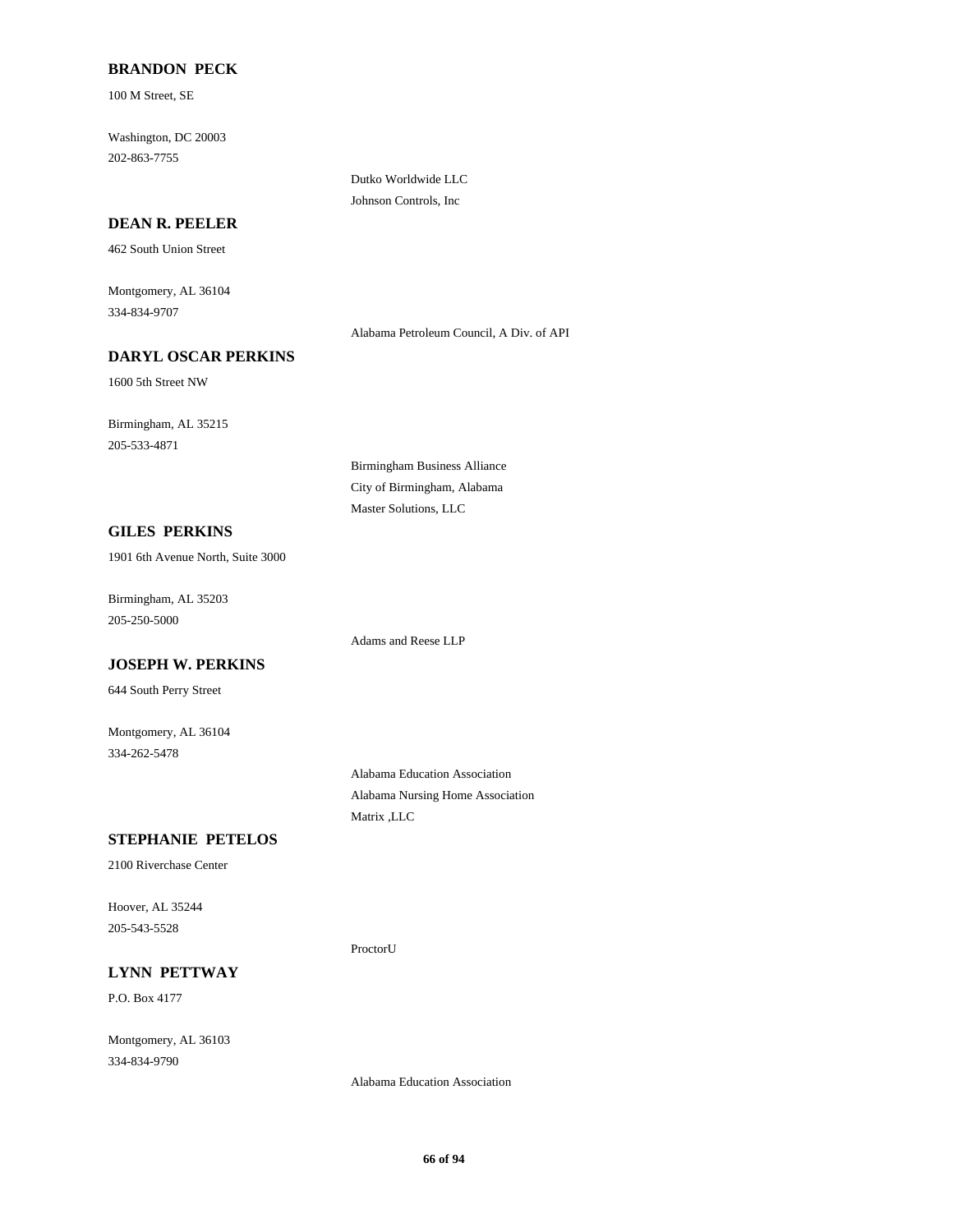#### **LEIGH PHILLIPS**

P.O. Box 4177

334-834-9790 Montgomery, AL 36103

Alabama Education Association

## **CURTIS C. PICKENS**

P O Box 2825

205-475-5900 Birmingham, AL 35202

> Alabama Community Financial Services Association (ACFSA) Alabama Education Association AT&T Alabama

Alabama Appleseed Center for Law & Justice, Inc.

## **JOHN A. PICKENS**

309 N. Hull Street

334-263-0086 Montgomery, AL 36104

#### **PAUL PINYAN**

Post Office Box 11000

334-288-3900 Montgomery, AL 36191-0001

Alabama Farmers Federation/Alfa

## **JEFF PITTS**

644 South Perry Street

334-262-5478 Montgomery, AL 36104

> BP America Inc. Matrix ,LLC

AT&T Alabama

## **GARY L. PLEDGER**

600 North 19th Street

205-714-0222 Birmingham, AL 35203

#### **FRANCESCA PLENDL**

4274 Raleigh Way

850-728-2762 Tallahassee, FL 32311

AstraZeneca Pharmaceuticals, LP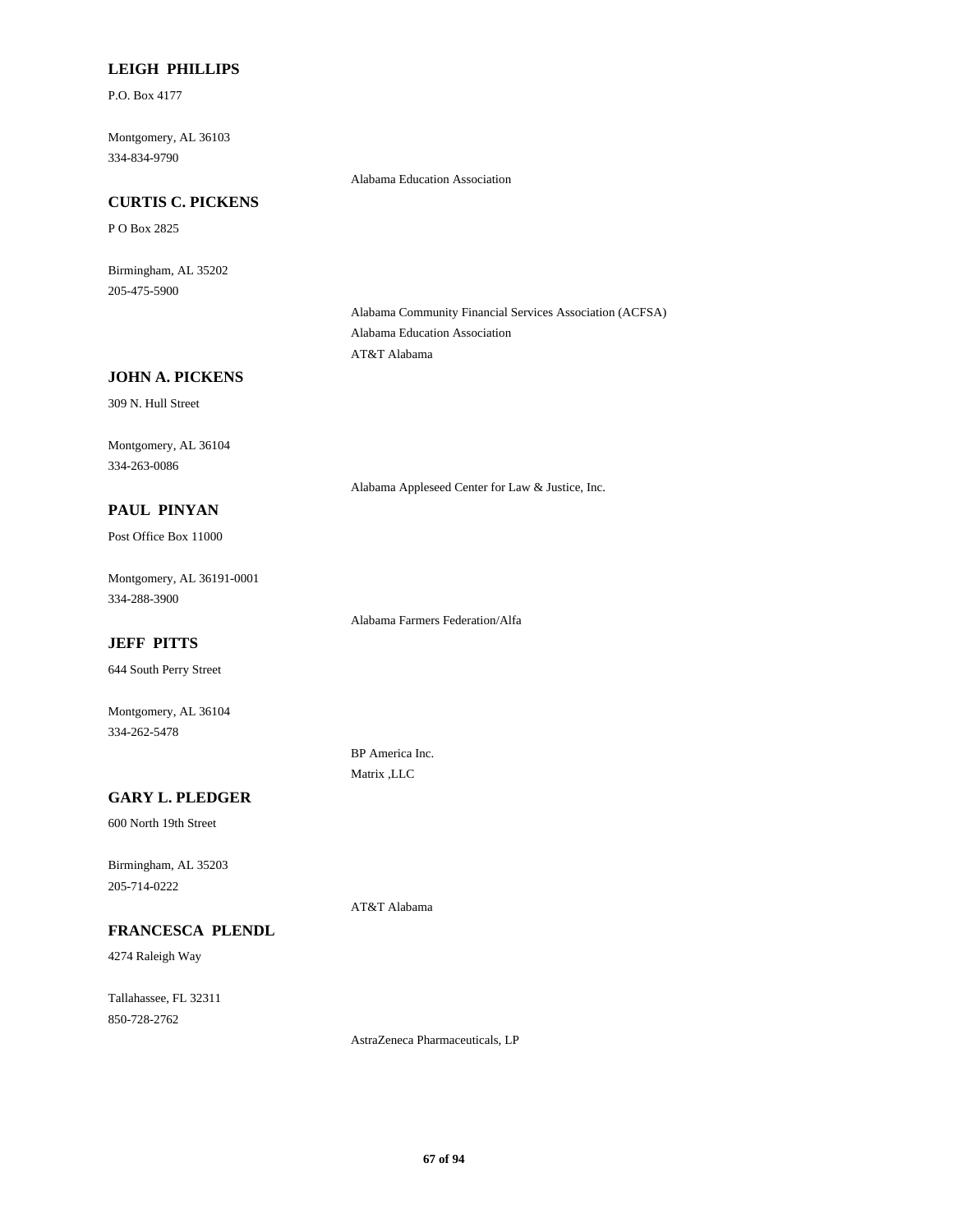#### **JACK D. POLLARD**

2991 Center Ridge Road

334-335-6183 Luverne, AL 36049

#### **MARY E. PONS**

100 North Jackson Street

334-263-7594 Montgomery, AL 36103

Association of County Commissions of Alabama

Jack Pollard-Alabama's Lobbying Alliance

## **WILLIAM E. POWELL, III**

201 South Bainbridge Street

334-265-1867 Montgomery, AL 36104

Alabama Cattlemen's Association

#### **WILLIAM C. PRATHER**

2170 Satellite Blvd., Suite 200

478-733-1824 Duluth, GA 30097

Nationwide Mutual Insurance Company

## **NANETTE K. PREGNO**

4274 Lomac Street

Montgomery, AL 36109-5423 334-244-2187

Franklin Resources Group, LLC

#### **STEPHEN DRU PRESTON**

2010 Brookwood Medical Center Drive

205-873-0816 Birmingham, AL 35209

Brookwood Medical Center

#### **BRYAN PRIMM**

113 Derwent Lane

256-859-7912 Huntsville, AL 35810

Primm Consulting Associates

## **ANNA MERRILL PRITCHETT**

201 Monroe Street

334-954-3065 Montgomery, AL 36104

AARP Alabama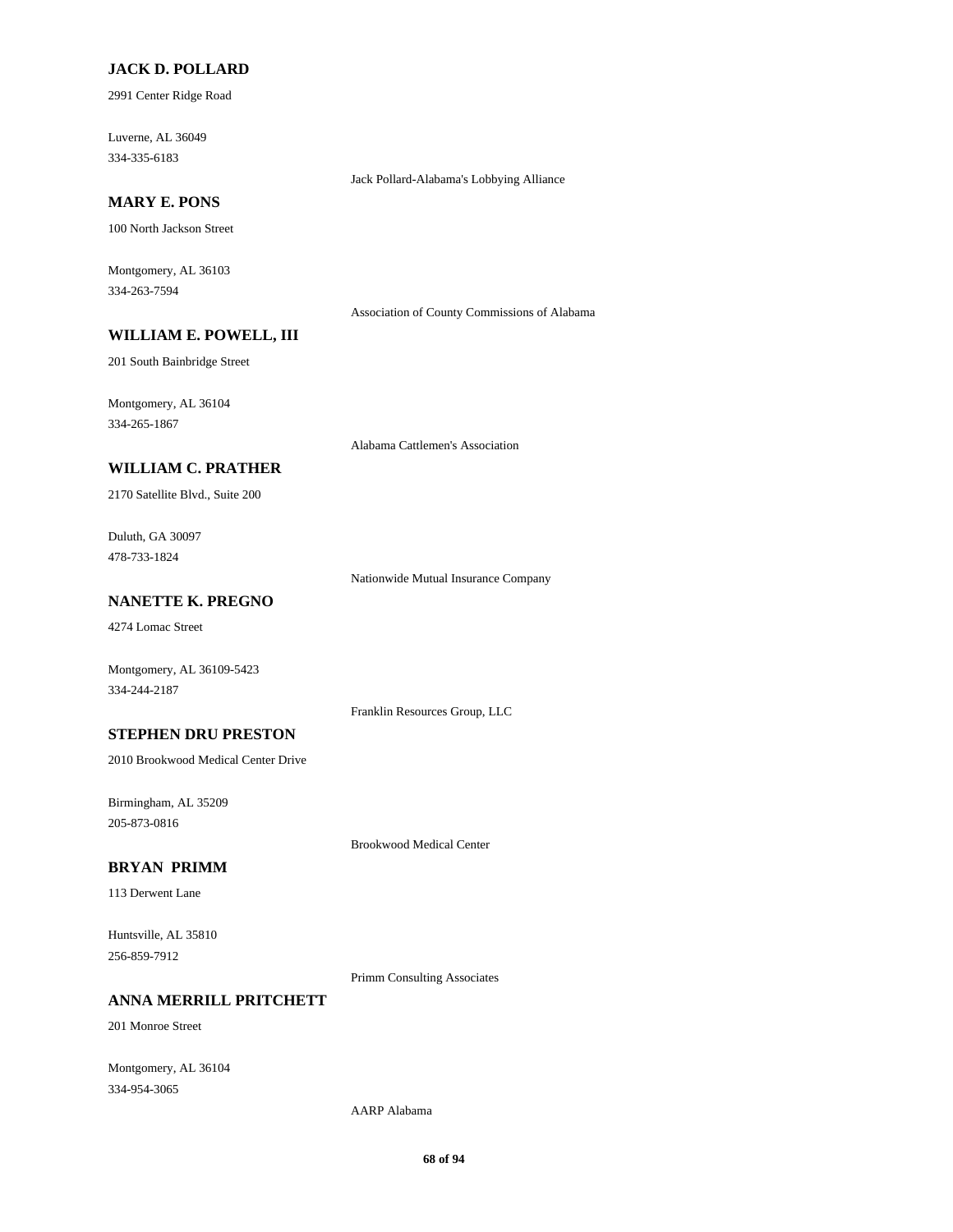#### **COURTNEY PUGH**

820 SAS Campus Drive

919-531-8442 Cary, NC 27513

SAS Institute Inc.

# **JEFFREY ADAM RABREN**

1900 Fifth Ave, N

205-264-4240 Birmingham, AL 35203

Regions Financial Corporation

## **THOMAS N. RAINS**

P O Box 4433

334-279-1886 Montgomery, AL 36103

A+ Education Partnership

#### **ASHLEY THOMPSON RAMAGE**

P.O. Box 2641

205-257-0274 Birmingham, AL 35203

Alabama Power Company

## **TERESA RATLIFF**

P.O. Box 4177

Montgomery, AL 36103 334-834-9790

Alabama Education Association

#### **STEVEN RAUSCHENBERGER**

8770 West Bryn Mawr Avenue

773-867-8635 Chicago, IL 60631

Zebra Technologies Corporation

#### **CHARLIE JAY REED**

1830 28th Avenue South

205-807-8281 Birmingham, AL 35209

Associated Builders & Contractors of Alabama, Inc.

## **JASON TODD REID**

7515 Halycon Summit Dr., Suite 200

334-834-3006 Montgomery, AL 36117

Home Builders Association of Alabama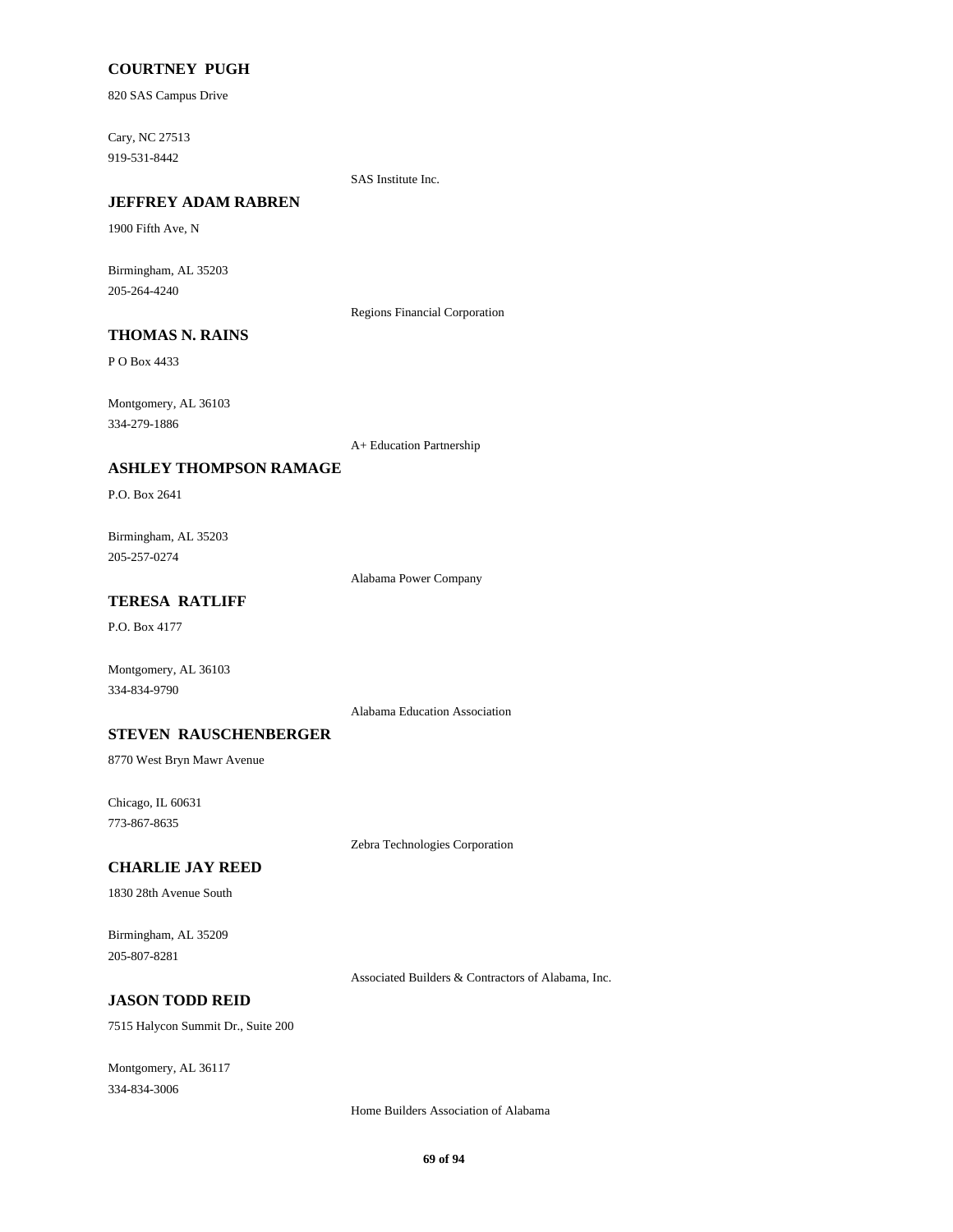#### **Andre Reid & Associates**

4346 Forrest Park Drive

334-324-4270 Eight Mile, AL 36613

> Prichard Water and Sewer AT&T Alabama Windom,Galliher & Associates The Toney Watkins Company

## **JERRY A. RENFROE**

100 North Union Street

334-265-1660 Montgomery, AL 36104

Telecommunications Association of the Southeast

#### **M. SUZANNE RESPESS**

1600 7th Avenue South

205-638-9652 Birmingham, AL 35233

Children's Hospital of Alabama dba Children's of Alabama

## **ELIZABETH REYNOLDS**

3933 Victoria Lakes Drive South

317-875-5250 Jacksonville, FL 32226

National Association of Mutual Insurance Companies (NAMIC)

#### **MICHELLE RHEE**

825 K Street, Second Floor

916-287-9220 Sacramento, CA 95814

StudentsFirst

## **E. CLARK RICHARDSON**

Clark Richardson & Associates

334-819-6655 Montgomery, AL 36123-0035

Alabama Bankers Association, Inc.

#### **EUGENE ALLEN RICHARDSON**

133 Peachtree Street, NE

404-652-5349 Atlanta, GA 30303

Koch Companies Public Sector, LLC and Its Affiliates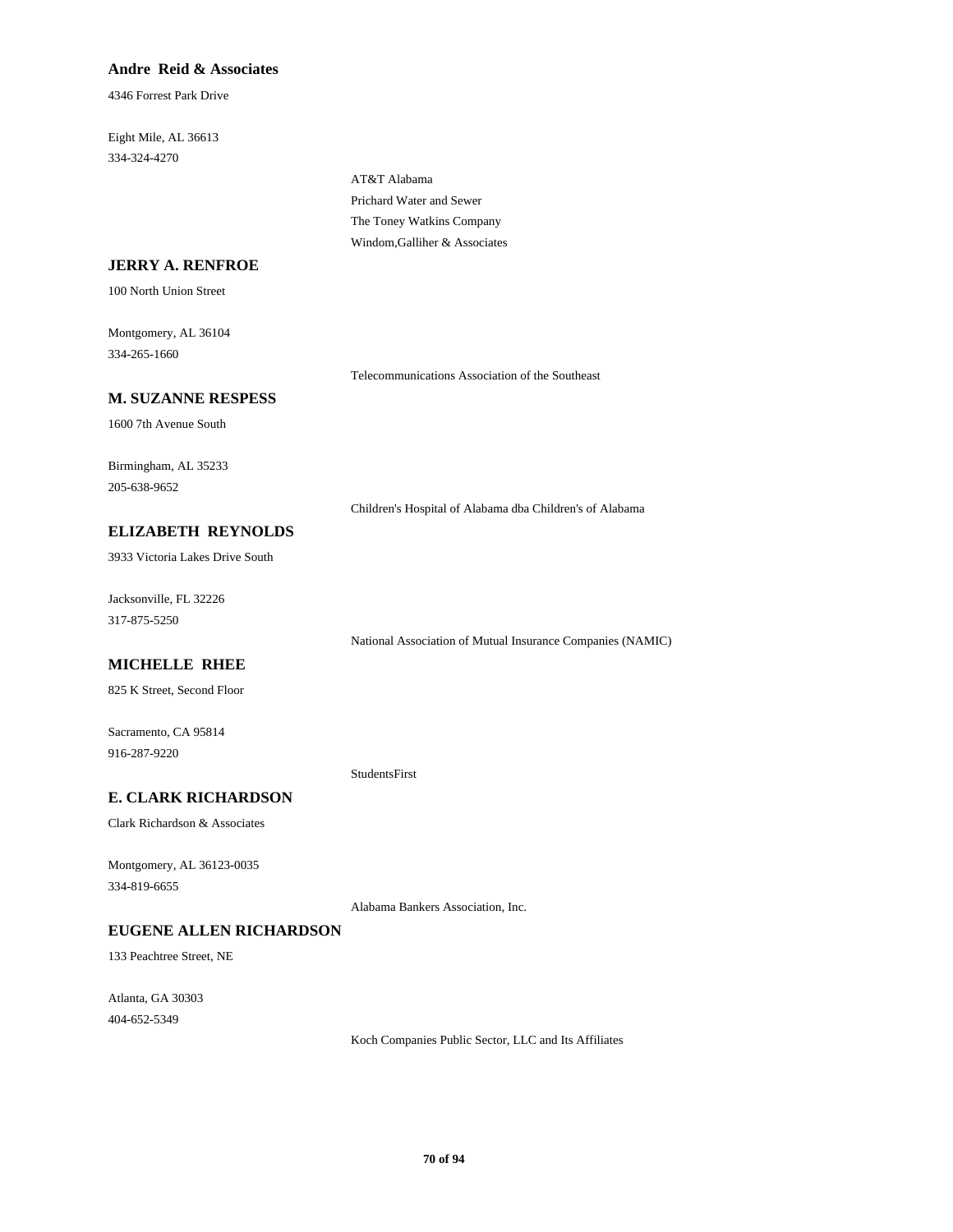#### **DAVID RICHWINE**

906 Duval Court

954-850-4131 Wilton Manors, FL 33334

Bristol-Myers Squibb Company

## **QUENTIN RIGGINS**

770 Washington Ave

334-832-3881 Montgomery, AL 36104

Alabama Power Company

## **DARRELL BREN RILEY**

435 South McDonough Street

334-834-1061 Montgomery, AL 36104

Alabama AFL-CIO

#### **ROBERT RENFROE RILEY**

3530 Independence Drive

205-484-0099 Birmingham, AL 35209

Bob Riley & Associates, LLC

## **Bob Riley & Associates, LLC**

3530 Independence Drive

Birmingham, AL 35209 205-484-0099

> Austal USA Brett Real Estate Robinson Development Co., Inc. ARC Terminals Holdings, LLC Airbus Americas Alabama Council for Affordable and Rural Housing, Inc. (ALCARH) SAS Institute Inc. VT Systems, Inc. Roebuck Consulting Group City of Orange Beach FSQC-AL, LLC

#### **PHILLIP W RIVERS**

125 South Ripley Street

202-997-0489 Montgomery, AL 36104

University of North Alabama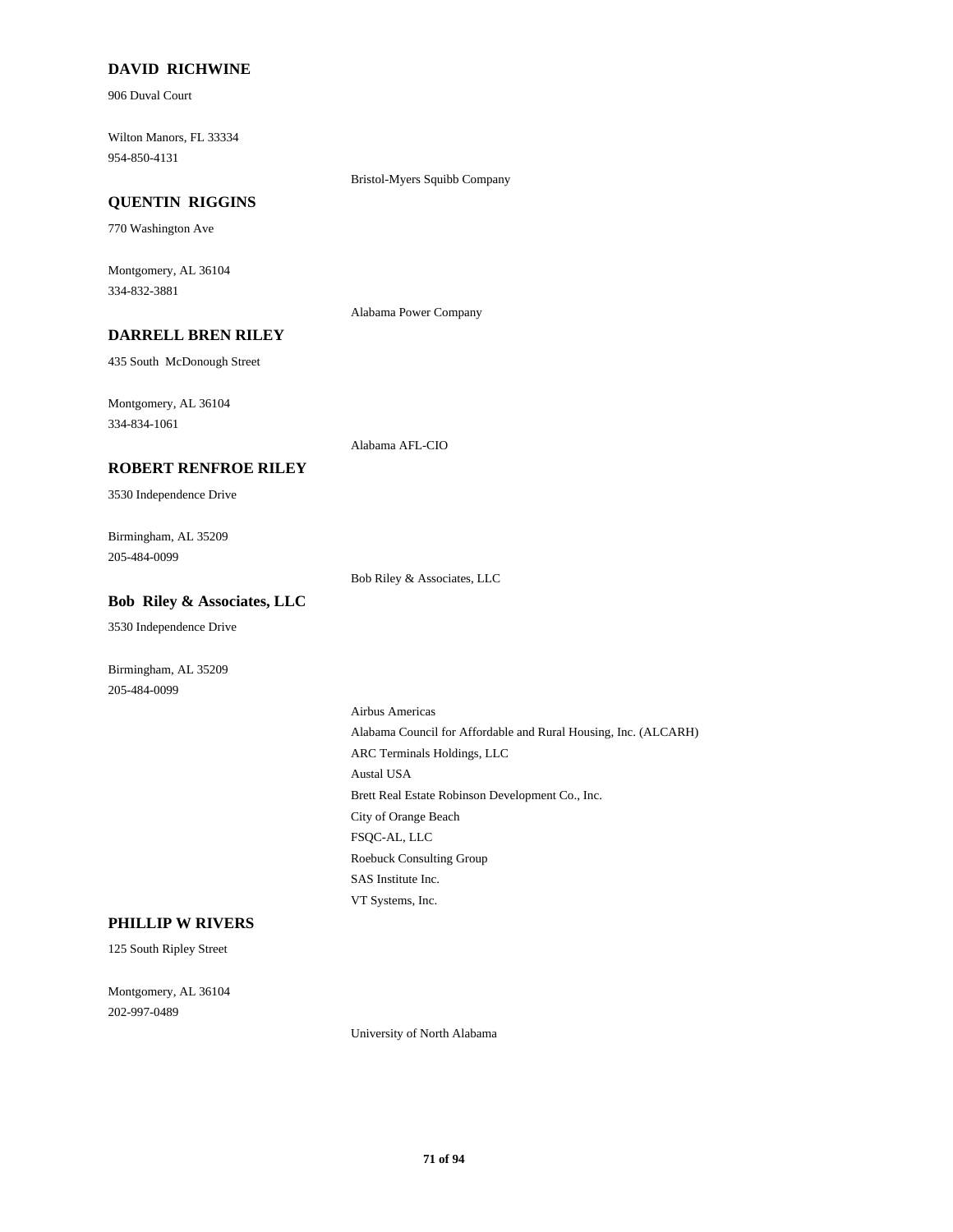#### **BEN ROBBINS**

1827 1st Ave. N.

205-907-5091 Birmingham, AL 35203

Manufacture Alabama

## **DAVID LYNN ROBERSON**

1000 Urban Center Drive

205-945-6580 Vestavia Hills,, AL 35242

> Alabama Coal Association Drummond Company Inc.

#### **KEN C. ROBERTS, JR.**

P.O. Drawer 230488

334-277-9700 Montgomery, AL 36123-0488

Alabama Association of School Boards

## **KATHERINE G ROBERTSON**

402 Office Park Drive

205-535-0815 Birmingham, AL 35223

Alabama Policy Institute

## **JAMES WELLS ROBINSON**

3066 Zelda Rd, #372

Montgomery, AL 36106 334-306-7872

Alabama Correctional Organization

#### **GILBERT BROUGHTON ROGERS**

127 Peachtree Street

404-521-9900 Atlanta, GA 30303

Southern Environmental Law Center

#### **DAVID ROOT**

212 Spring Branch Road

804-834-2626 Waverly, VA 23890

Prime Therapeutics, LLC

## **PERRY ROQUEMORE**

401 Adams Avenue

334-244-8948 Montgomery, AL 36104

Bloom Group Inc., The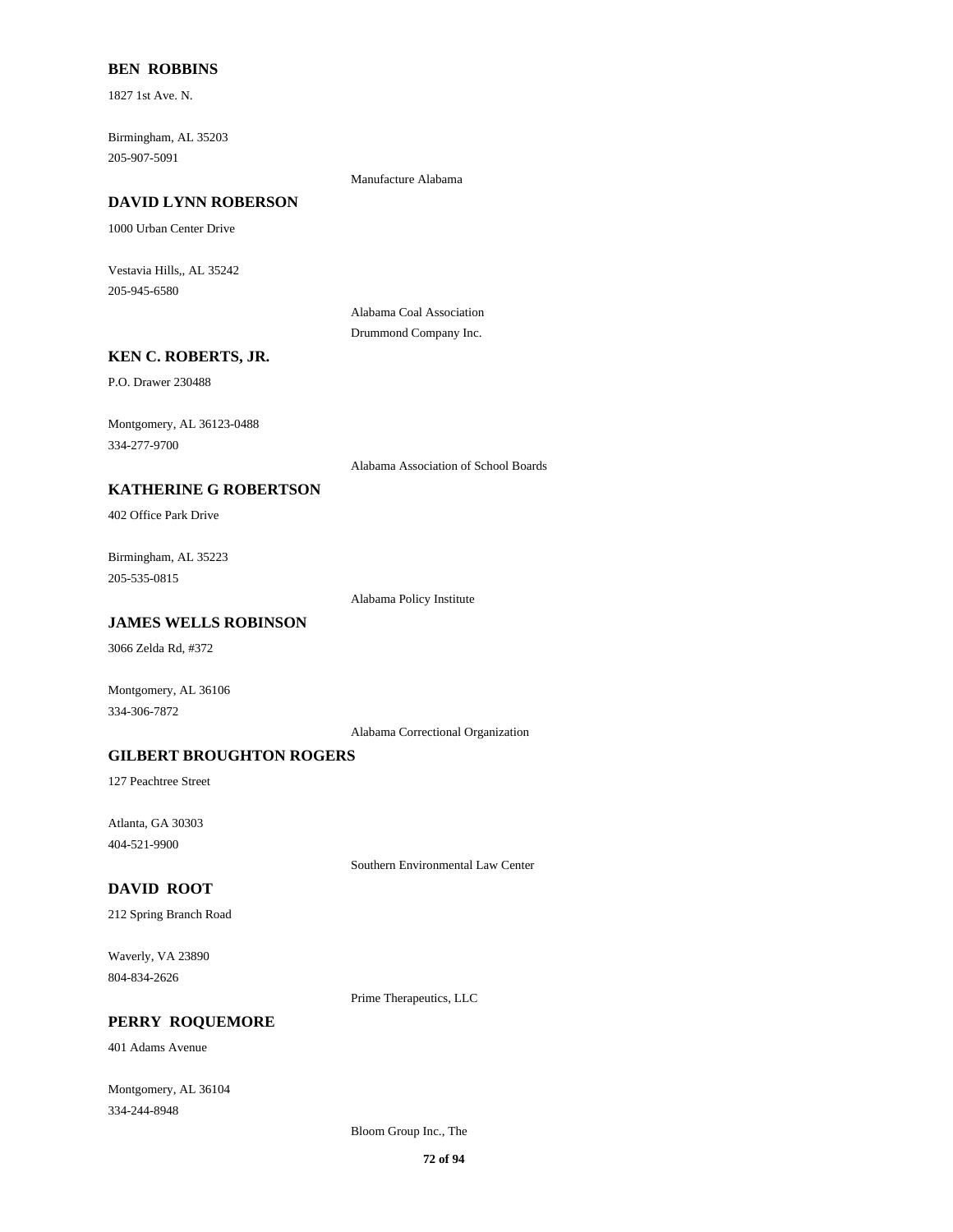#### **BRENT LOUIS ROSEN**

614 S. Hull Street

334-262-2000 Montgomery, AL 36104

> Gentiva Health Services, Inc. Providence Health System W.W. Grainger, Inc.

#### **JAY MICHAEL ROSS**

P O Box 1348

251-433-3234 Mobile, AL 36633

Adams and Reese LLP

### **JOHN C.M. ROSS**

121 Coosa street

334-262-5200 Montgomery, AL 36104

> John C.M. Ross & Company, Inc. Dax R. Swatek & Associates, L.L.C. Swatek, Azbell, Howe & Ross Learning Through Sports, LLC

Alabama Education Association

### **QUINTLON ROSS**

P.O. Box 4177

Montgomery, AL 36103 334-834-9790

#### **TOBIN BERNARD ROTH**

2 North Jackson Street

334-262-1800 Montgomery, AL 36104

> CSX Transportation, Inc. Corrections Corporation of America Intel Corporation Energen Corporation Comcast Alabama Recycling Association Alabama Graphite Company, Inc. Centene Corporation Capitol Resources of Alabama, LLC Thompson Engineering, Inc The Louis Berger Group TexPar Energy, LLC Lorillard Tobacco Company K12 Inc. Teach For America Southern Light

> > **73 of 94**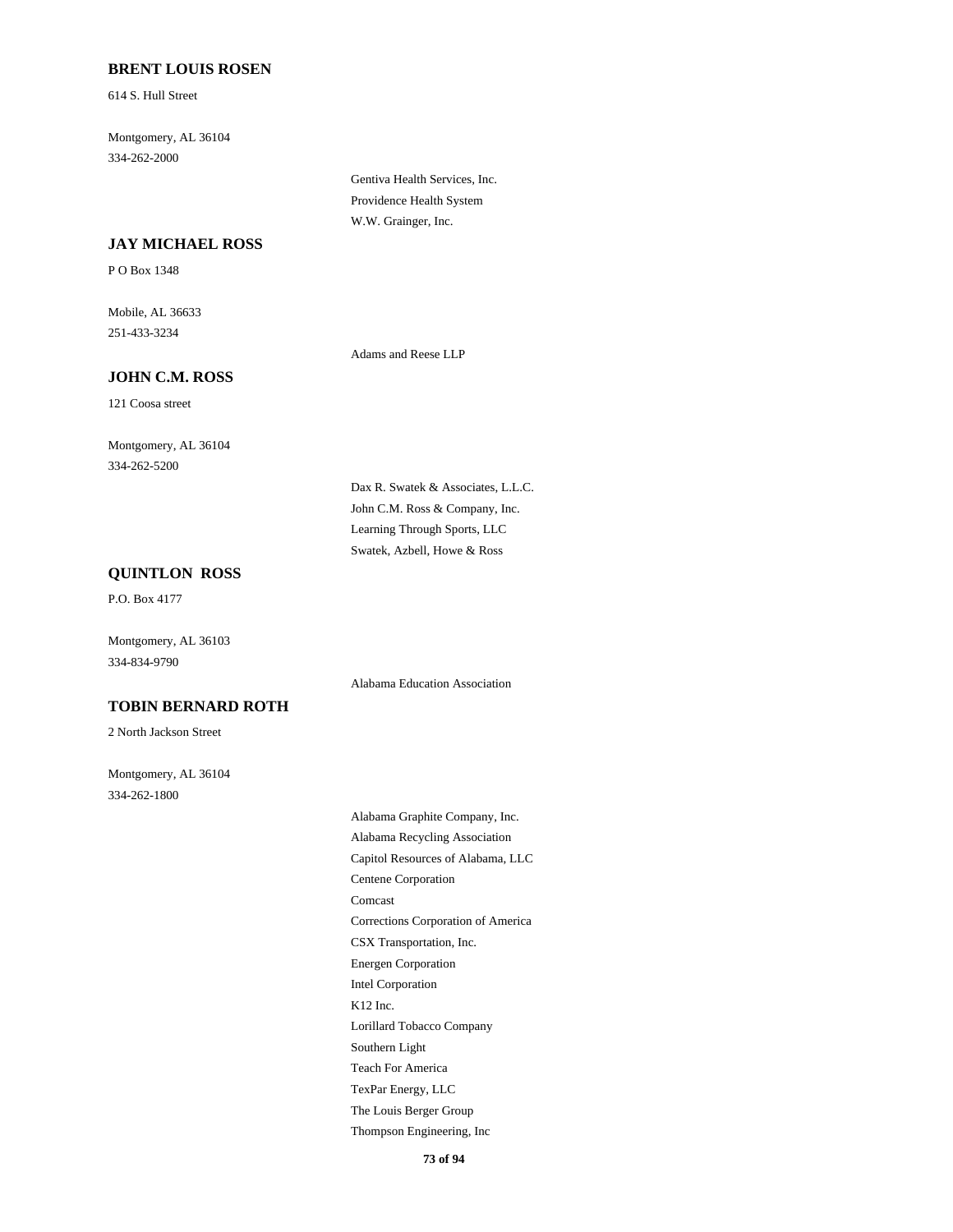U.S. Chamber/Inst. for Legal Reform Uber Technologies, Inc Xerox Business Services, LLC and its Affiliates

#### **SHERRY LYNN ROUT**

P.O. Box 383348

212-876-7700 Germantown, TN 38138

The American Society for the Prevention of Cruelty to Animals

### **DANIEL MAURICE RUMLEY**

825 K Street, Second floor

916-287-9220 Sacramento, CA 95814

StudentsFirst

Russell & Associates

#### **DAVID RUSSELL**

PO Box 311363

205-796-0155 Birmingham, AL 35231

**CLAY RYAN**

Maynard, Cooper & Gale, P.C.

205-254-1000 Birmingham, AL 35203-2618

Corizon, Inc Children's Hospital of Alabama dba Children's of Alabama DaVita, Inc. Dish Network DIRECTV, INC Alabama Sports Foundation Alabama Power Company Alabama Wildlife Federation Blue Cross & Blue Shield of Alabama Baptist Health System Inc. Energen Corporation The Westervelt Company Southern Research Institute Vital Smiles, Inc. Zoom Motorsports, LLC Wal-Mart Stores, Inc. Mutual Savings Life Insurance Company Lloyd's America, Inc. Navistar, Inc. Results, LLC Regions Financial Corporation Alabama A&M University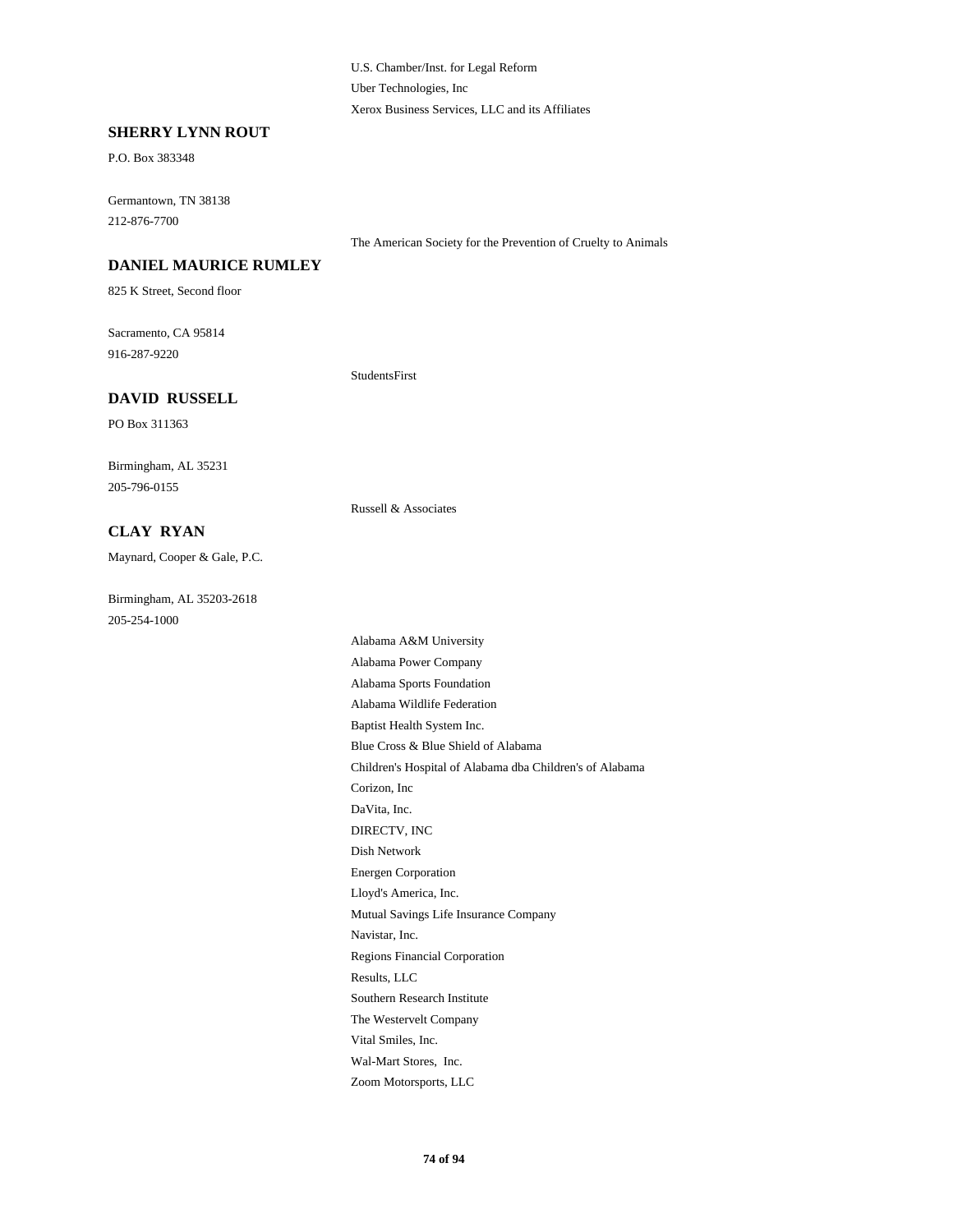### **CAROLYN JONES SABATINI**

8510 Balboa Blvd

913-338-2640 Northridge, CA 91345

Pharmavite LLC

### **BILL SAGER**

141 London Parkway

205-326-4129 Birmingham, AL 35211

Alabama Independent Insurance Agents, Inc.

### **JERRY L. SAILORS**

300A Water Street

334-265-5744 Montgomery, AL 36104-2558

Coosa-Alabama River Improvement Association, Inc.

#### **MARLENE LOUISE SANDERS**

c/o 2350 Kerner Blvd., Ste. 250

415-389-6800 San Rafael, CA 94901

Merck Sharp & Dohme Corp.

### **ALLEN SANDERSON**

401 Adams Avenue, Suite 710

Montgomery, AL 36104 334-244-8948

Bloom Group Inc., The

#### **TREVOR SANTOS**

11250 Waples Mill Road

703-267-1250 Fairfax, VA 22030

National Rifle Association of America

#### **THOMAS JOSEPH SAUNDERS**

555 Alabama Street

334-265-8733 Montgomery, AL 36104

Alabama Forestry Association

### **JOHN SCHREMSER**

100 N. Union Street Ste. 828

334-531-2985 Montgomery, AL 36104

#### CenturyLink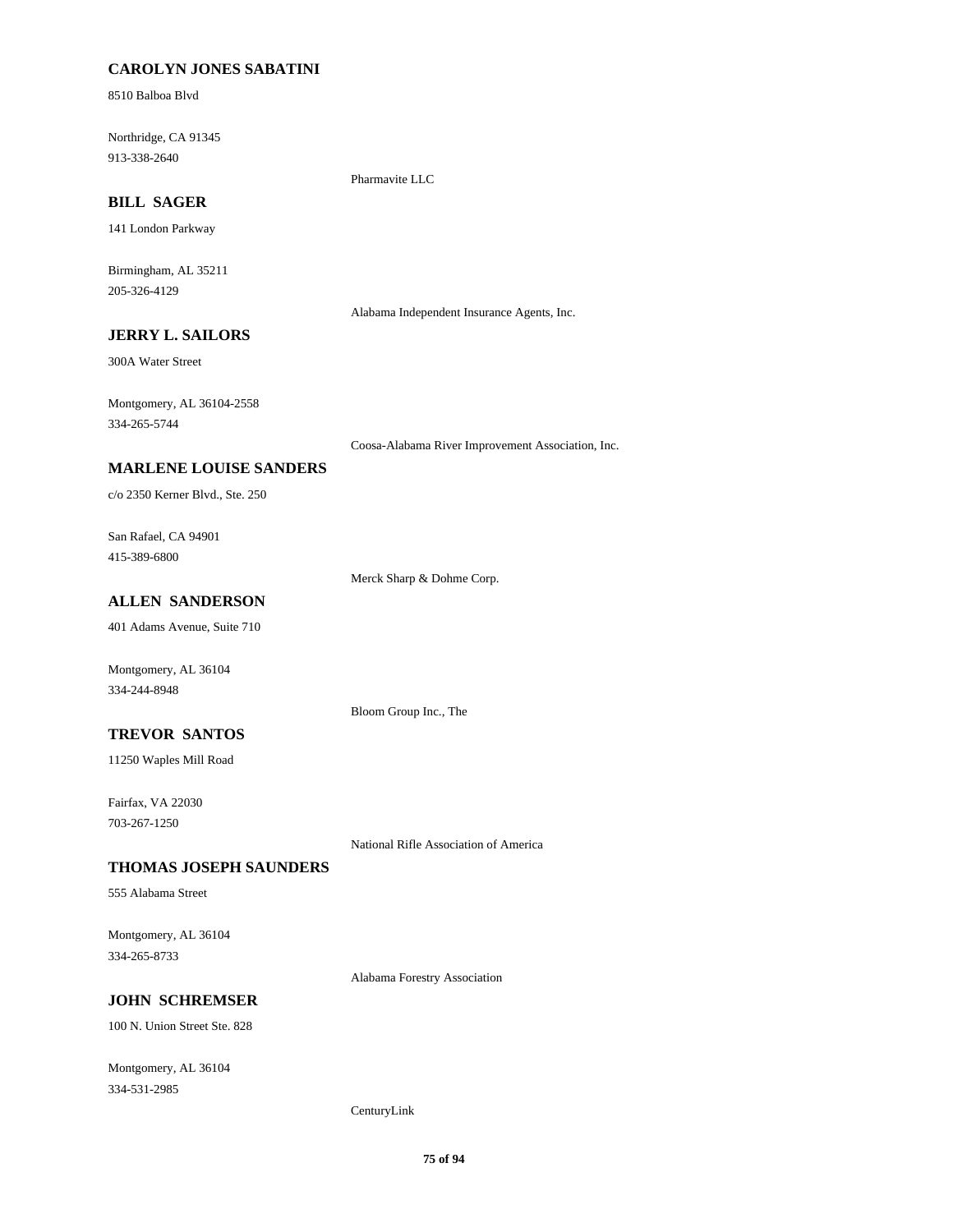#### **EMILY SCHULTZ**

209 20th Street North

205-328-4435 Birmingham, AL 35203

Alabama Coalition for Public Charter Schools

### **EDWIN G SELLERS**

P. O. Box 1087

205-602-7670 Gardendale, AL 35071

Sellers Export Consulting

### **NICHOLAS C SELLERS**

PO Box 2641

205-257-3111 Birmingham, AL 35203

Alabama Power Company

#### **TERRI SHARPLEY**

2229 1st Avenue South

205-500-6484 Birmingham, AL 35203

Jones Group, LLC, The

### **CASEY SHELTON**

12181 Highway 25

Calera, AL 35040 205-668-1905

International Brotherhood of Electrical Workers (I.B.E.W.)

#### **AMELIA SHENSTONE**

250 Arizona Ave. NE

404-373-5832 Atlanta, GA 30307

Southern Alliance for Clean Energy

#### **JOHN SHIRLEY**

39 South Harper Street

334-850-5801 Tallassee, AL 36078

International Brotherhood of Electrical Workers (I.B.E.W.)

# **RUSS SIMNICK**

1101 Fifteenth St. NW

202-289-2700 Washington, DC 20005

National Alliance for Public Charter Schools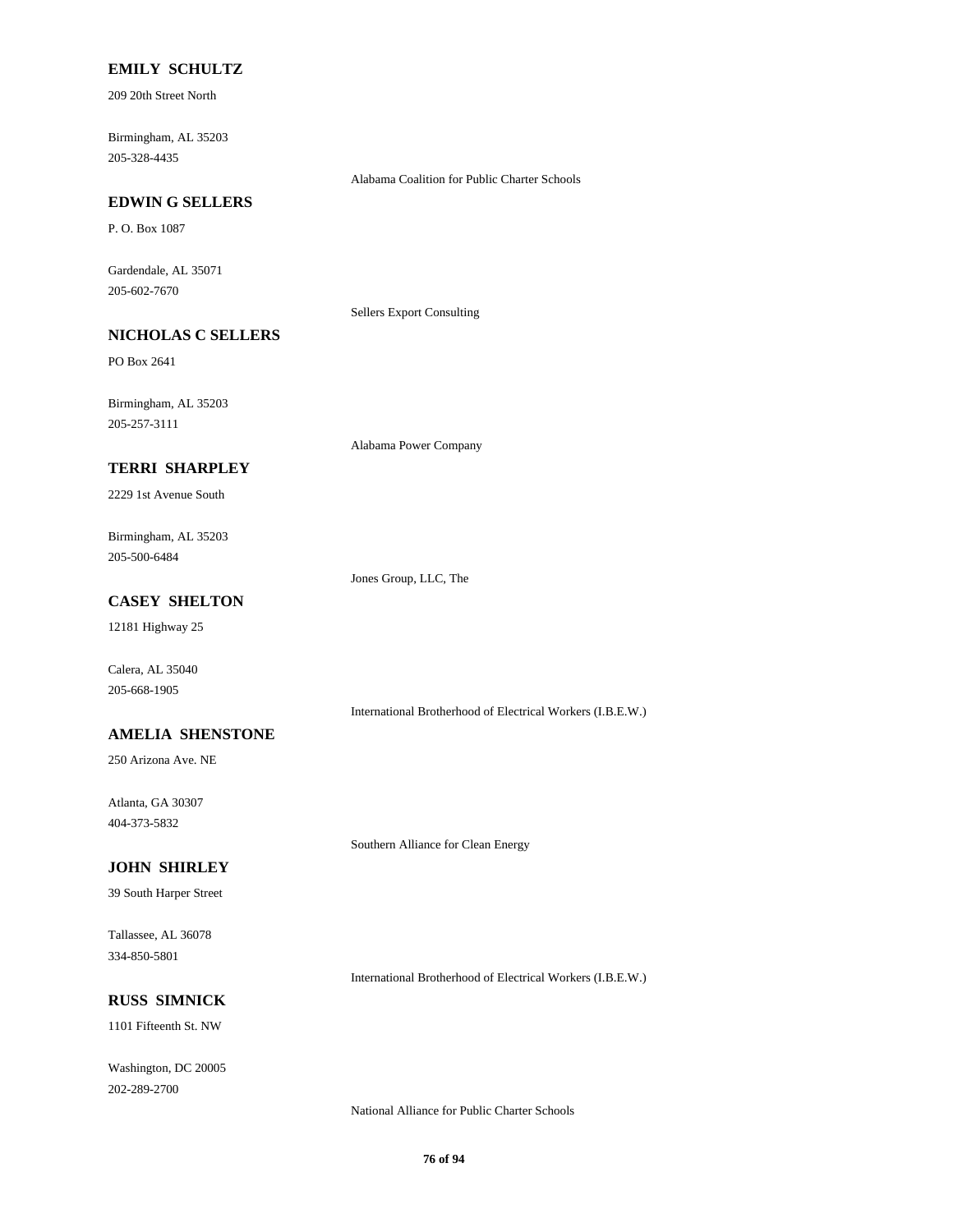### **MONTGOMERY C SIMPSON**

900 Circle 75 Parkway

770-952-4682 Atlanta, GA 30339

Weyerhaeuser Company and its Affiliates

### **BEVERLY SIMS**

P.O. Box 4177

334-834-9790 Montgomery, AL 36103

Alabama Education Association

### **DARRYL SINKFIELD**

P.O. Box 4177

334-834-9790 Montgomery, AL 36103

Alabama Education Association

#### **JAMIE TODD SIZEMORE**

720 Leslie Ave

256-335-5524 Tuscumbia, AL 35674

Brotherhood of Locomotive Engineers & Trainmen

### **JASON THOMAS SKIPPER**

3379 Peachtree Road NE, Suite 300

404-446-1668 Atlanta, GA 30326

> Brick Industry Association, Inc. TNT Fireworks

### **CHARLES Chuck C. SMITH**

28270 US Highway 80

334-289-6280 Demopolis, AL 36732

#### **DANIEL J SMITH**

660 Fritz Dr

972-304-6500 Coppell, TX 75019

#### **EUNICE W. SMITH**

4200 Stone River Circle

205-879-7096 Birmingham, AL 35213

Eagle Forum of Alabama

UPS, Inc.

Rock-Tenn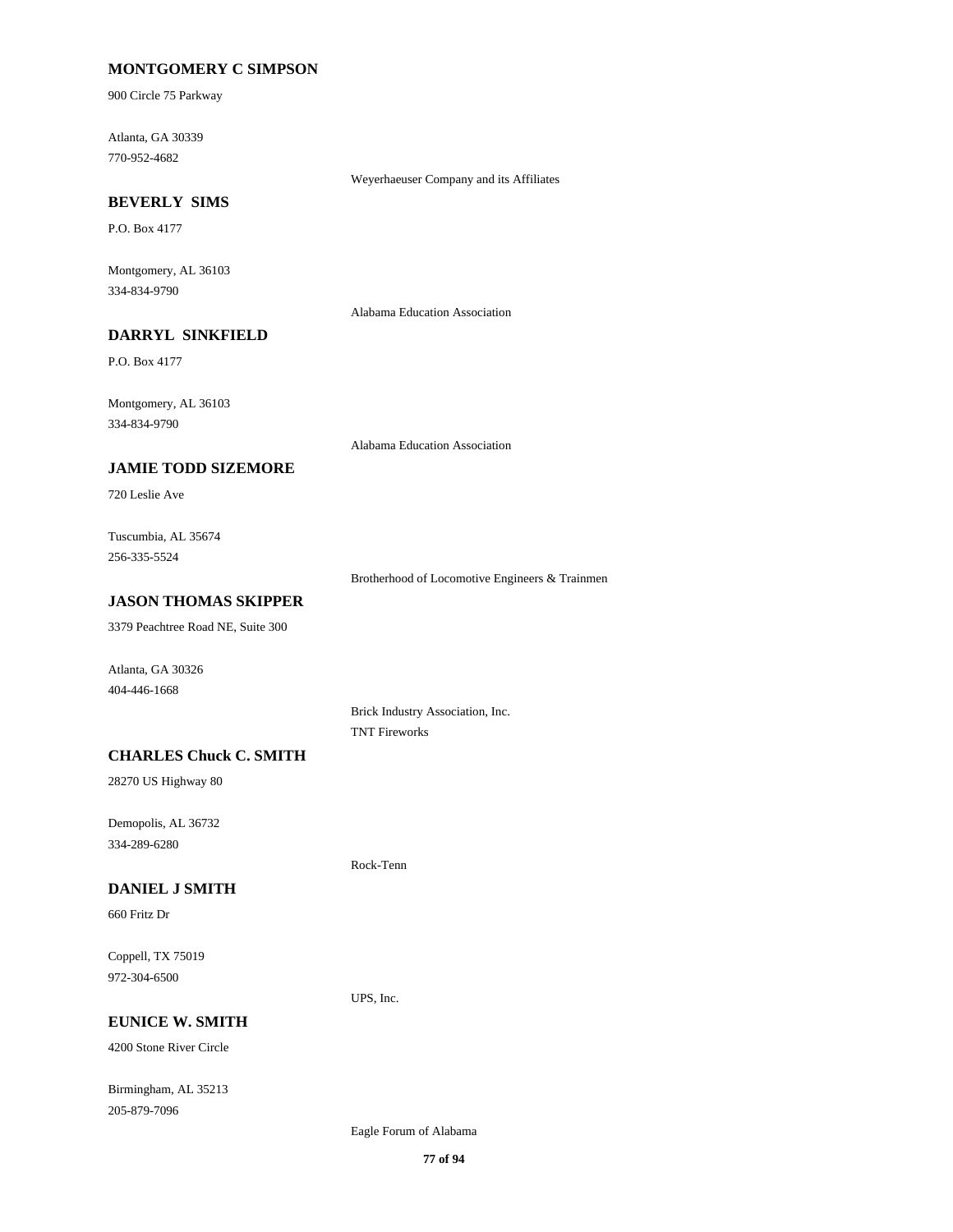#### **JOHN KENNETH SMITH**

535 Adams Avenue

334-262-2566 Montgomery, AL 36104

Alabama League of Municipalities

### **JOHNNIE B SMITH**

Alabama Association for Justice

334-262-4974 Montgomery, AL 36104

Alabama Association for Justice

### **ZAYNE SMITH**

309 N. Hull St.

334-263-0086 Montgomery, AL 36104

Alabama Appleseed Center for Law & Justice, Inc.

#### **JEFF SOMMER**

2 N. Jackson Street

334-262-2116 Montgomery, AL 36104

Blue Cross & Blue Shield of Alabama

### **JOHN SORRELL**

1745 Platt Place

334-265-0501 Montgomery, AL 36117

Alabama Concrete Industries Association

#### **Southern Strategy Group of Alabama**

2 N. Jackson Street

334-240-6900 Montgomery, AL 36104

> Blue Cross & Blue Shield of Alabama Medistat Rx Development Associates American Cancer Society Cancer Action Network Alabama Association of Housing & Redevelopment Authorities Alabama Hospice and Palliative Care Organization Alabama State Board of Pharmacy Telecommunications Association of the Southeast Tenaska, Inc. Witt O'Brien's, LLC Takeda Pharmaceuticals America Southland Benefit Solutions, LLC Southland National Insurance Corporation Spectra Energy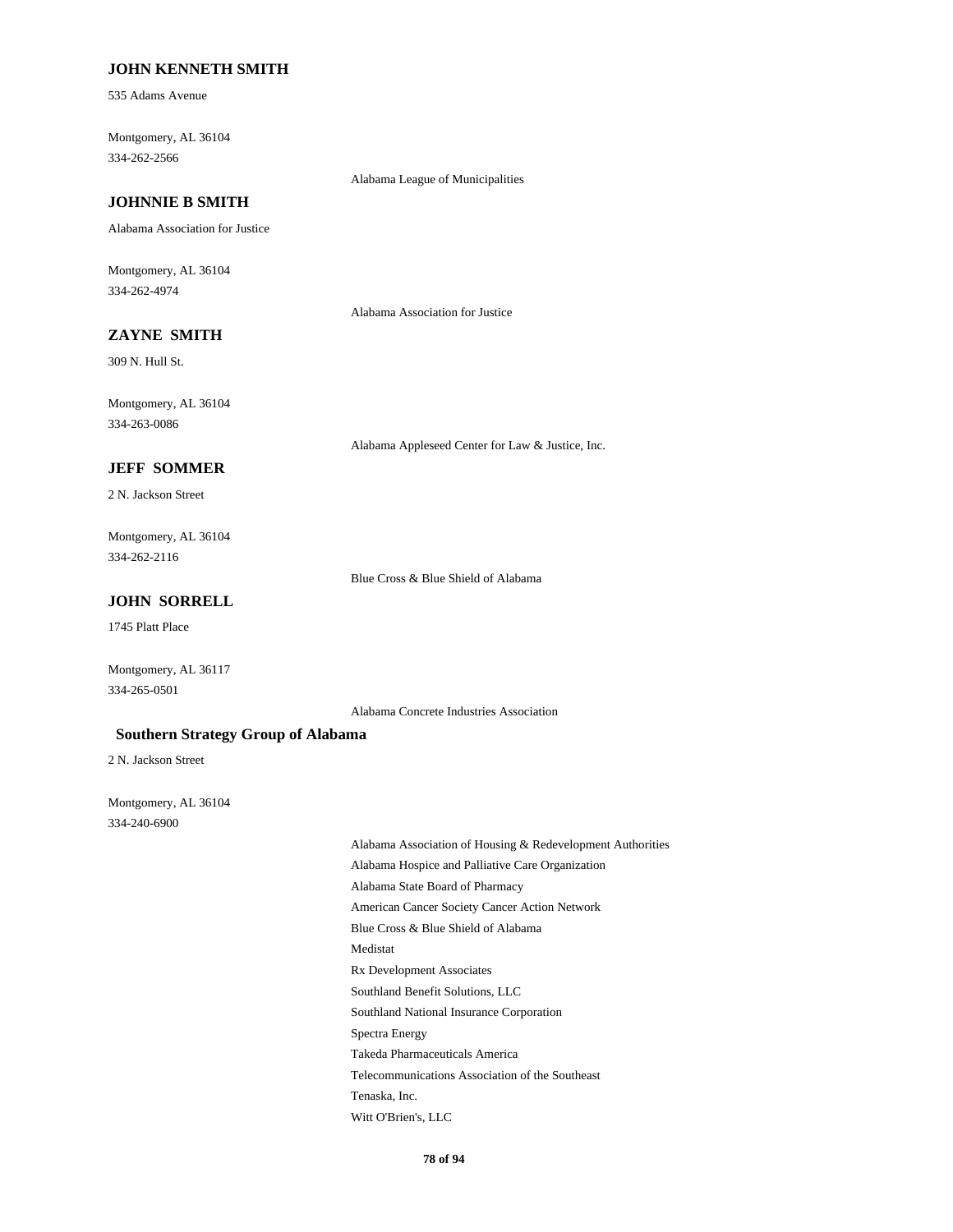#### **JERRY W. SPENCER**

The Spencer Group, LLC

334-354-3220 Pike Road, AL 36064

> Government Corporate Partners, LLC GEC Organics Triton Management Group Poarch Band of Creek Indians

### **LYNES STANFIELD**

c/o Nielsen Merksamer, et al.

415-389-6800 San Rafael, CA 94901

Apple Inc.

### **MARION CAIT STEINFELS**

1234 Primrose Lane

202-557-0430 Montgomery, AL 36111

Southern Poverty Law Center, Inc.

### **STEPHEN STETSON**

207 Montgomery St.

334-832-9060 Montgomery, AL 36101

#### **DAVID STEVENSON**

500 New Jersey Ave. NW

202-558-0061 Washington, DC 20001

Amplify Education, Inc.

Alabama Arise

#### **JAMES DAVID STEWART**

One Federal Place

205-521-8368 Birmingham, AL 35203

> Community Choice Financial Energen Corporation Alliance of Automobile Manufacturers Bradley Arant Boult Cummings LLP Pfizer Inc. Vulcan Materials Company Learning Through Sports, LLC National Association of Public Insurance Adjusters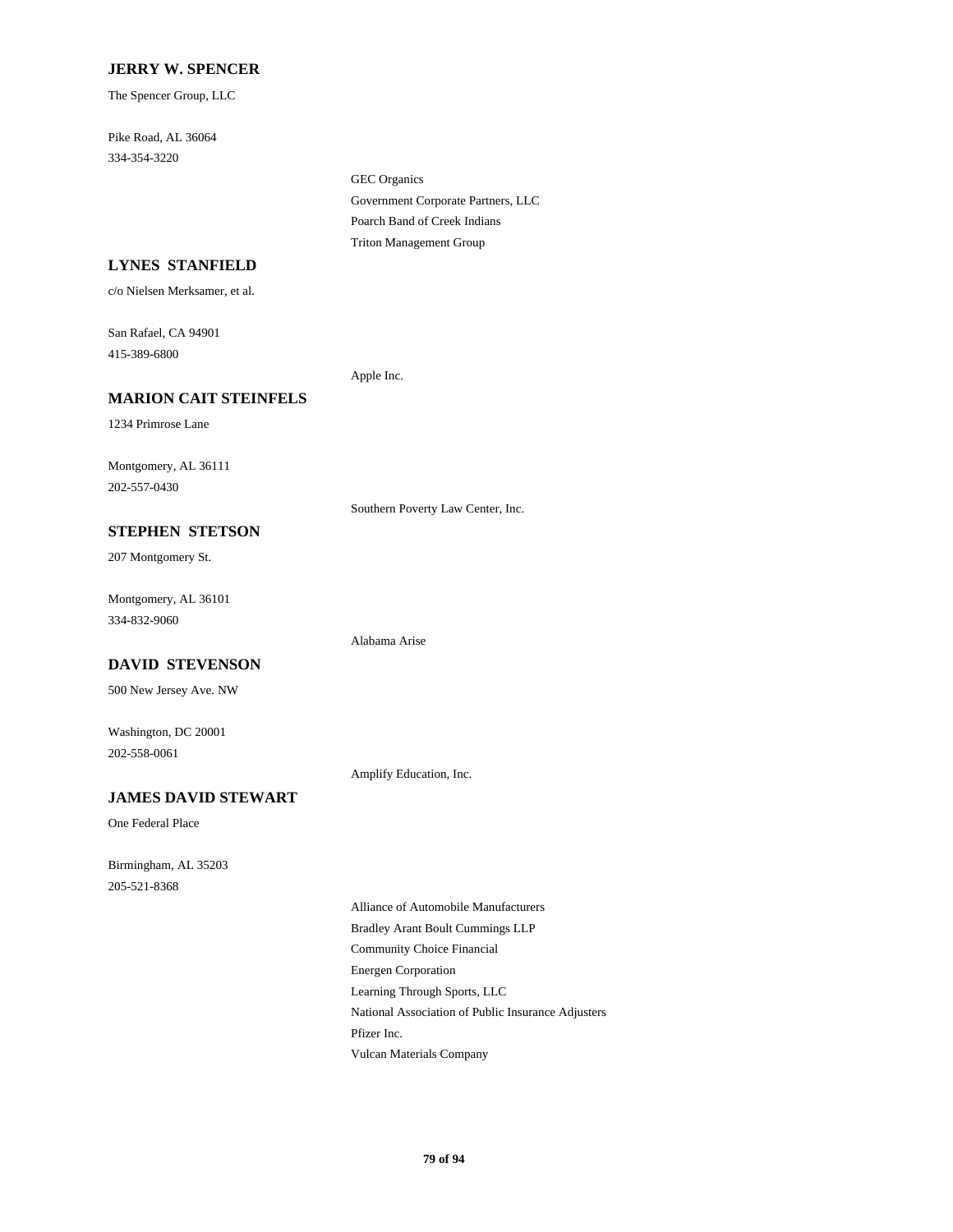#### **J. DAVIS STEWART III**

One Federal Place

205-521-8837 Birmingham, AL 35203

> Community Choice Financial Colonial Management Group Energen Corporation Learning Through Sports, LLC Insurance Auto Auctions Corp. Associated Builders & Contractors of Alabama, Inc. Alliance of Automobile Manufacturers Bradley Arant Boult Cummings LLP Business Council of Alabama Brookdale Senior Living, Inc. StudentsFirst Stonehenge Capital Company Verizon Wireless Inc Waggoner Engineering, Inc Vulcan Materials Company National Association of Public Insurance Adjusters MedImpact Healthcare Systems, Inc. Pfizer Inc. Samford University Foundation Raytheon Company

### **SARAH STOKES**

2829 2nd Ave S

Birmingham, AL 35233-2838 205-745-3060

#### **ELIZABETH STOLL**

1266 W Paces Ferry Rd

404-352-1375 Atlanta, GA 30327

Baxter Healthcare Corporation

Southern Environmental Law Center

Higher Education Partnership

#### **A. GORDON STONE**

2 North Jackson Street

334-832-9911 Montgomery, AL 36104

### **J. ROBIN STONE**

2 North Jackson Street

334-262-4657 Montgomery, AL 36104

Blue Cross & Blue Shield of Alabama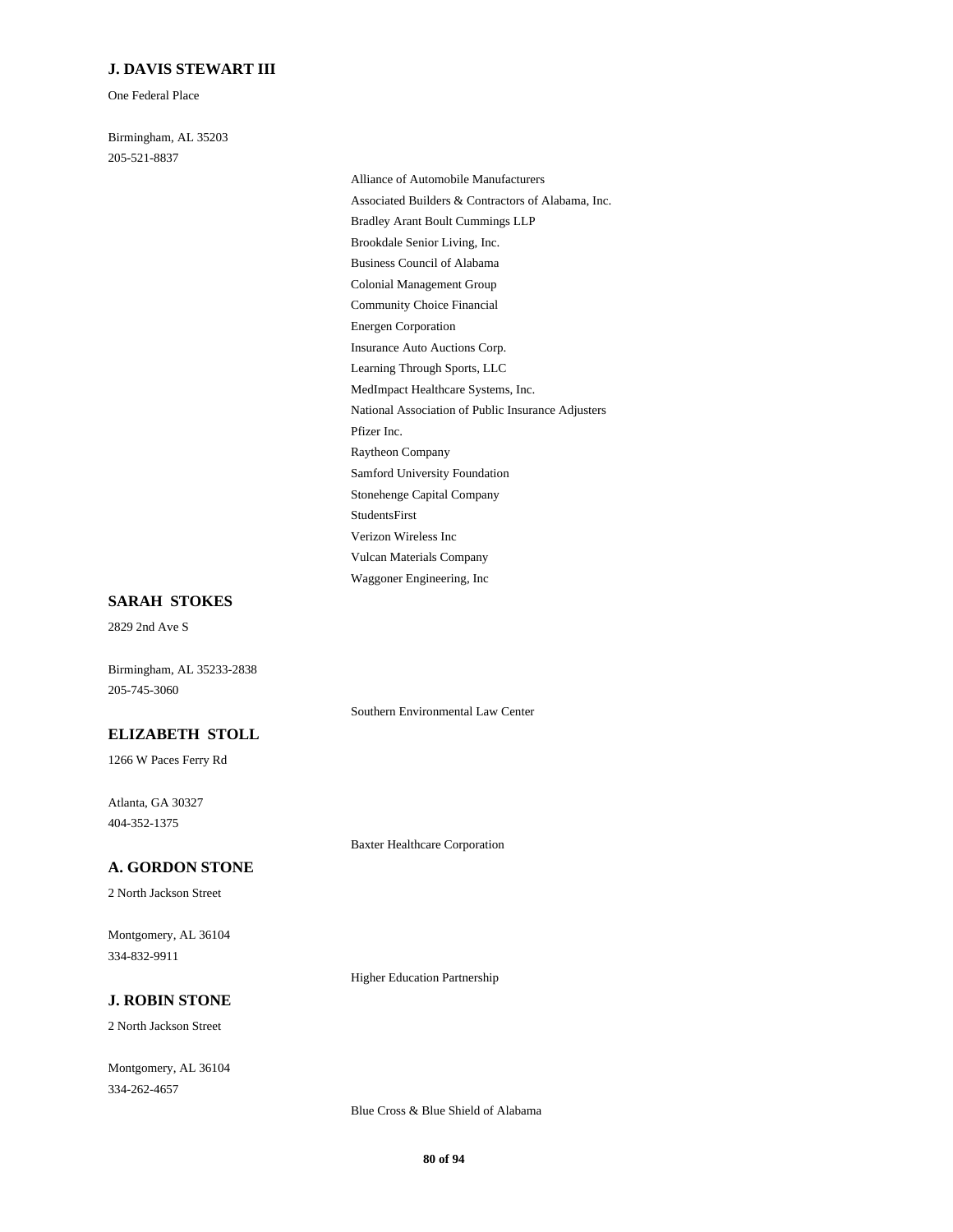#### **DAVID STOUT**

P.O. Box 1188

334-832-9060 Montgomery, AL 36101-1188

Alabama Arise

### **SEAN S STRICKLER**

P.O. Box 244014

334-215-2732 Montgomery, AL 36124

Alabama Rural Electric Association of Cooperatives

### **MICHAEL W. SULLIVAN**

2229 1st Avenue North

205-241-9607 Birmingham, AL 35203

> IW Pharmacy Lobbyist Group, LLC, The Alabama Community Financial Services Association (ACFSA) Free The Hops Title Pawn Council of Alabama Wine Institute, The National Rifle Association of America Oasis Legal Finance

#### **JULIE SWANN**

P.O. Box 4177

334-834-9790 Montgomery, AL 36103

Alabama Education Association

### **DAX SWATEK**

121 Coosa Street

334-262-5200 Montgomery, AL 36104

> Dax R. Swatek & Associates, L.L.C. Swatek, Azbell, Howe & Ross

#### **Swatek, Azbell,Howe & Ross, LLC**

121 Coosa Street

334-262-5200 Montgomery, AL 36104

> Alabama Coalition for Public Charter Schools Alabama Road Builders Association Advance America Cash Advance, Inc Alabama Asphalt Pavement Association Better Basics, Inc. Charter Communications Community Education Centers, Inc.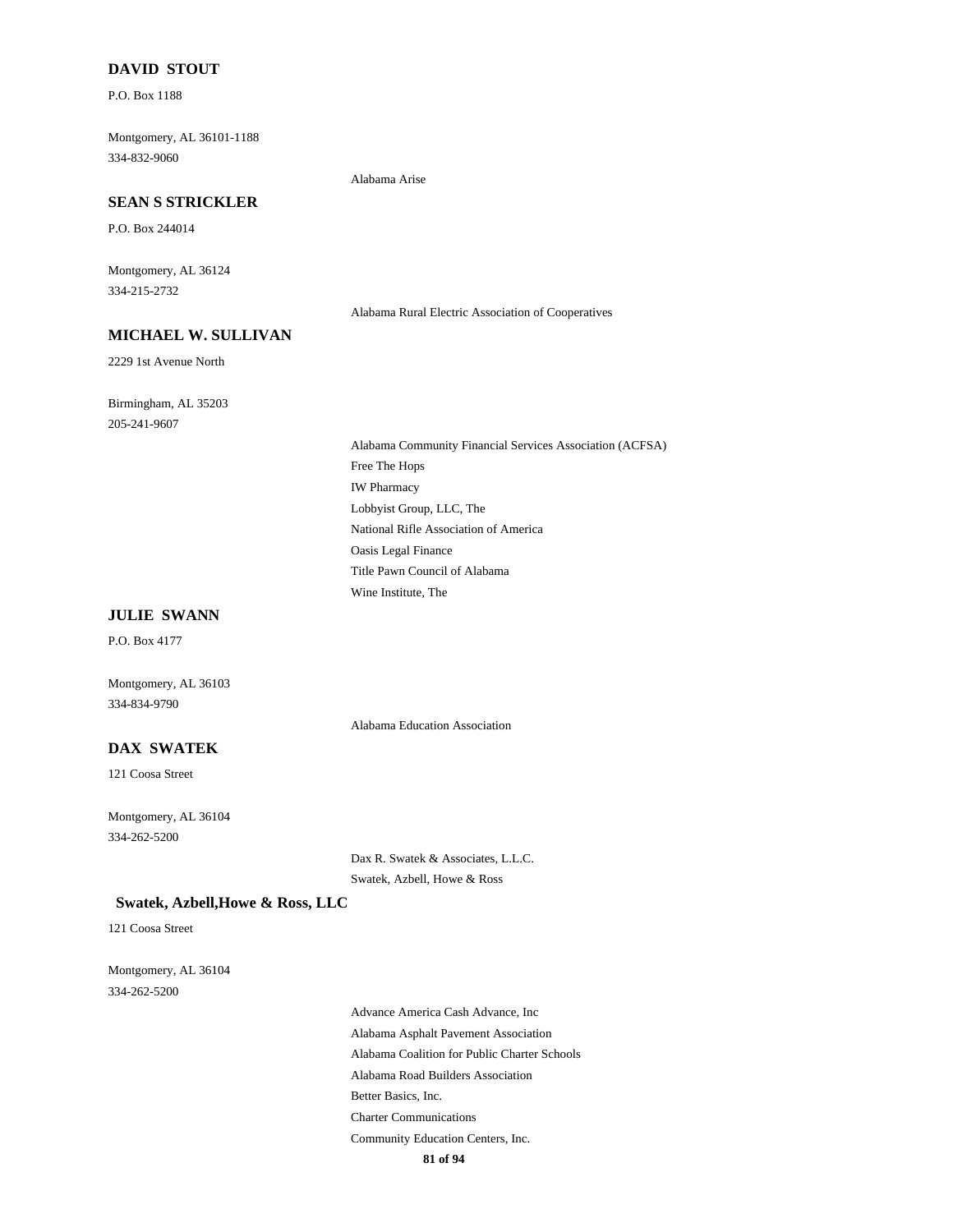Forest Energies, LLC Dish Network Fresenius Medical Center Hoar Construction, LLC HealthSouth Corporation Crestwood Medical Center Community Health Systems Professional Services Corporation Daniel Corporation DIRECTV, INC Dax R. Swatek & Associates, L.L.C. John C.M. Ross & Company, Inc. Southern Communications Services Inc dba Southern LINC Wireless Sight Savers of America The Howe Group, LLC University of West Alabama Trinity Medical Center Maximus Learning Through Sports, LLC Nucor Corporation Select Management Resources, Inc. SAS Institute Inc.

#### **JOHN F. TANNER**

100 Cahaba Farms Drive

205-403-9905 Indian Springs, AL 35124

> Georgia Crown Distributing Company Republic National Distributing Company Wine & Spirits Wholesalers of America, Inc Alabama Crown Distributing Co.

#### **JOHN A. TEAGUE**

Government Corporate Partners, LLC

334-265-8086 Montgomery, AL 36104

> InfoPro Corporation Government Corporate Partners, LLC Total Political Solutions, LLC Teague, Gray & Moore,LLC

### **TAMI EZELL TEAGUE**

Government Corporate Partners, LLC

334-265-8086 Montgomery, AL 36104

> Alabama Power Company Alabama Lenders Association Total Political Solutions, LLC Government Corporate Partners, LLC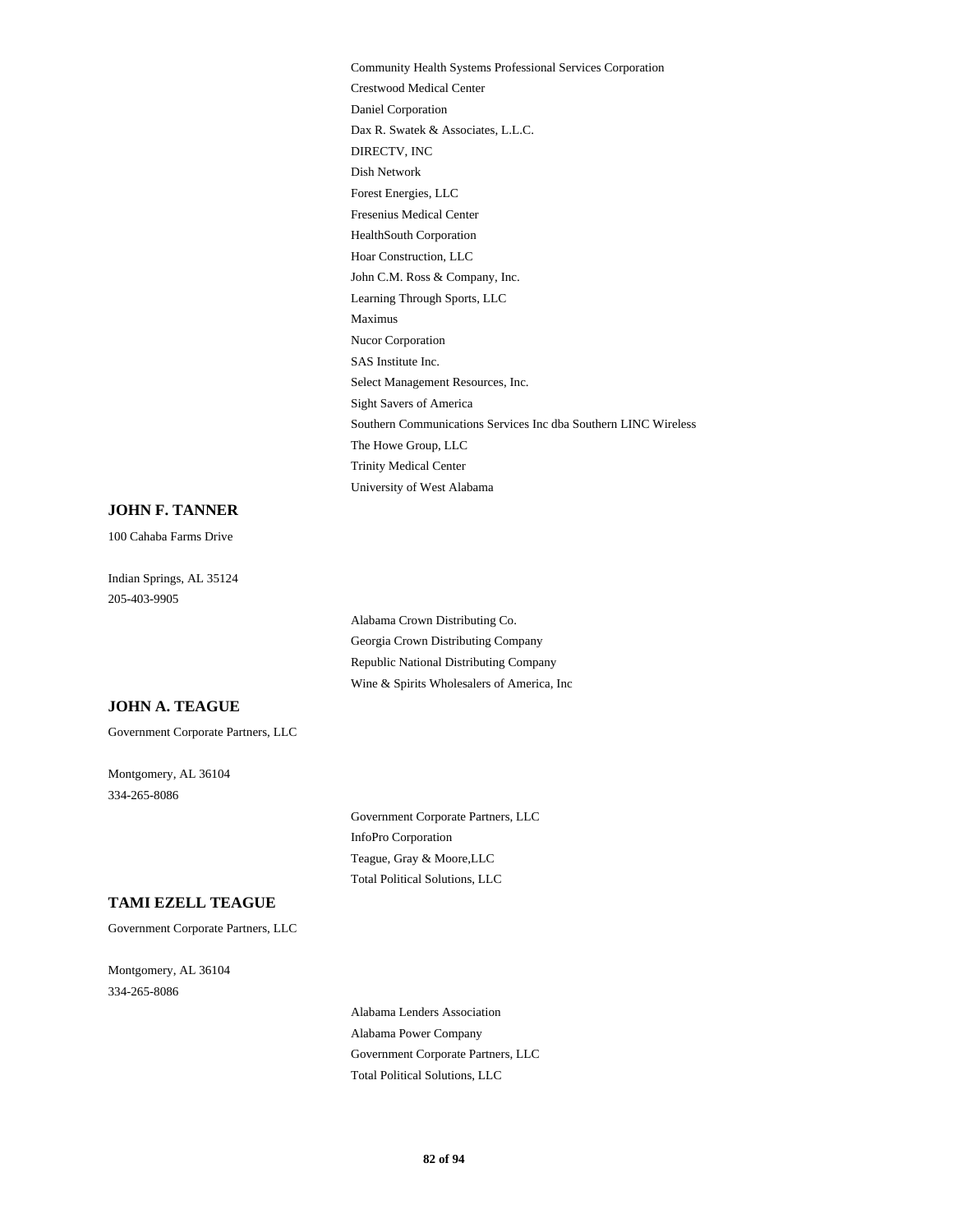#### **JULIET A. TERRY**

900 Lee Street East, Suite 1227

304-344-3040 Charleston, WV 25301

Cliffs Natural Resources

# **DAVID L. THOMAS**

2572 Weston Street

334-209-0508 Auburn, AL 36832

Eagle 1 Resources

### **ROBERT G. THOMAS**

438 High Ridge Road

205-447-4811 Wetumpka, AL 36093

Robert G. Thomas

#### **BRANDI THOMPSON**

co Nielsen Merksamer, et al.

415-389-6800 San Rafael, CA 94901

Novartis Vaccines

### **BRENDA THOMPSON**

P.O. Box 4177

Montgomery, AL 36103 334-834-9790

#### **ROBERT D TIMMONS**

514 Washington Avenue

334-264-7827 Montgomery, AL 36104-4385

Alabama Sheriffs Association

Alabama Education Association

#### **BARTLEY E. TOMLINSON III**

PO Box 866

334-782-6603 Montgomery, AL 36101-0866

Kimberly H. Adams, P.C.

### **DUPLE JANTELLE TRAVILLION**

942 South Shady Grove Road

901-818-7558 Memphis, TN 38120

FedEx Corporation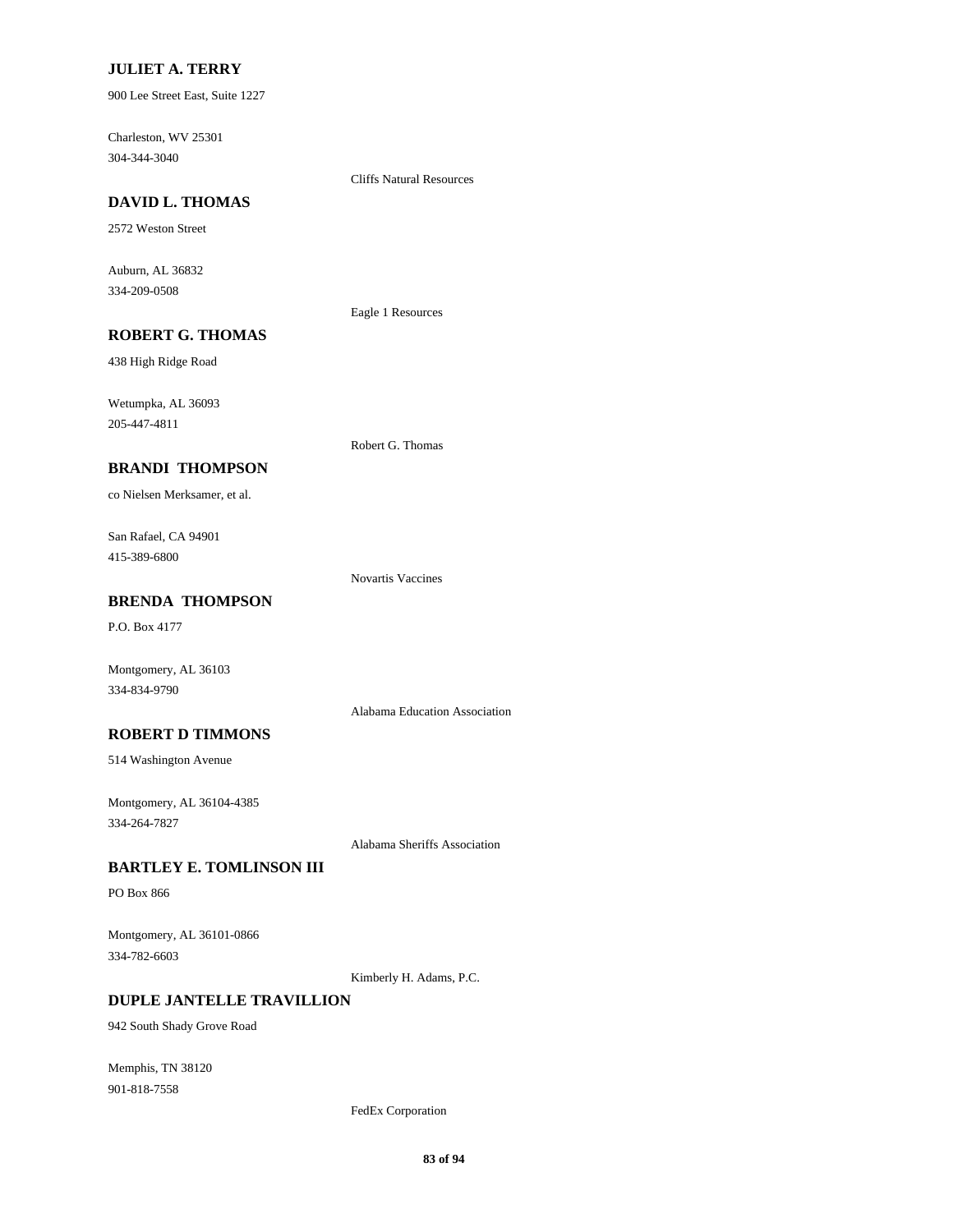### **CURTIS TRAVIS**

P.O. Box 4177

334-834-9790 Montgomery, AL 36103

Alabama Education Association

### **JUAN TRIPPE**

3821 Country Club Road

800-444-7599 Zebulon, NC 27597

Reckitt Benckiser Pharmaceuticals Inc.

### **KENNETH J. TUCKER**

P.O. Box 240002, M/C JB-50

256-937-5532 Huntsville, AL 35813-6402

Boeing Company, The

### **LISSA A. TUCKER**

P.O. Drawer 230488

334-277-9700 Montgomery, AL 36123-0488

Alabama Association of School Boards

### **WILLIAM D. TUNNELL**

P.O. Box 4177

Montgomery, AL 36103 334-834-9790

Alabama Education Association

### **ALBERT F. TURNER**

P.O. Box 685

334-683-8748 Marion, AL 36756

> Emerson Company Alabama Association of Black County Officials Greene Track Incorporated Perry County Commission Perry County Civic League

### **LORENA G TURNER**

One Ravinia Drive

678-462-8279 Atlanta, GA 30346

T-Mobile USA, Inc.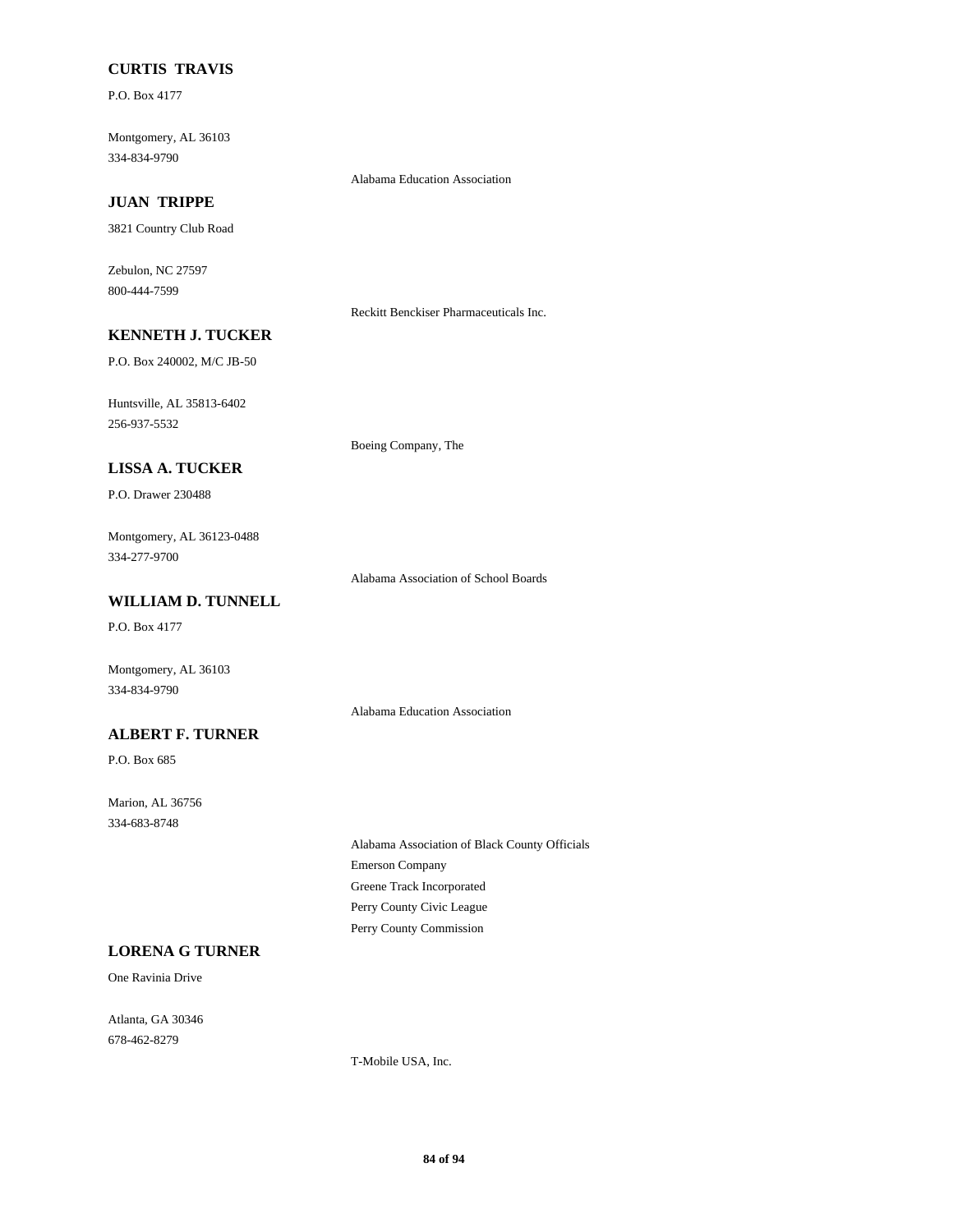#### **JOE VALLELY**

4800 Bradford Drive

256-763-5391 Huntsville, AL 35805

### **ADA VAN-WYHE**

825 K Street, Second Floor

916-287-9220 Sacramento, CA 95814

#### StudentsFirst

Lockheed Martin Corporation

**MARCUS VEAZEY**

100 M Street, SE #500

202-484-4484 Washington, DC 20003

#### **PAUL E. VERCHER**

610 Preserve Parkway

205-588-2780 Hoover, AL 35226

United States Steel Corporation

Dutko Worldwide LLC

Business Council of Alabama

### **VICTOR VERNON**

2 North Jackson Street

334-834-6000 Montgomery, AL 36101-0076

#### **TAYLOR C VICE**

5990 Monticello Drive

334-235-8830 Montgomery, AL 36117

#### **LARRY A. VINSON**

P.O. Box 240757

334-260-7970 Montgomery, AL 36124-0757 Charter Communications

Alabama Civil Justice Reform Committee Alabama Council of the American Institute of Architects Alabama Self-Insurers Association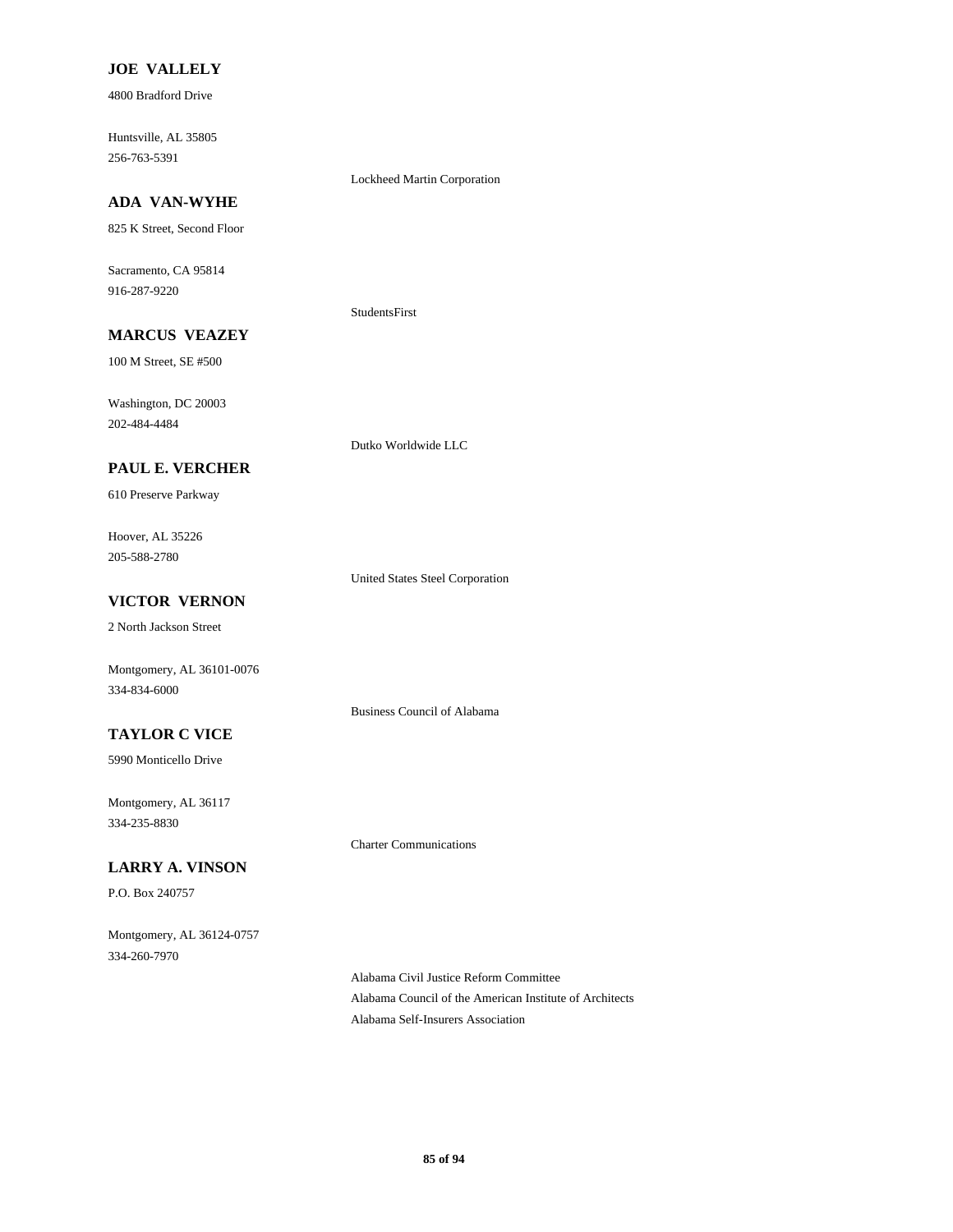#### **THOMAS JOSEPH VOCINO**

600 S. Court Street

334-229-6019 Montgomery, AL 36104

ASU Center for Leadership and Public Policy

### **CAROL VUCOVICH**

5950 Carmichael Place

334-356-2220 Montgomery, AL 36117

Alabama Association of Independent Colleges & Universities

### **JEREMY S WALKER**

522 Wahington Avenue

334-262-3808 Montgomery, AL 36104

Alabama Association of REALTORS

#### **MAECI WALKER**

445 Dexter Avenue

334-264-0598 Montgomery, AL 36104

Christie Strategy Group

Alabama Power Company

### **MIKE L. WALKER**

390 Shoshone Drive

Montevallo, AL 35115 205-665-4639

International Brotherhood of Electrical Workers (I.B.E.W.)

#### **R.B. WALKER**

770 Washington Avenue

334-832-3885 Montgomery, AL 36104

#### **TODD WALKER**

1830 28th Avenue South

205-870-9768 Birmingham, AL 35209

Associated Builders & Contractors of Alabama, Inc.

### **THOMAS G. WALKER, JR.**

Post Office Box 6

205-665-3535 Montevallo, AL 35115

American Village Citizenship Trust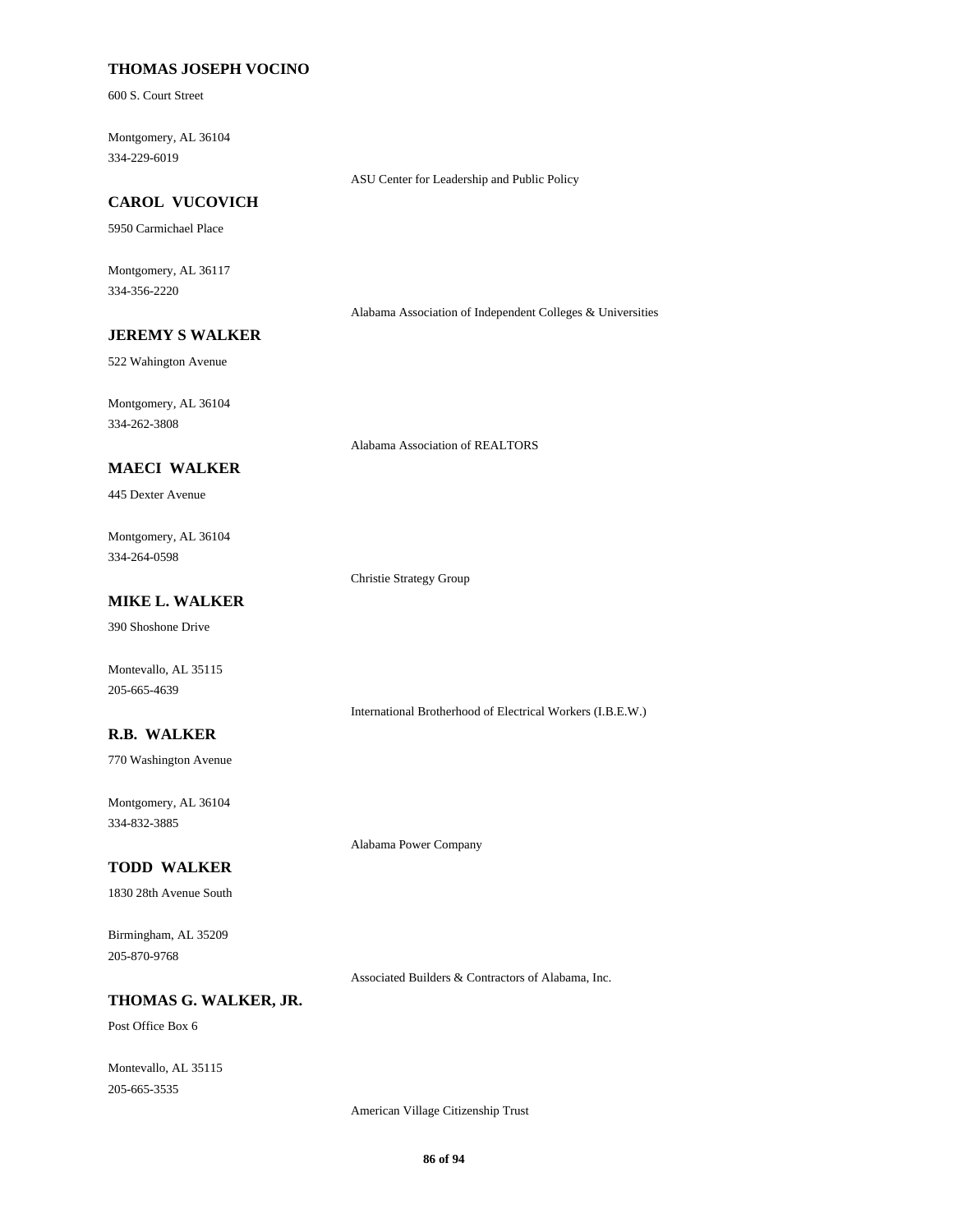#### **JOSEPH EDWARD WARD**

828 Washington Avenue

334-262-4177 Montgomery, AL 36104

Alabama Education Retirees Association

### **MICHAEL D. WARD**

225 Church Street

256-535-2030 Huntsville, AL 35801

Chamber of Commerce Huntsville/Madison County

### **RANDAL HARLAN WARD**

11245 Chantilly Parkway Court

334-834-1848 Montgomery, AL 36117

Automotive Aftermarket Association Southeast

#### **PAMELA WARE**

2 North Jackson Street

334-834-6000 Montgomery, AL 36101-0076

Business Council of Alabama

Alabama Power Company

### **FOSTER LEE WARE III**

770 Washington Ave Ste. 430

Montgomery, AL 36104 334-832-3883

#### **JAMES E. WARREN**

Post Office Box 207

251-363-4655 Castleberry, AL 36432

Government Corporate Partners, LLC

#### **KEITH E. WARREN**

2777 Zelda Rd

334-269-9990 Montgomery, AL 36106

Warren & Company Inc.

### **CLEO WASHINGTON**

770 Washington Avenue, Suite 164

334-834-9050 Montgomery, AL 36104

AT&T Alabama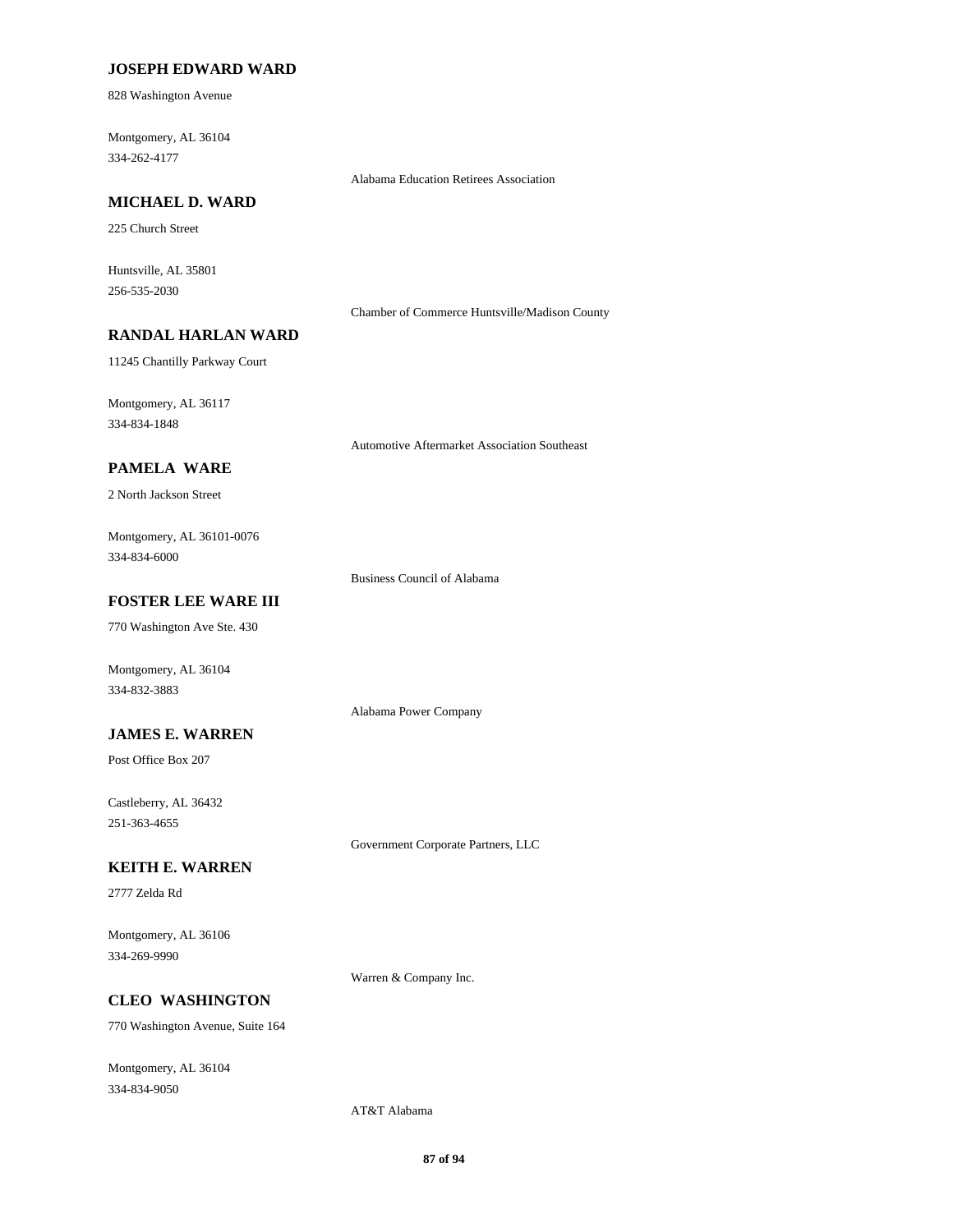### **JERRY WAYNE WATTS**

1012 Watermill Cir

205-370-8374 Birmingham, AL 35242

#### **MIKE WEEKS**

Post Office Box 56

334-263-3407 Montgomery, AL 36101-0056

Alabama Pawnbrokers Association Alabama Power Sports Association Alabama Cemetery Association Alabama Concrete Industries Association Alabama Propane Gas Association Association of Alabama Life Insurance Companies Delta Dental Insurance Company America's Health Insurance Plans American Council of Life Insurers

#### **TERRI LEE WELDON**

1925 Breckenridge Plaza

678-226-3658 Duluth, GA 30096

#### **SHIRLEY WELLINGTON**

P.O Box 4177

Montgomery, AL 36103 334-834-9790

### **ALAN WEST**

1101 Pennsylvania Ave, NW

202-879-6805 Washington, DC 20004

Citigroup Management Corp.

Alabama Education Association

Charter Communications

EarthLink

### **DEBRA K WEST**

101 Constitution Avenue, NW

202-624-2000 Washington, DC 20001

American Council of Life Insurers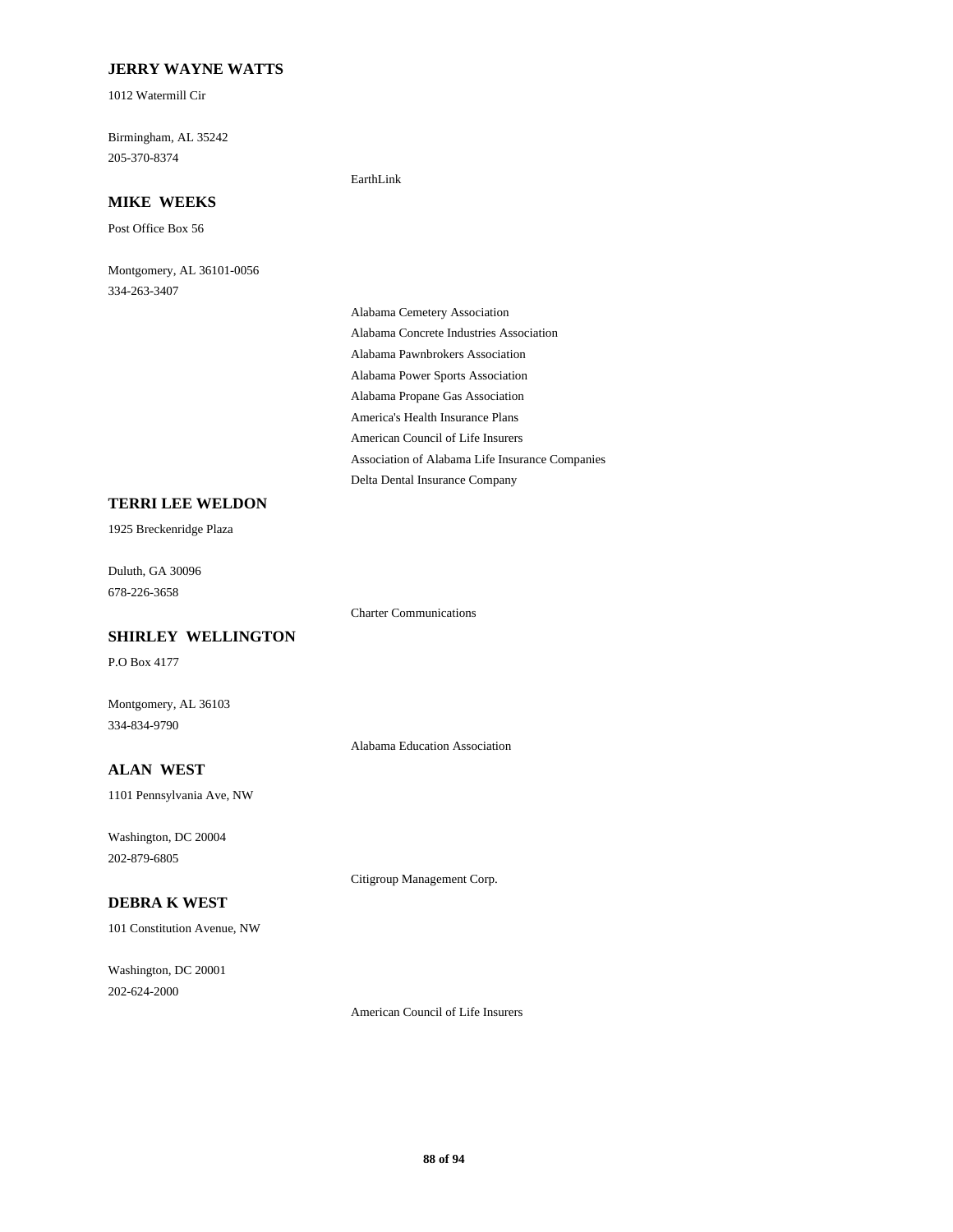#### **DAVIS BLAKE WESTBROOK**

22 Inverness Parkway Suite 200

866-231-0545 Birmingham, AL 35242

League of Southeastern Credit Unions

### **MARGARET WHATLEY**

770 Washington Ave

334-272-8781 Montgomery, AL 36104

Alabama Hospital Association

### **SHARON WHEELER**

P.O Box 4177

334-834-9790 Montgomery, AL 36103-4177

Alabama Education Association

#### **JENNIFER GAIL WHISENANT**

2101 Providence Park

205-980-0540 Birmingham, AL 35242

Birmingham Automobile Dealers Association

### **RICHARD C. WHITAKER**

848 Washington Avenue

Montgomery, AL 36104 334-261-2000

Medical Assoc. of the State of Alabama/Alabama Board of Medical Examiners

#### **JAMES H WHITE**

co 2350 Kerner Blvd., Ste. 250

415-389-6800 San Rafael, CA 94901

#### **SHERRY A WHITE**

5260 Durango Circle

850-572-1859 Pensacola, FL 32504

Mission Up

ACT, Inc.

### **JOEL WIGGINS**

P O Box 241607

334-244-7828 Montgomery, AL 36124

Alabama Manufactured Housing Association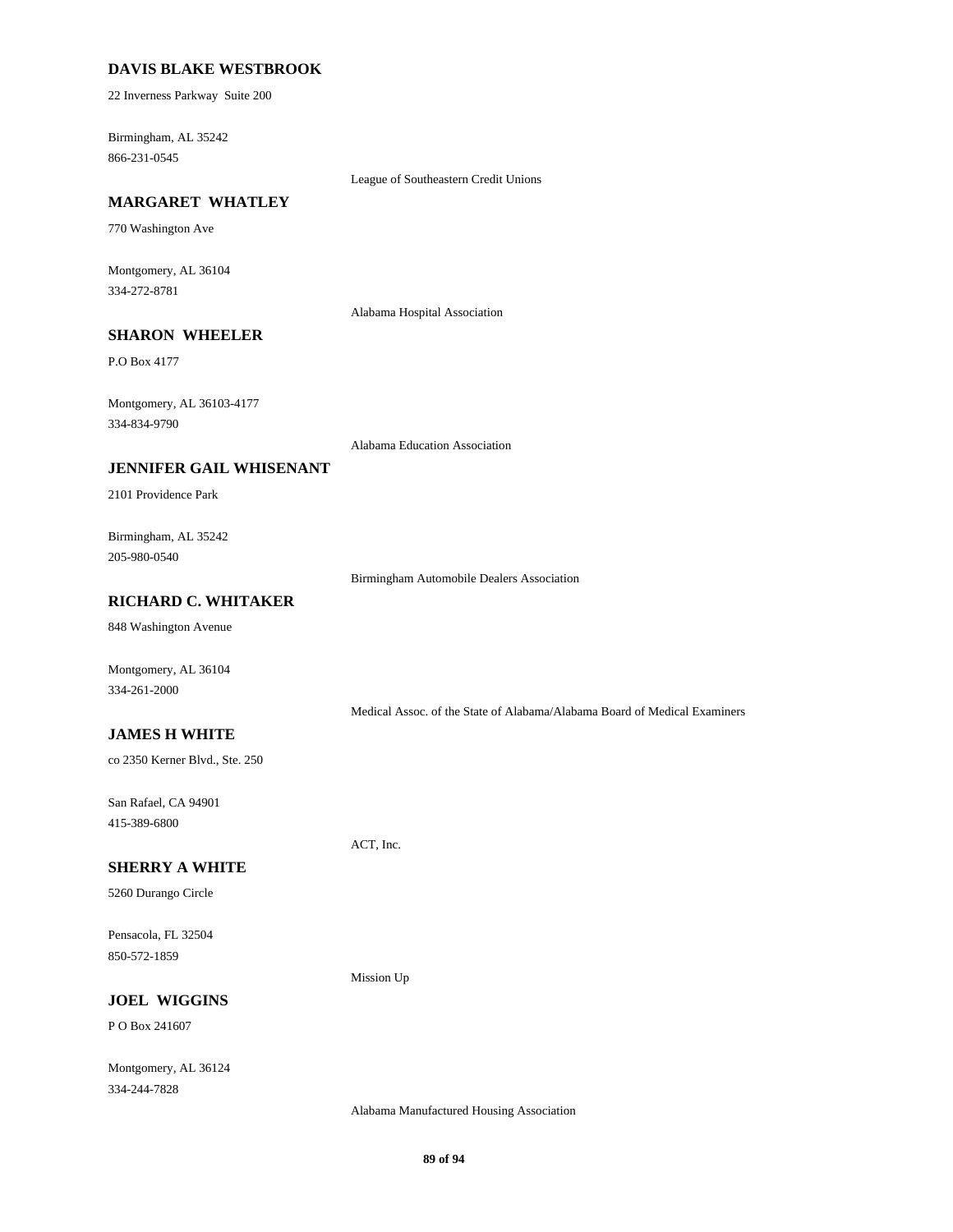#### **DONNA W. WILHELM**

Post Office Box 1090

251-459-6455 Daphne, AL 36526-1090

### **RANDY V. WILHELM**

2250 Highland Avenue South

205-837-3736 Birmingham, AL 35205

Windom,Galliher & Associates

Mercy Medical

### **JOE B. WILKINS**

21982 University Lane

251-979-5346 Orange Beach, AL 36561

Columbia Southern University

#### **CHRIS A. WILLIAMS**

1041 Ambassador Court

334-244-4001 Montgomery, AL 36117

Associated General Contractors of America, Inc.

### **JAMES WILLIAMS**

P.O. Box 244014

334-215-2732 Montgomery, AL 36124

#### Alabama Rural Electric Association of Cooperatives

**MARK J. WILLIAMS**

453 S. Hull Street

334-269-5117 Montgomery, AL 36104

> Alabama Self-Storage Association Citizens for a Better Alabama Alabama Correctional Organization Alabama Court Specialists Association Credit Union Coalition of Alabama Smart Work Ethics Software Technology Inc (STI) Deloitte Consulting LLP Eli Lilly and Company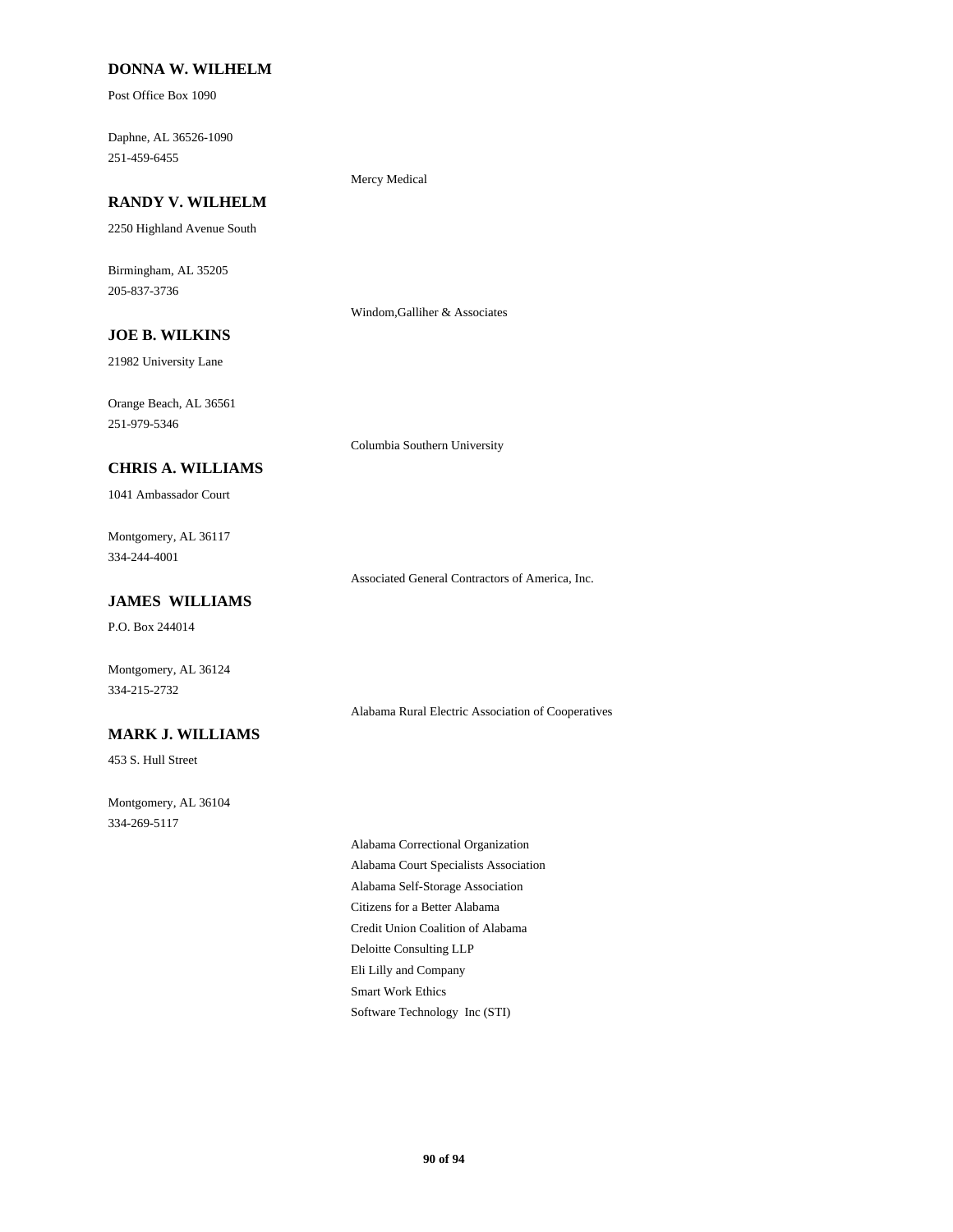#### **NOLAN WILLIAMS**

3057 County Road 71

334-797-3455 Newton, AL 36352

Alabama School Nutrition Association

### **TAYLOR WILLIAMS**

770 Washington Avenue

334-241-7372 Montgomery, AL 36104

Power South Energy

### **TERRI Q. WILLIAMS**

**FREDDIE WILLIAMS, JR**

3196 Highway 280 East

205-215-1332 Birmingham, AL 35243

# AT&T Alabama

P.O. Box 4177

334-834-9790 Montgomery, AL 36103

Alabama Education Association

Williford & Associates,LLC

### **FRANK WILLIFORD**

4266 Lomac Street

Montgomery, AL 36106 334-271-1987

#### **BETTYE WILLIS**

Windstream Communications

678-351-2049 Atlanta, GA 30309

Windstream Communications, Inc

#### **RICHARD S. WILLIS**

Public Affairs Counsel Inc.

205-533-7899 Birmingham, AL 35226

> Code Collect American Bail Coalition Alabama Bail Agents Association Stop, LLC Roche Surety and Casualty Proteus on Demand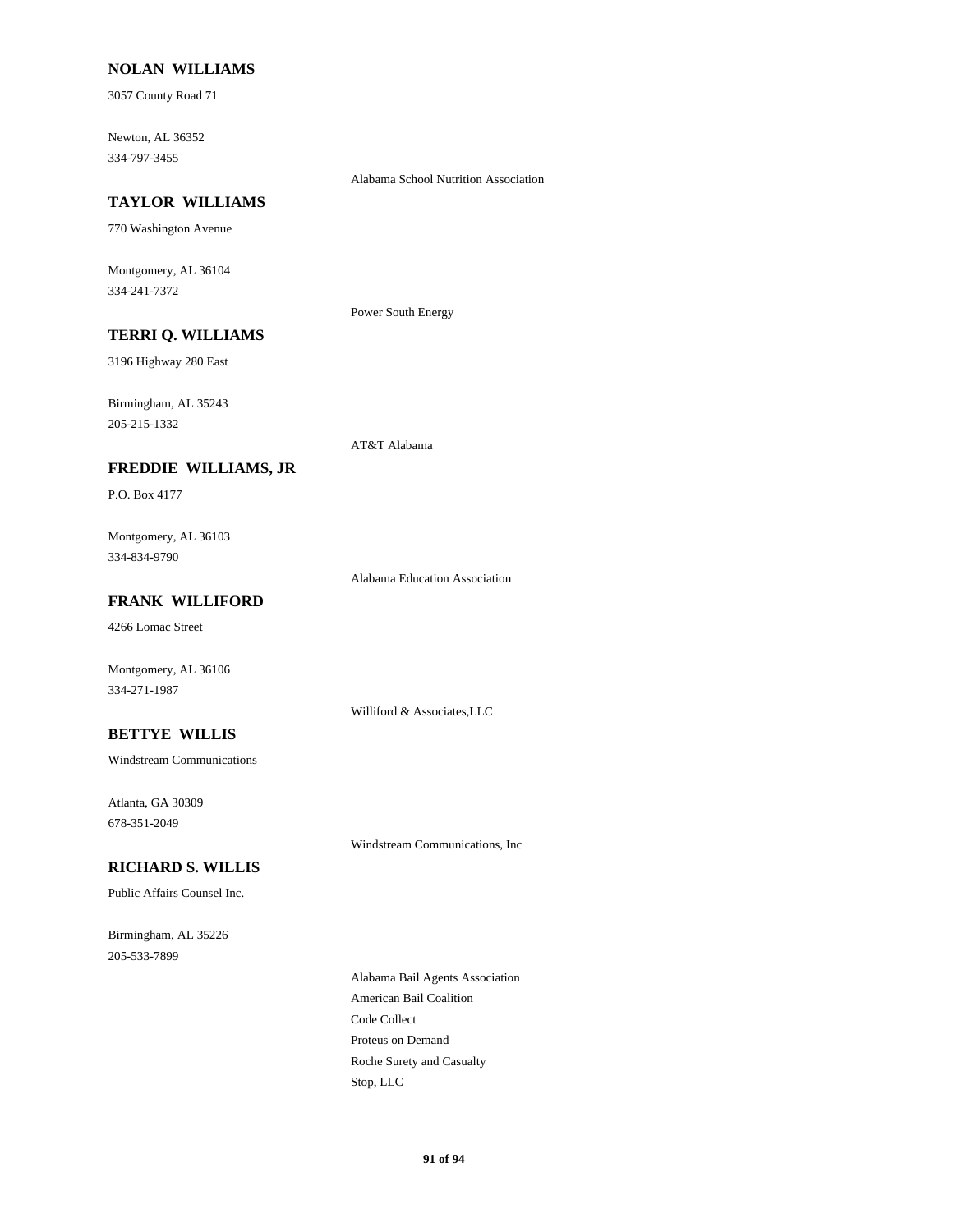#### **HERB RAYMOND WINCHES**

1005 Vista Circle

205-410-6091 Birmingham, AL 35216

> Check Depot Pell City Citizens for Economic Development

#### **E. BRUCE WINDHAM**

1320 North Airport Road

205-221-8950 Jasper, AL 35504

> American Coalition for Clean Coal Electricity Tennessee Tombigbee Waterway

### **STEVE WINDOM**

P. O. Box 1949

334-241-0078 Montgomery, AL 36102

Windom,Galliher & Associates

#### **Windom,Galliher & Associates**

Post Office Box 1949

334-241-0078 Montgomery, AL 36102-1949

Gulf Distributing Co. of Mobile, LLC Great-West Financial and GWFS Equities, Inc Marmaris Group , Inc Huntsville Hospital Brookwood Medical Center Alabama Physical Therapy Association Alabama Deer Association AT&T Alabama Alabama Power Company MHM Correctional Services, Inc State Farm Mutual Automobile Insurance Company, Inc. South University Volkert , Inc. Tom Mullis Software Technology Inc (STI) NHS Management LLC Muniservices, LLC d/b/a/ Revenue Discovery Systems Oracle America, Inc On-Line Information Services, Inc. d/b/a AlaCourt Alabama Board of Dental Examiners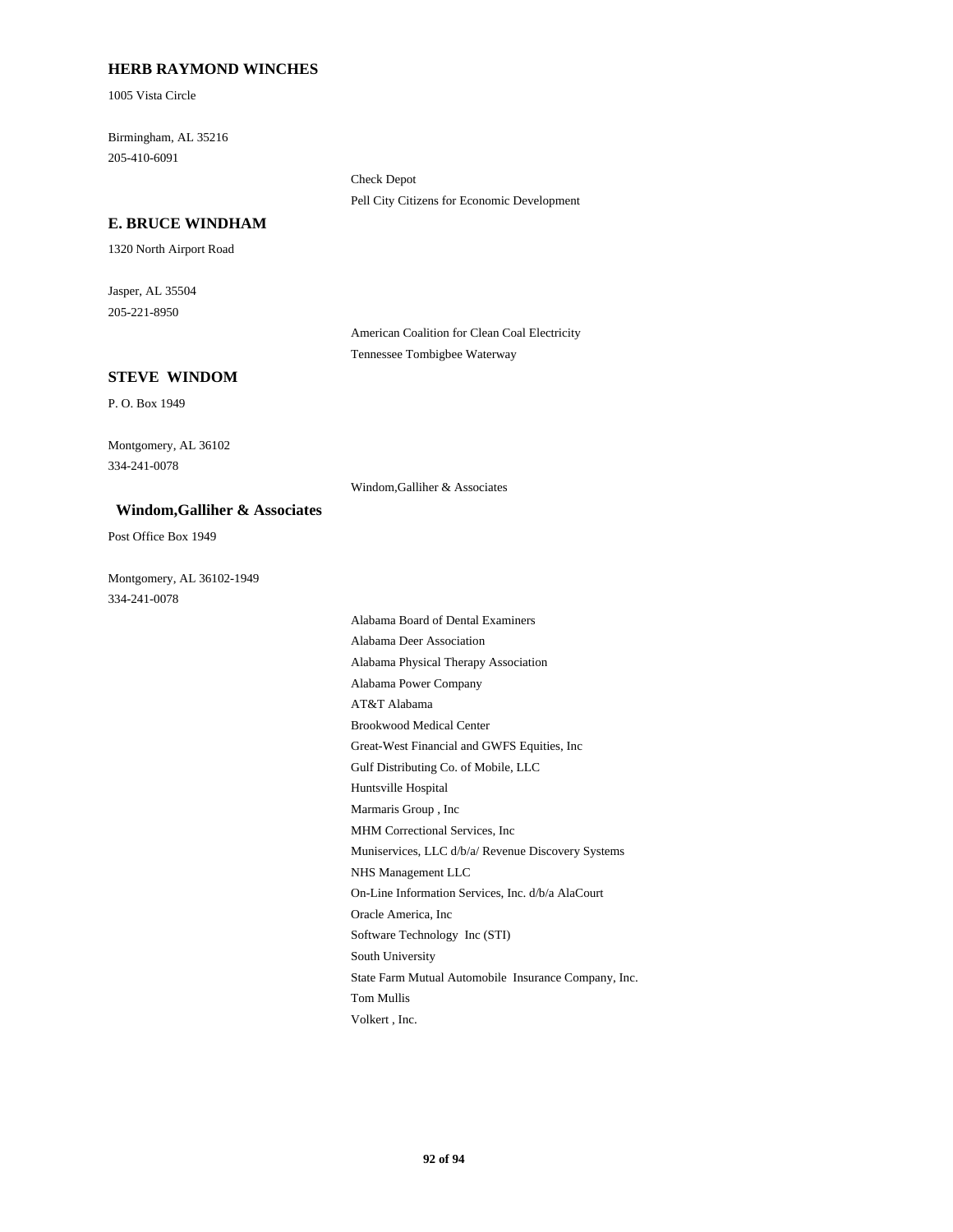#### **ANGELA WOLFE**

Wells Fargo Plaza, 1201 Pacific Avenue

Tacoma, WA 98402 253-620-6500

> Zebra Technologies Corporation Mylan, Inc

#### **Women's Resource Group**

1116 Gregory Ave

Montgomery, AL 36111 334-315-8003

Planned Parenthood Southeast

### **KEITH WOOD**

2428 Old St. Augustine Road

850-893-3379 Tallahassee, FL 32301

Purdue Pharma LP

### **MARK J. WOOD**

770 Washington Ave. Suite 430

334-832-3880 Montgomery, AL 36104

Alabama Power Company

### **LISA A. WOODARD**

400 S Union Street

334-244-8948 Montgomery, AL 36104

School Superintendents of Alabama (SSA)

#### **RICHARD G. YOUNGBLOOD**

United Steelworkers Local Union 1013

Fairfield, AL 35064 205-781-4156

United Steelworkers Local1013

#### **SARA MICHELLE ZAMPIERIN**

400 WASHINGTON AVE

334-956-8200 MONTGOMERY, AL 36104

Southern Poverty Law Center, Inc.

### **JOHN C. ZIEGLER**

360 North Hull Street

Montgomery, AL 36104 334-262-8321

Alabama State Nurses Association